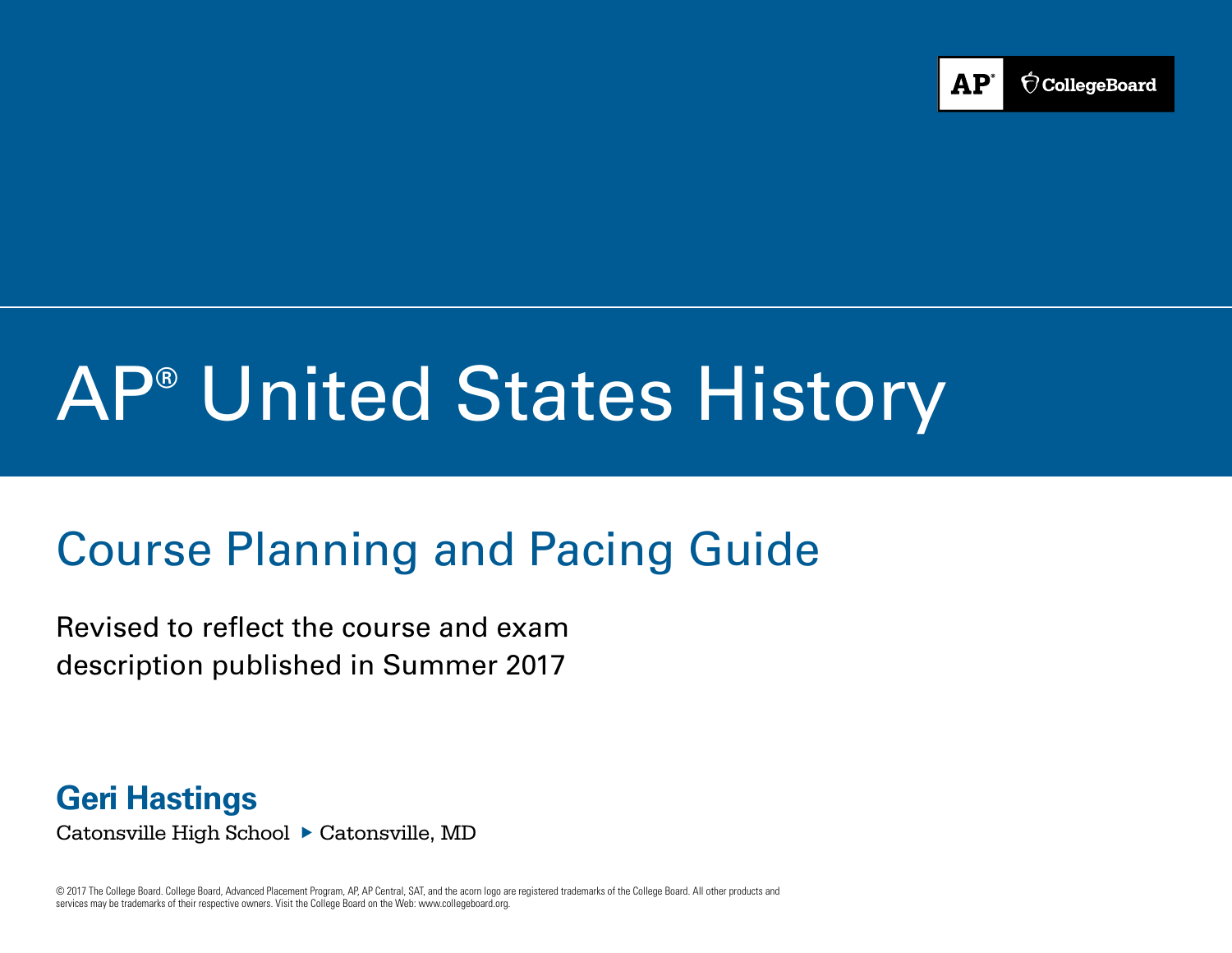### **About the College Board**

The College Board is a mission-driven not-for-profit organization that connects students to college success and opportunity. Founded in 1900, the College Board was created to expand access to higher education. Today, the membership association is made up of over 6,000 of the world's leading educational institutions and is dedicated to promoting excellence and equity in education. Each year, the College Board helps more than seven million students prepare for a successful transition to college through programs and services in college readiness and college success — including the SAT® and the Advanced Placement Program®. The organization also serves the education community through research and advocacy on behalf of students, educators, and schools. For further information, visit **www.collegeboard.org**.

# **AP Equity and Access Policy**

The College Board strongly encourages educators to make equitable access a guiding principle for their AP programs by giving all willing and academically prepared students the opportunity to participate in AP. We encourage the elimination of barriers that restrict access to AP for students from ethnic, racial and socioeconomic groups that have been traditionally underrepresented. Schools should make every effort to ensure their AP classes reflect the diversity of their student population. The College Board also believes that all students should have access to academically challenging course work before they enroll in AP classes, which can prepare them for AP success. It is only through a commitment to equitable preparation and access that true equity and excellence can be achieved.

# **Welcome to the AP® U.S. History Course Planning and Pacing Guides**

This guide is one of several course planning and pacing guides designed for AP® U.S. History teachers. Each provides an example of how to design instruction for the AP course based on the author's teaching context (e.g., demographics, schedule, school type, setting). These course planning and pacing guides highlight how the components of the *AP U.S. History Course and Exam Description* — the thematic learning objectives, key concepts, and disciplinary practices and reasoning skills — are addressed in the course. Each guide also provides valuable suggestions for teaching the course, including the selection of resources, instructional activities, and assessments. The authors have offered insight into the *why* and *how* behind their instructional choices — displayed in boxes along the right side of the individual unit plans — to aid in course planning for AP U.S. History teachers. Additionally, each author identifies areas of particular focus within each unit of instruction.

The primary purpose of these comprehensive guides is to model approaches for planning and pacing a course throughout the school year. However, they can also help with syllabus development when used in conjunction with the resources created to support the AP Course Audit: the Syllabus Development Guide and the Annotated Sample Syllabi. These resources include samples of evidence and illustrate a variety of strategies for meeting curricular requirements.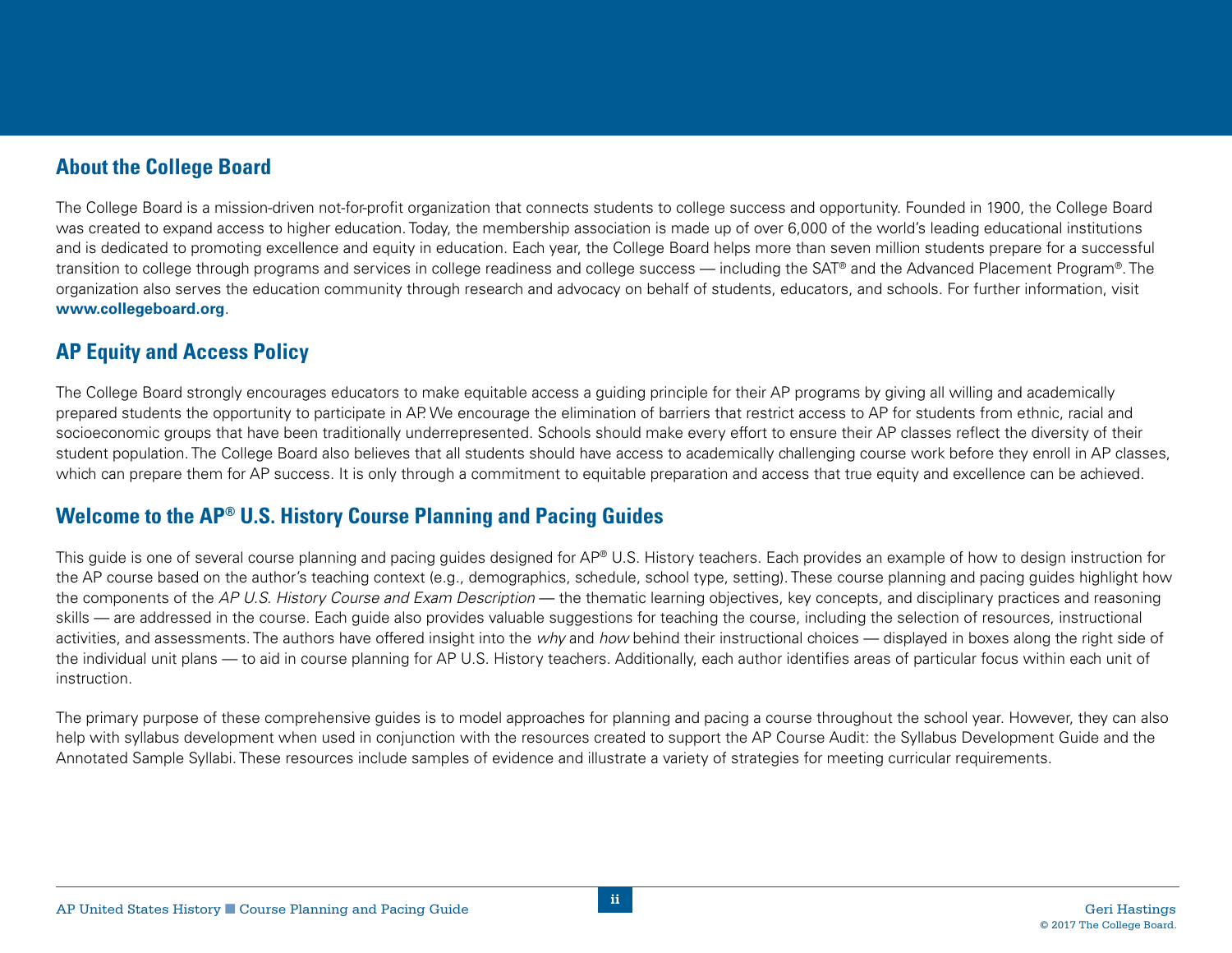# **Contents**

| <b>Course Planning and Pacing by Unit</b>              |
|--------------------------------------------------------|
|                                                        |
|                                                        |
|                                                        |
|                                                        |
|                                                        |
|                                                        |
|                                                        |
| Module 3: Political, Economic, and Cultural Changes in |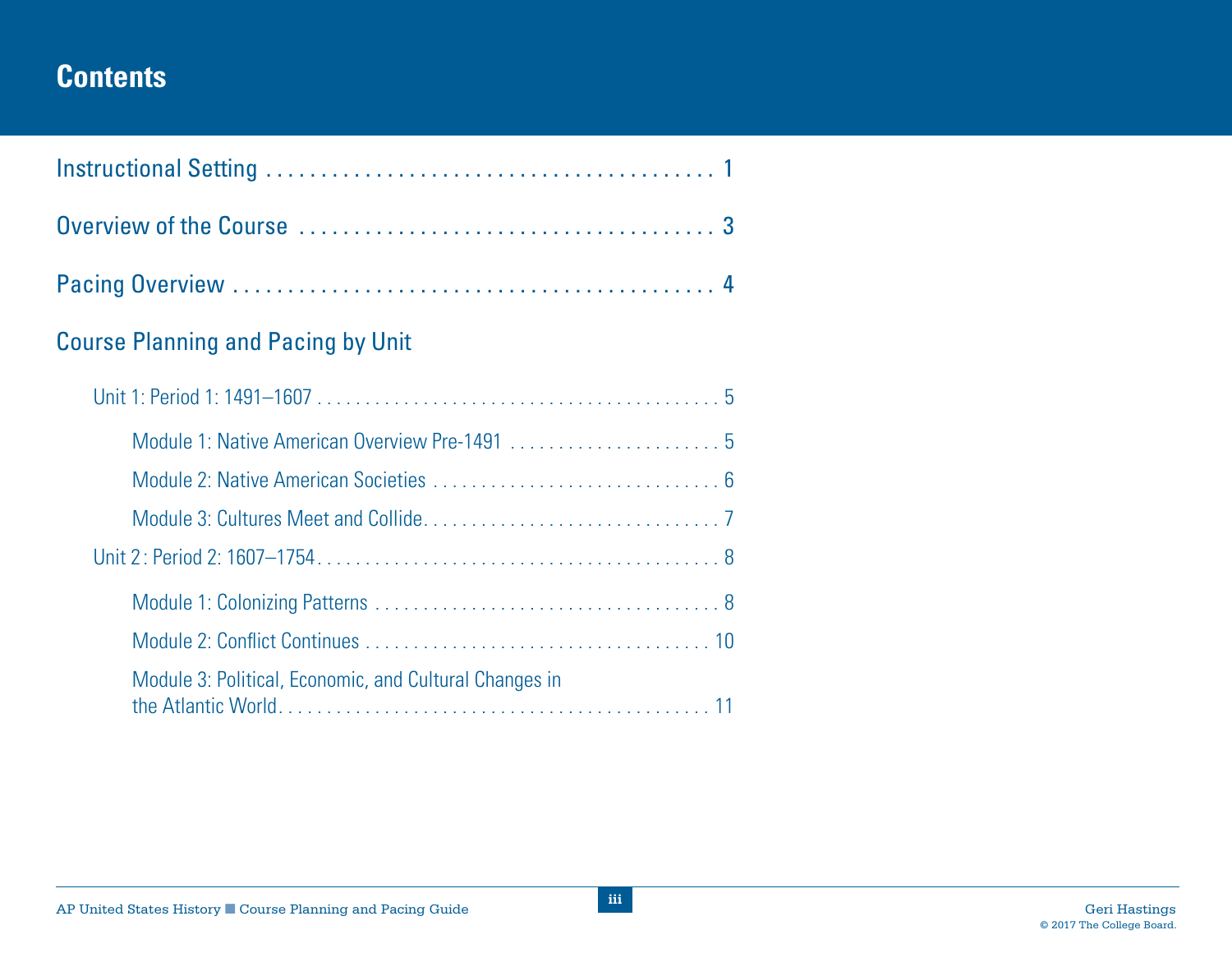# **Contents**

| Module 1: How the Seven Years' War Led to the American Revolution 13  |
|-----------------------------------------------------------------------|
| Module 2: New Ideas Challenge Imperial Systems 15                     |
|                                                                       |
|                                                                       |
|                                                                       |
| Module 2: The Market Revolution Impacts America 22                    |
| Module 3: The Expansion of Government Power and American Territory 23 |
|                                                                       |
|                                                                       |
|                                                                       |
| Module 3: Pre-Civil War, Civil War, and Reconstruction 27             |
|                                                                       |
| Module 1: Industrial and Agricultural Revolutions30                   |
| Module 2: Opportunities for and Restrictions on Women,                |
| Module 3: Cultural and Intellectual Movements of the Gilded Age 34    |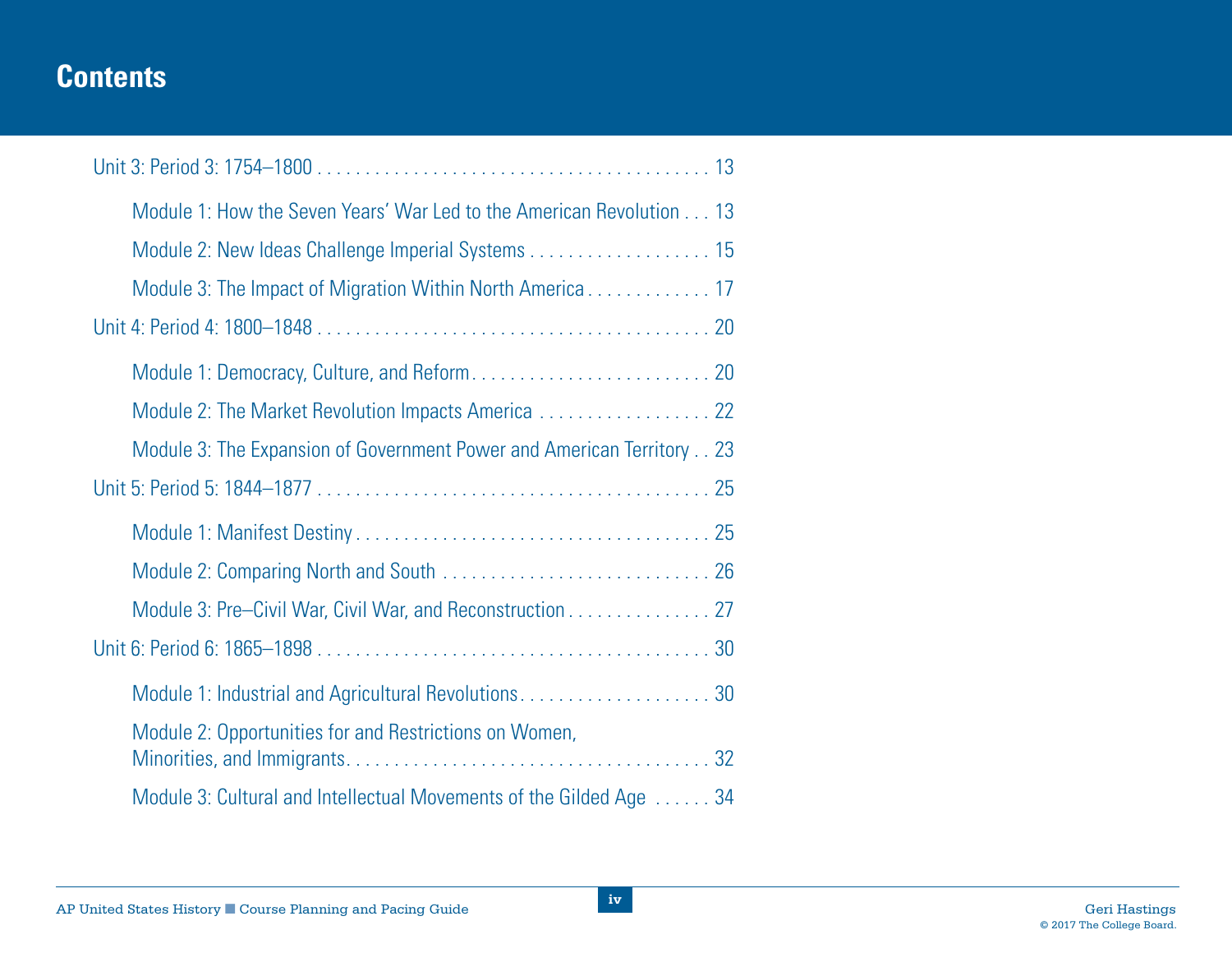# **Contents**

| Module 1: From the Progressives to the New Deal 36               |
|------------------------------------------------------------------|
|                                                                  |
| Module 3: Foreign Policy and World Leadership  41                |
|                                                                  |
| Module 1: Communism, Containment, Cold War, and Other Crises. 44 |
|                                                                  |
| Module 3: Consensus, Conservatism, Conflict, and Consequences 48 |
|                                                                  |
|                                                                  |
| Module 1: Globalization and Conservative Resurgence 50           |
|                                                                  |
|                                                                  |
|                                                                  |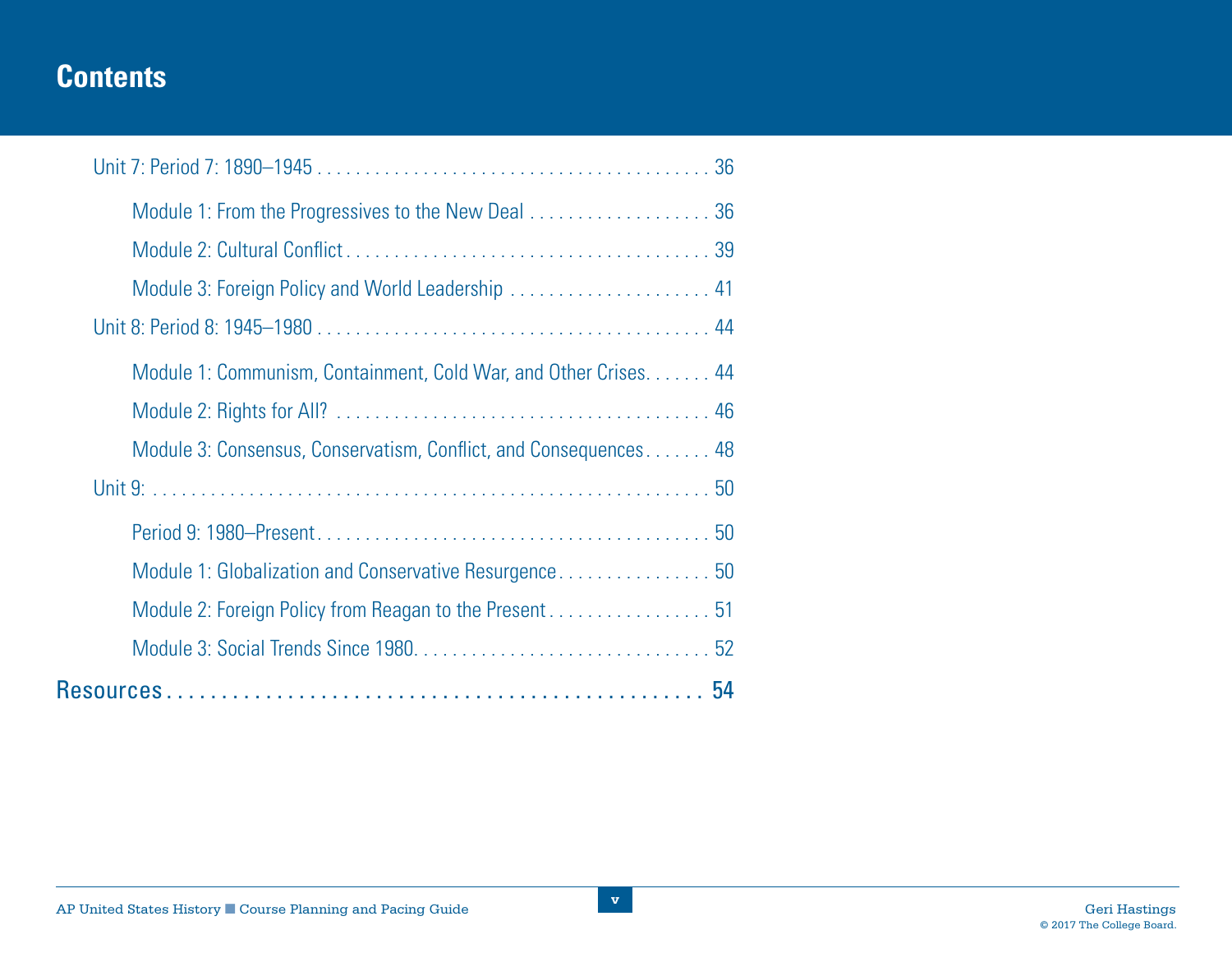# <span id="page-5-0"></span>**Catonsville High School Catonsville, MD**

| School             | Catonsville High School (CHS) is a comprehensive neighborhood high school (a non-magnet high school<br>that may only be attended by students living in a certain area or district) in the southwestern part of<br>Baltimore County. It is one of 25 Baltimore County public high schools. In addition to being recognized<br>by the Jay Mathews/Washington Post "High School Challenge" for the ninth consecutive year as one<br>of the top public high schools in America, CHS was ranked by U.S. News and World Report as one of<br>America's "Best High Schools" in 2011.                                                                                                                                                                                                                                                                                                                                                                                                                                                         |
|--------------------|--------------------------------------------------------------------------------------------------------------------------------------------------------------------------------------------------------------------------------------------------------------------------------------------------------------------------------------------------------------------------------------------------------------------------------------------------------------------------------------------------------------------------------------------------------------------------------------------------------------------------------------------------------------------------------------------------------------------------------------------------------------------------------------------------------------------------------------------------------------------------------------------------------------------------------------------------------------------------------------------------------------------------------------|
| Student population | CHS has a population of approximately 1,750 students in grades 9 through 12, with the following<br>racial/ethnic demographics:<br>• 58 percent Caucasian<br>• 32 percent African American<br>• 7 percent Asian or Middle Eastern<br>• 3 percent Hispanic<br>A "Rising Scholars Program" is in place to help minority students reach their full academic potential and<br>work on closing the "achievement gap."                                                                                                                                                                                                                                                                                                                                                                                                                                                                                                                                                                                                                      |
|                    | Approximately 28 percent of the students receive free or reduced-price lunches. Eighty-five percent of<br>CHS graduates go on to college: 50 percent attend four-year institutions and 35 percent attend two-year<br>institutions. Advanced Placement (AP) courses in history and the social sciences are popular with CHS<br>students at all grade levels: AP U.S. Government and Politics is open to freshmen; AP World History<br>is open to sophomores; AP Human Geography is open to sophomores, juniors, and seniors; AP U.S.<br>History is open to juniors; and AP Microeconomics, AP Macroeconomics, AP European History, and<br>AP Psychology are senior electives. Each year CHS continues to increase the number of students in its<br>AP programs (currently 22 percent overall participation with 21 AP courses offered) and to achieve a 75<br>percent or better rate of students earning a score of 3 or higher on all AP Exams. Students who take AP<br>courses are required to take the AP exam for those subjects. |
| Instructional time | Between the first day of the school year and the AP U.S. History Exam there are approximately<br>80 instructional days. Each class period is 83 minutes long, and although most classes at CHS are<br>organized around semester block scheduling, AP U.S. History is coupled with AP English Language and<br>Composition and offered on a year-long A/B day schedule.                                                                                                                                                                                                                                                                                                                                                                                                                                                                                                                                                                                                                                                                |

**1**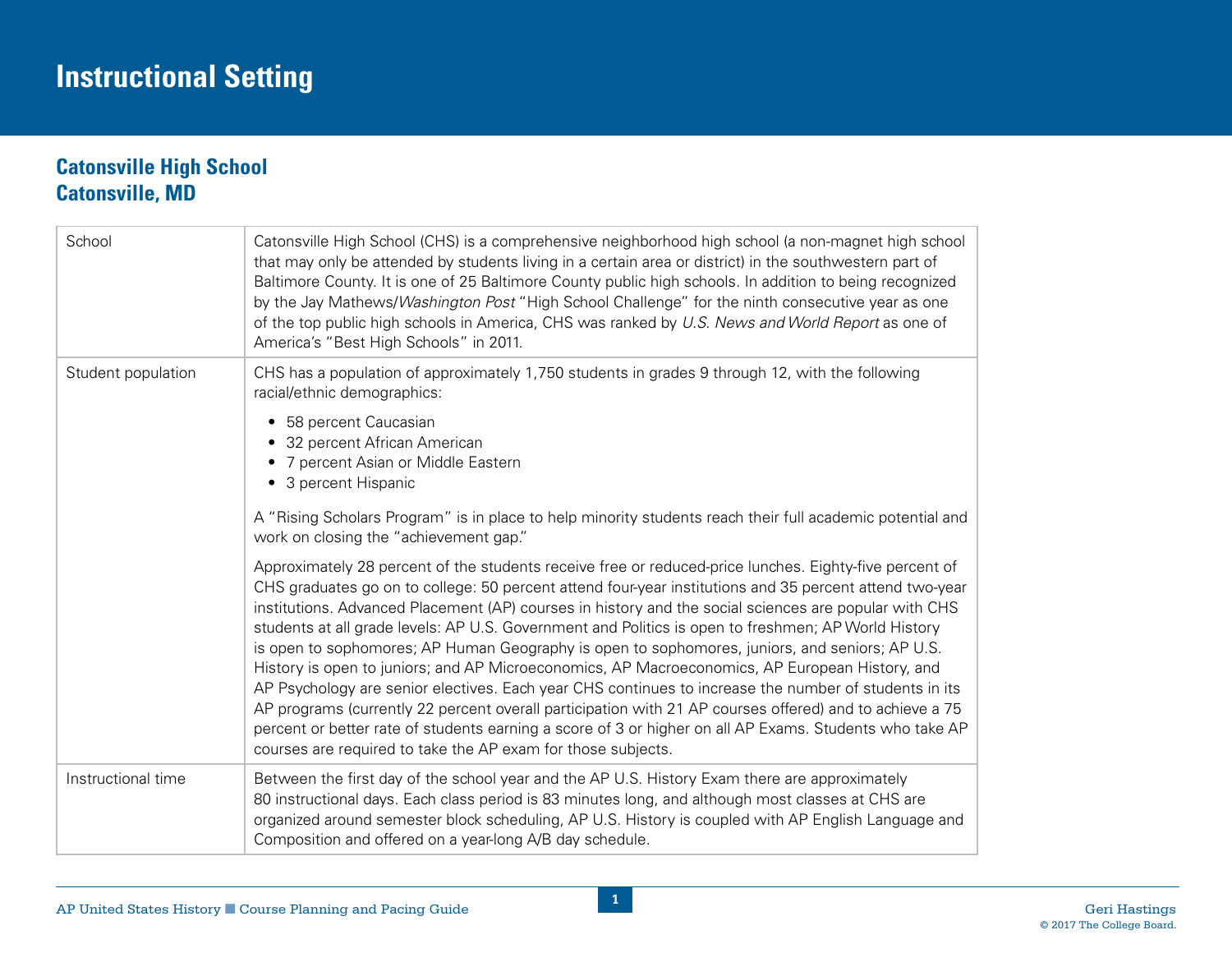# **Instructional Setting**

| Student preparation | AP U.S. History is offered only to juniors. These students also take a half-credit PSAT prep class, which<br>offers some additional AP preparation. After the PSAT in mid-October, students read two books relating<br>to U.S. History — The Autobiography of Frederick Douglass and Having Our Say by Sarah and Bessie<br>Delany — and hone their reading and writing skills. Any junior may enroll in AP U.S. History, although<br>the majority of students taking the course have taken either AP World History, G/T (Gifted and Talented)<br>World History, or Honors World History. Out of a class of 400–450 juniors, approximately 100–120<br>take AP U.S. History each year. The preparation for AP courses is fairly strong and teachers in grades<br>9-12 work together as a vertical team. Students in AP U.S. History are given a summer assignment.<br>The week before teachers report back to school, the AVID teachers conduct an AP "Boot Camp" for<br>students beginning the AP U.S. History program. |
|---------------------|------------------------------------------------------------------------------------------------------------------------------------------------------------------------------------------------------------------------------------------------------------------------------------------------------------------------------------------------------------------------------------------------------------------------------------------------------------------------------------------------------------------------------------------------------------------------------------------------------------------------------------------------------------------------------------------------------------------------------------------------------------------------------------------------------------------------------------------------------------------------------------------------------------------------------------------------------------------------------------------------------------------------|
| <b>Textbooks</b>    | Davidson, James West, and Mark Hamilton Lytle. After the Fact: The Art of Historical Detection. 5th ed.<br>2 vols. New York: McGraw-Hill, 2005.                                                                                                                                                                                                                                                                                                                                                                                                                                                                                                                                                                                                                                                                                                                                                                                                                                                                        |
|                     | Feldmeth, Gregory, Jerome McDuffie, Gary Piggrem, and Steven E. Woodworth. The Best Preparation<br>for the AP United States History Exam. Piscataway, NJ: Research & Education Association, 2007.                                                                                                                                                                                                                                                                                                                                                                                                                                                                                                                                                                                                                                                                                                                                                                                                                      |
|                     | Norton, Mary Beth, Carol Sheriff, David W. Blight, Howard P. Chudacoff, Fredrik Logevall, and Beth<br>Bailey. A People and a Nation: A History of the United States. 9th ed. Boston: Cengage Learning, 2012.                                                                                                                                                                                                                                                                                                                                                                                                                                                                                                                                                                                                                                                                                                                                                                                                           |
|                     | Oates, Stephen B. Portrait of America. 7th ed. Vol. 1, From Before Columbus to the End of<br>Reconstruction. Boston: Houghton Mifflin, 1999.                                                                                                                                                                                                                                                                                                                                                                                                                                                                                                                                                                                                                                                                                                                                                                                                                                                                           |
|                     | In addition, all students have access to Annals of American History Online from Encyclopædia<br>Britannica (online access to original source documents from U.S. History).                                                                                                                                                                                                                                                                                                                                                                                                                                                                                                                                                                                                                                                                                                                                                                                                                                             |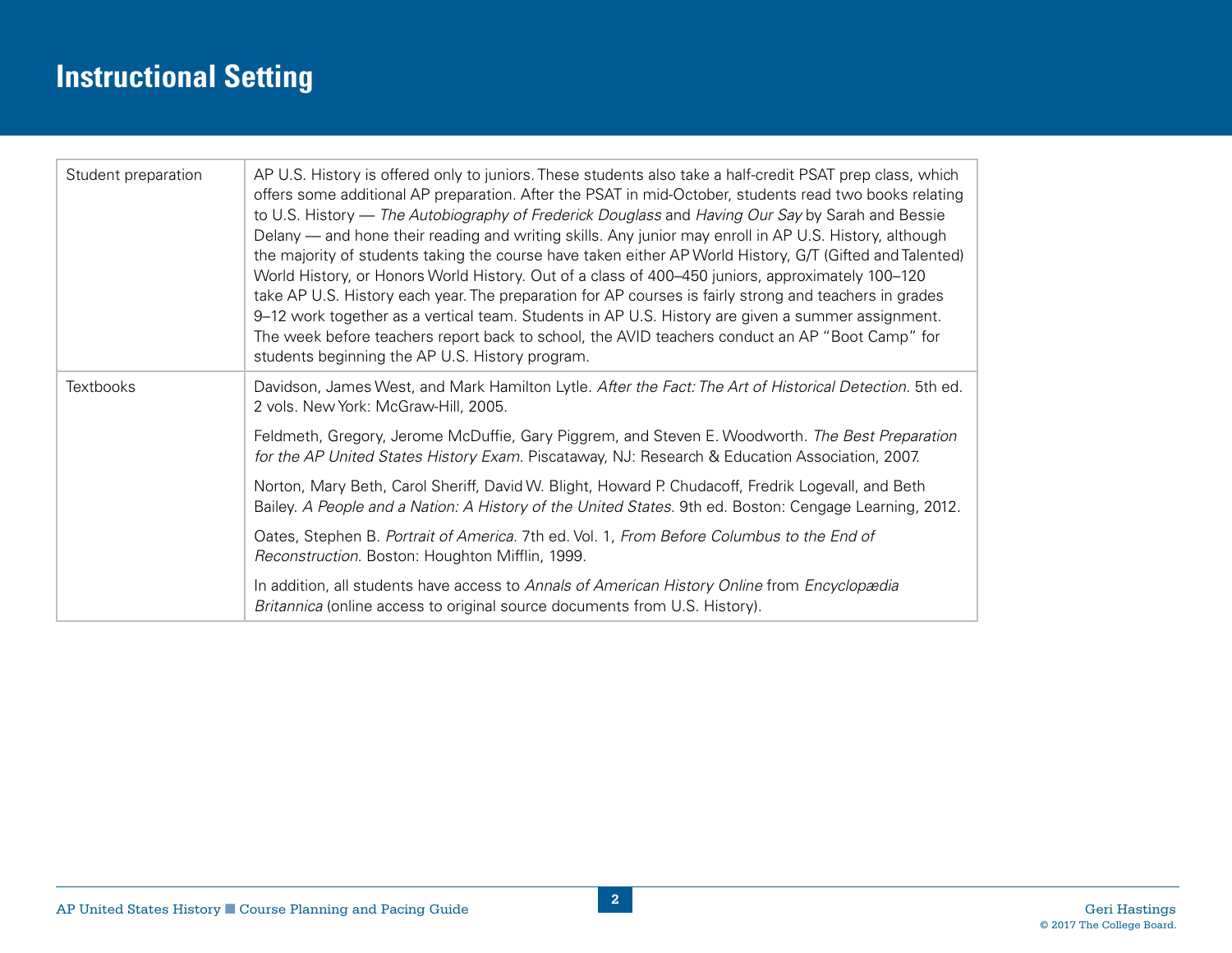# <span id="page-7-0"></span>**Overview of the Course**

Two quotes from Eric Rothschild have guided my teaching since the mid-1980s: "The more I say in class the less my students learn," and "students learn more when they are active." I keep those thoughts in mind as I begin to plan what to do in each lesson and how students will show me that they have learned what I have taught. I write my objective in behavioral terms: *Students will … in order to …* The second part of my objective, the description of what they will do in order to demonstrate what they have learned (the assessment), will be the major focus of the lesson. Although the activities that support the objective are important, providing an assessment that not only measures understanding of the topic but also requires students to demonstrate the highest level of thinking skills is just as crucial for advancing student understanding. Since it is in this part of the lesson that students will synthesize, evaluate, apply, or hypothesize, the assessment must be challenging as well as creative.

The student-centered activities I design relate directly to the objective and provide students with ownership of the lesson by requiring them to present and actually do some of the teaching and explaining. I strive to incorporate at least one activity per lesson that does not have "yes/no" answers, providing students with time to discuss information and formulate their own opinions (e.g., was John D. Rockefeller a "robber baron" or a captain of industry?).

During the lesson, one of my goals is to limit "teacher talk" to directions and asking high-level critical-thinking questions that enable students to categorize, synthesize, evaluate, and apply the material they have learned. Following the lesson assessment, I include a brief self-evaluation component

for the students. I try to identify ahead of time the challenges students will likely face that might prevent them from fully engaging in the lesson. I ask myself whether the lesson activities appeal to the multiple intelligences of my students and whether I have included visual, oral, aural, and tactile components.

Lessons can be differentiated in content, process, and/or product. For example, when assigning student roles for one of my historical debates, I begin by assigning to students with the least background knowledge characters who have written primary sources that are easily understood. Should they need more guidance or help preparing for the debate, I meet with those students individually after school. As students improve and understand what they need to do to be successful in the debates, I permit them to choose the characters they will play.

Finally, I leave at least five minutes at the end of each lesson to have students summarize what they have learned and apply what they have learned to the themes that have guided the lesson. I find it helpful for each student to have an easily accessible copy of the thematic learning objectives or to have the themes posted around the classroom.

Students are assessed during and at the end of every class period. Obviously the type of assessment will depend on the topic or lesson, but each one should be engaging and effective. I find the most engaging assessments to be those in which there is not always one correct answer and students can have fun challenging one another, as long as relevant historical evidence is provided.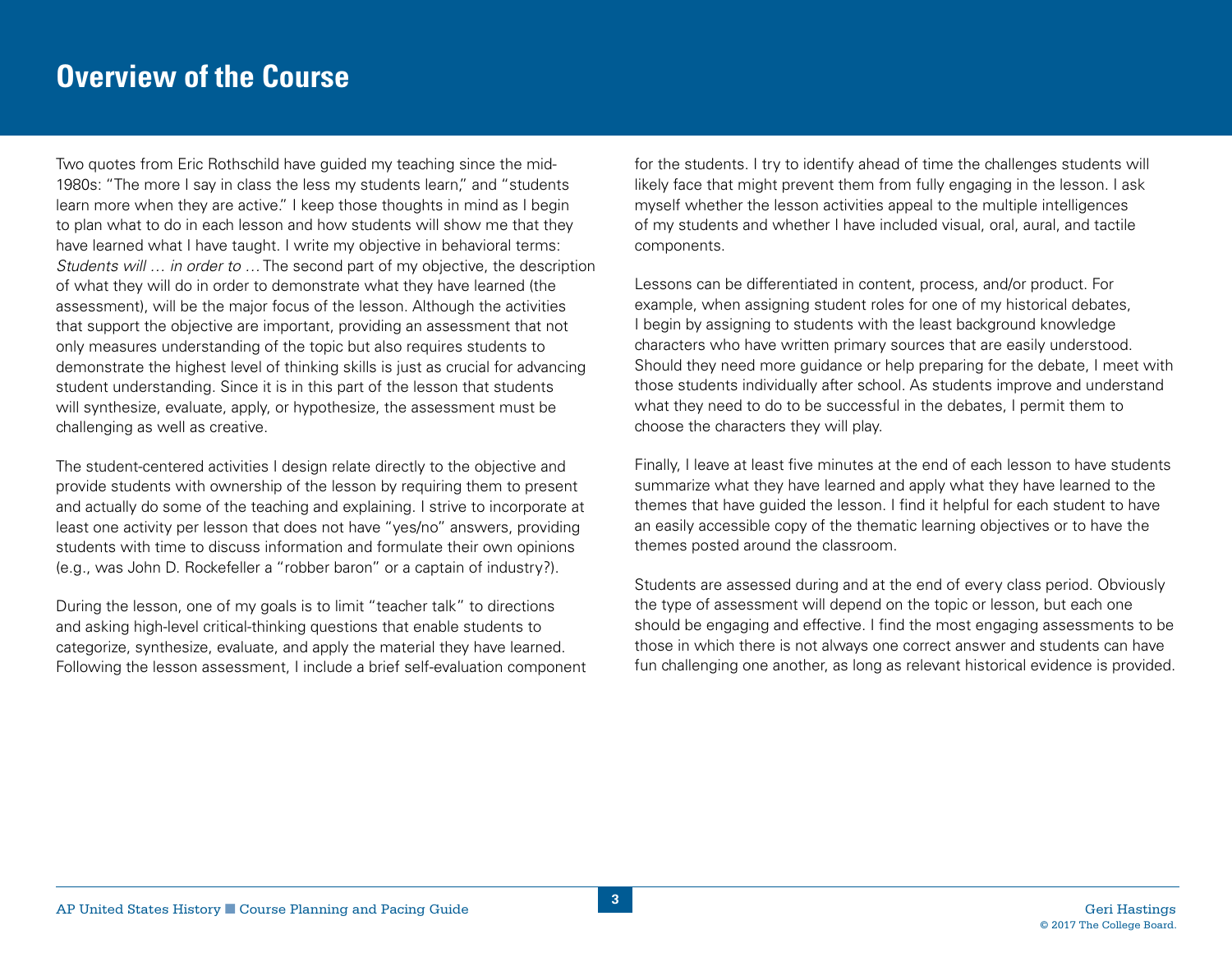# <span id="page-8-0"></span>**Pacing Overview**

| <b>Unit</b>    | <b>Dates Covered</b> | <b>Instructional Hours</b> | <b>Areas of Particular Focus</b>                                                                                                                                                                                                                                                                                                                                                                                                                                                                                                                                                                                                                                                                                                                                                                                               |
|----------------|----------------------|----------------------------|--------------------------------------------------------------------------------------------------------------------------------------------------------------------------------------------------------------------------------------------------------------------------------------------------------------------------------------------------------------------------------------------------------------------------------------------------------------------------------------------------------------------------------------------------------------------------------------------------------------------------------------------------------------------------------------------------------------------------------------------------------------------------------------------------------------------------------|
|                | 1491-1607            | 7 (5 sessions)             | In this unit the focus is on three areas: characteristics of pre-Columbian Native American societies; the Columbian Exchange; and how European,<br>Native American, and African societies changed as cultures converged. Perhaps the biggest challenge in Unit 1 is locating sufficient information<br>about pre-Columbian Native American societies, especially in areas settled by the British. One day is reserved for helping students understand skills,<br>themes, and thematic learning objectives.                                                                                                                                                                                                                                                                                                                     |
| 2              | 1607-1754            | 13 (9 sessions)            | This unit focuses on conflict and compromise between European colonizers and American Indians, the differences between the three colonial regions,<br>and reasons for the institutionalization of slavery. Teachers need to look at this unit through the lens of the Atlantic World, especially regarding the<br>impact of mercantilism, the Great Awakening, and the Enlightenment.                                                                                                                                                                                                                                                                                                                                                                                                                                          |
| 3              | 1754-1800            | 15 (11 sessions)           | In this unit I focus on the tightening of British imperial control through new laws and restrictive measures, colonial reactions to this tightening, and<br>the British reaction to the colonial reaction (which resulted in war and the birth of a new nation with a separate national identity). Students learn<br>how the Seven Years' War led to the American Revolution, how the Declaration of Independence reflected the colonists' belief in the superiority of<br>republican self-government, and how the limitations of the Articles of Confederation led to the writing and ratification of the Constitution. In addition,<br>I address migration patterns, especially those that brought back-country white settlers into conflict with Native Americans and foreign countries.                                    |
| 4              | 1800-1848            | 12 (9 sessions)            | This unit focuses on westward migration; the growth and development of American democracy; and the accompanying economic, territorial,<br>demographic, and cultural changes. Students will learn about the Marshall Court; participate in a Reformers' Convocation; determine the causes and<br>impact of the market revolution; and explain reasons for pro-slavery arguments, anti-immigrant feelings, and restrictive anti-Indian policies at this time.                                                                                                                                                                                                                                                                                                                                                                    |
| 5              | 1844-1877            | 16 (12 sessions)           | This unit continues the course of westward expansion and focuses on the conflicts that resulted from domestic and international migration during this<br>period. Students will learn about the similarities and differences between the North and the South, learn the arguments for and against slavery, and<br>evaluate proposals to resolve the issue of the expansion of slavery in the territories. Finally students will learn how American territorial growth led<br>to sectional tensions, a civil war, and a reconstruction period characterized by both successes and failures. Leaders of the women's rights movement,<br>looking to expand democracy, will be juxtaposed with leaders of the African American civil rights movement who were hoping to do the same in the<br>face of prejudice and discrimination. |
| 6              | 1865-1898            | 15 (11 sessions)           | This unit covers the transformation of America from a predominantly rural, agricultural society to an urban, industrial society — a transformation that<br>led to economic, political, diplomatic, social, environmental, and cultural changes. It deals with the rise of big business and organized labor, domestic<br>and foreign migrations, and the agricultural revolution that accompanied the industrial revolution. Both the agricultural and industrial revolutions led<br>to greater opportunities for immigrants, minorities, and women, but at the same time there were still many societal inequalities that needed to be<br>addressed. Cultural and intellectual movements that challenged the social and economic order of the Gilded Age are also included.                                                    |
| $\overline{7}$ | 1890-1945            | 22 (16 sessions)           | This unit focuses on how an increasingly ethnically diverse United States began its rise to world power status and, along the way, dealt with the<br>expansion of federal power to meet the challenges of a new century (Progressivism), World War I, the Great Depression, and World War II. During<br>this time period American society was greatly transformed.                                                                                                                                                                                                                                                                                                                                                                                                                                                             |
| 8              | 1945-1980            | 15 (11 sessions)           | The United States became a super power after World War II, and this new status led to changing political and economic responsibilities at home and<br>abroad and a changing social climate in the United States Topics covered include the Cold War and its impact on domestic and foreign affairs; causes<br>of conflict in the Middle East; the civil rights movement; and the rapid economic, demographic, and technological changes that led to significant<br>political and moral debates.                                                                                                                                                                                                                                                                                                                                |
| 9              | 1980-Present         | 5 (4 sessions)             | This unit covers the rise of the conservative movement and the impact of globalization. Students will also look at the foreign policy of presidents from<br>Ronald Reagan to the present and the impact of the "war on terror."                                                                                                                                                                                                                                                                                                                                                                                                                                                                                                                                                                                                |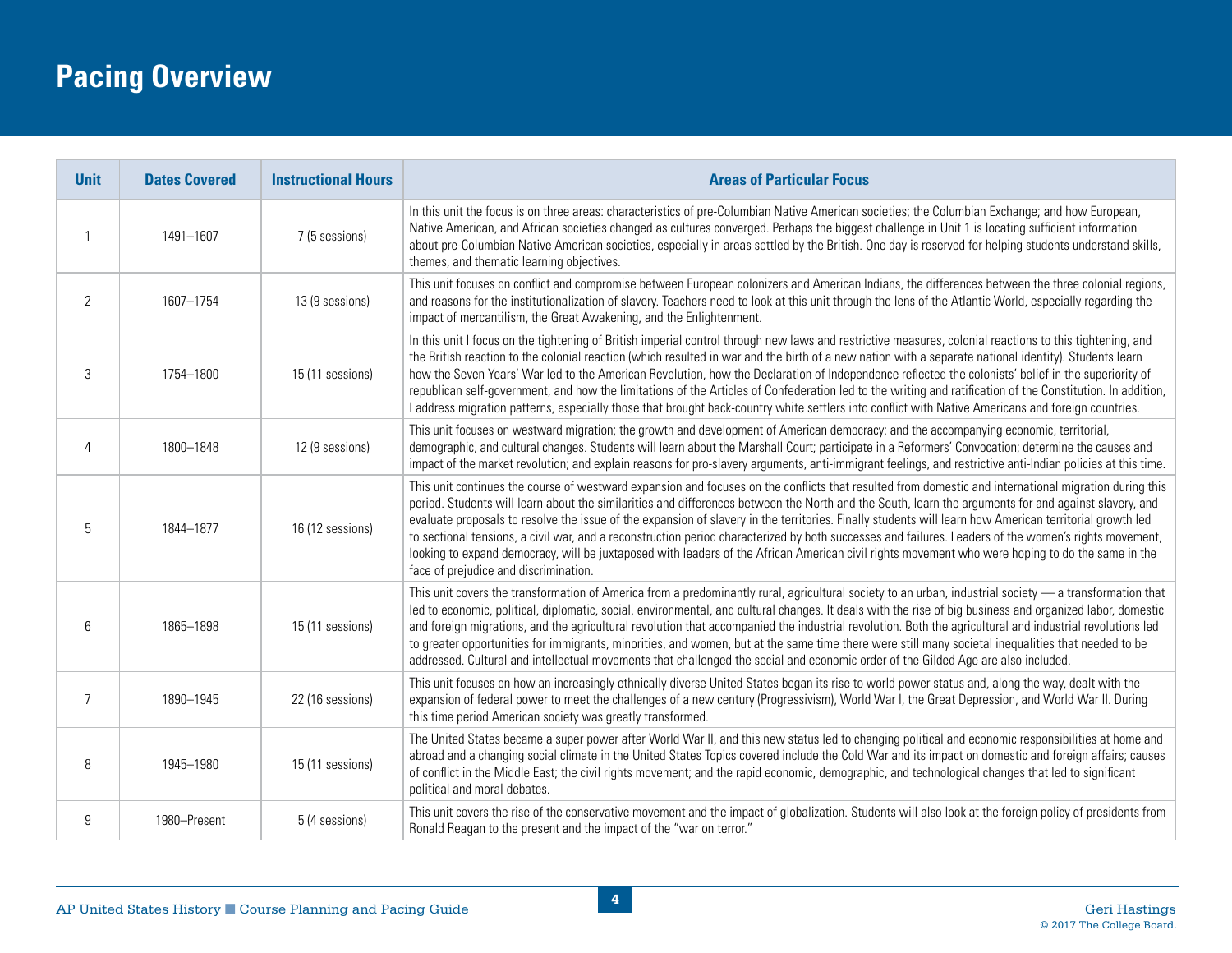#### Period 1: 1491-1607 Module 1:

Native American Overview Pre-1491

Learning Objectives: *MIG-1, ENV-2, CUL-1*

Key Concepts: *1.1*

Estimated Time: *2 days*

<span id="page-9-0"></span>**Unit 1:**

Essential Questions: ▼ What skills must students use to think and write like historians do? ▼ What themes will provide a framework for the study of AP U.S. History?

| <b>Materials</b><br><b>Practices and Skills</b>                                  |                                                                                                                                                                                                                      | <b>Instructional Activities and Assessments</b>                                                                                                                                                                                                                                                                                                                                                                                                                                                                                                                                                                                                                                             |  |  |  |
|----------------------------------------------------------------------------------|----------------------------------------------------------------------------------------------------------------------------------------------------------------------------------------------------------------------|---------------------------------------------------------------------------------------------------------------------------------------------------------------------------------------------------------------------------------------------------------------------------------------------------------------------------------------------------------------------------------------------------------------------------------------------------------------------------------------------------------------------------------------------------------------------------------------------------------------------------------------------------------------------------------------------|--|--|--|
| Analyzing Historical Evidence,<br>Continuity and Change over Time                | Davidson and Lytle, "The Strange Death of Silas<br>Deane"<br>Kennedy, Cohen, and Bailey, vol. 1., Chapter 1<br>Web<br>Taylor, Review of 1491: New Revelations of the<br>Americas Before Columbus, by Charles C. Mann | <b>Instructional Activity:</b><br>The reading is assigned and read prior to the first class period. During the<br>first class period, students are assigned to heterogeneous groups of four<br>or five students each, based on their PSAT reading scores from grade 10;<br>the eight highest scorers serve as "group leaders." If groups work well<br>together, they will remain intact for the year or for at least one semester.<br>Students discuss "The Strange Death of Silas Deane" from the perspective<br>of a historian doing research about a history mystery. I ask what they<br>learned about the work of a historian and the skills historians need to<br>complete their work. |  |  |  |
| Analyzing Historical Evidence,<br>Comparison, Continuity and<br>Change over Time |                                                                                                                                                                                                                      | <b>Instructional Activity:</b><br>Students compare and contrast the ideas of Charles C. Mann as described<br>in Alan Taylor's review of 1491 with the ideas of Kennedy, Cohen, and<br>Bailey in The American Pageant. In a whole-class discussion, students<br>present competing reasons for beginning the AP U.S. History course by<br>studying 1491 rather than 1492.                                                                                                                                                                                                                                                                                                                     |  |  |  |
|                                                                                  |                                                                                                                                                                                                                      | <b>Formative Assessment:</b><br>I provide each group of students with descriptions of one of the six course<br>themes and one of the six disciplinary practices and reasoning skills from<br>the course and exam description. Each group is responsible for providing<br>evidence from the lesson of how their assigned theme and skill related to<br>the learning that occurred in class that day.                                                                                                                                                                                                                                                                                         |  |  |  |

◀ *After students share their answers, I use class discussion to assess student understanding of the skills and themes and use direct instruction to address any areas of weakness.*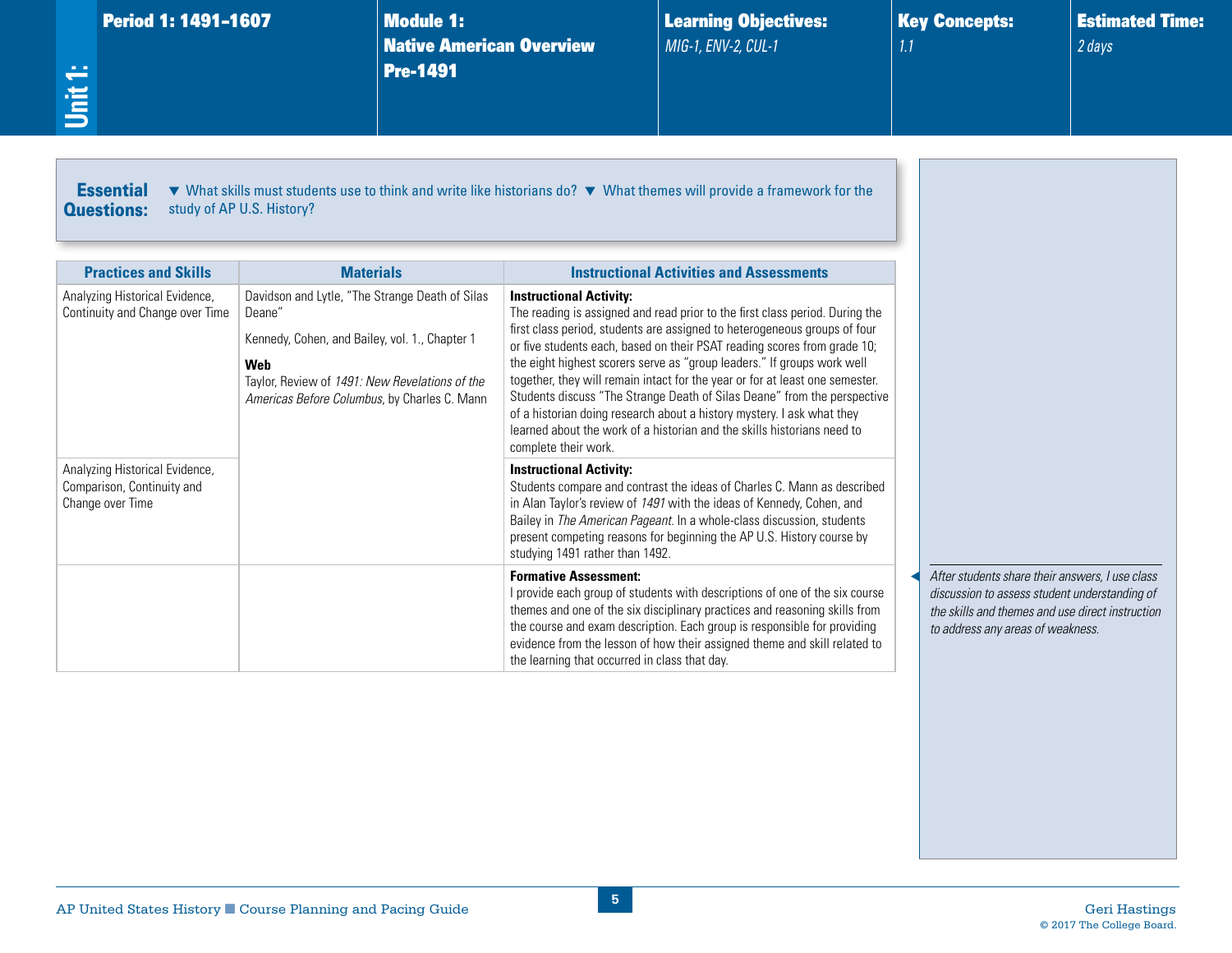<span id="page-10-0"></span>

| <b>Period 1: 1491-1607</b> |  |
|----------------------------|--|
|                            |  |

Module 2: Native American Societies Learning Objectives: *MIG-2.0, GEO-1.0*

Key Concepts: *1.1*

Estimated Time: *1 day*

#### **Essential** Questions:

▼ What were the political, social, and economic characteristics of Native American societies in the pre-1607 period, and how was each society impacted by its geographical environment? ▼ To what extent did Native Americans fit into Crevecoeur's explanation of American identity?

| <b>Practices and Skills</b>                                           | <b>Materials</b>                                                                                                                                                                      | <b>Instructional Activities and Assessments</b>                                                                                                                                                                                                                                                                                                                                                                                                                                                                                                                                                                                                                        |  |
|-----------------------------------------------------------------------|---------------------------------------------------------------------------------------------------------------------------------------------------------------------------------------|------------------------------------------------------------------------------------------------------------------------------------------------------------------------------------------------------------------------------------------------------------------------------------------------------------------------------------------------------------------------------------------------------------------------------------------------------------------------------------------------------------------------------------------------------------------------------------------------------------------------------------------------------------------------|--|
| Analyzing Historical Evidence,<br>Argument Development,<br>Comparison | Web<br>"National Museum of the American Indian -<br><b>Collections Search"</b><br>"Pre-Columbian Indian Macro-Cultures"<br>"American Lives in Two Centuries: What Is an<br>American?" | <b>Instructional Activity:</b><br>Prior to this class, I arrange students into four groups and assign each<br>group one pre-Columbian Native American society to research online.<br>Students acting as a group of researchers will "interview" an individual<br>from one of these societies to determine the potential of this group<br>to assimilate into the future American societies of the 17th and 18th<br>centuries. In a modified Socratic seminar, students present information<br>about the particular tribe that they researched. Interview questions are<br>taken from the "American Lives in Two Centuries: What is an American?"<br>online lesson plan. |  |
| Analyzing Historical Evidence,<br>Comparison                          |                                                                                                                                                                                       | <b>Formative Assessment:</b><br>Students working in groups create "Mystery Native American" posters<br>depicting one of the Native American groups about which they learned and<br>evaluating the potential of that group to assimilate into American society.<br>The posters highlight misunderstandings of the American Indian groups<br>that can be addressed in discussion. Groups will exchange their posters,<br>determine the identity of the Native American group depicted on the<br>poster, and then grade the information presented on the poster according<br>to the rubric the groups received when they created their posters.                           |  |

◀ *Students correct any misconceptions or incorrect information on the posters they grade and share with the creators of the poster the most prominent misconception(s) they tered.*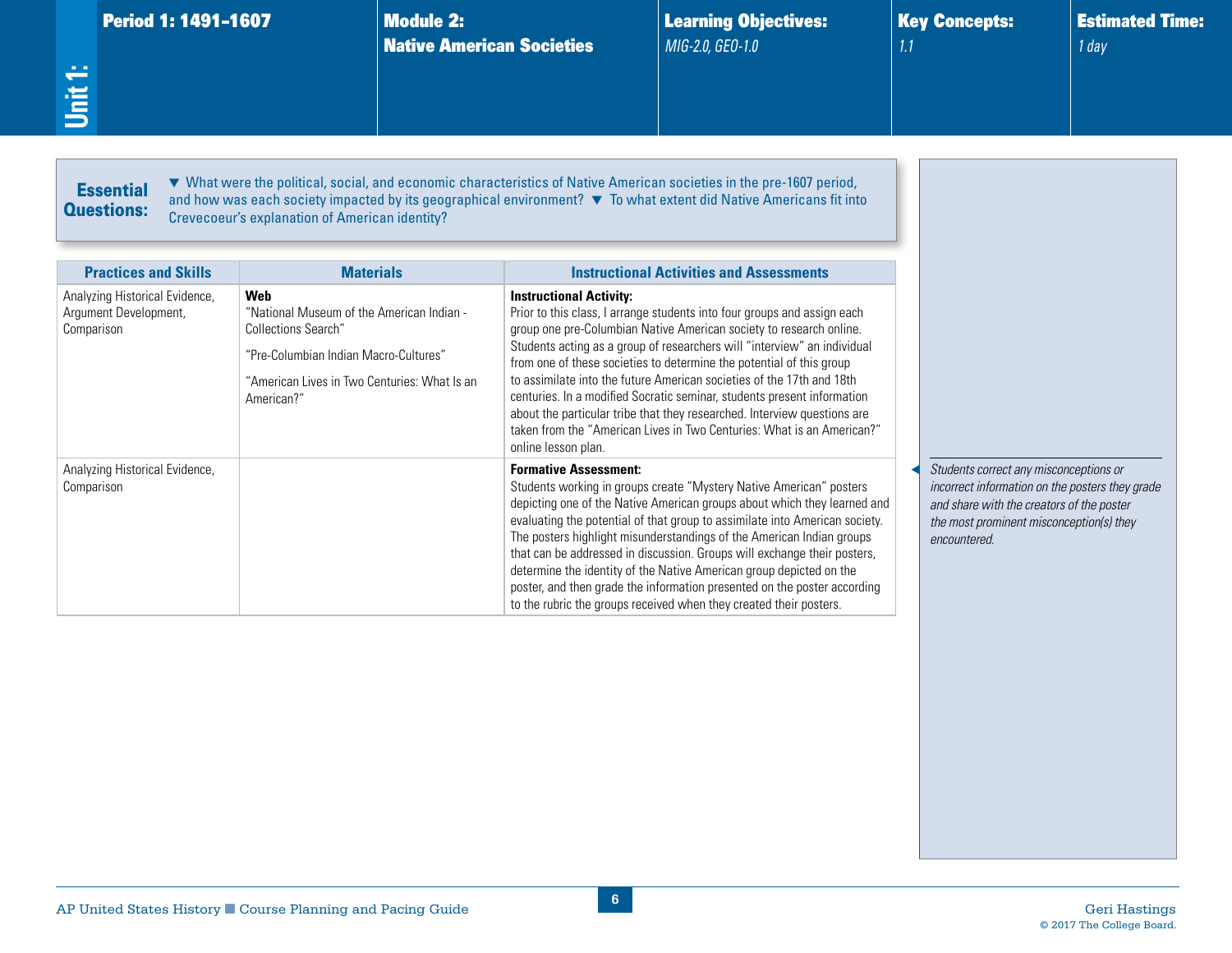<span id="page-11-0"></span>

| Period 1: 1491-1607<br>Unit 1:                                                                                               |                                                                                                                                                                                                                                                                                 | <b>Module 3:</b><br><b>Cultures Meet and Collide</b> |                                                                                 | <b>Learning Objectives:</b><br>WXT-1.0, WXT-2.0, WXT-3.0, WOR-1.0,<br>MIG-1.0, GEO-1.0, CUL-1.0, CUL-2.0,<br>$CUL-4.0$                                                                                                                                                                                                                                                                                                                                                                                                                                                                  | 1.2 | <b>Key Concepts:</b>                                                                                                                                                                                            | <b>Estimated Time:</b><br>2 days |
|------------------------------------------------------------------------------------------------------------------------------|---------------------------------------------------------------------------------------------------------------------------------------------------------------------------------------------------------------------------------------------------------------------------------|------------------------------------------------------|---------------------------------------------------------------------------------|-----------------------------------------------------------------------------------------------------------------------------------------------------------------------------------------------------------------------------------------------------------------------------------------------------------------------------------------------------------------------------------------------------------------------------------------------------------------------------------------------------------------------------------------------------------------------------------------|-----|-----------------------------------------------------------------------------------------------------------------------------------------------------------------------------------------------------------------|----------------------------------|
| <b>Essential</b><br><b>Questions:</b><br><b>Practices and Skills</b>                                                         | <b>Materials</b>                                                                                                                                                                                                                                                                |                                                      | and Native Americans accept, resist, or accommodate the changes taking place?   | ▼ Who participated in the Columbian Exchange and how did it impact them? ▼ How did the cultures of the Europeans,<br>Africans, and Native Americans change as these groups came into contact? $\blacktriangledown$ To what extent did Europeans, Africans,<br><b>Instructional Activities and Assessments</b>                                                                                                                                                                                                                                                                           |     |                                                                                                                                                                                                                 |                                  |
| Analyzing Historical Evidence,<br>Argument Development,<br>Contextualization, Comparison,<br>Continuity and Change over Time | Kennedy, Cohen, and Bailey, vol. 1, p. 14 (chart)<br>Calloway, "From New Worlds for All: Indians,<br>Europeans, and the Remaking of Early America"<br>Jones, "From 'Virgin Soils Revisited'"<br>Web                                                                             |                                                      | <b>Instructional Activity:</b>                                                  | Using the chart in The American Pageant or Alfred W. Crosby's article as<br>a resource, students categorize each product as coming from "Old World<br>to New" or from "New World to Old." Students then conduct a full-class<br>debate, based on the readings cited, on the question, Was disease the key<br>factor in the depopulation of the Native Americans in the Americas?                                                                                                                                                                                                        |     |                                                                                                                                                                                                                 |                                  |
|                                                                                                                              | Crosby, "The Columbian Exchange: Plants,<br>Animals, and Diseases between the Old and New<br>Worlds"<br>Constitutional Rights Foundation, "The Columbian<br>Exchange"                                                                                                           |                                                      | <b>Formative Assessment:</b><br>areas of the world in a whole-class discussion. | Students, working in groups, identify the "winners" and "losers" in the<br>"Columbian Exchange Contest," determining which area of the world<br>benefited most from the Columbian Exchange and the one element (other<br>than disease) that had the most profound impact on Africa, Europe, and<br>the New World. Students compare the experiences of these different                                                                                                                                                                                                                   |     | The whole-class discussion allows me to<br>correct misunderstandings.                                                                                                                                           |                                  |
| Analyzing Historical Evidence,<br>Argument Development,<br>Contextualization, Comparison,<br>Continuity and Change over Time | Some examples of possible primary sources<br>include Kennedy and Bailey, vol 1, "Juan Ginés<br>de Sepúlveda Belittles the Indians (1547)";<br>"Bartolemé de Las Casas Defends the Indians<br>(1552)"; and "Aztec Chroniclers Describe the<br>Spanish Conquest of Mexico (1519)" |                                                      | <b>Instructional Activity:</b><br>accommodated cultural change.                 | I provide each group of students with a primary source document that<br>relates to cultural changes in the New World affecting Europeans,<br>Africans, or Native Americans. Using the SOAPSTone strategy, students<br>determine whether the changes resulted in acceptance, resistance,<br>accommodation, or a combination of the three on the part of the<br>affected group. One member from each student group presents the<br>group's findings. Students should provide an example of how one of the<br>individuals or groups accepted cultural change, resisted cultural change, or |     | In the SOAPSTone strategy, students examine<br>primary source texts for the following qualities:<br>S - Speaker<br>O - Occasion, immediate and long range<br>A - Audience<br>P - Purpose<br>S - Subject<br>Tone |                                  |
| <b>Unit 1: Unit-Level Summative Assessment</b>                                                                               |                                                                                                                                                                                                                                                                                 |                                                      |                                                                                 |                                                                                                                                                                                                                                                                                                                                                                                                                                                                                                                                                                                         |     |                                                                                                                                                                                                                 |                                  |

The assessment for this unit is combined with the assessment for Unit 2.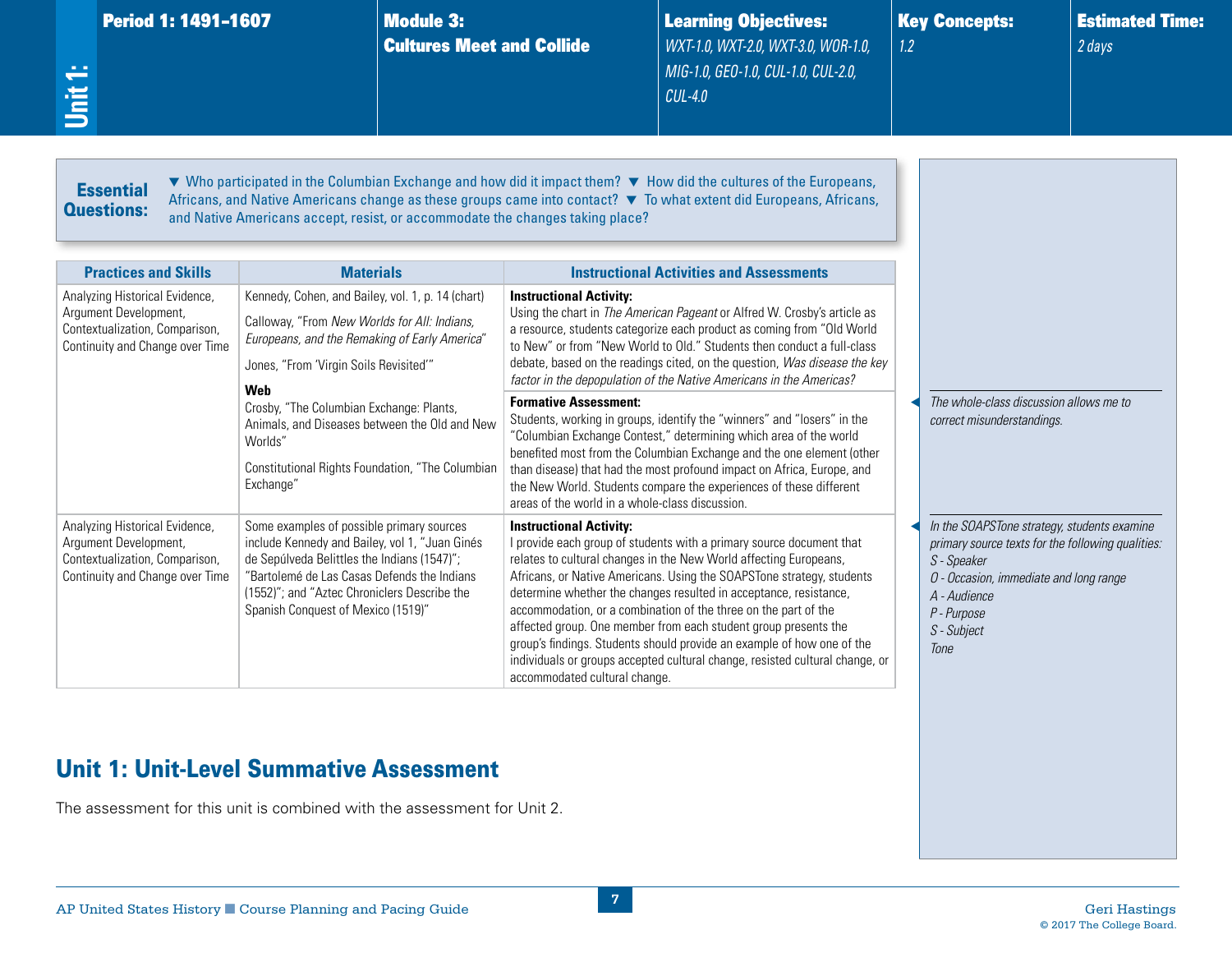|  | Period 2: 1607–1754 |  |
|--|---------------------|--|
|  |                     |  |

<span id="page-12-0"></span>**Period 2: 1607–1754** Module 1:<br>
...<br>
Colonizing<br>
<u>...</u><br>
D Colonizing Patterns Learning Objectives: *MIG-1.0, WOR-1.0, NAT-1.0, WXT-1.0, WXT-2.0, GEO-1.0, CUL-4.0*

Key Concepts:

*2.1*

Estimated Time:

*4 days*

# **Essential** Questions:

▼ How did the diverse patterns of European colonization by countries such as Spain, France, and England impact Native Americans socially, economically, and politically from the 15th through the 18th centuries? ▼ What factors impacted the political, social, and economic development of the colonial regions (the New England colonies, the middle colonies, and the Southern colonies [Chesapeake])? ▼ How did slavery in the British colonies differ from slavery in the Spanish and Dutch colonies?

| <b>Practices and Skills</b>                                                                                                  | <b>Materials</b>                                                                                                                                                         | <b>Instructional Activities and Assessments</b>                                                                                                                                                                                                                                                                                                                                                                                                                                                                                                                                                                                                                                                 |                                                                                                                                                                                                                                                                                                                                                              |
|------------------------------------------------------------------------------------------------------------------------------|--------------------------------------------------------------------------------------------------------------------------------------------------------------------------|-------------------------------------------------------------------------------------------------------------------------------------------------------------------------------------------------------------------------------------------------------------------------------------------------------------------------------------------------------------------------------------------------------------------------------------------------------------------------------------------------------------------------------------------------------------------------------------------------------------------------------------------------------------------------------------------------|--------------------------------------------------------------------------------------------------------------------------------------------------------------------------------------------------------------------------------------------------------------------------------------------------------------------------------------------------------------|
| Analyzing Historical Evidence,<br>Argument Development,<br>Contextualization, Comparison,<br>Continuity and Change over Time | Norton et al., Chapters 2 and 3<br>College Board, "AP United States History<br>Curriculum Module: White-Native American<br>Contact in Early American History," pp. 32-40 | <b>Instructional Activity:</b><br>Students participate in a Socratic seminar, playing the roles of consultants<br>hired by a "think tank" to determine which European nation had the<br>greatest impact on the Native American societies in areas that it colonized<br>between the late 15th century and 1754. (Both the Socratic seminar<br>activity and the formative assessment below are included in the curriculum<br>module listed at left, available on AP Central.)                                                                                                                                                                                                                     | Although the dates of Unit 2 have been<br>established to provide some parameters for the<br>study of history, there is some natural overlap<br>between Units 1 and 2. Rather than study the<br>impact of the Spanish and French separately<br>from the impact of the British, I have chosen to<br>have students study the colonization patterns<br>together. |
|                                                                                                                              |                                                                                                                                                                          | <b>Formative Assessment:</b><br>Working in small groups, students compare and contrast relations<br>between Native Americans and the Europeans for each of the three<br>colonizing countries. Students must identify similarities and differences.<br>Afterward, students write a thesis statement explaining the relative<br>historical differences and similarities.                                                                                                                                                                                                                                                                                                                          | Based on their individual thesis statements, in<br>the next class meeting I discuss the students'<br>understanding of comparison.                                                                                                                                                                                                                            |
| Comparison, Causation                                                                                                        | Norton et al., Chapters 2 and 3                                                                                                                                          | <b>Instructional Activity:</b><br>I arrange students into three or six groups (depending on class size) and<br>give each group a map of a different colonial region. Each group then<br>creates a list of the characteristics of the assigned region. One or two<br>students from each group present information about the group's region<br>to the rest of the class, placing the information on chart paper. Students<br>discuss the following questions: Which region would have been most<br>geographically and economically similar to England and most likely to have<br>competed with her? Which region would have been favored by England<br>because of the resources it could provide? | Maps do not have to be works of art, nor<br>do they need to be in color, but they should<br>contain pertinent geographic and climatic<br>information.                                                                                                                                                                                                        |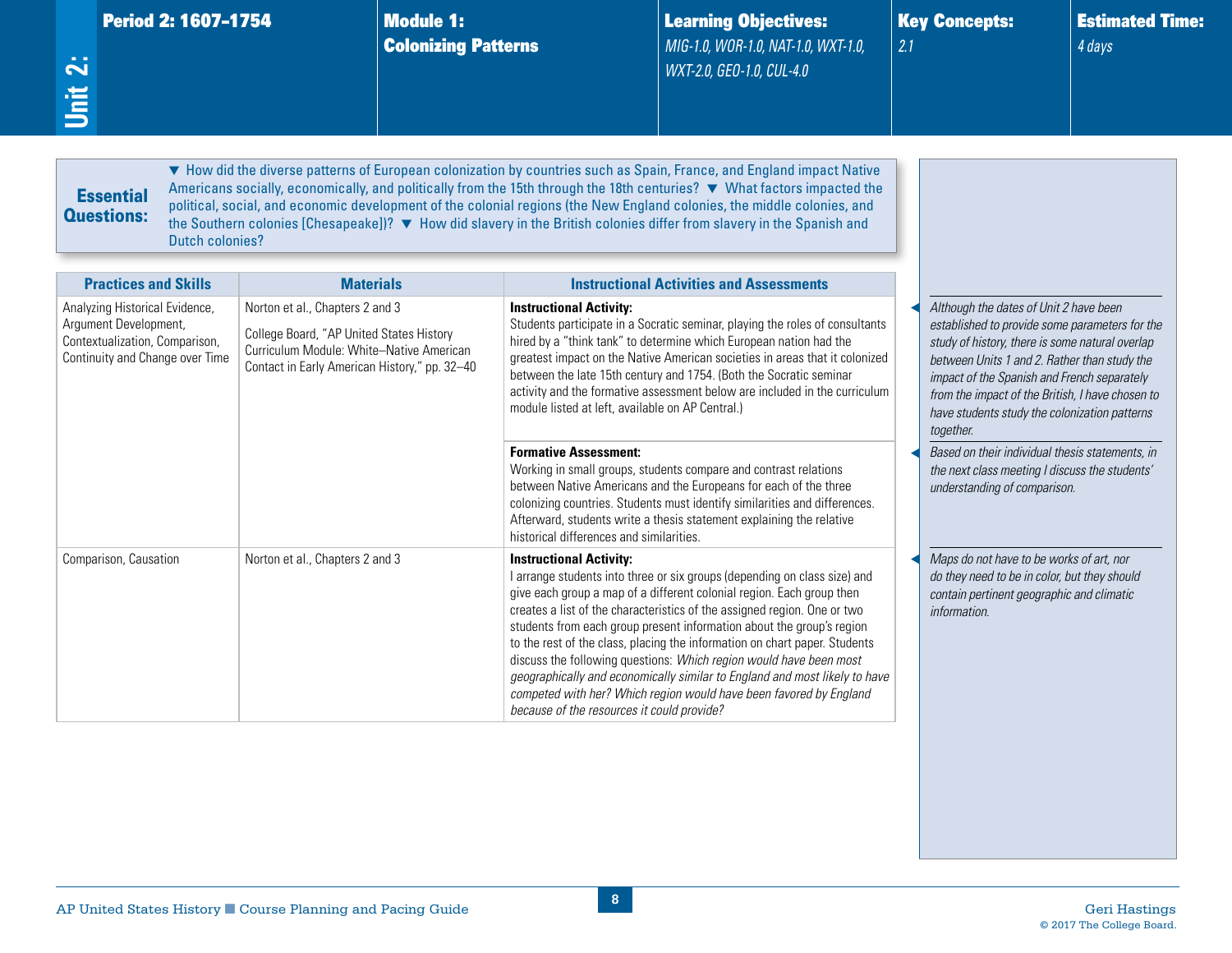*(continued)*

# **Essential** Questions:

| $\ddot{\sim}$<br>jiit | <b>Period 2: 1607-1754</b>                                                                                                                 |                                                                                                                                                                                                                                            | <i>(continued)</i> | <b>Module 1: Colonizing Patterns</b>                                                                                                                                                                                                                                                                                                                                                                                                                                                                                                                                                                                                                                                                                                                    |                                                                                                                                                          |
|-----------------------|--------------------------------------------------------------------------------------------------------------------------------------------|--------------------------------------------------------------------------------------------------------------------------------------------------------------------------------------------------------------------------------------------|--------------------|---------------------------------------------------------------------------------------------------------------------------------------------------------------------------------------------------------------------------------------------------------------------------------------------------------------------------------------------------------------------------------------------------------------------------------------------------------------------------------------------------------------------------------------------------------------------------------------------------------------------------------------------------------------------------------------------------------------------------------------------------------|----------------------------------------------------------------------------------------------------------------------------------------------------------|
|                       | <b>Essential</b><br><b>Questions:</b><br><b>Dutch colonies?</b>                                                                            |                                                                                                                                                                                                                                            |                    | ▼ How did the diverse patterns of European colonization by countries such as Spain, France, and England impact Native<br>Americans socially, economically, and politically from the 15th through the 18th centuries? ▼ What factors impacted the<br>political, social, and economic development of the colonial regions (the New England colonies, the middle colonies, and<br>the Southern colonies [Chesapeake])? ▼ How did slavery in the British colonies differ from slavery in the Spanish and                                                                                                                                                                                                                                                    |                                                                                                                                                          |
|                       | <b>Practices and Skills</b>                                                                                                                | <b>Materials</b>                                                                                                                                                                                                                           |                    | <b>Instructional Activities and Assessments</b>                                                                                                                                                                                                                                                                                                                                                                                                                                                                                                                                                                                                                                                                                                         |                                                                                                                                                          |
|                       | Analyzing Historical Evidence                                                                                                              | Norton et al., Chapter 3<br>Davidson and Lytle, "Serving Time in Virginia"<br>Kennedy and Bailey, vol. 1, "Slavery in the<br>Colonial Era"<br>Birch, "Bones Tell of Harsh Md. Life in 1600s:<br>Tales Emerge from Cemetery in Calvert Co." |                    | <b>Instructional Activity:</b><br>Students read a list of settlers who came to Jamestown on the first three<br>voyages and make some generalizations about the people on the list. After<br>discussing the articles, students compare settlers' experiences in both<br>colonies based on information in the readings. They then work in groups<br>to analyze evidence found at a cemetery in Patuxent Point, Maryland, the<br>oldest colonial cemetery in Maryland (1658-1685). Based on the evidence,<br>students draw conclusions about life in the 17th-century Chesapeake<br>region and determine whether the conclusions they reach support, refute,<br>or modify what they have previously learned from their textbook and<br>ancillary articles. |                                                                                                                                                          |
|                       | Analyzing Historical Evidence,<br>Argument Development,<br>Contextualization, Comparison,<br>Causation, Continuity and<br>Change over Time | <b>Web</b><br>AP United States History Document-Based<br>Questions, 1973-1999                                                                                                                                                              |                    | <b>Formative Assessment:</b><br>Students discuss document-based questions in general and then respond<br>to the Chesapeake and New England DBQ from the 1993 AP U.S. History<br>Exam: Although New England and the Chesapeake region were both<br>settled largely by people of English origin, by 1700 the regions had evolved<br>into two distinct societies. Why did this difference in development occur?<br>Use the documents and your knowledge of the colonial period up to 1700<br>to develop your answer.                                                                                                                                                                                                                                       | Students' answers are used to identify<br>misunderstandings about the different colonial<br>regions, which can be addressed in the next<br>class period. |
|                       |                                                                                                                                            |                                                                                                                                                                                                                                            |                    | $\overline{\mathbf{9}}$                                                                                                                                                                                                                                                                                                                                                                                                                                                                                                                                                                                                                                                                                                                                 |                                                                                                                                                          |
|                       |                                                                                                                                            | AP United States History Course Planning and Pacing Guide                                                                                                                                                                                  |                    |                                                                                                                                                                                                                                                                                                                                                                                                                                                                                                                                                                                                                                                                                                                                                         | <b>Geri Hastings</b>                                                                                                                                     |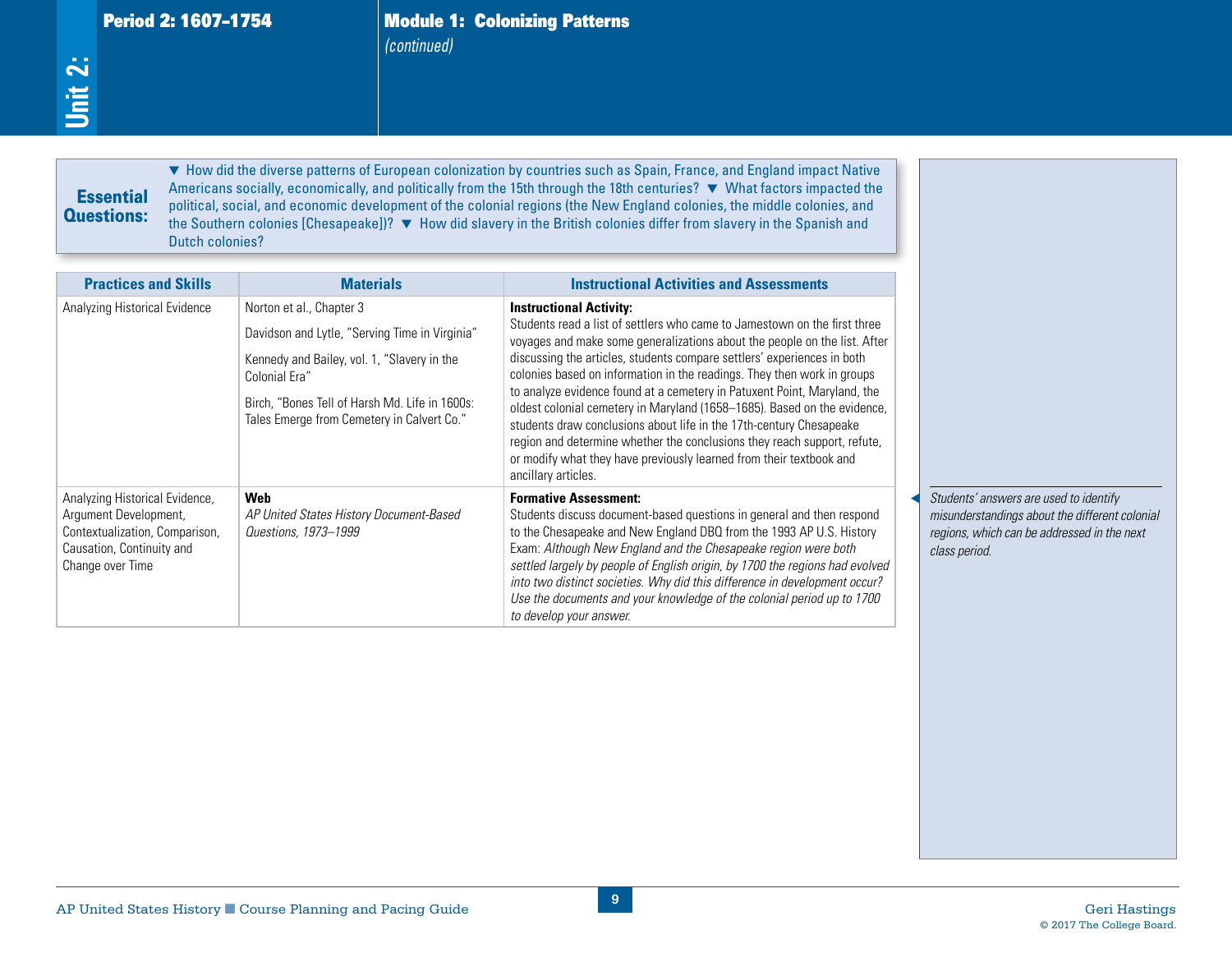<span id="page-14-0"></span>

| Period 2: 1607-1754<br>Unit 2:                                       |                                                                                                                        | <b>Module 2:</b><br><b>Conflict Continues</b> |                                                                                    | <b>Learning Objectives:</b><br>WXT-2.0, CUL-4.0, WOR-1.0                                                                                                                                                                                                                                                                                                                                                                                                                                                                                                                                                                                                                                                                                                                                                                     | <b>Key Concepts:</b><br>2.1 | <b>Estimated Time:</b><br>$1$ day |
|----------------------------------------------------------------------|------------------------------------------------------------------------------------------------------------------------|-----------------------------------------------|------------------------------------------------------------------------------------|------------------------------------------------------------------------------------------------------------------------------------------------------------------------------------------------------------------------------------------------------------------------------------------------------------------------------------------------------------------------------------------------------------------------------------------------------------------------------------------------------------------------------------------------------------------------------------------------------------------------------------------------------------------------------------------------------------------------------------------------------------------------------------------------------------------------------|-----------------------------|-----------------------------------|
| <b>Essential</b><br><b>Questions:</b><br><b>Practices and Skills</b> | affect European-colonial relationships and the cultures of each group?<br><b>Materials</b>                             |                                               |                                                                                    | • How did continuing contact between Europeans and Native Americans (including wars with Native American tribes)<br><b>Instructional Activities and Assessments</b>                                                                                                                                                                                                                                                                                                                                                                                                                                                                                                                                                                                                                                                          |                             |                                   |
| Causation, Continuity and<br>Change over Time                        | Norton et al., Chapter 2<br>Kennedy and Bailey, vol. 1, "A Rhode Island<br>Quaker Sympathizes with the Indians (1675)" |                                               | <b>Instructional Activity:</b><br>cultural change increased or lessened over time. | In small groups, students use graphic organizers to research and then<br>share findings about five wars between colonists and Native Americans<br>(Pueblo Revolt, Beaver Wars, Pequot War, Chickasaw War, and King<br>Philip's War). In addition, students engage in a close reading of "A Rhode<br>Island Quaker Sympathizes with the Indians (1675)" to examine the<br>cultural changes that impacted both groups. Students are then asked<br>to individually rank the wars, with 1 being the war with the greatest<br>impact on cultural change and relationships between Native Americans<br>and colonists, and 5 being the war that had the least impact. In a class<br>discussion, students provide at least one piece of relevant historical<br>evidence to support their conclusions and state whether the impact of |                             |                                   |
|                                                                      |                                                                                                                        |                                               |                                                                                    |                                                                                                                                                                                                                                                                                                                                                                                                                                                                                                                                                                                                                                                                                                                                                                                                                              |                             |                                   |
|                                                                      |                                                                                                                        |                                               |                                                                                    |                                                                                                                                                                                                                                                                                                                                                                                                                                                                                                                                                                                                                                                                                                                                                                                                                              |                             |                                   |

**10**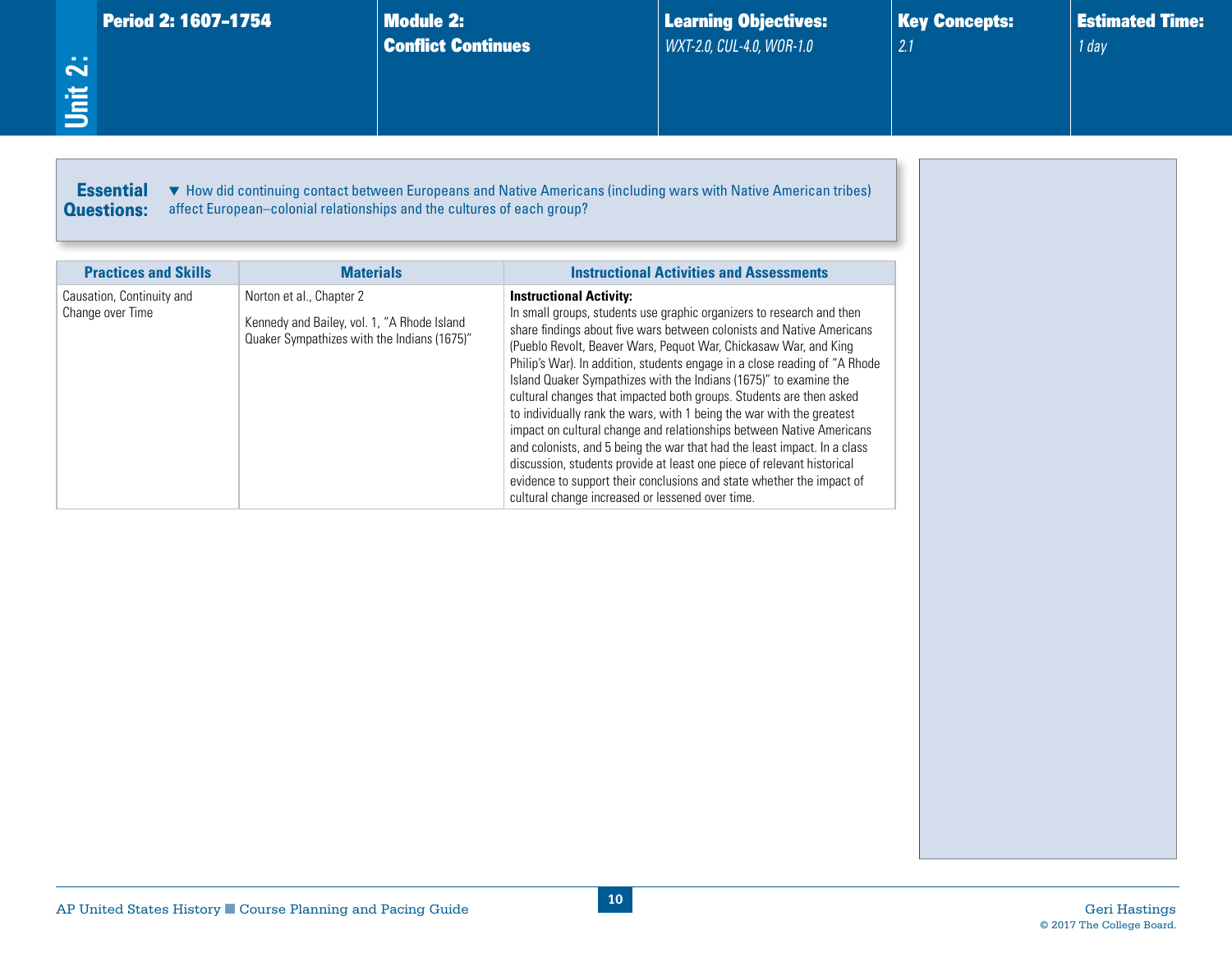<span id="page-15-0"></span>

|                                       | <b>Period 2: 1607-1754</b> | <b>Module 3:</b>                                                               | Learning Objectives: | <b>Key Concepts:</b> | $\mid$ Estimated Time: $\mid$ |
|---------------------------------------|----------------------------|--------------------------------------------------------------------------------|----------------------|----------------------|-------------------------------|
|                                       |                            | <b>Political, Economic, and Cultural</b>   NAT-1.0, POL-1.0, WXT-2.0, CUL-1.0, |                      | 2.2                  | 4 days                        |
| <b>COL</b><br>$\overline{\mathbf{N}}$ |                            | <b>Changes in the Atlantic World</b>                                           | $CUL-2.0$            |                      |                               |
| 旨                                     |                            |                                                                                |                      |                      |                               |
|                                       |                            |                                                                                |                      |                      |                               |
|                                       |                            |                                                                                |                      |                      |                               |

#### **Essential** Questions:

▼ How did increasing political, economic, and cultural changes within the "Atlantic World" impact the development of colonial societies in North America? ▼ How were the Great Awakening and the Enlightenment shaped by the "Atlantic World," and how did these movements shape 18th-century British North American colonial society and subsequent American society? ▼ How successfully did Great Britain implement its mercantilist doctrine?

| <b>Practices and Skills</b>                                                                                                 | <b>Materials</b>                                                                                                                                                                                                        | <b>Instructional Activities and Assessments</b>                                                                                                                                                                                                                                                                                                                                                                                                                                                                                                                                                                                                                                                                                                                                                                                                                              |                                                                                                                                                                                                                                                                                                                                                                                                                              |
|-----------------------------------------------------------------------------------------------------------------------------|-------------------------------------------------------------------------------------------------------------------------------------------------------------------------------------------------------------------------|------------------------------------------------------------------------------------------------------------------------------------------------------------------------------------------------------------------------------------------------------------------------------------------------------------------------------------------------------------------------------------------------------------------------------------------------------------------------------------------------------------------------------------------------------------------------------------------------------------------------------------------------------------------------------------------------------------------------------------------------------------------------------------------------------------------------------------------------------------------------------|------------------------------------------------------------------------------------------------------------------------------------------------------------------------------------------------------------------------------------------------------------------------------------------------------------------------------------------------------------------------------------------------------------------------------|
| Analyzing Historical Evidence,<br>Causation                                                                                 | Norton et al., Chapter 4<br>Nash, "The Transformation of European Society"                                                                                                                                              | <b>Instructional Activity:</b><br>Students collaboratively define the concept of Anglicization and analyze<br>various components of it and the factors behind its acceleration during this<br>period.                                                                                                                                                                                                                                                                                                                                                                                                                                                                                                                                                                                                                                                                        | Anglicization is a term that may not be familiar<br>to most students, so it is important that they<br>think about what it means and look up the<br>word if necessary. The skill focused on in this<br>activity is causation because students will be<br>determining how the factor they are assigned<br>resulted in Anglicization. As always, students<br>will use relevant historical evidence to support<br>their answers. |
| Argument Development,<br>Comparison, Causation                                                                              |                                                                                                                                                                                                                         | <b>Formative Assessment:</b><br>For homework, students write a two-paragraph essay in response to the<br>following prompt: You are a colonist living in Maryland in 1754. You see<br>British influence everywhere, even though many settlers, especially in<br>Pennsylvania and Delaware, are from countries other than England. Write<br>two paragraphs to a friend in England, one explaining which factor was<br>most responsible for this Anglicization and why; and the other describing<br>at least one political, one economic, and one cultural similarity between<br>the colonies and England.                                                                                                                                                                                                                                                                      | Responses are discussed with students<br>before the unit review. If needed, we return<br>to the idea of Anglicization in the lesson on<br>mercantilism later in this module.                                                                                                                                                                                                                                                 |
| Analyzing Historical Evidence,<br>Argument Development,<br>Contextualization, Causation,<br>Continuity and Change over Time | Norton et al., Chapter 4<br>Kennedy and Bailey, vol. 1, "George Whitefield<br>Fascinates Franklin (1739)" and "Jonathan<br>Edwards Paints the Horrors of Hell (1741)"<br>Nash, "The Transformation of European Society" | <b>Instructional Activity:</b><br>Students conduct research to generate a list of accomplishments and<br>characteristics of the Great Awakening and the Enlightenment and<br>categorize the statements. The class then holds a debate on the topic: Did<br>the Great Awakening or the Enlightenment have a greater impact on the<br>18th-century Atlantic World and American society from the 18th century<br>to the present? Students present on each side of the issue; they must<br>support their arguments with relevant historical evidence. At the end of<br>class, students move to a corner of the room to indicate whether the Great<br>Awakening or the Enlightenment had the greatest influence on American<br>society. I ask students whether the debate supported, refuted, or modified<br>their initial ideas about which movement had the greatest influence. |                                                                                                                                                                                                                                                                                                                                                                                                                              |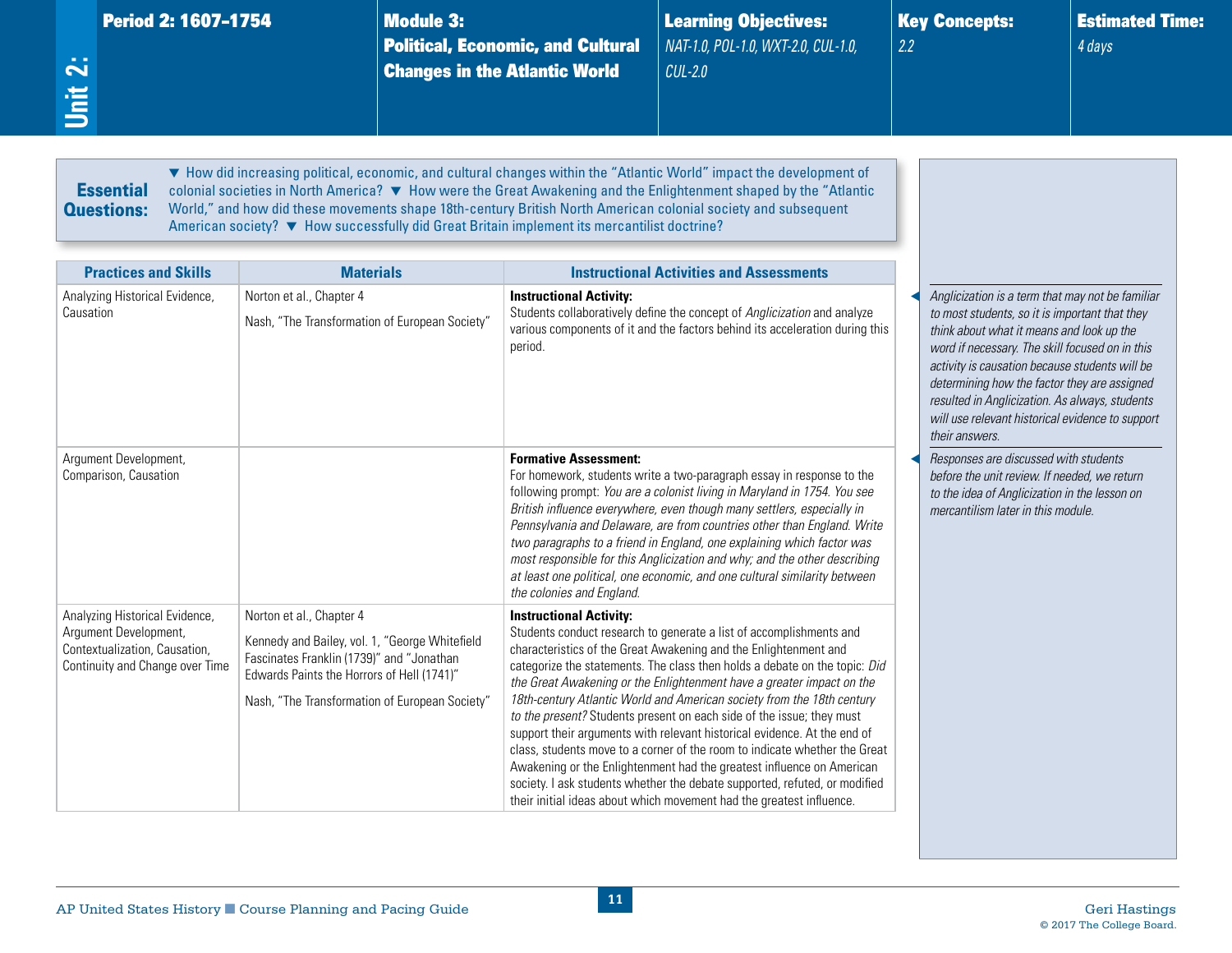# **Essential**

Period 2: 1607–1754<br> *Continued)*<br> *Continued)*<br>
<br> **2:** Political, Economic, and Cultural Changes in the Atlantic World<br>
<br>
<br> **2:** Political, Economic, and Cultural Changes within the "Atlantic World" impact the developmen ▼ How did increasing political, economic, and cultural changes within the "Atlantic World" impact the development of colonial societies in North America? ▼ How were the Great Awakening and the Enlightenment shaped by the "Atlantic World," and how did these movements shape 18th-century British North American colonial society and subsequent American society? ▼ How successfully did Great Britain implement its mercantilist doctrine? ▼ How did increasing political, economic, and cultural changes within the "Atlantic World" impact the development of<br>colonial societies in North America? ▼ How were the Great Awakening and the Enlightenment shaped by the

| <b>Essential</b><br><b>Questions:</b>                                                                                                                                                                                                                                                                                                                                                                                                                        | American society? ▼ How successfully did Great Britain implement its mercantilist doctrine?                                          | • How did increasing political, economic, and cultural changes within the "Atlantic World" impact the development of<br>colonial societies in North America? ▼ How were the Great Awakening and the Enlightenment shaped by the "Atlantic<br>World," and how did these movements shape 18th-century British North American colonial society and subsequent                                                                                                                                                                                                                                                                                                                                                                                                                                                                            |                                                                                                                                                                                                                                                                                                                                                                                                                                              |
|--------------------------------------------------------------------------------------------------------------------------------------------------------------------------------------------------------------------------------------------------------------------------------------------------------------------------------------------------------------------------------------------------------------------------------------------------------------|--------------------------------------------------------------------------------------------------------------------------------------|---------------------------------------------------------------------------------------------------------------------------------------------------------------------------------------------------------------------------------------------------------------------------------------------------------------------------------------------------------------------------------------------------------------------------------------------------------------------------------------------------------------------------------------------------------------------------------------------------------------------------------------------------------------------------------------------------------------------------------------------------------------------------------------------------------------------------------------|----------------------------------------------------------------------------------------------------------------------------------------------------------------------------------------------------------------------------------------------------------------------------------------------------------------------------------------------------------------------------------------------------------------------------------------------|
| <b>Practices and Skills</b>                                                                                                                                                                                                                                                                                                                                                                                                                                  | <b>Materials</b>                                                                                                                     | <b>Instructional Activities and Assessments</b>                                                                                                                                                                                                                                                                                                                                                                                                                                                                                                                                                                                                                                                                                                                                                                                       |                                                                                                                                                                                                                                                                                                                                                                                                                                              |
| Analyzing Historical Evidence,<br>Contextualization, Causation,<br>Continuity and Change over Time                                                                                                                                                                                                                                                                                                                                                           | Norton et al., Chapter 4<br>Kennedy and Bailey, vol. 1, "Virginia Resents<br>Restrictions (1671)"                                    | <b>Instructional Activity:</b><br>I review the principles of mercantilism with students. We discuss trade<br>routes, the provisions of the Navigation Acts, the Woolen Act, the Hat Act,<br>and the Iron Act, and evaluate the benefits and burdens of mercantilism<br>from the colonists' point of view, based on prior textbook reading and<br>analysis of available primary source documents. Students analyze a<br>quotation from 1765 to discuss the benefits or burdens of mercantilism<br>from the perspective of the colonists: "A colonist cannot make a button,<br>a horseshoe, nor a hobnail, but some snooty ironmonger or respectable<br>button maker of Britain shall bawl and squall that his honor's worship is<br>most egregiously maltreated, injured, cheated and robbed by the rascally<br>American republicans." | Causation will be the principal skill that<br>students use when working on this activity -<br>the impact of mercantilism on the colonists.<br>This activity also uses contextualization<br>because to determine the impact on the<br>colonists, students have to understand the<br>reason for relying on mercantilist principles<br>from the perspectives of the British and the<br>other nations subscribing to this economic<br>principle. |
|                                                                                                                                                                                                                                                                                                                                                                                                                                                              | <b>Units 1 and 2: Summative Assessment</b><br>Students answer 25 multiple-choice questions and one of the following essay questions: |                                                                                                                                                                                                                                                                                                                                                                                                                                                                                                                                                                                                                                                                                                                                                                                                                                       |                                                                                                                                                                                                                                                                                                                                                                                                                                              |
| contact and colonization).<br>period through the end of the 18th century.                                                                                                                                                                                                                                                                                                                                                                                    |                                                                                                                                      | 1. Explain how and why people moved within the Americas (before contact) and to and within the Americas (after<br>2. Explain the development of labor systems such as slavery, indentured servitude, and free labor from the colonial                                                                                                                                                                                                                                                                                                                                                                                                                                                                                                                                                                                                 |                                                                                                                                                                                                                                                                                                                                                                                                                                              |
| <b>Essential questions addressed:</b>                                                                                                                                                                                                                                                                                                                                                                                                                        |                                                                                                                                      |                                                                                                                                                                                                                                                                                                                                                                                                                                                                                                                                                                                                                                                                                                                                                                                                                                       |                                                                                                                                                                                                                                                                                                                                                                                                                                              |
| • How did the cultures of the Europeans, Africans, and Native Americans change as these groups came into contact?<br>How did the diverse patterns of European colonization by countries such as Spain, France, and England impact Native<br>Americans socially, economically, and politically from the 15th through the 18th centuries?<br>• How did the cultures of the Europeans, Africans, and Native Americans change as these groups came into contact? |                                                                                                                                      |                                                                                                                                                                                                                                                                                                                                                                                                                                                                                                                                                                                                                                                                                                                                                                                                                                       |                                                                                                                                                                                                                                                                                                                                                                                                                                              |

- 1. Explain how and why people moved within the Americas (before contact) and to and within the Americas (after contact and colonization).
- 2. Explain the development of labor systems such as slavery, indentured servitude, and free labor from the colonial period through the end of the 18th century.

#### Essential questions addressed:

- How did the cultures of the Europeans, Africans, and Native Americans change as these groups came into contact?
- How did the diverse patterns of European colonization by countries such as Spain, France, and England impact Native Americans socially, economically, and politically from the 15th through the 18th centuries?
- How did the cultures of the Europeans, Africans, and Native Americans change as these groups came into contact?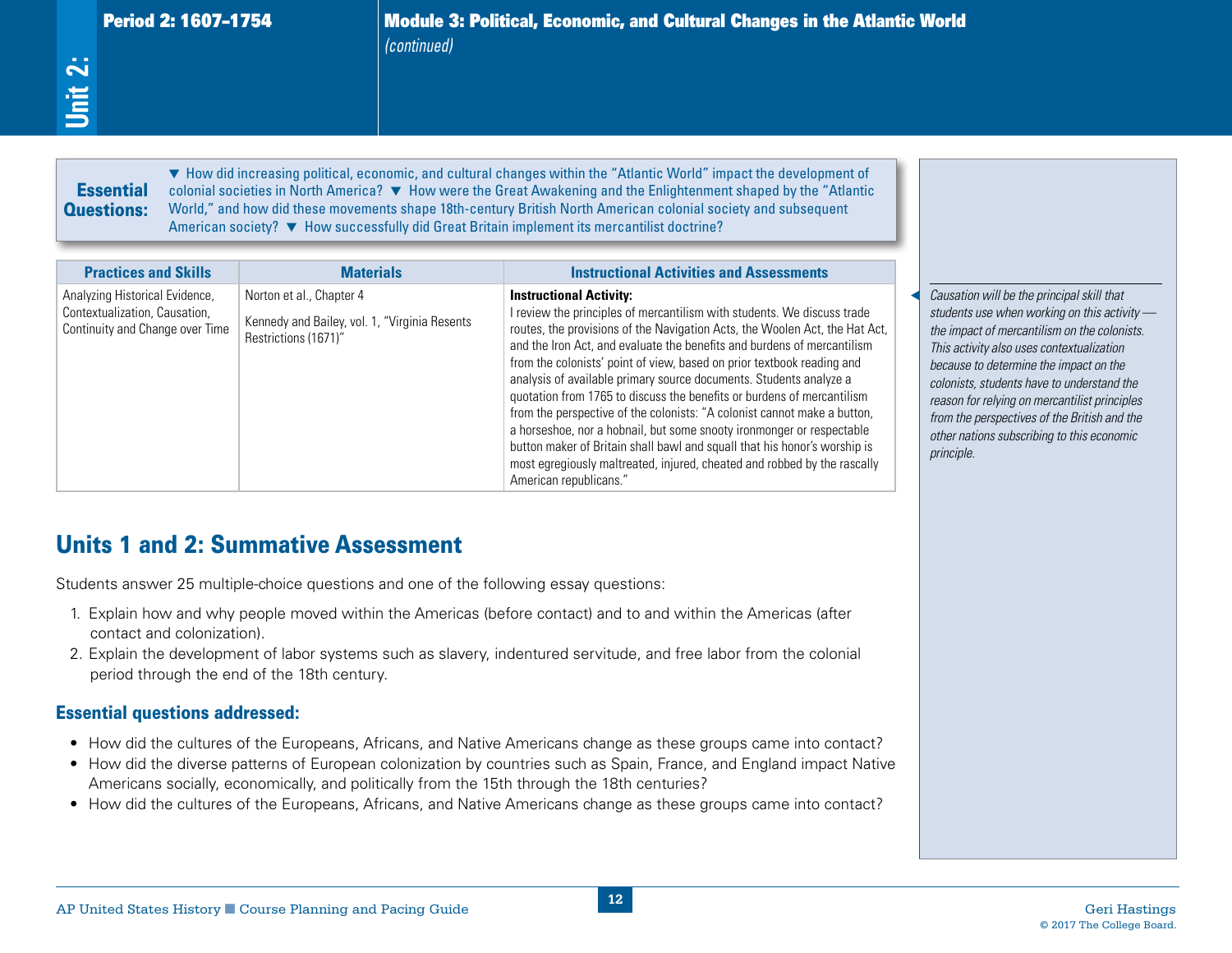<span id="page-17-0"></span>

| Period 3: 1754-1800<br>Unit 3:                                | <b>Module 1:</b><br>the American Revolution                                                                                                                                                                                                                                                                                                                                                  | <b>How the Seven Years' War Led to</b>                                | <b>Learning Objectives:</b><br>MIG-1.0, WOR-1.0, NAT-1.0, POL-2.0,<br>CUL-1.0, CUL-3.0                                                                                                                                                                                                                                                                                                                                                                                                                                                                                                                                                                                                | 3.1 | <b>Key Concepts:</b>                                                                                                                                                                                                                                                       | <b>Estimated Time:</b><br>3 days |
|---------------------------------------------------------------|----------------------------------------------------------------------------------------------------------------------------------------------------------------------------------------------------------------------------------------------------------------------------------------------------------------------------------------------------------------------------------------------|-----------------------------------------------------------------------|---------------------------------------------------------------------------------------------------------------------------------------------------------------------------------------------------------------------------------------------------------------------------------------------------------------------------------------------------------------------------------------------------------------------------------------------------------------------------------------------------------------------------------------------------------------------------------------------------------------------------------------------------------------------------------------|-----|----------------------------------------------------------------------------------------------------------------------------------------------------------------------------------------------------------------------------------------------------------------------------|----------------------------------|
| <b>Essential</b><br><b>Questions:</b><br>Britain?             | ▼ How did Britain's victory over France in the Seven Years' War lead to new conflicts in North America? ▼ How did<br>perceived and real constraints on the colonists' economic activities and political rights spark a colonial independence<br>movement and war with Great Britain? ▼ What were the arguments for and against colonial independence from Great                              |                                                                       |                                                                                                                                                                                                                                                                                                                                                                                                                                                                                                                                                                                                                                                                                       |     |                                                                                                                                                                                                                                                                            |                                  |
| <b>Practices and Skills</b><br>Analyzing Historical Evidence, | <b>Materials</b><br>Norton et al., Chapter 5                                                                                                                                                                                                                                                                                                                                                 | <b>Instructional Activity:</b>                                        | <b>Instructional Activities and Assessments</b>                                                                                                                                                                                                                                                                                                                                                                                                                                                                                                                                                                                                                                       |     |                                                                                                                                                                                                                                                                            |                                  |
| Argument Development                                          | Kennedy and Bailey, vol. 1, "Sir William Johnson<br>Describes the Indians' Grievances (1763)";<br>"Pontiac Rallies His Warriors (1763)"; "The<br>Proclamation of 1763"; "William Burke Makes<br>a Fateful Prediction (1760)"; "Benjamin Franklin<br>Dismisses Burke's Fears (1760)"; "Andrew<br>Burnaby Scoffs at Colonial Unity (1760)"; and "A<br>Lawyer Denounces Search Warrants (1761)" |                                                                       | Before class, students complete a chart focusing on British legislation<br>between 1763 and 1775. In class, student groups identify patterns of<br>continuity and change over time. Students consider which patterns of<br>British and Native American relations continued from the pre-1763 period<br>to the post-1763 period and which aspect of those relations changed over<br>the time period. Each group presents their findings on a poster using at<br>least two pieces of relevant historical evidence. Group discussion and<br>teacher review of the posters are used to redirect instruction and guide<br>future classes as we return to them over the course of the unit. |     |                                                                                                                                                                                                                                                                            |                                  |
| Analyzing Historical Evidence,<br>Comparison, Causation       | Kennedy and Bailey, vol. 1, "Benjamin Franklin<br>Testifies Against the Stamp Act (1766)"                                                                                                                                                                                                                                                                                                    | <b>Instructional Activity:</b><br>separation colonists or the Tories. | After students read the dialogue with Benjamin Franklin, I assign one<br>student to play the role of Franklin and one student to play the role of<br>a member of the House of Commons. Students collaborate with these<br>individuals to construct positions on colonial responses to British<br>legislation and other events impacting colonial life between 1765 and<br>1775, and the impact of these laws and events on colonial-British trade.<br>I provide students with a list of groups living in the colonies in 1776;<br>students then categorize each group as likely to side with the pro-                                                                                 |     | Although many skills are used throughout<br>the lesson, this is a classic causation lesson<br>because students look for perceived and<br>real constraints on the colonists' economic<br>activities and political rights that led to the<br>colonial independence movement. |                                  |
|                                                               | Kennedy and Bailey, vol. 1, "Two Views of the<br>British Empire (1767, 1775)"                                                                                                                                                                                                                                                                                                                | <b>Formative Assessment:</b><br>discuss the following:                | Students use the SOAPSTone strategy to analyze and compare the two<br>political cartoons in an exit ticket paragraph. Either after the paragraphs<br>are completed or at the beginning of the next day's class after I have<br>read the paragraphs, students share their comparisons with the class and                                                                                                                                                                                                                                                                                                                                                                               |     | Answers exchanged in this discussion will<br>help students understand the points of view<br>presented in the following day's debate.                                                                                                                                       |                                  |
|                                                               |                                                                                                                                                                                                                                                                                                                                                                                              |                                                                       | 1. To what extent did the Stamp Act and other British actions between<br>1763 and 1775 contribute to the drawing of these cartoons?<br>2. Was the purpose of the cartoons to encourage separation or                                                                                                                                                                                                                                                                                                                                                                                                                                                                                  |     |                                                                                                                                                                                                                                                                            |                                  |

3. Were the cartoonists ridiculing or supporting British policies?

conciliation? Explain.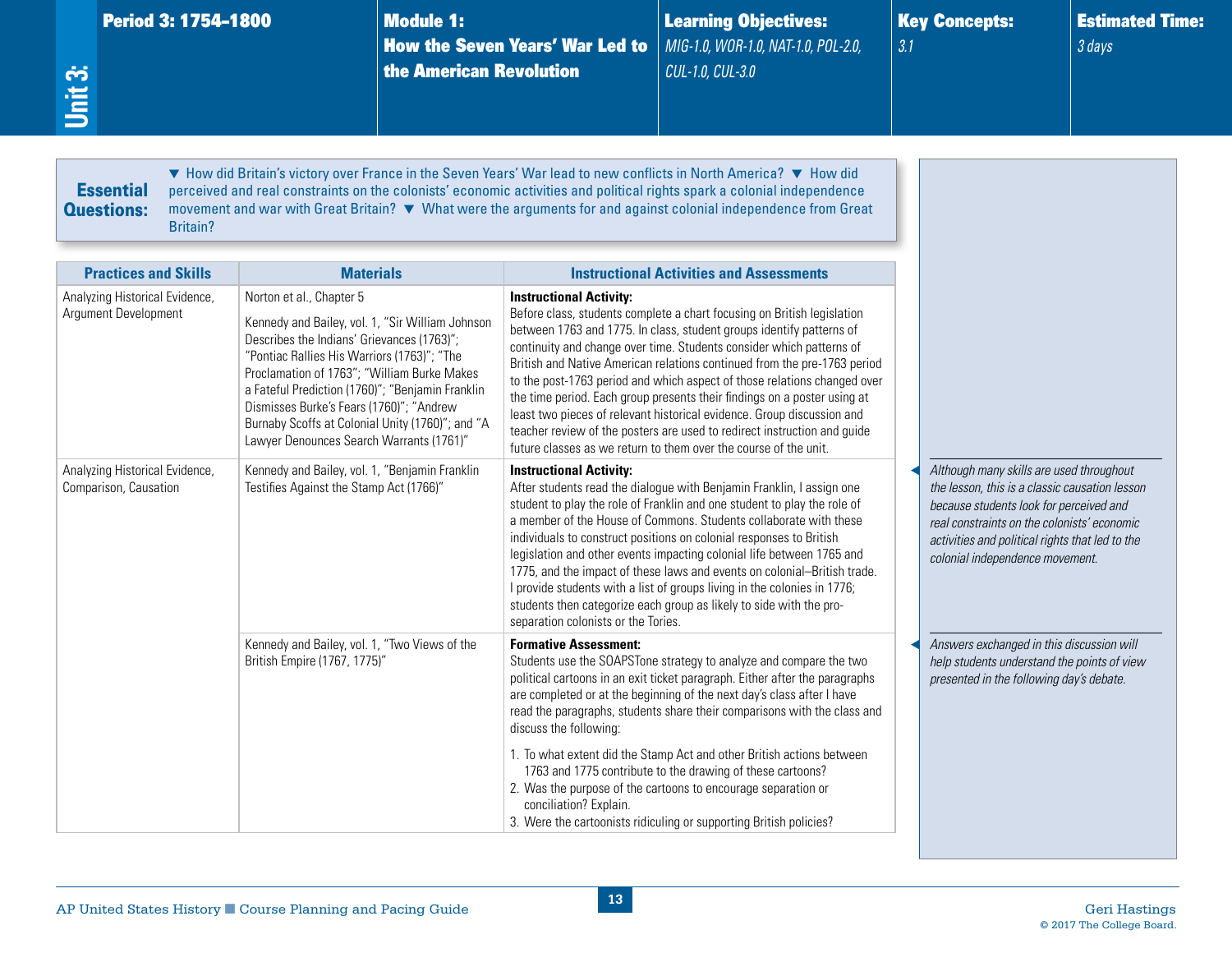# **Essential** Questions:

| <b>Practices and Skills</b><br>Analyzing Historical Evidence,<br>Argument Development | <b>Materials</b><br>Norton et al., Chapter 5 | <b>Instructional Activities and Assessments</b><br><b>Instructional Activity:</b><br>Students use evidence gathered from primary and secondary sources to<br>conduct a debate regarding whether the colonies should declare their<br>independence and separate from England in May, 1776. Each student plays<br>the role of a colonist or British citizen, either pro-separation or in favor<br>of remaining with England. Students create résumés for their characters<br>that include a bibliography. Next, students make a list of arguments for<br>and against the colonists remaining with England. As each argument is<br>presented, students evaluate their merits and evaluate reasons why one<br>side had the more compelling case. | Students should use at least one primary<br>source and two secondary sources to research<br>arguments made by their debate character.<br>Volume 3 of The Annals of American History is<br>particularly useful for this research. |
|---------------------------------------------------------------------------------------|----------------------------------------------|----------------------------------------------------------------------------------------------------------------------------------------------------------------------------------------------------------------------------------------------------------------------------------------------------------------------------------------------------------------------------------------------------------------------------------------------------------------------------------------------------------------------------------------------------------------------------------------------------------------------------------------------------------------------------------------------------------------------------------------------|----------------------------------------------------------------------------------------------------------------------------------------------------------------------------------------------------------------------------------|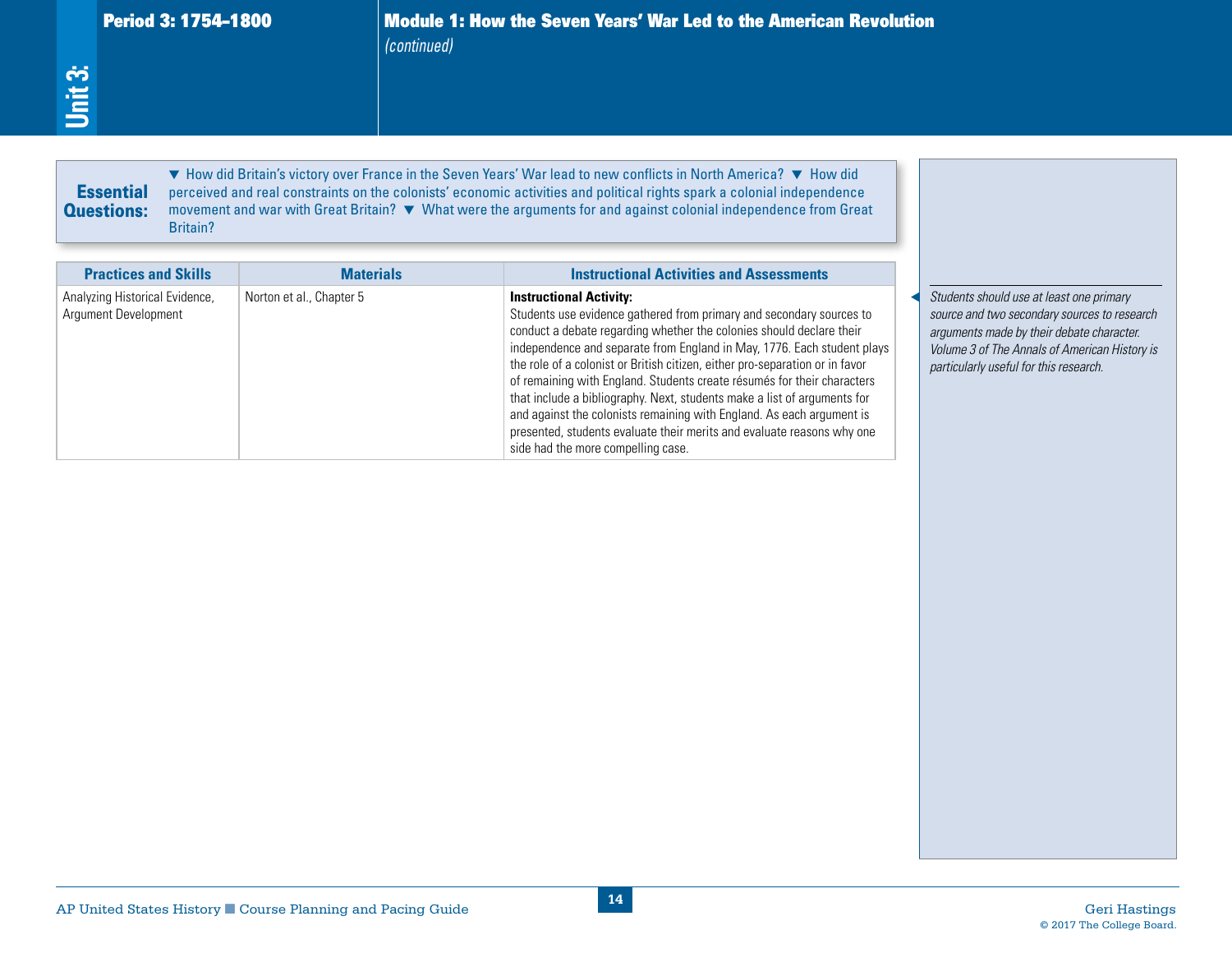|  |  | <b>Period 3: 1754-1800</b> |  |
|--|--|----------------------------|--|
|--|--|----------------------------|--|

**Module 2:** New Ideas Challenge Imperial **Systems** 

Learning Objectives: *NAT-1.0, NAT-2.0, POL-1.0, POL-2.0, POL-3.0, CUL-1.0, CUL-3.0, WOR-1.0, WXT-2.0*

Key Concepts: *3.1, 3.2*

Estimated Time: *4 days*

# **Essential** Questions:

<span id="page-19-0"></span>**Unit 3:**

▼ What were the strengths and weaknesses of the colonists and the British on the eve of the American Revolution? ▼ How did the Declaration of Independence reflect the colonists' belief in the superiority of republican self-government based on the natural rights of the people? ▼ What were the political, economic, and social results of the American Revolution? ▼ What were the major compromises of the Constitutional Convention and the major arguments for and against the ratification of the Constitution?

| <b>Practices and Skills</b>                            | <b>Materials</b>                                                                               | <b>Instructional Activities and Assessments</b>                                                                                                                                                                                                                                                                                                                                                                                                                                                                                                                                                                                                                                                                                                                         |                                                                                                                                                                                                                                                                                                          |
|--------------------------------------------------------|------------------------------------------------------------------------------------------------|-------------------------------------------------------------------------------------------------------------------------------------------------------------------------------------------------------------------------------------------------------------------------------------------------------------------------------------------------------------------------------------------------------------------------------------------------------------------------------------------------------------------------------------------------------------------------------------------------------------------------------------------------------------------------------------------------------------------------------------------------------------------------|----------------------------------------------------------------------------------------------------------------------------------------------------------------------------------------------------------------------------------------------------------------------------------------------------------|
| Analyzing Historical Evidence,<br>Argument Development | Norton et al., Chapter 6<br>Cummins and White, The American Revolution                         | <b>Instructional Activity:</b><br>After reading the interpretation of the revolution made by Cummins and<br>White, students use a T-chart to identify the strengths and weaknesses<br>of the colonists and the British on the eve of the Revolutionary War.<br>Students working in small groups engage in close reading and analyze<br>the Declaration of Independence using guided reading questions<br>prepared by me. In small groups students identify what they believe was<br>the most compelling reason that the colonists were successful in the<br>American Revolution and discuss the extent to which the Declaration of<br>Independence reflected the belief in the superiority of republican self-<br>government based on the natural rights of the people. |                                                                                                                                                                                                                                                                                                          |
| Analyzing Historical Evidence,<br>Causation            | Norton et al., Chapter 6<br>Degler, Chapter 3<br><b>Web</b><br>"The Articles of Confederation" | <b>Instructional Activity:</b><br>Before class, students complete a homework assignment about the<br>results of the American Revolution, with particular focus on the domestic<br>and international political results and the social results involving rights<br>of women and abolition of slavery. In small groups students discuss the<br>extent to which the revolution produced "radical" results and use excerpts<br>from the Articles of Confederation to analyze whether the American<br>Revolution was conservative, radical, or somewhere in between.                                                                                                                                                                                                          |                                                                                                                                                                                                                                                                                                          |
|                                                        |                                                                                                | <b>Formative Assessment:</b><br>For homework, students write a short essay supporting, refuting, or<br>modifying the following statement: "The American Revolution was<br>fundamentally a conservative revolution."                                                                                                                                                                                                                                                                                                                                                                                                                                                                                                                                                     | Students' written responses and the ensuing<br>discussions provide me with opportunities to<br>give oral and written feedback to students<br>about their learning. I use the responses to<br>introduce the next day's discussion of the<br>strengths and weaknesses of the Articles of<br>Confederation. |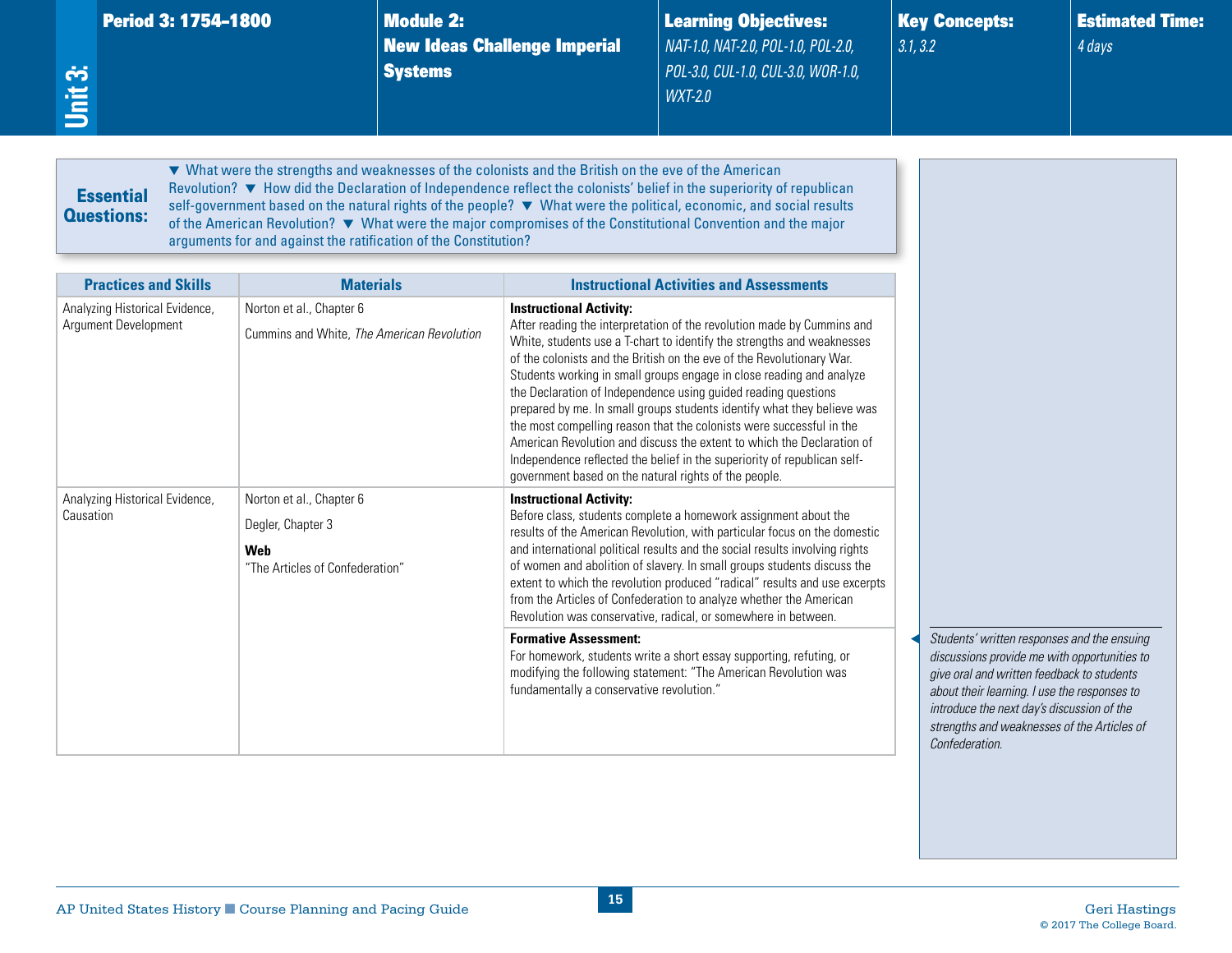# Essential Essential Questions:

Period 3: 1754–1800<br>
(continued)<br>
(continued)<br>
self-government based on the natural rights of the people? ▼ What were the strengths and weaknesses of the colonists and the British on the eve of the American<br> **Essential** R ▼ What were the strengths and weaknesses of the colonists and the British on the eve of the American Revolution? ▼ How did the Declaration of Independence reflect the colonists' belief in the superiority of republican self-government based on the natural rights of the people? ▼ What were the political, economic, and social results of the American Revolution? ▼ What were the major compromises of the Constitutional Convention and the major arguments for and against the ratification of the Constitution?

| <b>Practices and Skills</b>                                           | arguments for and against the ratification of the Constitution?<br><b>Materials</b>                                                                      | <b>Instructional Activities and Assessments</b>                                                                                                                                                                                                                                                                                                                                                                                                                                                                                                                                                                                                                                                                                                                                                     |                                                                                                                         |
|-----------------------------------------------------------------------|----------------------------------------------------------------------------------------------------------------------------------------------------------|-----------------------------------------------------------------------------------------------------------------------------------------------------------------------------------------------------------------------------------------------------------------------------------------------------------------------------------------------------------------------------------------------------------------------------------------------------------------------------------------------------------------------------------------------------------------------------------------------------------------------------------------------------------------------------------------------------------------------------------------------------------------------------------------------------|-------------------------------------------------------------------------------------------------------------------------|
| Analyzing Historical Evidence                                         | Norton et al., Chapter 7<br><b>Video</b><br>A Little Rebellion<br>Web<br>"The Articles of Confederation"                                                 | <b>Instructional Activity:</b><br>Students read the Articles of Confederation and discuss the relationship<br>between the overall results of the revolution and the writing of the Articles<br>of Confederation. Each small group of students analyzes a primary source<br>document that shows either a strength or weakness of the government<br>under the Articles of Confederation. I show the DVD, A Little Rebellion,<br>about the Articles of Confederation and the calling of the constitutional<br>convention, and students respond to guiding questions. Next, students<br>analyze quotations by George Washington, Benjamin Franklin, and John<br>Jay about the effectiveness of the Articles of Confederation as a form of<br>government in 1786 and the critical nature of this period. |                                                                                                                         |
| Analyzing Historical Evidence,<br>Argument Development,<br>Comparison | Norton et al., Chapter 7<br>Degler, Chapter 3<br>Annals of American History<br>Web<br>"The Federalist No. 10"<br>Madaras and SoRelle, "Were the Founding | <b>Instructional Activity:</b><br>Students review the major principles and discuss the major compromises<br>embedded in the U.S. Constitution. Students analyze "The Federalist No.<br>10" from the Federalist Papers. Taking the roles of Federalist or anti-<br>Federalist historical characters, students debate arguments for and against<br>the ratification of the Constitution. Students also prepare résumés for their<br>characters. I summarize the lesson by asking students why the Federalists,<br>though in the minority, were the more successful of the two groups.                                                                                                                                                                                                                 |                                                                                                                         |
|                                                                       | Fathers Democratic Reformers?"                                                                                                                           | <b>Formative Assessment:</b><br>Students evaluate the merits of the arguments they heard in the debate<br>and write a one-paragraph editorial supporting either the Federalist side or<br>the anti-Federalist side, citing at least two pieces of supporting evidence<br>heard in the debate.                                                                                                                                                                                                                                                                                                                                                                                                                                                                                                       | Student responses are used to inform<br>discussion about the significance of both<br>perspectives before the unit exam. |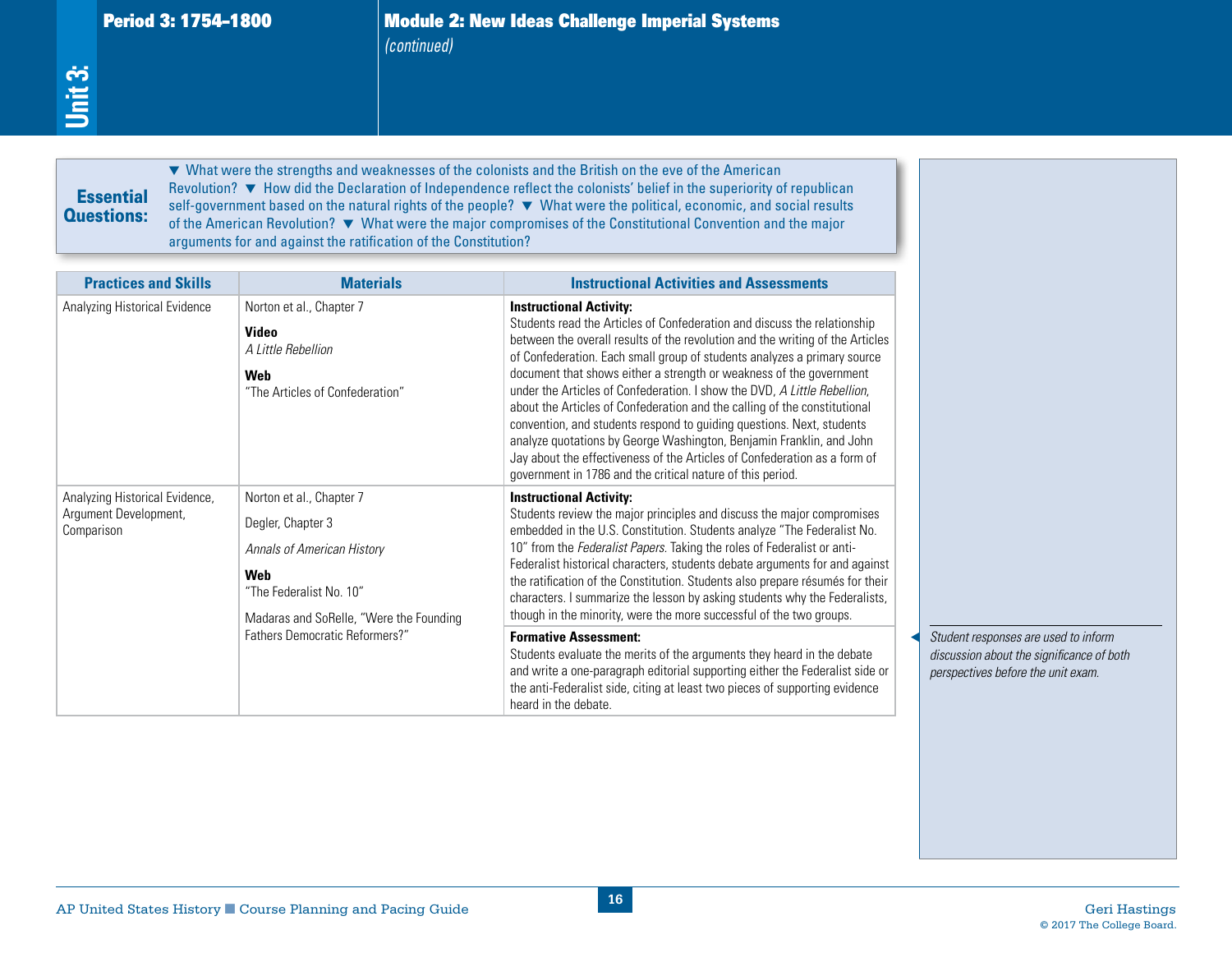<span id="page-21-0"></span>

| Unit 3: | Period 3: 1754-1800                                                              |                                                                                                                                                      | <b>Module 3:</b><br><b>North America</b> | <b>The Impact of Migration Within</b>                                                | <b>Learning Objectives:</b><br>MIG-1.0, MIG-2.0, CUL-2.0, CUL-4.0,<br>GEO-1.0, WOR-1.0, WOR-2.0, NAT-2.0,<br>NAT-3.0, POL-1.0, POL-2.0, WXT-1.0                                                                                                                                                                                                                                                                                                                                                                                                                                                                                                                                                                                                            | 3.2, 3.3 | <b>Key Concepts:</b>                                                                                                                                                                                                                                    | <b>Estimated Time:</b><br>4 days |
|---------|----------------------------------------------------------------------------------|------------------------------------------------------------------------------------------------------------------------------------------------------|------------------------------------------|--------------------------------------------------------------------------------------|------------------------------------------------------------------------------------------------------------------------------------------------------------------------------------------------------------------------------------------------------------------------------------------------------------------------------------------------------------------------------------------------------------------------------------------------------------------------------------------------------------------------------------------------------------------------------------------------------------------------------------------------------------------------------------------------------------------------------------------------------------|----------|---------------------------------------------------------------------------------------------------------------------------------------------------------------------------------------------------------------------------------------------------------|----------------------------------|
|         | <b>Essential</b><br><b>Questions:</b><br>policy issues?                          |                                                                                                                                                      |                                          |                                                                                      | ▼ What were the migration patterns of British and Spanish settlers in North America? ▼ What problems arose and<br>what political and/or diplomatic initiatives were taken by the U.S. government as Americans moved westward? $\blacktriangledown$ Why<br>did political parties develop and what positions did their members take on various economic, political, social, and foreign                                                                                                                                                                                                                                                                                                                                                                      |          |                                                                                                                                                                                                                                                         |                                  |
|         | <b>Practices and Skills</b>                                                      | <b>Materials</b>                                                                                                                                     |                                          |                                                                                      | <b>Instructional Activities and Assessments</b>                                                                                                                                                                                                                                                                                                                                                                                                                                                                                                                                                                                                                                                                                                            |          |                                                                                                                                                                                                                                                         |                                  |
|         | Analyzing Historical Evidence,<br>Continuity and Change over Time                | Norton et al., Chapters 5, 6, 7, and 8                                                                                                               |                                          | <b>Instructional Activity:</b><br>the west and southwest, and who was most affected? | Students analyze maps of the 13 colonies, the United States and its<br>neighbors in 1754, and the United States and its neighbors in 1800 for<br>continuities and changes. Students discuss the causes of barriers to<br>migration existing in 1754, 1776, and 1800. Using maps of North America,<br>students identify areas into which Spanish settlers and British settlers<br>migrated during the 18th century. Discussion focuses on these questions:<br>What were the implications of Spanish expansion in California, and who<br>was most affected? What were the implications of American settlement in                                                                                                                                             |          | The map of Spanish missions in Calloway's<br>First Peoples is particularly good, as is the<br>chart in Henretta and Nobles's Evolution and<br>Revolution.                                                                                               |                                  |
|         | Analyzing Historical Evidence,<br>Comparison, Continuity and<br>Change over Time | Norton et al., Chapters 2, 3, 7, and 8<br>Calloway, First Peoples, "Western Indians,<br>Message to the Commissioners of the United<br>States (1793)" |                                          | <b>Instructional Activity:</b><br>regional identities that developed.                | Continuing the previous day's discussion, students engage in a jigsaw<br>activity by forming groups based on their assigned homework to research<br>one of the following topics: back country settlers, Native Americans,<br>slaves and free blacks, and women. Students in these expert groups<br>compare notes and update their information. Students then form new<br>groups of four, with each of the four students having researched one of<br>the topics. Students present information to the rest of the group about<br>the status of their researched population as migrating or impacted by<br>migrations, the conflict(s) that ensued as a result of the migrations,<br>resolutions to the conflicts, and any cultural blending that resulted or |          | Calloway's First Peoples contains many<br>good sources about conflicts between early<br>Americans and Native Americans.                                                                                                                                 |                                  |
|         |                                                                                  |                                                                                                                                                      |                                          | <b>Formative Assessment:</b><br>American history.                                    | Students write a short essay in which they analyze one example of<br>migration's role in regional development, cultural diversity, or social<br>conflict between 1754 and 1800. Their responses will be used in a<br>discussion during the following classes, in which students complete a<br>chart showing the impact of migration in each of the three areas and<br>determine the area in which migration had the greatest impact. Responses<br>will become part of an ongoing discussion of the impact of migration on                                                                                                                                                                                                                                  |          | Students' written responses and the ensuing<br>discussions provide me with opportunities to<br>give oral and written feedback to students<br>about their learning; this also helps me decide<br>if students are ready to progress to the next<br>topic. |                                  |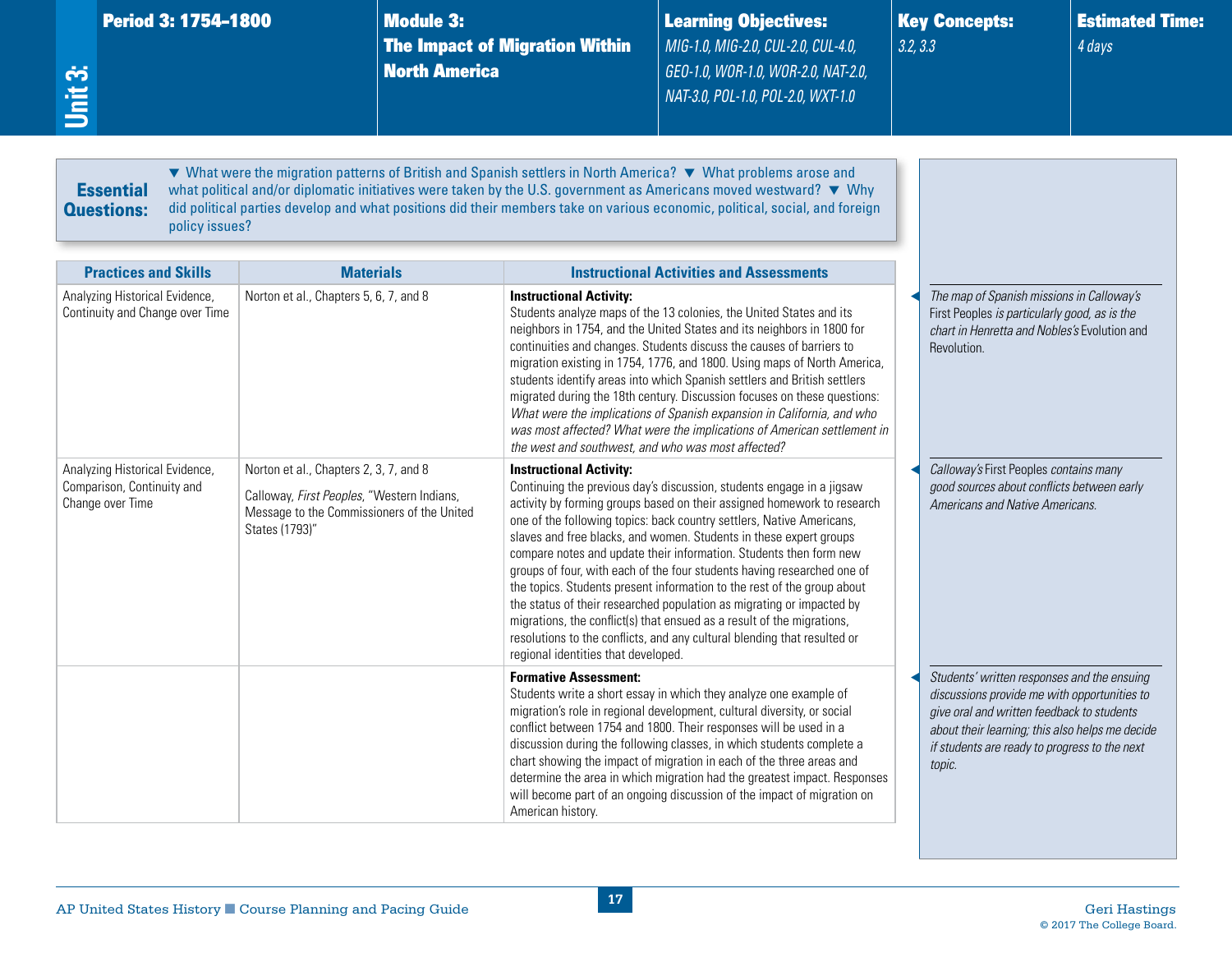#### Period 3: 1754–1800 Module 3: The Impact of Migration Within North America *(continued)*

# **Essential** Questions:

| <b>Essential</b><br><b>Questions:</b><br>policy issues?                                                                            |                                                                                                                                                                                                           | ▼ What were the migration patterns of British and Spanish settlers in North America? ▼ What problems arose and<br>what political and/or diplomatic initiatives were taken by the U.S. government as Americans moved westward? ▼ Why<br>did political parties develop and what positions did their members take on various economic, political, social, and foreign                                                                                                                                                                                                                                                                                                                                                                                                                                                                                                                                                                                                                                                                                                                                                                                                                                         |                                                                                                               |
|------------------------------------------------------------------------------------------------------------------------------------|-----------------------------------------------------------------------------------------------------------------------------------------------------------------------------------------------------------|------------------------------------------------------------------------------------------------------------------------------------------------------------------------------------------------------------------------------------------------------------------------------------------------------------------------------------------------------------------------------------------------------------------------------------------------------------------------------------------------------------------------------------------------------------------------------------------------------------------------------------------------------------------------------------------------------------------------------------------------------------------------------------------------------------------------------------------------------------------------------------------------------------------------------------------------------------------------------------------------------------------------------------------------------------------------------------------------------------------------------------------------------------------------------------------------------------|---------------------------------------------------------------------------------------------------------------|
| <b>Practices and Skills</b><br>Analyzing Historical Evidence,<br>Contextualization, Comparison,<br>Continuity and Change over Time | <b>Materials</b><br>Norton et al., Chapters 7 and 8<br>Kennedy, Cohen, and Bailey, vol. 1, p. 206, Table<br>10.2 (sample timeline) and p. 219, Table 10.3<br>(Federalist and Democratic-Republican ideas) | <b>Instructional Activities and Assessments</b><br><b>Instructional Activity:</b><br>Students complete a timeline of the evolution of U.S. political parties<br>from 1787 to the present in which they explain the meanings of the terms<br>liberal and conservative in today's society and compare their current<br>definitions to the definitions of those terms in the 1790s. Students then<br>analyze Alexander Hamilton's financial plan, asking why this plan was<br>considered "conservative" in the 1790s. They conclude by reading George<br>Washington's Farewell Address and briefly discussing why political parties<br>emerged despite Washington's warnings.<br><b>Formative Assessment:</b><br>Students are provided with a quotation by John Jay: "[T]he people are<br>the sovereign of this country  The people have reason to prize and<br>rejoice in such valuable privileges, and they ought not to forget that<br>nothing but the free course of constitutional law and government can<br>ensure the continuance and enjoyment of them." Students are asked to<br>decide whether it represents the ideas of a 1780s liberal or conservative,<br>Federalist, or Democratic-Republican. | Student responses are used as the basis of a<br>further discussion of the political spectrum in<br>the 1790s. |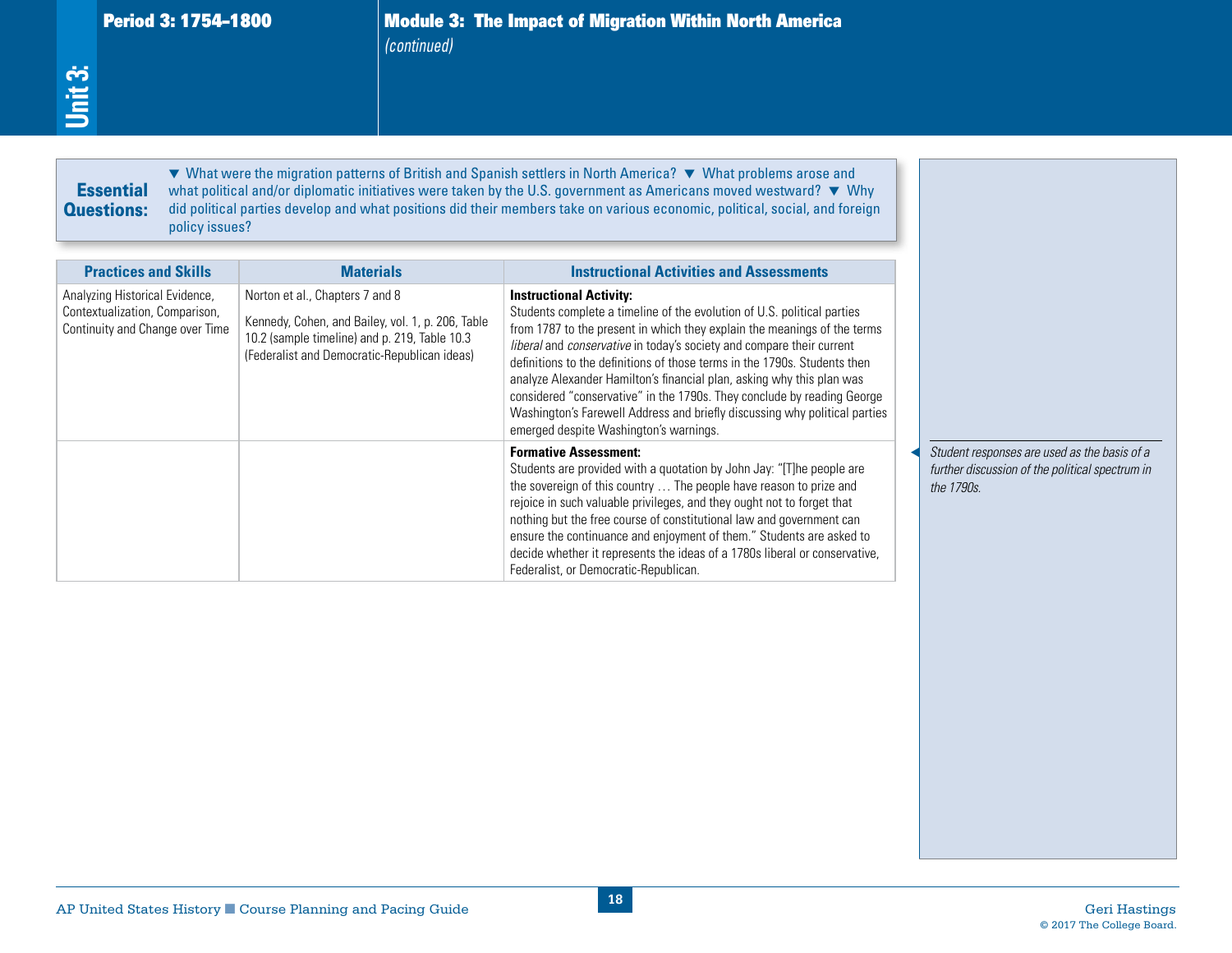# Period 3: 1754–1800<br> **2:**<br>
<u>Unit 3: Unit-Level Summative Assessment</u>

Students answer 20–25 multiple-choice questions, one short essay question, and one of the following long essay questions:

- AP<br>
AP United States History **Biography Assessment**<br>
United States History and Course Planning and Pacing Course Planning and Pacing Guide Geri Hasting Guide Geri<br>
Unit 3: Unit if the Course Planning and Pacing Guide Ger 1. How did imperial competition and the exchange of commodities across both sides of the Atlantic Ocean influence the origins and patterns of development of North American societies in the colonial period? Provide one example of competition and one example of exchange in your response.
- 2. How did changing religious ideals, Enlightenment beliefs, and republican thought shape the politics, culture, and society of the time period from the colonial era through the early Republic?

#### Essential questions addressed:

- How did Britain's victory over France in the Seven Years' War lead to new conflicts in North America?
- • How did perceived and real constraints on the colonists' economic activities and political rights spark a colonial independence movement and war with Great Britain?
- How did the Declaration of Independence reflect the colonists' belief in the superiority of republican self-government based on the natural rights of the people?
- What were the major compromises of the Constitutional Convention and the major arguments for and against the ratification of the Constitution?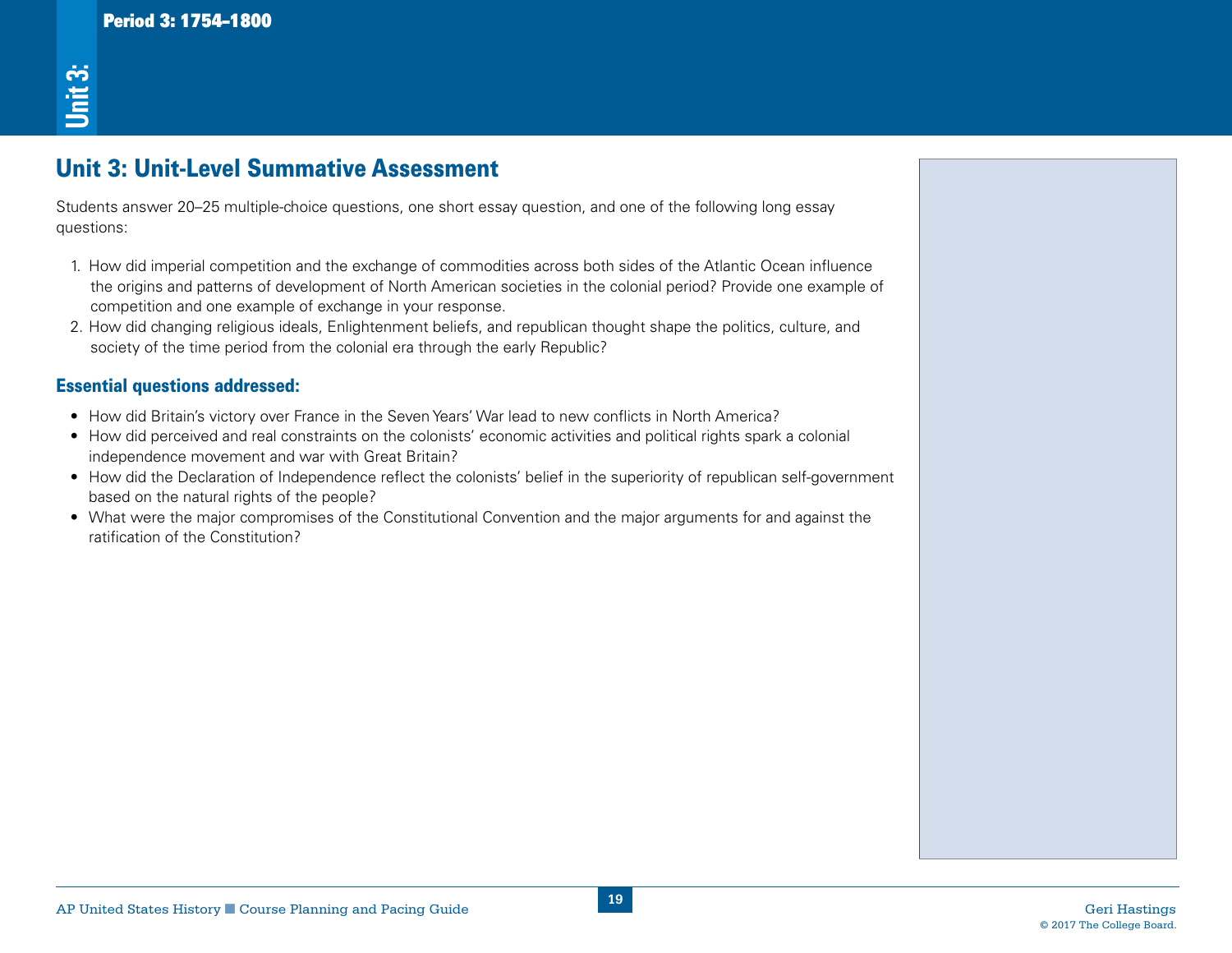<span id="page-24-0"></span>

| <b>Period 4: 1800-1848</b><br>Unit 4:                                        |                                                                                                                           | <b>Module 1:</b> | <b>Democracy, Culture, and Reform</b>                                               | <b>Learning Objectives:</b><br>NAT-1.0, NAT-2.0, NAT-4.0, POL-1.0, POL-<br>2.0, WXT-2.0, CUL-1.0, CUL-2.0, CUL-3.0,<br><b>CUL-4.0</b>                                                                                                                                                                                                                                                                                                                                                                                                                                                                                                                            | 4.1 | <b>Key Concepts:</b>                                                                                                                                                                                                                                       | <b>Estimated Time:</b><br>$4 - 5$ days |
|------------------------------------------------------------------------------|---------------------------------------------------------------------------------------------------------------------------|------------------|-------------------------------------------------------------------------------------|------------------------------------------------------------------------------------------------------------------------------------------------------------------------------------------------------------------------------------------------------------------------------------------------------------------------------------------------------------------------------------------------------------------------------------------------------------------------------------------------------------------------------------------------------------------------------------------------------------------------------------------------------------------|-----|------------------------------------------------------------------------------------------------------------------------------------------------------------------------------------------------------------------------------------------------------------|----------------------------------------|
| <b>Essential</b><br><b>Questions:</b>                                        | national culture that emerged between 1800 and 1848?                                                                      |                  |                                                                                     | ▼ What changes and continuities in democracy did Americans experience between 1800 and 1848? ▼ How did ideas<br>promoted by the Second Great Awakening and major reform movements help Americans match democratic political<br>ideals to political institutions and social realities? ▼ What were the changes and continuities in the elements of the new                                                                                                                                                                                                                                                                                                        |     |                                                                                                                                                                                                                                                            |                                        |
| <b>Practices and Skills</b><br>Causation, Continuity and<br>Change over Time | <b>Materials</b><br>Norton et al., Chapter 12<br>Remini. "The Jacksonian Revolution" or Brown.<br>The Hero and the People |                  | <b>Instructional Activity:</b><br>democracy.                                        | <b>Instructional Activities and Assessments</b><br>Students analyze a list of political occurrences and ideas (with relevant<br>background information) in the United States between 1800 and 1848<br>for their significance in illuminating changes in U.S. political life.<br>Students predict the big-picture impact that these occurrences might<br>have had on American society and government throughout the period in<br>question. Working in groups, students take a list of the characteristics of<br>Jeffersonian democracy and modify the statements to reflect the political<br>and ideological changes taking place during the period of Jacksonian |     |                                                                                                                                                                                                                                                            |                                        |
| Comparison, Causation                                                        | Norton et al., Chapter 9<br>McGinty, "The Great Chief Justice"                                                            |                  | <b>Instructional Activity:</b><br>economic issues of their day.                     | Working in small groups, students create short synopses of six major<br>antebellum Supreme Court decisions, examining the major principle<br>established by each case and its significance. Students complete a chart<br>comparing and contrasting the leadership and ideas of the National<br>Republicans/Whigs and Democrats on the major social, political, and                                                                                                                                                                                                                                                                                               |     | Causation (cause and effect) is the major<br>skill students apply in the Chief Justice John<br>Marshall activity, especially when making<br>connections between occurrences in Marshall's<br>life and the direction in which he took the<br>Supreme Court. |                                        |
|                                                                              |                                                                                                                           |                  | <b>Formative Assessment:</b><br>partisan reform movements in the next class period. | Students write an essay responding to the following prompt: Throughout<br>our history, the Supreme Court has acted as a partisan political body<br>rather than a neutral arbiter of constitutional principles. Support, modify,<br>or refute this generalization for the period of the Marshall Court from<br>1801–1835. We then conduct a debate in which students defend their<br>essay responses. This activity is used as a bridge to a discussion of extra-                                                                                                                                                                                                 |     | I use students' essays and oral arguments<br>to gauge their understanding of partisanship<br>during this period; I then provide feedback as<br>necessary.                                                                                                  |                                        |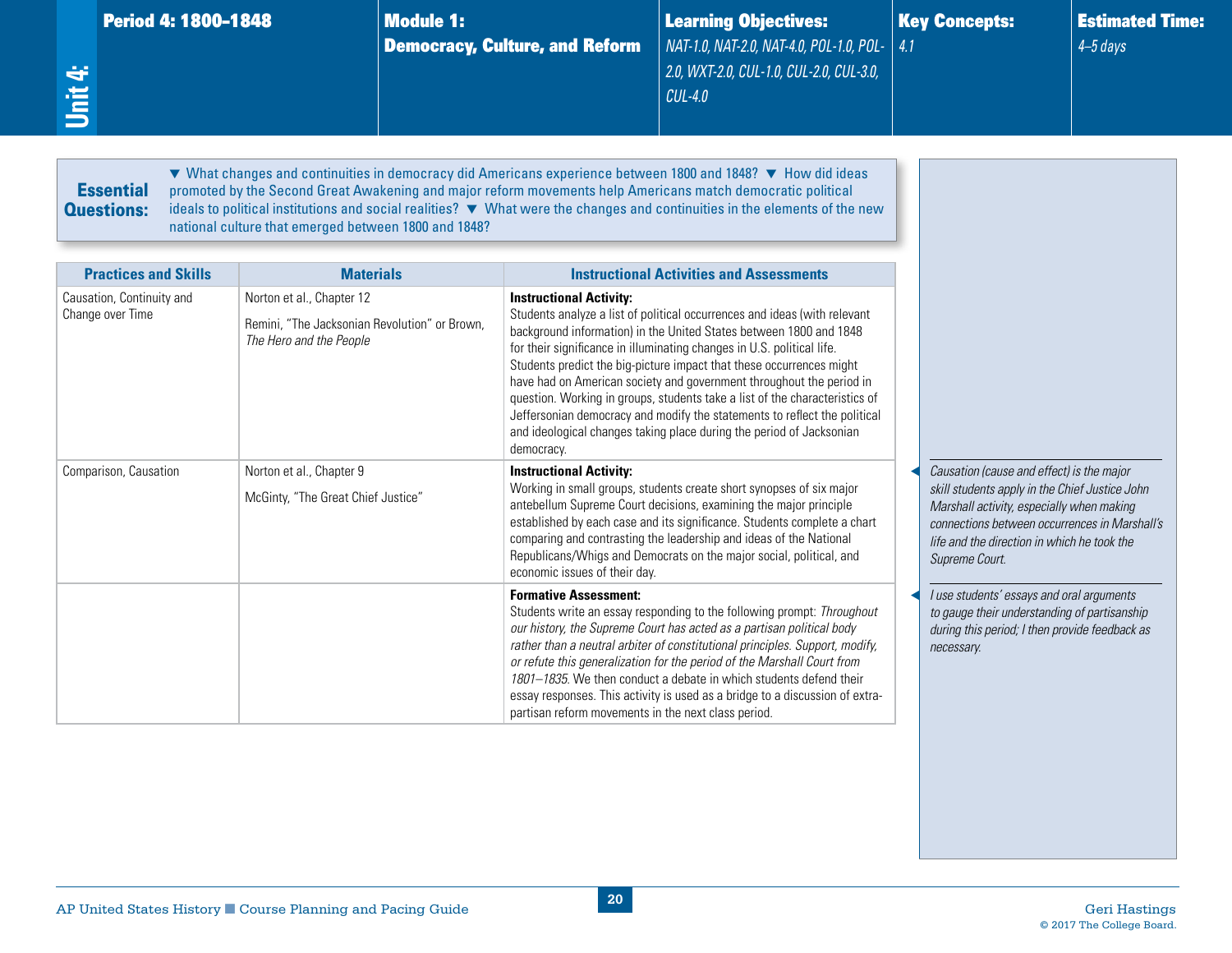#### **Essential** Questions:

| <b>Practices and Skills</b>                               | <b>Materials</b>                                                                                                                                                                                                                                                 | <b>Instructional Activities and Assessments</b>                                                                                                                                                                                                                                                                                                                                                                                                                                                                                                                                                                                                                                                                                                                                                                                                        |                                                                                                                                                                                                                                                                                              |
|-----------------------------------------------------------|------------------------------------------------------------------------------------------------------------------------------------------------------------------------------------------------------------------------------------------------------------------|--------------------------------------------------------------------------------------------------------------------------------------------------------------------------------------------------------------------------------------------------------------------------------------------------------------------------------------------------------------------------------------------------------------------------------------------------------------------------------------------------------------------------------------------------------------------------------------------------------------------------------------------------------------------------------------------------------------------------------------------------------------------------------------------------------------------------------------------------------|----------------------------------------------------------------------------------------------------------------------------------------------------------------------------------------------------------------------------------------------------------------------------------------------|
| Comparison, Causation,<br>Continuity and Change over Time | Norton et al., Chapter 11<br>Students can use one or more primary source<br>readers to help them with their research. Chapter<br>15 in Kennedy and Bailey, vol. 1, and Volumes<br>6, 7, and 8 of the Annals of American History<br>contain many primary sources. | <b>Instructional Activity:</b><br>We conduct either a "Reformers' Convocation" or a salon activity in<br>which students play the roles of reformers asking the government to<br>provide support and/or money for their goals and ideas. Each student is<br>responsible for asking two higher-level thinking questions of reformers<br>not in their group. Each student must submit a résumé with three<br>bibliographical sources, one of which must be a primary source. After<br>the activity students discuss the goals and successes of all the reform<br>movements during this period, such as: Which reform movements shared<br>members or had the most in common? To what extent did the reform<br>movements achieve success before the Civil War? What relationship did<br>the reform movements have to the growth of participatory democracy? | This activity may take two days, depending on<br>the number of students, but it is well worth<br>spending the extra time to go into more depth.<br>Although students will have to know that the<br>other reform movements existed, they only<br>have to know their own reform movement well. |
| Comparison, Causation,<br>Continuity and Change over Time | Norton et al., Chapters 9 and 13                                                                                                                                                                                                                                 | <b>Instructional Activity:</b><br>Students view paintings and architectural styles from the antebellum<br>period and read brief excerpts from pieces of romantic literature. Next,<br>they explore similar characteristics among the three forms of cultural<br>expression. Students compare their lists with a teacher-generated list;<br>I ask students which characteristics were most prevalent in the art and<br>literature they analyzed. Students then discuss how American art and<br>literature of this period were similar to and different from art and literature<br>of the 18th century. For homework, students research one piece of art or<br>literature that they viewed during class and write a paragraph connecting<br>it directly to a particular emerging democratic ideal or conception of<br>national identity.                 |                                                                                                                                                                                                                                                                                              |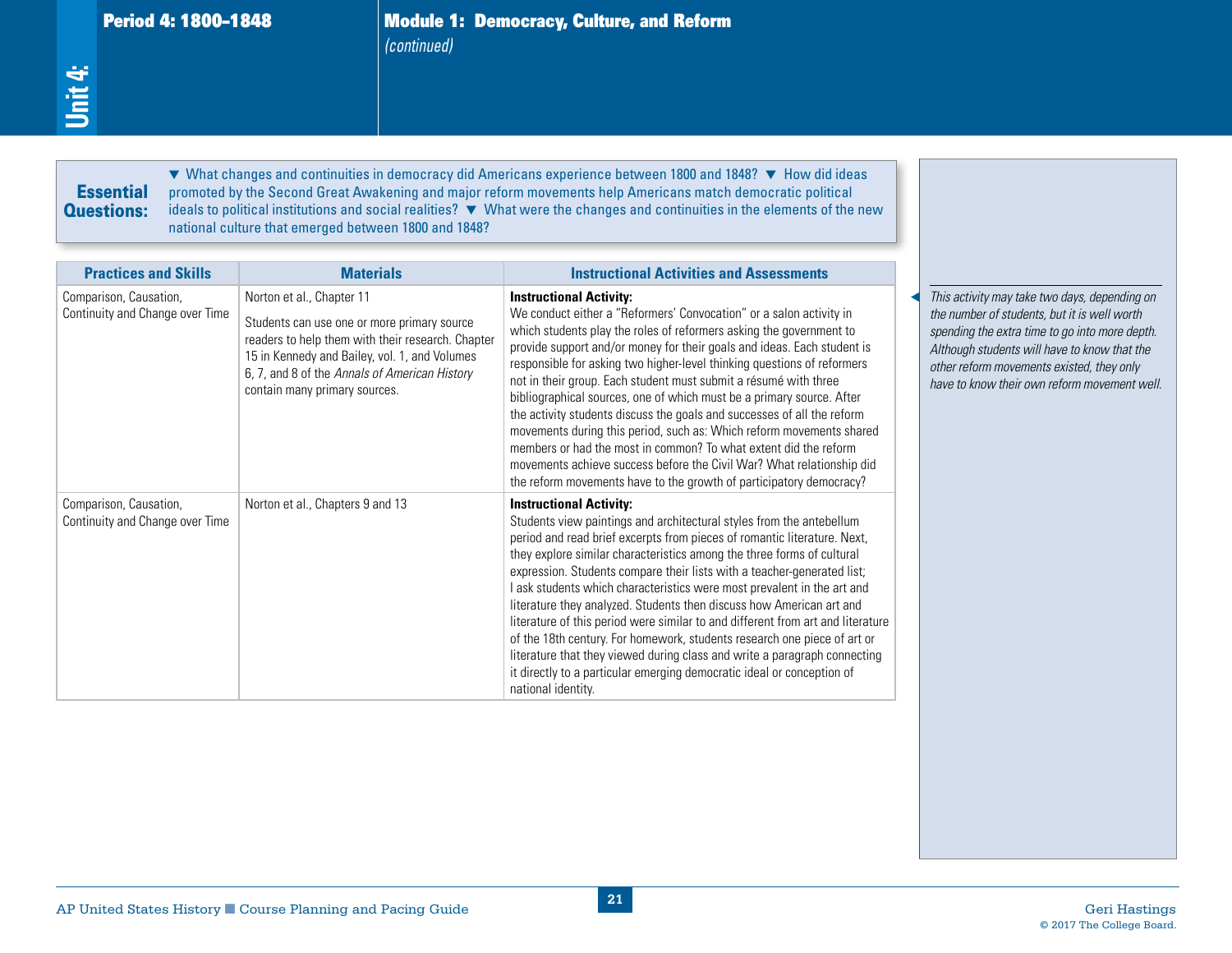|  | <b>Period 4: 1800–1848</b> |  |
|--|----------------------------|--|
|  |                            |  |

Learning Objectives: *POL-3.0, WXT-1.0, WXT-2.0, WXT-3.0, CUL-3.0, CUL-4.0, MIG-1.0, MIG-2.0*

Key Concepts: *4.2*

Estimated Time: *2 days*

**Essential** Questions:

<span id="page-26-0"></span>**Unit 4:**

▼ What were the causes of the market revolution, and to what extent did the market revolution have an impact on politics, society, population movements, and economics? ▼ What were the causes of Americans' resistance to initiatives for democracy and inclusion in the period 1800–1848, and did this resistance represent a change or continuity from previous behavior?

| <b>Practices and Skills</b>                                                     | <b>Materials</b>                                                                                                                                                                                                                                                                            | <b>Instructional Activities and Assessments</b>                                                                                                                                                                                                                                                                                                                                                                                                                                                                                                                                                                                                  |                                                                                      |
|---------------------------------------------------------------------------------|---------------------------------------------------------------------------------------------------------------------------------------------------------------------------------------------------------------------------------------------------------------------------------------------|--------------------------------------------------------------------------------------------------------------------------------------------------------------------------------------------------------------------------------------------------------------------------------------------------------------------------------------------------------------------------------------------------------------------------------------------------------------------------------------------------------------------------------------------------------------------------------------------------------------------------------------------------|--------------------------------------------------------------------------------------|
| Analyzing Historical Evidence,<br>Causation, Continuity and<br>Change over Time | Norton et al., Chapter 11                                                                                                                                                                                                                                                                   | <b>Instructional Activity:</b><br>Divide students into groups and have them, in jigsaw fashion, share<br>and record information about the political, cultural, demographic, and<br>ideological characteristics for one section of the United States (North,<br>South, or West) resulting from the economic and technological changes<br>of this time. In group presentations, students explain how the market<br>revolution helped widen the gap between rich and poor, shaped the<br>emerging middle and working classes, caused increasing separation<br>between home and workplace, and led to transformations in gender and<br>family roles. |                                                                                      |
| Comparison, Causation,<br>Continuity and Change over Time                       | Norton et al., Chapters 10 and 11<br>Relevant primary sources include Kennedy and<br>Bailey, vol. 1, "The Coming of the Irish (1836),"<br>"The Burning of a Convent School (1834),"<br>"Jackson Endorses the Indian Removal (1829),"<br>and "Chattel Slavery Versus Wage Slavery<br>(1840)' | <b>Instructional Activity:</b><br>Students, working in groups, predict the response of the North, South, and<br>West to seven prominent antebellum issues, providing evidence to support<br>each of their predictions. They then conduct research to see if their<br>predictions were correct. Next, student groups read excerpts from at least<br>one primary and one secondary source highlighting the ways Americans<br>resisted initiatives for democracy and inclusion and discuss whether these<br>initiatives represented a change or continuity from past behavior.                                                                      |                                                                                      |
|                                                                                 | Carnes, Us and Them: A History of Intolerance in<br>America                                                                                                                                                                                                                                 | <b>Formative Assessment:</b><br>I locate a political cartoon or visual that deals with a negative response<br>to democratic initiatives. Students analyze the image using the<br>SOAPSTone strategy and write a paragraph about the impact of this<br>negative response on U.S. society. This assessment becomes the basis for<br>a discussion at the beginning of the next class period about the limits of<br>democratization.                                                                                                                                                                                                                 | Students critique one another's responses and<br>receive feedback from me as needed. |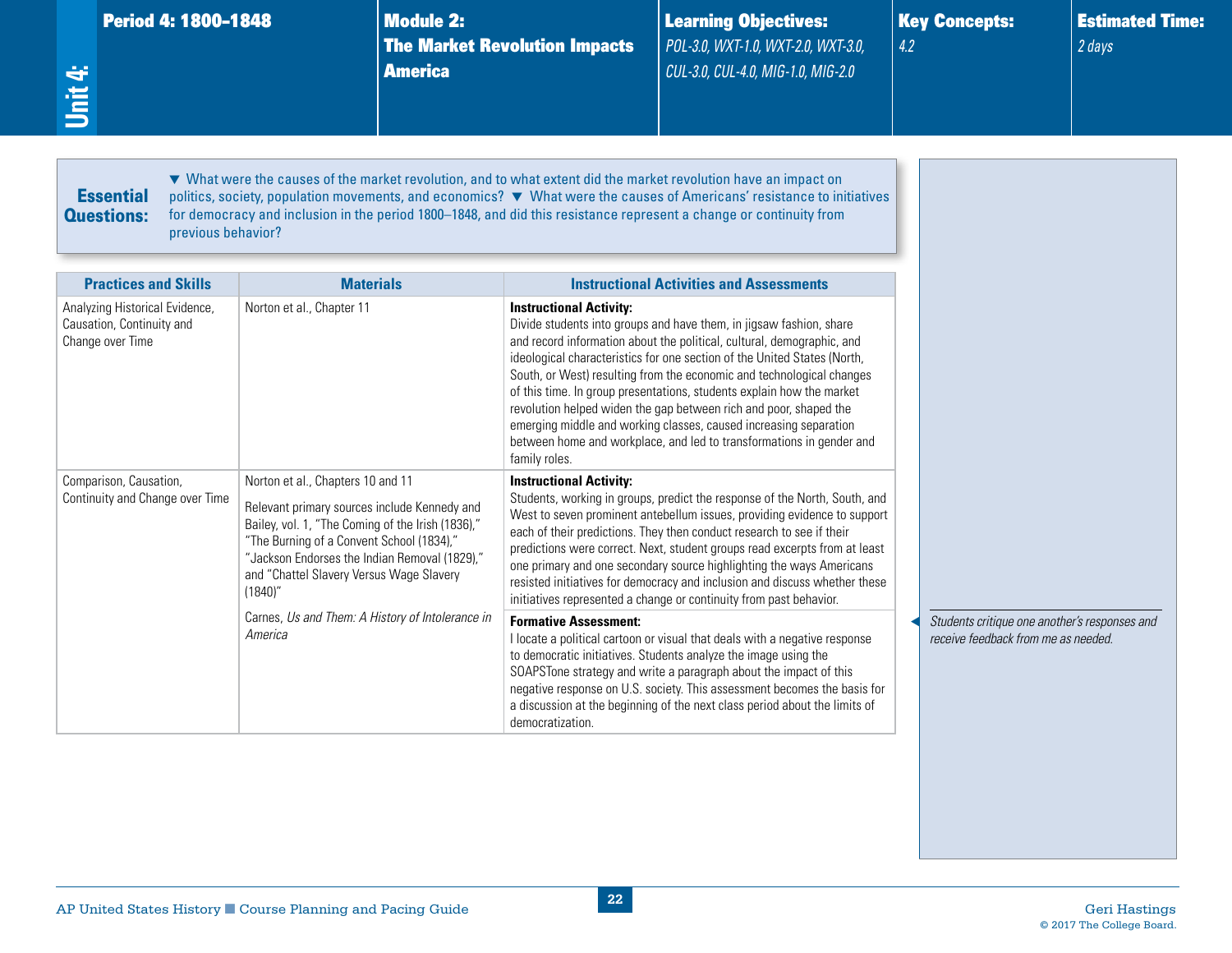| Period 4: 1800–1848 |  |  |
|---------------------|--|--|
|                     |  |  |

**Module 3:** The Expansion of Government Power and American Territory

Learning Objectives: *MIG-2.0, WOR-1.0, WOR-2.O, POL-2.0, WXT-1.0, CUL-4.0, GEO-1.0, NAT-3.0*

Key Concepts: *4.3, 5.1*

Estimated Time: *2 days*

#### **Essential** Questions:

<span id="page-27-0"></span>**Unit 4:**

▼ What were the motives for the various land acquisitions of the United States between 1800 and 1848? ▼ To what extent did members of various groups initiate, champion, or resist the expansion of territory and the expansion of government powers during the period 1800–1848?

| <b>Practices and Skills</b>                                                                        | <b>Materials</b>                                                                                                                                                                                                                                | <b>Instructional Activities and Assessments</b>                                                                                                                                                                                                                                                                                                                                                                                                                                                                                                                                                                                                                                                                                                                                                                                                             |
|----------------------------------------------------------------------------------------------------|-------------------------------------------------------------------------------------------------------------------------------------------------------------------------------------------------------------------------------------------------|-------------------------------------------------------------------------------------------------------------------------------------------------------------------------------------------------------------------------------------------------------------------------------------------------------------------------------------------------------------------------------------------------------------------------------------------------------------------------------------------------------------------------------------------------------------------------------------------------------------------------------------------------------------------------------------------------------------------------------------------------------------------------------------------------------------------------------------------------------------|
| Analyzing Historical Evidence,<br>Contextualization, Causation,<br>Continuity and Change over Time | Norton et al., Chapter 13<br>Greenberg, Manifest Destiny and American<br>Territorial Expansion: A Brief History with<br>Documents has a great deal of information about<br>territorial expansion and contains many primary<br>source documents. | <b>Instructional Activity:</b><br>For homework I assign students one of several territorial acquisitions to<br>research (e.g., Texas, California, New Mexico). Students use information<br>in their textbooks and available primary source documents and focus<br>on these debates for contemporaries: Should slavery spread to the new<br>territories? Is westward expansion America's destiny? What should be<br>done with the Native Americans in the territories? How should Tejanos<br>in lands taken from Mexico be assimilated? In class, students who<br>researched the same areas work in groups to identify at least two issues<br>that arose as a result of their assigned acquisition. They share with the<br>whole class their explanation of whether their group was positively or<br>negatively impacted by the expansion of U.S. territory. |
|                                                                                                    |                                                                                                                                                                                                                                                 | <b>Formative Assessment:</b><br>Students compose a paragraph arguing which group was impacted most<br>negatively and which group was impacted most positively by expansion of<br>U.S. territory.                                                                                                                                                                                                                                                                                                                                                                                                                                                                                                                                                                                                                                                            |
| Analyzing Historical Evidence,<br>Contextualization, Continuity and<br>Change over Time            | Norton et al., Chapter 13<br>Various primary source documents                                                                                                                                                                                   | <b>Instructional Activity:</b><br>Students debate whether the U.S. government should support the idea<br>of Manifest Destiny, taking the roles of individuals who were involved in<br>this debate on the national level. Issues covered include annexation of<br>Texas, the Oregon question, and the Mexican War. Students then take<br>the position of a supporter or opponent of Manifest Destiny, creating a<br>poster that contains arguments either for or against territorial expansion<br>and explaining territorial expansion's results. The posters must contain<br>the names of the groups, states, regions, and political party that would<br>support their positions.                                                                                                                                                                           |

◀ *I provide written feedback to students' paragraphs. Incomplete evidence in student responses helps me address specific learning needs through reteaching.*

◀ *Roles should be assigned 1–2 weeks in advance, and students should prepare a résumé with a minimum of five sources in their bibliographies. At least one of those sources must be a primary source.*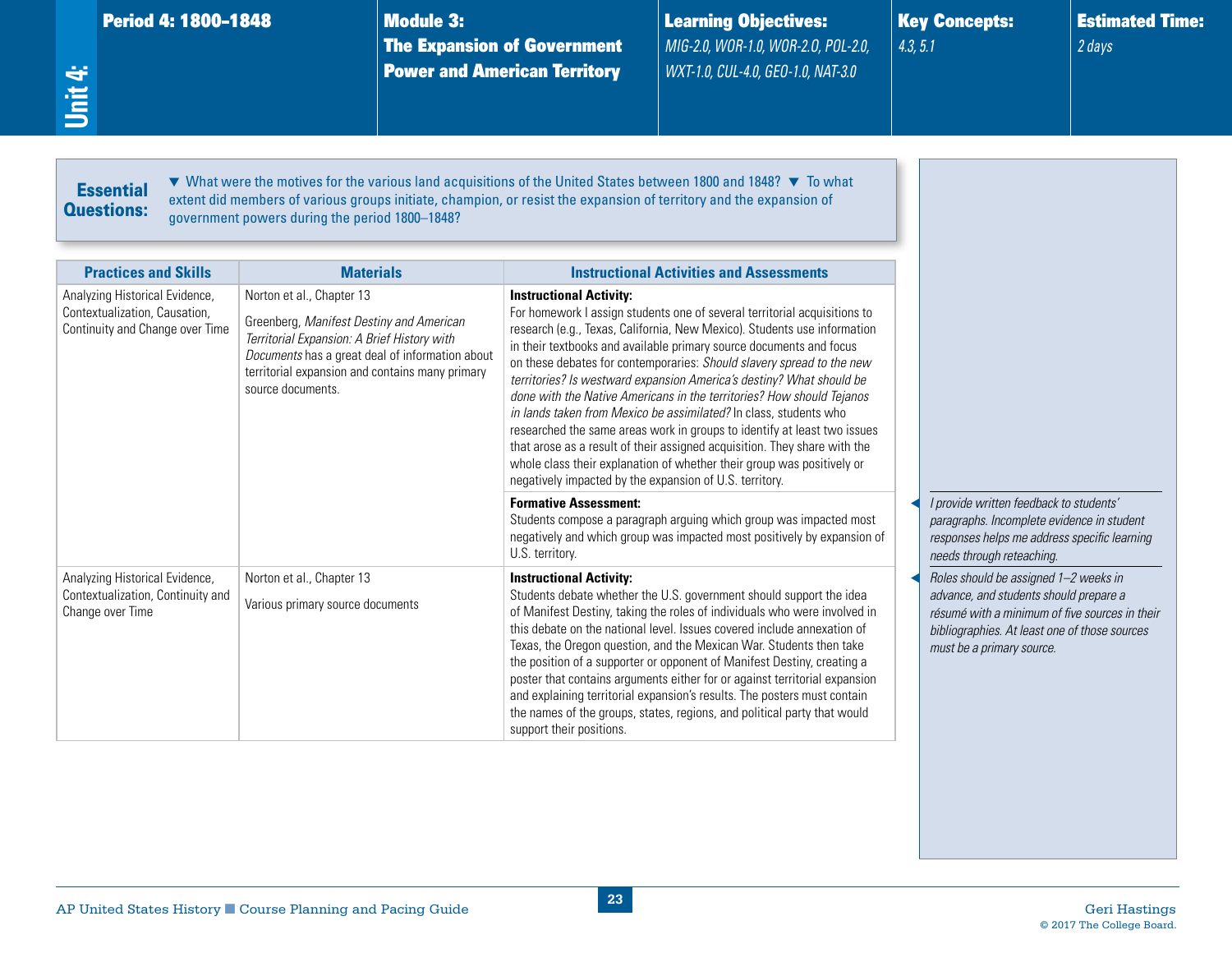# **Unit 4: Unit-Level Summative Assessment**

Students answer 20–25 multiple-choice questions, one short essay question, and one long essay question.

Short essay question (students choose one):

- 1. Explain how one group of people championed or resisted the expansion of government powers in the period from 1800 to 1848.
- 2. Explain how one group of people championed or resisted the expansion of territory in the period from 1800 to 1848.

Long essay question:

AP<br>
AP United States Historical Summarize Assessment<br>
States a maximal 20-23 multilated policy questions, one after assessment to the Vice States and Court of the<br>
1. Excel were planning and Pacing Guide Cerimical of Vanda Analyze the motives behind and the results of one economic, military, or diplomatic initiative aimed at expanding U.S. power and territory in the Western Hemisphere between 1800 and 1848. **• What were the beliefs underlying the doctrine of Manifest Destiny?**<br>• What were the beliefs answer 20–25 multiple-choice questions, one short essay question for the stay question (students choose one):<br>1. Explain how on

#### Essential questions addressed:

- • What changes and continuities in democracy did Americans experience between 1800 and 1848?
- What were the motives for the various land acquisitions of the United States between 1800 and 1848?
-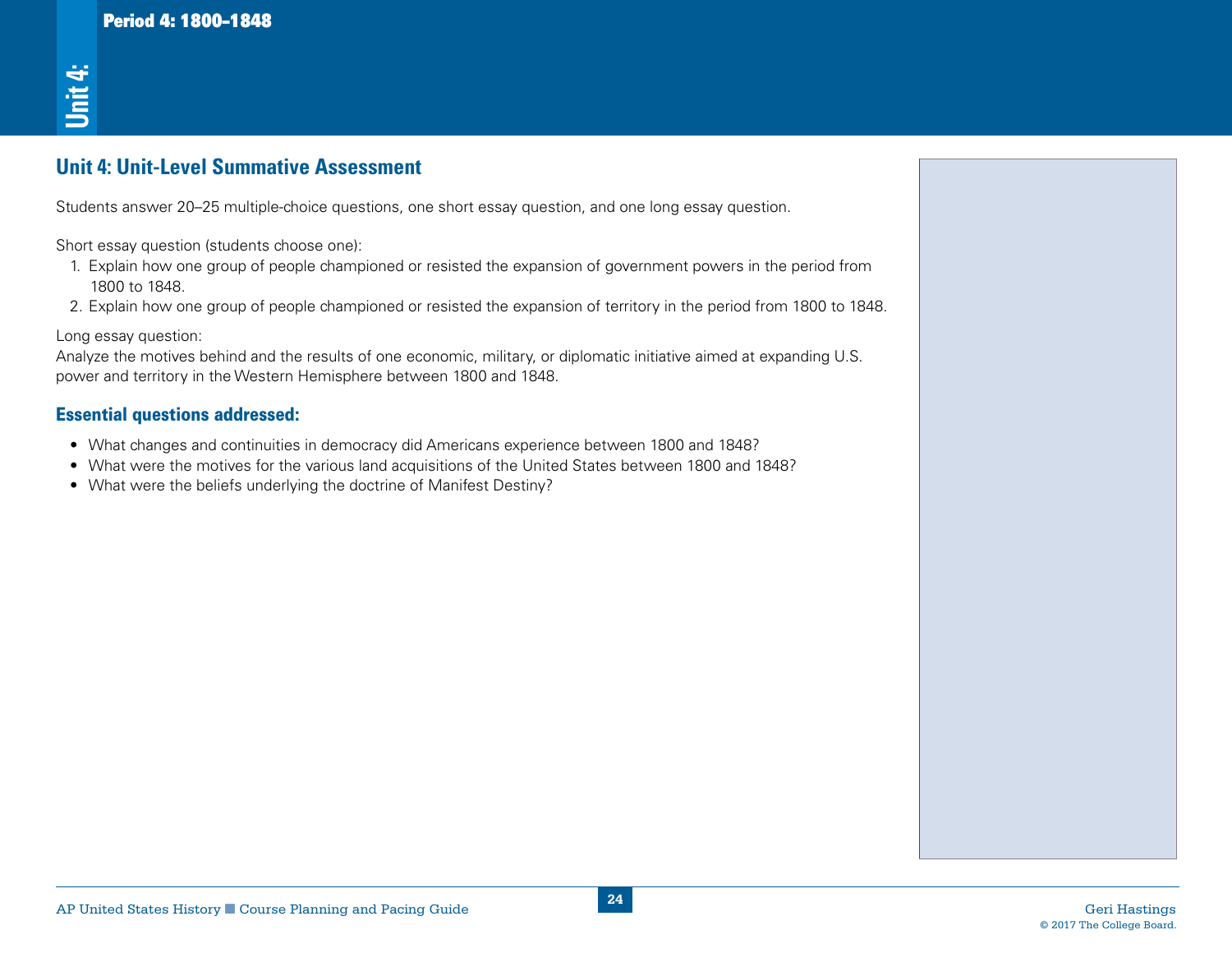Manifest Destiny

Learning Objectives: *NAT-3.0, NAT-4.0, MIG-1.0, MIG-2.0, GEO-1.0, WOR-1.0, WOR-2.0, CUL-4.0*  Key Concepts: *5.1*

Estimated Time: *3 days*

<span id="page-29-0"></span>**Unit 5:**

Essential Questions: ▼ What were the beliefs underlying the doctrine of Manifest Destiny? ▼ Why did conflicts result from international and domestic migration between 1844 and 1877?

| <b>Practices and Skills</b>                                                                 | <b>Materials</b>                                                                                                         | <b>Instructional Activities and Assessments</b>                                                                                                                                                                                                                                                                                                                                                                                                                                                                                                                                                                                                                                                                                                                                                                                                        |                                                                                                                                                                                                                                                                                                                                                                                                                                                                                                    |
|---------------------------------------------------------------------------------------------|--------------------------------------------------------------------------------------------------------------------------|--------------------------------------------------------------------------------------------------------------------------------------------------------------------------------------------------------------------------------------------------------------------------------------------------------------------------------------------------------------------------------------------------------------------------------------------------------------------------------------------------------------------------------------------------------------------------------------------------------------------------------------------------------------------------------------------------------------------------------------------------------------------------------------------------------------------------------------------------------|----------------------------------------------------------------------------------------------------------------------------------------------------------------------------------------------------------------------------------------------------------------------------------------------------------------------------------------------------------------------------------------------------------------------------------------------------------------------------------------------------|
| Analyzing Historical Evidence,<br>Comparison, Causation                                     | Norton et al., Chapter 13                                                                                                | <b>Instructional Activity:</b><br>Before class, students are arranged into groups representing people who<br>migrated west (such as pioneers headed to the Willamette Valley of<br>Oregon) and directed to research how and why these groups went west,<br>the nature of the land they encountered, and how they both transformed<br>the environment and impacted Native Americans. In class, students are<br>shown O'Sullivan's quote about Manifest Destiny and asked to explain<br>the beliefs underlying this concept, identifying the push-and-pull factors<br>that brought people west. Students collaboratively complete a map of<br>westward expansion and overland trails. Finally, students are given a<br>primary source document to analyze and discuss the impact of westward<br>expansion on either Native Americans or the environment. | Works of art about the west that can be<br>used to further enhance this lesson include<br>Thomas Cole's The Subsiding Waters of the<br>Deluge; Emanuel Gottlieb Leutze's Westward<br>the Course of Empire Takes Its Way; Albert<br>Bierstadt's Among the Sierra Nevada,<br>California; Francis William Edmonds's The<br>Speculator; and George Catlin's Wi-jún-jon,<br>Pigeon's Egg Head (The Light) Going to and<br>Returning from Washington, which are all in<br>the Smithsonian's collections. |
| Analyzing Historical Evidence,<br>Comparison, Causation,<br>Continuity and Change over Time | Norton et al., Chapters 11 and 14<br>Koerner, "A German Newcomer on Immigration"<br>Greeley, "The Hard Lot of the Irish" | <b>Instructional Activity:</b><br>Students make five generalizations about demographic data related to<br>Irish, German, and Chinese immigration or immigration in general. Next,<br>in a Socratic seminar, students debate the following questions: How and<br>why did free and forced migration to and within different parts of North<br>America cause cultural diversity, blending, and political and social conflicts<br>in the period 1844-1877? How did migration patterns to and within the<br>United States influence the growth of racial and ethnic identities and<br>conflicts over ethnic assimilation and distinctiveness? Students can<br>use the immigration demographic data to identify patterns of change<br>or continuity over time. Students can also use the relevant evidence to<br>compare immigration patterns.               | Because of the overlap between Periods 4 and<br>5, much of Key Concept 5.1 was covered in<br>activities related to Key Concept 4.3.                                                                                                                                                                                                                                                                                                                                                                |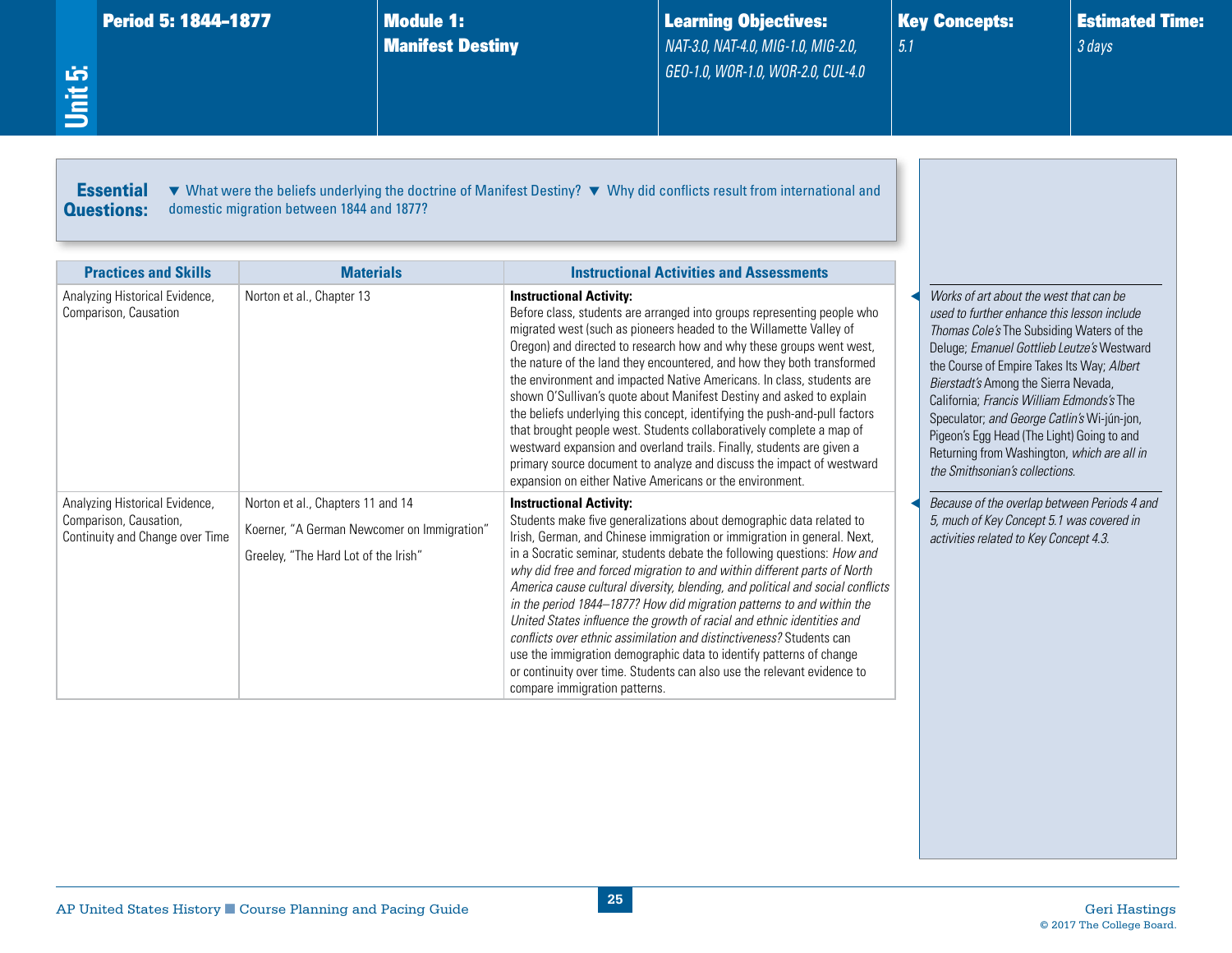Comparing North and South

Learning Objectives: *NAT-1.0, NAT-2.0, POL-1.0, POL-2.0, WXT-1.0, CUL-2.0*

Key Concepts: *5.2*

Estimated Time: *2 days*

<span id="page-30-0"></span>**Unit 5:**

**Essential** Questions: ▼ What were the similarities and differences between Northern and Southern societies? ▼ What were the arguments for and against slavery, and why did proposals made to resolve the issue of slavery in the territories fail?

| <b>Practices and Skills</b>                                                                            | <b>Materials</b>                                                                    | <b>Instructional Activities and Assessments</b>                                                                                                                                                                                                                                                                                                                                                                                                                                                                                                                                                                                                                                   |                                                                                                                                                                                                                                                                                                                                                          |
|--------------------------------------------------------------------------------------------------------|-------------------------------------------------------------------------------------|-----------------------------------------------------------------------------------------------------------------------------------------------------------------------------------------------------------------------------------------------------------------------------------------------------------------------------------------------------------------------------------------------------------------------------------------------------------------------------------------------------------------------------------------------------------------------------------------------------------------------------------------------------------------------------------|----------------------------------------------------------------------------------------------------------------------------------------------------------------------------------------------------------------------------------------------------------------------------------------------------------------------------------------------------------|
| Analyzing Historical Evidence,<br>Argument Development,<br>Contextualization, Comparison,<br>Causation | Norton et al., Chapters 10 and 12<br><b>Web</b><br>"Tocqueville: Book I Chapter 18" | <b>Instructional Activities:</b><br>After completing the Tocqueville reading, in small groups students<br>role-play a number of debates simultaneously in the same room (10-12<br>minutes total) between various apologists for slavery and abolitionists,<br>with some students acting as newspaper editors to judge the debate.<br>Following the debates, the editors discuss whether to support or oppose<br>passage of the Compromise of 1850 based on arguments from the<br>debates. I use peer grading for this activity.                                                                                                                                                   | Students should use relevant historical<br>evidence from primary sources to support their<br>arguments and argue from the perspective of<br>people living in the time period studied, some<br>of whom owned slaves. They will also have the<br>opportunity to view the time period from the<br>perspective of a foreign visitor to the United<br>States. |
|                                                                                                        |                                                                                     | <b>Formative Assessment:</b><br>Students write a letter to the editor in which they identify the provisions<br>of the Compromise of 1850, determine which of the provisions favored<br>the North and which favored the South, and explain why the compromise<br>should or should not be passed. Playing the role of Henry Clay, I ask<br>students representing either the North or South for advice about his<br>proposed compromise. Letters can be compiled into an "editorial page"<br>and used to launch a discussion of how each position played out in<br>subsequent conflicts and how the compromise influenced events between<br>1850 and 1859, leading toward Civil War. | Students' written responses and the ensuing<br>discussion provide an opportunity for me to<br>offer feedback about their learning; they also<br>help me determine whether students are ready<br>to move on to the next topic.                                                                                                                            |
| Analyzing Historical Evidence,<br>Contextualization, Comparison,<br>Causation                          | Norton et al., Chapter 11                                                           | <b>Instructional Activity:</b><br>Students are given events from the course and exam description and<br>others of the teacher's choosing relating to slavery. Working in groups,<br>students must convince the rest of the class that the event they research<br>and present played the most important role in causing the Civil War.                                                                                                                                                                                                                                                                                                                                             | In focusing on causation, this activity requires<br>students to think about how various historical<br>events contributed to the coming of the Civil<br>War and then to compare the impact of these<br>various events.                                                                                                                                    |
|                                                                                                        |                                                                                     | <b>Formative Assessment:</b><br>Students choose one event and write a short essay explaining why they<br>believe this event had the greatest impact on the coming of the Civil War.<br>In their essays, students should include one other event and explain why it<br>had less of an impact.                                                                                                                                                                                                                                                                                                                                                                                      | I explore the idea of causality in the context<br>of providing students with written and oral<br>feedback about their responses.                                                                                                                                                                                                                         |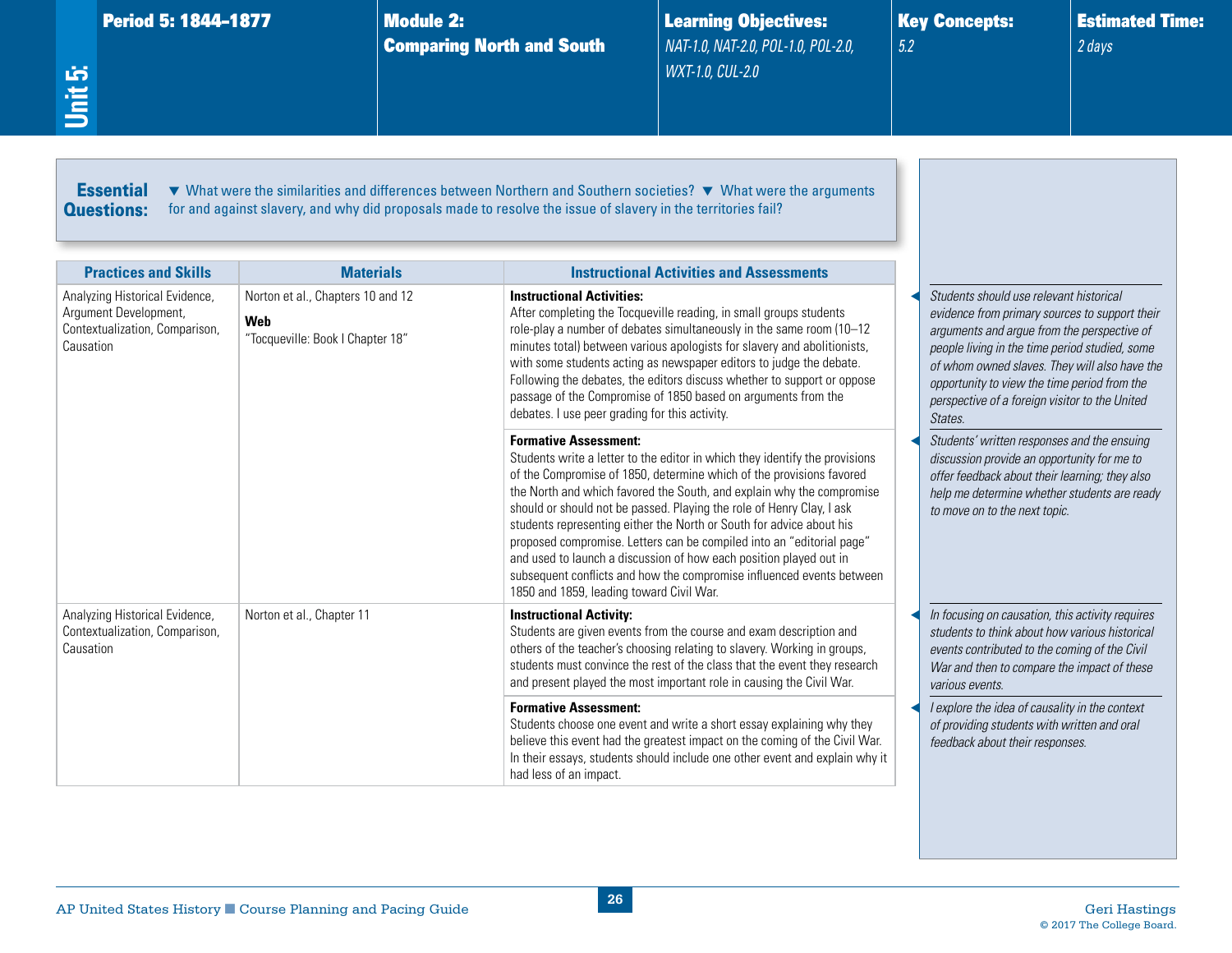| Period 5: 1844–1877 |  |  |
|---------------------|--|--|
|                     |  |  |

**Module 3:** Pre–Civil War, Civil War, and **Reconstruction** 

Learning Objectives: *NAT-1.0, NAT-2.0, POL-1.0, POL-3.0, WOR-2.0, WXT-1.0, CUL-3.0*

Key Concepts: *5.3*

Estimated Time: *5 days*

<span id="page-31-0"></span>**Unit 5:**

# **Essential** Questions:

▼ What problems were faced by the North and South in fighting the Civil War? ▼ What were the main elements of the presidential and congressional reconstruction plans, and how did the struggle between the two branches alter power relationships? ▼ What were the successes and failures of Reconstruction? ▼ How were citizenship rights, equal protection of the laws, and voting rights granted to African Americans stripped away between Reconstruction and the latter part of the 19th century? ▼ How were women's rights leaders and the organizations to which they belonged both emboldened by and divided over the 14th and 15th Amendments to the Constitution?

| <b>Practices and Skills</b>                                                                         | <b>Materials</b>                                                                                                                                                               | <b>Instructional Activities and Assessments</b>                                                                                                                                                                                                                                                                                                                                                                                                                                                                                                                                                                                                                                                                                                                                                                                                                                                                             |                                                                                                                                                                                                                                                   |
|-----------------------------------------------------------------------------------------------------|--------------------------------------------------------------------------------------------------------------------------------------------------------------------------------|-----------------------------------------------------------------------------------------------------------------------------------------------------------------------------------------------------------------------------------------------------------------------------------------------------------------------------------------------------------------------------------------------------------------------------------------------------------------------------------------------------------------------------------------------------------------------------------------------------------------------------------------------------------------------------------------------------------------------------------------------------------------------------------------------------------------------------------------------------------------------------------------------------------------------------|---------------------------------------------------------------------------------------------------------------------------------------------------------------------------------------------------------------------------------------------------|
| Comparison, Continuity and<br>Change over Time                                                      | Norton et al., Chapter 15<br>Web<br>"Ottawa, August 21, 1858 - Abraham Lincoln'<br>"Abraham Lincoln's First Inaugural Address"<br>"Abraham Lincoln's Letter to Horace Greeley" | <b>Instructional Activity:</b><br>For the previous night's homework, students answer an assigned question<br>about the Civil War. In class, students compare the advantages of the<br>North and South in fighting the Civil War and determine which side had<br>the greater advantage. Students with the same homework question form<br>groups to compare their answers and add information, if necessary. Then<br>students form groups of six in jigsaw fashion, with each student having<br>answered a different homework question. Students share their answers<br>to the assigned homework questions and complete a chart relating to<br>problems faced by North and South in fighting the Civil War. Students then<br>analyze short primary source excerpts from the Lincoln-Douglas debates,<br>Abraham Lincoln's first inaugural address, and Lincoln's letter to Horace<br>Greeley.<br><b>Formative Assessment:</b> | As students research their assigned questions<br>and share the relevant information, they should<br>see how the North and South dealt with each<br>of the problems during the span of the Civil<br>War and recognize either continuity or change. |
|                                                                                                     |                                                                                                                                                                                | Students write a short essay in which they identify and explain one issue<br>settled by the Civil War and one issue left unresolved by the Civil War.<br>These essays will be used to introduce the next day's lesson.                                                                                                                                                                                                                                                                                                                                                                                                                                                                                                                                                                                                                                                                                                      | I provide written and verbal feedback to<br>students about their essays; this also helps me<br>determine whether students are ready to move<br>on to the next topic.                                                                              |
| Analyzing Historical Evidence,<br>Contextualization, Comparison,<br>Continuity and Change over Time | Norton et al., Chapter 16                                                                                                                                                      | <b>Instructional Activity:</b><br>Using information cited in the essays written in the previous class,<br>students share issues that were settled by the Civil War and issues<br>left unresolved by the war. Students brainstorm additional issues that<br>confronted the nation at the end of the Civil War. What would be put in<br>place to ensure that the Northern sense of purpose and identity prevailed?<br>I divide the class into six groups: freedmen, Northerners (radical and<br>moderate), Southerners (radical and moderate), and representatives of<br>foreign governments. Students are given a description of the interest<br>group they are representing and asked to determine what their group's<br>members sought from Reconstruction, what the members stood to gain or<br>lose, and how they would respond to Emancipation.                                                                         |                                                                                                                                                                                                                                                   |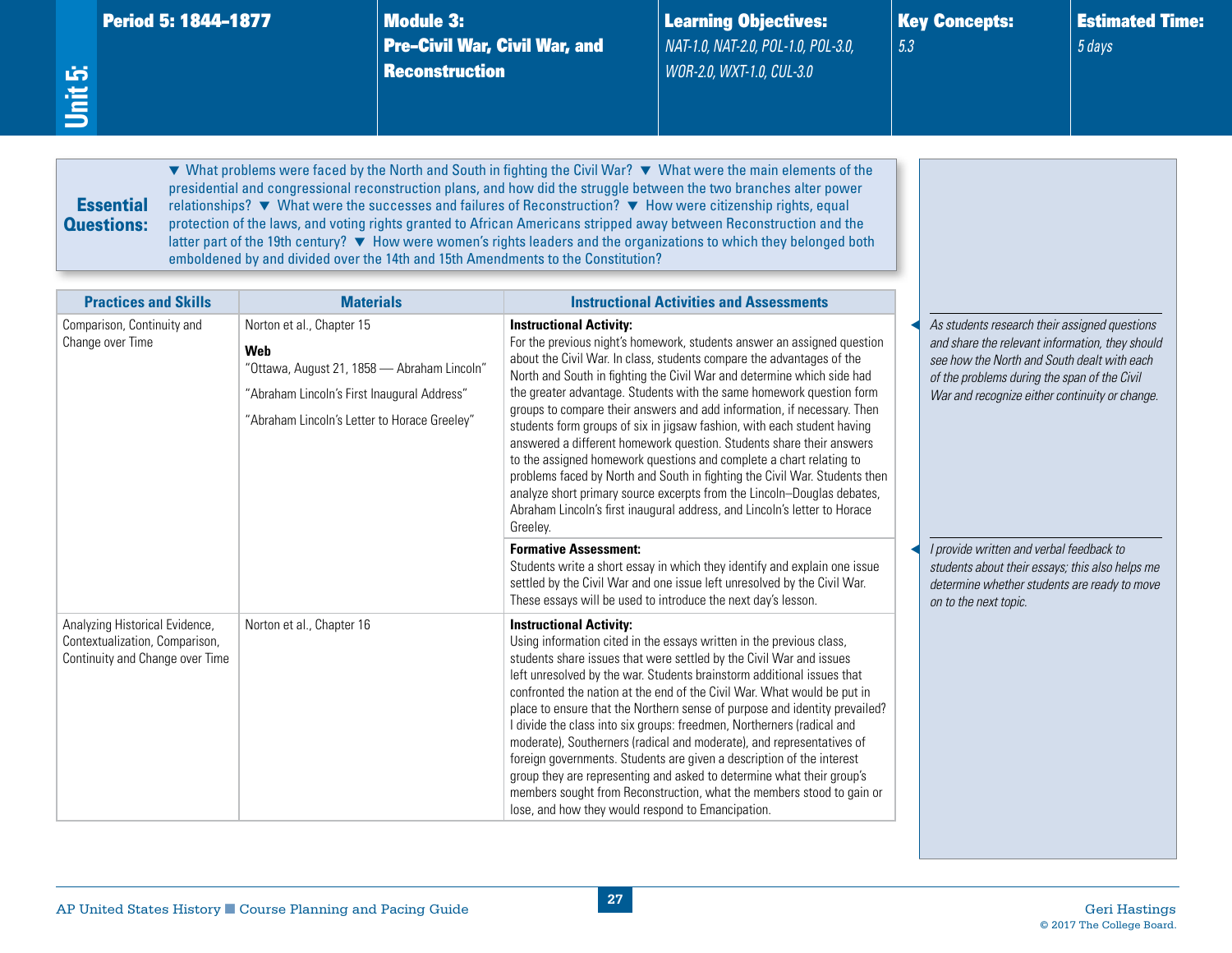# **Essential** Questions:

| Unit 5:<br><b>Essential</b><br><b>Questions:</b>                                           | emboldened by and divided over the 14th and 15th Amendments to the Constitution?                                                                                                                                                                                                                                                        | ▼ What problems were faced by the North and South in fighting the Civil War? ▼ What were the main elements of the<br>presidential and congressional reconstruction plans, and how did the struggle between the two branches alter power<br>relationships? ▼ What were the successes and failures of Reconstruction? ▼ How were citizenship rights, equal<br>protection of the laws, and voting rights granted to African Americans stripped away between Reconstruction and the<br>latter part of the 19th century? $\blacktriangledown$ How were women's rights leaders and the organizations to which they belonged both                                                                                                                                                                                                                             |                                                                                                                                                                                                                                                                                                                                                                                                        |
|--------------------------------------------------------------------------------------------|-----------------------------------------------------------------------------------------------------------------------------------------------------------------------------------------------------------------------------------------------------------------------------------------------------------------------------------------|--------------------------------------------------------------------------------------------------------------------------------------------------------------------------------------------------------------------------------------------------------------------------------------------------------------------------------------------------------------------------------------------------------------------------------------------------------------------------------------------------------------------------------------------------------------------------------------------------------------------------------------------------------------------------------------------------------------------------------------------------------------------------------------------------------------------------------------------------------|--------------------------------------------------------------------------------------------------------------------------------------------------------------------------------------------------------------------------------------------------------------------------------------------------------------------------------------------------------------------------------------------------------|
| <b>Practices and Skills</b>                                                                | <b>Materials</b>                                                                                                                                                                                                                                                                                                                        | <b>Instructional Activities and Assessments</b>                                                                                                                                                                                                                                                                                                                                                                                                                                                                                                                                                                                                                                                                                                                                                                                                        |                                                                                                                                                                                                                                                                                                                                                                                                        |
| Analyzing Historical Evidence,<br>Comparison, Continuity and<br>Change over Time           | Norton et al., Chapter 16<br>Web:<br>"Proclamation of Amnesty and Reconstruction"<br>"Proclamation of Amnesty and Reconstruction,<br>Andrew Johnson, May 29, 1865"<br>"The Emancipation Proclamation, January 1,<br>1863"<br>"Reconstruction Amendments of the United<br>States Constitution (1865-1870)"<br>"Civil Rights Act of 1866" | <b>Instructional Activity:</b><br>Students develop a timeline of Reconstruction events that took place<br>between 1862 and 1877. I pose the question, If presidential Reconstruction<br>was concluded by December 1865, what happened to let Congress take<br>control? I divide the class in half: one group analyzes documents relating<br>to presidential Reconstruction (Lincoln's and Andrew Johnson's amnesties)<br>and the other group analyzes documents relating to congressional<br>Reconstruction (the Reconstruction amendments and the Civil Rights Act<br>of 1866). Students present their findings and compare and contrast the two<br>plans. In their concluding discussion, students evaluate the presidential<br>and congressional reconstruction plans to determine who had the most to<br>gain and the most to lose from each plan. | This is a comparison activity using relevant<br>historical evidence from the documents.<br>Students should also see the changes that took<br>place over time as Reconstruction moved from<br>the hands of the executive branch to the hands<br>of the legislative branch.                                                                                                                              |
| Analyzing Historical Evidence,<br>Argument Development,<br>Continuity and Change over Time | Norton et al., Chapter 16<br>Degler, Chapter 8, pp. 228-257<br>Foner, "The New View of Reconstruction"<br>Textbook selections of various interpretations of<br>the success or failure of Reconstruction                                                                                                                                 | <b>Instructional Activity:</b><br>Students debate whether Reconstruction was a success or a failure.<br>Working in groups, students analyze different political cartoons to<br>determine whether each one portrays Reconstruction as a success or<br>failure, and then present their analyses. The lesson ends with a four-<br>corners activity in which students choose (and then defend) one of four<br>historical interpretations of Reconstruction.                                                                                                                                                                                                                                                                                                                                                                                                | Although students interpret different<br>historians' views of the successes and<br>failures of Reconstruction, the principal<br>skill students work on in this activity is<br>argumentation supported by relevant historical<br>evidence. Students should also be able to see<br>continuities and changes during this period<br>regarding social and political rights granted to<br>African Americans. |
| Analyzing Historical Evidence,<br>Argument Development,<br>Contextualization, Comparison   | Norton et al., Chapter 20<br>DuBois and Dumenil, Through Women's Eyes<br>(contains many primary sources that can be used<br>for this activity)                                                                                                                                                                                          | <b>Instructional Activity:</b><br>Provide small groups of students with one of six to eight primary sources<br>written by a leader of the women's rights movement in this period,<br>reflecting that leader's attitudes about the 14th and 15th Amendments.<br>Members of each group analyze their assigned source using SOAPSTone<br>and present their analysis to the class. Next, they individually write and<br>deliver a speech from the perspective of the woman whose work they<br>analyzed, firmly advocating her beliefs regarding women's rights and<br>women's suffrage.                                                                                                                                                                                                                                                                    | In this activity students have the opportunity<br>to not only compare attitudes of leaders of<br>the women's rights movement in the late 19th<br>century in the context of the time period, but<br>also to argue a leader's point of view.                                                                                                                                                             |
|                                                                                            | AP United States History Course Planning and Pacing Guide                                                                                                                                                                                                                                                                               | ${\bf 28}$                                                                                                                                                                                                                                                                                                                                                                                                                                                                                                                                                                                                                                                                                                                                                                                                                                             | <b>Geri Hastings</b>                                                                                                                                                                                                                                                                                                                                                                                   |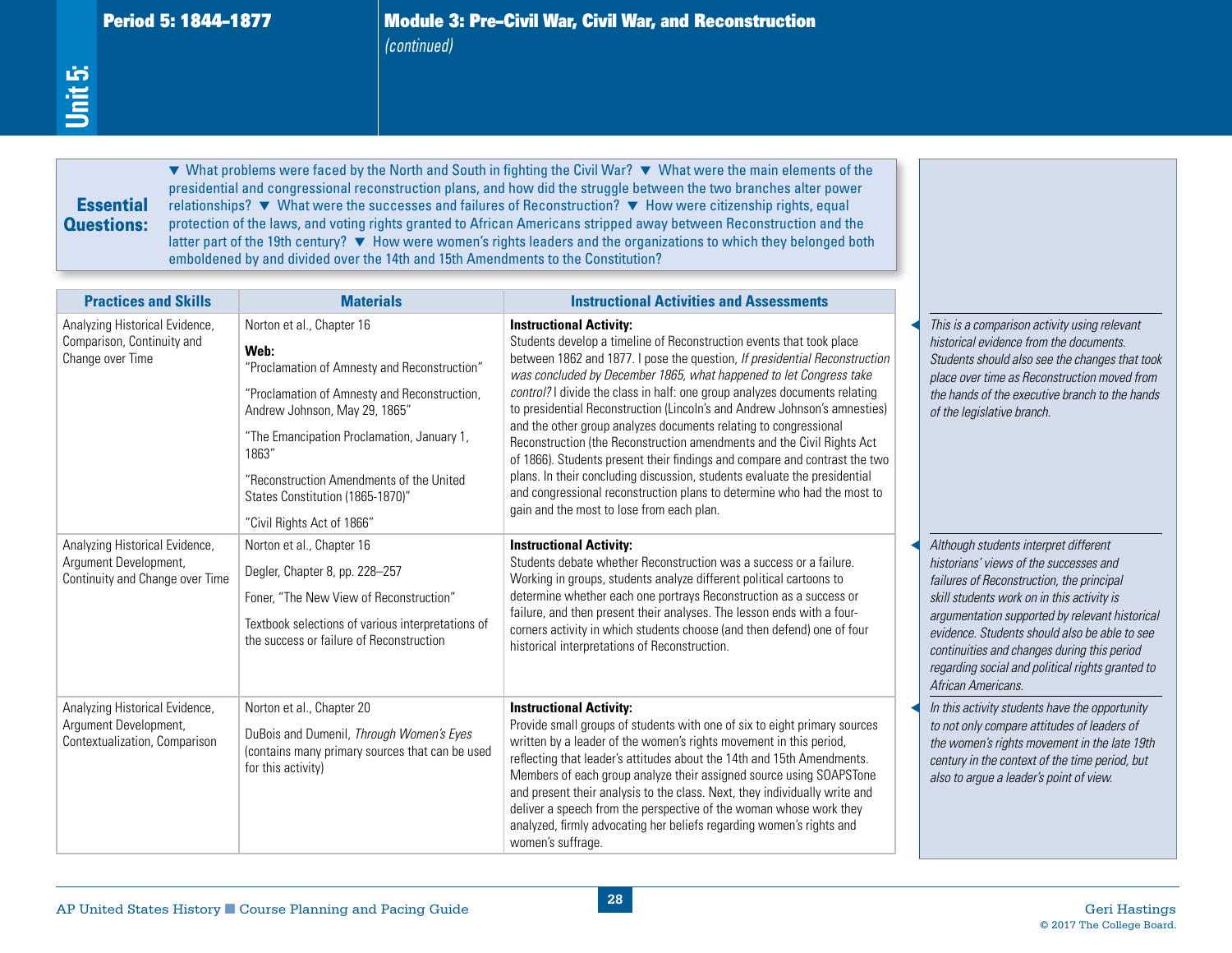Period 5: 1844–1877 Module 3: Pre–Civil War, Civil War, and Reconstruction<br>
(continued)<br>
sections: and the civil War and Reconstruction<br>
presidential and congressional reconstruction plans, and how did the struggle betwee ▼ What problems were faced by the North and South in fighting the Civil War? ▼ What were the main elements of the presidential and congressional reconstruction plans, and how did the struggle between the two branches alter power relationships? ▼ What were the successes and failures of Reconstruction? ▼ How were citizenship rights, equal protection of the laws, and voting rights granted to African Americans stripped away between Reconstruction and the latter part of the 19th century? ▼ How were women's rights leaders and the organizations to which they belonged both emboldened by and divided over the 14th and 15th Amendments to the Constitution?

| <b>Essential</b><br><b>Questions:</b>                                                                       | emboldened by and divided over the 14th and 15th Amendments to the Constitution? | ▼ What problems were faced by the North and South in fighting the Civil War? ▼ What were the main elements of the<br>presidential and congressional reconstruction plans, and how did the struggle between the two branches alter power<br>relationships? ▼ What were the successes and failures of Reconstruction? ▼ How were citizenship rights, equal<br>protection of the laws, and voting rights granted to African Americans stripped away between Reconstruction and the<br>latter part of the 19th century? ▼ How were women's rights leaders and the organizations to which they belonged both |                                                                                                                                                        |  |
|-------------------------------------------------------------------------------------------------------------|----------------------------------------------------------------------------------|---------------------------------------------------------------------------------------------------------------------------------------------------------------------------------------------------------------------------------------------------------------------------------------------------------------------------------------------------------------------------------------------------------------------------------------------------------------------------------------------------------------------------------------------------------------------------------------------------------|--------------------------------------------------------------------------------------------------------------------------------------------------------|--|
| <b>Practices and Skills</b>                                                                                 | <b>Materials</b>                                                                 | <b>Instructional Activities and Assessments</b>                                                                                                                                                                                                                                                                                                                                                                                                                                                                                                                                                         |                                                                                                                                                        |  |
|                                                                                                             |                                                                                  | <b>Formative Assessment:</b><br>In a reflection paragraph, students evaluate which women's rights leader<br>had the best plan to achieve women's suffrage and women's rights.                                                                                                                                                                                                                                                                                                                                                                                                                           | I provide written feedback for each<br>student's paragraph. Their answers are<br>used to summarize the discussion and make<br>connections to Period 4. |  |
| Long essay question (students choose one):<br>Exam; see Resources)<br><b>Essential questions addressed:</b> | conflicts over ethnic assimilation and distinctiveness.                          | 1. Analyze the ways in which controversy over the extension of slavery into western territories contributed to the<br>coming of the Civil War. Confine your answer to the period 1845–1861. (Question 3 from the 2010 AP U.S. History<br>2. Analyze how migration patterns to and within the United States have influenced the growth of ethnic identities and<br>• What were the similarities and differences between Northern and Southern societies?<br>• What were the arguments for and against slavery, and why did proposals made to resolve the issue of slavery in the                         |                                                                                                                                                        |  |
| territories fail?                                                                                           | away between Reconstruction and the latter part of the 19th century?             | • Why did conflicts result from international and domestic migration between 1844 and 1877?<br>• How were citizenship rights, equal protection of the laws, and voting rights granted to African Americans stripped                                                                                                                                                                                                                                                                                                                                                                                     |                                                                                                                                                        |  |

# Unit 5: Unit-Level Summative Assessment

- 1. Analyze the ways in which controversy over the extension of slavery into western territories contributed to the coming of the Civil War. Confine your answer to the period 1845–1861. (Question 3 from the 2010 AP U.S. History Exam; see Resources)
- 2. Analyze how migration patterns to and within the United States have influenced the growth of ethnic identities and conflicts over ethnic assimilation and distinctiveness.

#### Essential questions addressed:

- What were the similarities and differences between Northern and Southern societies?
- What were the arguments for and against slavery, and why did proposals made to resolve the issue of slavery in the territories fail?
- • Why did conflicts result from international and domestic migration between 1844 and 1877?
- How were citizenship rights, equal protection of the laws, and voting rights granted to African Americans stripped away between Reconstruction and the latter part of the 19th century?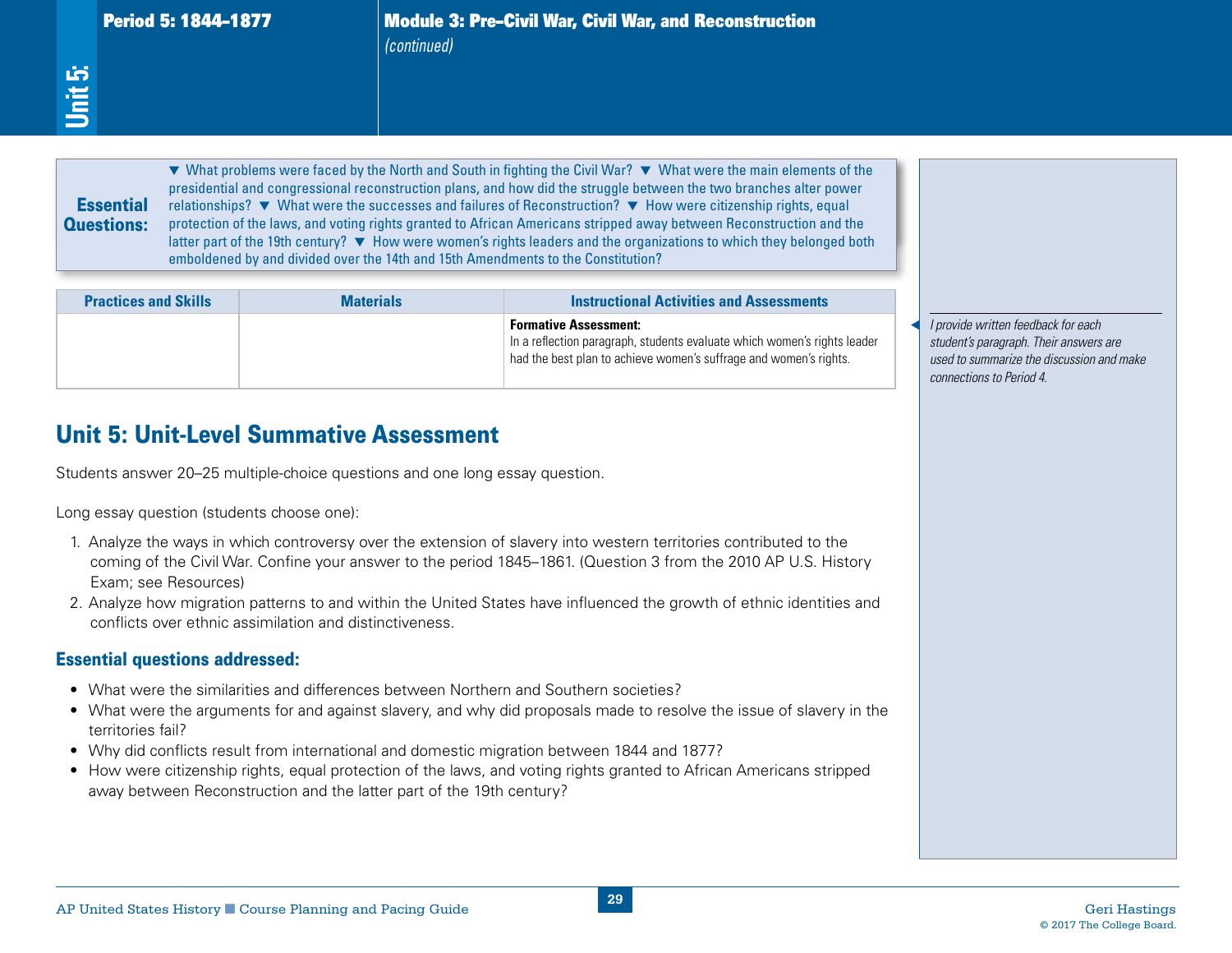| <b>Period 6: 1865–1898</b> |  |
|----------------------------|--|

**Module 1: Industrial and Agricultural Revolutions** 

Learning Objectives: *WXT-1.0, WXT-2.0, WXT-3.0, WOR-2.0, CUL-4.0, POL-2.0, POL-3.0, GEO-1.0*

Key Concepts: *6.1, 7.1*

Estimated Time: *3 days*

# **Essential** Questions:

<span id="page-34-0"></span>**Unit 6:**

▼ What factors facilitated the transformation of the United States from an agricultural to an increasingly industrialized and urbanized society in the Gilded Age? ▼ How did both industrialization and the development of labor systems that accompanied industrialization in the late 19th century shape U.S. society and workers' lives? ▼ How did westward migration, new systems of farming and transportation, and economic instability lead to political and popular conflicts in the late 19th century?

| <b>Practices and Skills</b>                                                        | <b>Materials</b>                                                                                                                                                                                                        | <b>Instructional Activities and Assessments</b>                                                                                                                                                                                                                                                                                                                                                                                                                                                                                                                                                                                                              |                                                                                                                                                                                                                                                                                        |
|------------------------------------------------------------------------------------|-------------------------------------------------------------------------------------------------------------------------------------------------------------------------------------------------------------------------|--------------------------------------------------------------------------------------------------------------------------------------------------------------------------------------------------------------------------------------------------------------------------------------------------------------------------------------------------------------------------------------------------------------------------------------------------------------------------------------------------------------------------------------------------------------------------------------------------------------------------------------------------------------|----------------------------------------------------------------------------------------------------------------------------------------------------------------------------------------------------------------------------------------------------------------------------------------|
| Argument Development,<br>Comparison, Causation,<br>Continuity and Change over Time | Norton et al., Chapter 18<br>Degler, pp. 267-271<br>Matthew Josephson or Maury Klein's article<br>answering the question, Was John D. Rockefeller<br>a "Robber Baron"? in Kuzirian and Madaras,<br>Taking Sides, vol. 2 | <b>Instructional Activity:</b><br>Students brainstorm a list of factors that might have contributed to the<br>change of the United States from a largely agricultural to an industrialized<br>nation. Next, based on readings of primary and secondary source<br>documents for homework completed the night before, students debate<br>whether practices and philosophies of late 19th-century businessmen<br>made them robber barons or captains of industry. Students conclude by<br>participating in a two-corners activity based on whether they think these<br>men were robber barons or captains of industry and discuss reasons for<br>their choices. | Any available readings that provide multiple<br>perspectives about the industrial leaders of the<br>late 19th century may be used for this activity.                                                                                                                                   |
| Comparison, Causation,<br>Continuity and Change over Time                          | Norton et al., Chapter 18<br>Smith, "How the Other Side Lived"<br>United States History Free-Response Questions:<br>2000                                                                                                | <b>Instructional Activity:</b><br>Using information from background knowledge, homework reading in the<br>textbook, and a few documents from the 2000 DBQ about organized labor,<br>students discuss the contrast between the benefits U.S. workers receive<br>today with benefits they received in 1865-1900. In pairs, students analyze<br>explanations of various workforce tactics used during this period and<br>categorize them as benefiting either management or labor and evaluate<br>their potential effectiveness.                                                                                                                                | Comparison is an essential component of this<br>lesson because students can make connections<br>between what they know about labor issues<br>today and what occurred in the past and see<br>the changes in labor issues that took place<br>from the late 19th to the mid-20th century. |
|                                                                                    |                                                                                                                                                                                                                         | <b>Formative Assessment:</b><br>As a homework activity, students compile a list of ways in which<br>industrialization and the development of related labor systems shaped<br>U.S. society and workers' lives in the late 19th century, categorize the<br>items in that list, and then select the most important factor within each<br>category, providing evidence to support the choice.                                                                                                                                                                                                                                                                    | I provide written feedback on students'<br>homework. Discussion of their responses also<br>allows for feedback on understanding of the<br>period.                                                                                                                                      |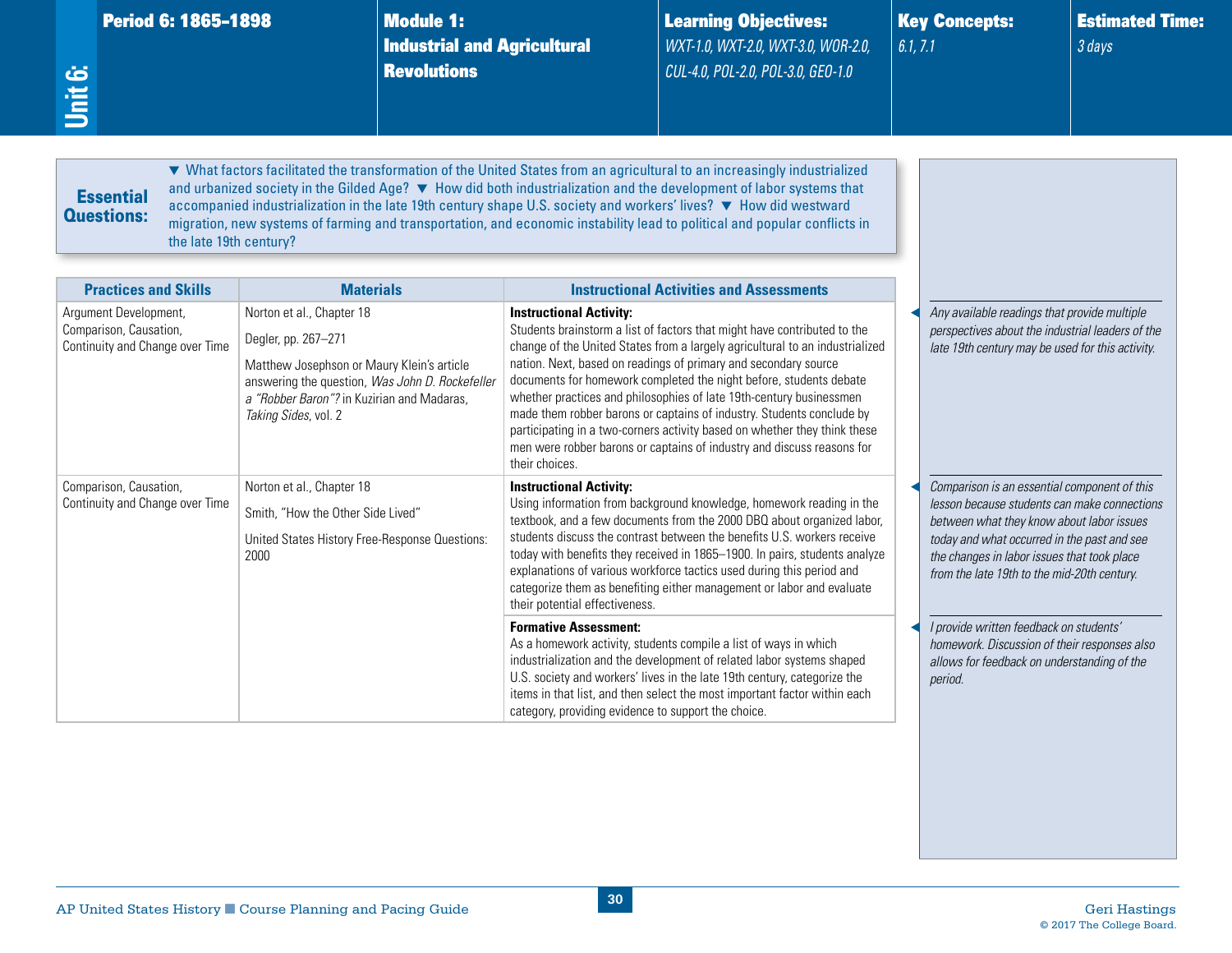# **Essential** Questions:

| <b>Essential</b><br><b>Questions:</b><br>the late 19th century?                                     |                                                                                                                                                 | ▼ What factors facilitated the transformation of the United States from an agricultural to an increasingly industrialized<br>and urbanized society in the Gilded Age? ▼ How did both industrialization and the development of labor systems that<br>accompanied industrialization in the late 19th century shape U.S. society and workers' lives? ▼ How did westward<br>migration, new systems of farming and transportation, and economic instability lead to political and popular conflicts in                                                                                                                                                                                                                                                                                                                             |  |
|-----------------------------------------------------------------------------------------------------|-------------------------------------------------------------------------------------------------------------------------------------------------|-------------------------------------------------------------------------------------------------------------------------------------------------------------------------------------------------------------------------------------------------------------------------------------------------------------------------------------------------------------------------------------------------------------------------------------------------------------------------------------------------------------------------------------------------------------------------------------------------------------------------------------------------------------------------------------------------------------------------------------------------------------------------------------------------------------------------------|--|
| <b>Practices and Skills</b>                                                                         | <b>Materials</b>                                                                                                                                | <b>Instructional Activities and Assessments</b>                                                                                                                                                                                                                                                                                                                                                                                                                                                                                                                                                                                                                                                                                                                                                                               |  |
| Analyzing Historical Evidence,<br>Contextualization, Comparison,<br>Continuity and Change over Time | Norton et al., Chapter 17<br>Bierstadt, Among the Sierra Nevada, California<br><b>Web</b><br>Petty, "History of the South: The Southern Revolt" | <b>Instructional Activity:</b><br>In a whole-group discussion, students analyze a map detailing the crops<br>of the various farming regions in the late 19th century and compare the<br>economies of each region. Students then analyze Bierstadt's painting and<br>the following quotation from Thomas Cole: "If nature were untouched<br>by the hand of man, then man could be more easily acquainted with the<br>hand of God." They discuss the questions: What movement of today<br>was beginning to evolve in the latter part of the 19th century? Against<br>whom were conservationist organizations battling and why? Finally, in<br>small groups, students design a poster to attract new membership for<br>one of the organizations discussed - either a farmers' organization or a<br>conservationist organization. |  |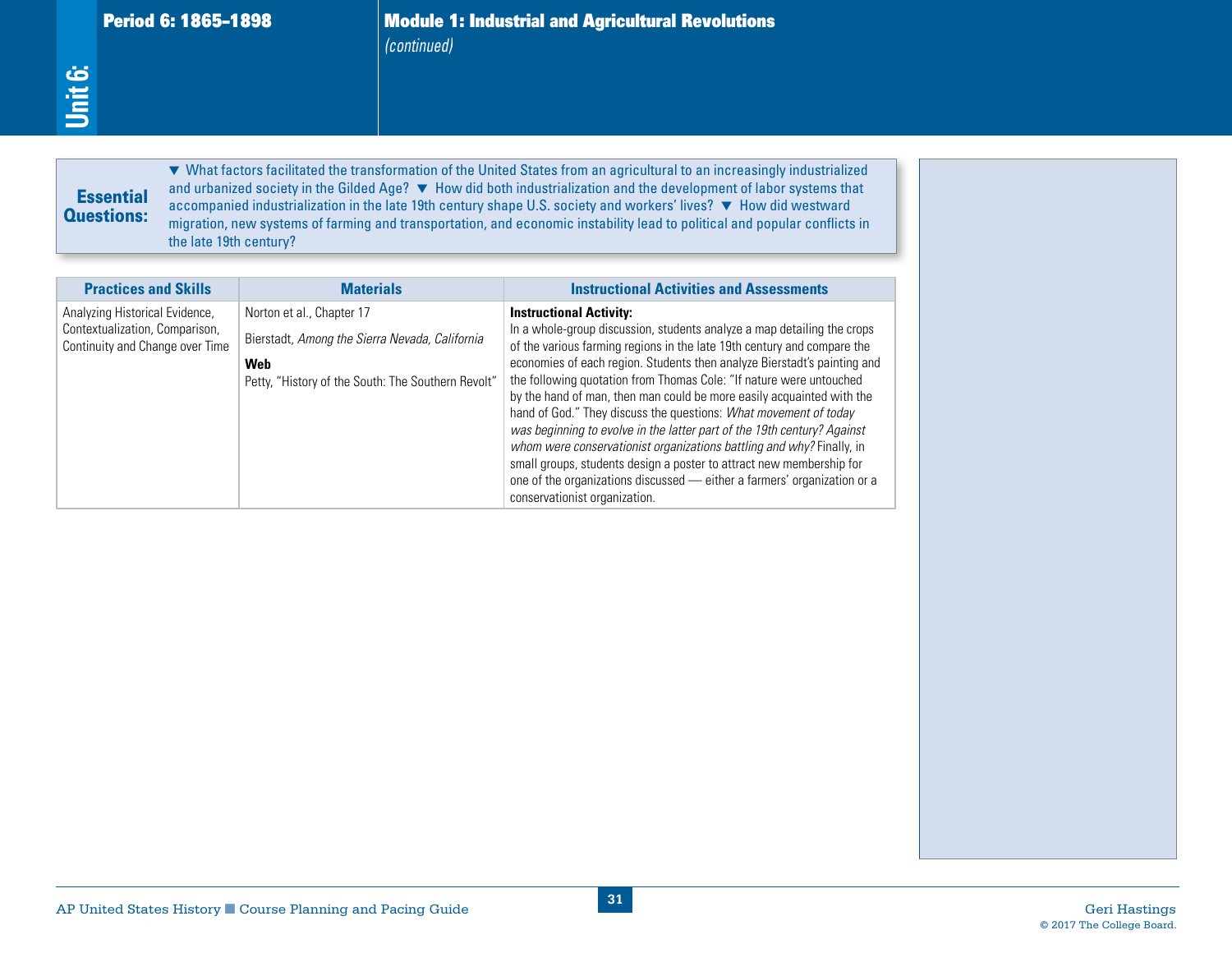| Period 6: 1865–1898 |  |  |
|---------------------|--|--|
|                     |  |  |
|                     |  |  |

<span id="page-36-0"></span>**Unit 6:**

**Module 2:** Opportunities for and Restrictions on Women, Minorities, and Immigrants Learning Objectives: *MIG-1.0, MIG-2.0, NAT-1.0, NAT-4.0, GEO-1.0, CUL-3.0*

Key Concepts: *6.2*

Estimated Time: *3 days*

#### **Essential** Questions:

▼ Why did the emergence of an industrial culture lead to both greater opportunities and greater benefits for immigrants, minorities, and women? ▼ What were the inequalities experienced by immigrants, minorities, and women, and how did reformers attempt to address them? ▼ How did government policies and technological changes lead to increased conflict within the United States?

| <b>Practices and Skills</b>                                                                         | <b>Materials</b>                                                                                                                                                                                                                                          | <b>Instructional Activities and Assessments</b>                                                                                                                                                                                                                                                                                                                                                                                                                                                                                                                                                                                                                                                                                                                                                                                                                      |                                                                                                                                                                                                                                                                                                                         |
|-----------------------------------------------------------------------------------------------------|-----------------------------------------------------------------------------------------------------------------------------------------------------------------------------------------------------------------------------------------------------------|----------------------------------------------------------------------------------------------------------------------------------------------------------------------------------------------------------------------------------------------------------------------------------------------------------------------------------------------------------------------------------------------------------------------------------------------------------------------------------------------------------------------------------------------------------------------------------------------------------------------------------------------------------------------------------------------------------------------------------------------------------------------------------------------------------------------------------------------------------------------|-------------------------------------------------------------------------------------------------------------------------------------------------------------------------------------------------------------------------------------------------------------------------------------------------------------------------|
| Analyzing Historical Evidence,<br>Contextualization, Comparison,<br>Continuity and Change over Time | Norton et al., Chapter 19<br>Kennedy and Bailey, vol. 2, Chapter 25, including<br>"Percentages of foreign-born in European and<br>New World populations, 1870-1910 and 2000'<br>(p. 109)<br><b>Video</b><br>New York: A Documentary Film, episode 4: "The | <b>Instructional Activity:</b><br>Students begin by discussing the textbook's comparison of characteristics<br>of the "new migrants" from Southern and Eastern Europe with the<br>characteristics of the "old migrants" from northern and western Europe.<br>We read and discuss at least one primary source showing the reactions<br>of native-born Americans to the "new migrants." After viewing a segment<br>about immigration from New York: A Documentary Film, students discuss<br>the idea of Americanization and analyze ethnic identity during this period.                                                                                                                                                                                                                                                                                                |                                                                                                                                                                                                                                                                                                                         |
|                                                                                                     | Power and the People"                                                                                                                                                                                                                                     | <b>Formative Assessment:</b><br>Students working in groups identify and explain three ways that changes<br>in the numbers and sources of international migrants in the late 19th<br>century altered the ethnic and social make up of the U.S. population.                                                                                                                                                                                                                                                                                                                                                                                                                                                                                                                                                                                                            | Responses, shared and critiqued by peers<br>and by me, are used to direct discussion of<br>immigration and ethnicity in Units 6 and 7.                                                                                                                                                                                  |
| Analyzing Historical Evidence,<br>Comparison, Causation,<br>Continuity and Change over Time         | <b>Video</b><br>New York: A Documentary Film, episode 3:<br>"Sunshine and Shadow"                                                                                                                                                                         | Students watch additional excerpts from New York: A Documentary Film,<br>particularly the segment about political machines. After dividing into<br>groups, students use primary and secondary sources to research one of<br>the following and the role it played in helping native-born people and<br>migrants deal with restrictions and inequities or adjust to life in urban<br>environments: political machines, settlement houses, women's clubs,<br>and self-help groups. Students make group presentations to the class.<br>After evaluating the information from their discussion notes, students,<br>now working on their own, select the group they feel made the greatest<br>contribution to helping migrants or women deal with restrictions and<br>inequities and write a two-paragraph commendation letter detailing the<br>reasons for the selection. | Throughout this lesson, students think about<br>the reasons why the various groups came<br>into existence and the extent to which the<br>organizations accomplished their goals<br>(causation). As they evaluate the successes of<br>the groups, they compare those successes by<br>using relevant historical evidence. |
| Analyzing Historical Evidence,<br>Comparison, Causation,<br>Continuity and Change over Time         | Norton et al., Chapters 15 and 17                                                                                                                                                                                                                         | <b>Instructional Activity:</b><br>Students brainstorm a list of government policies and technological<br>changes that occurred in the late 19th century and explain how these<br>policies and changes led to conflicts. They then discuss the extent<br>to which the Civil War served as a catalyst for the policies, changes,<br>and ensuing conflicts, creating a class timeline that will serve as a<br>chronological framework for the discussion.                                                                                                                                                                                                                                                                                                                                                                                                               | Causation is an important skill that is<br>developed in this lesson because students<br>evaluate the extent the Civil War served as a<br>catalyst for change.                                                                                                                                                           |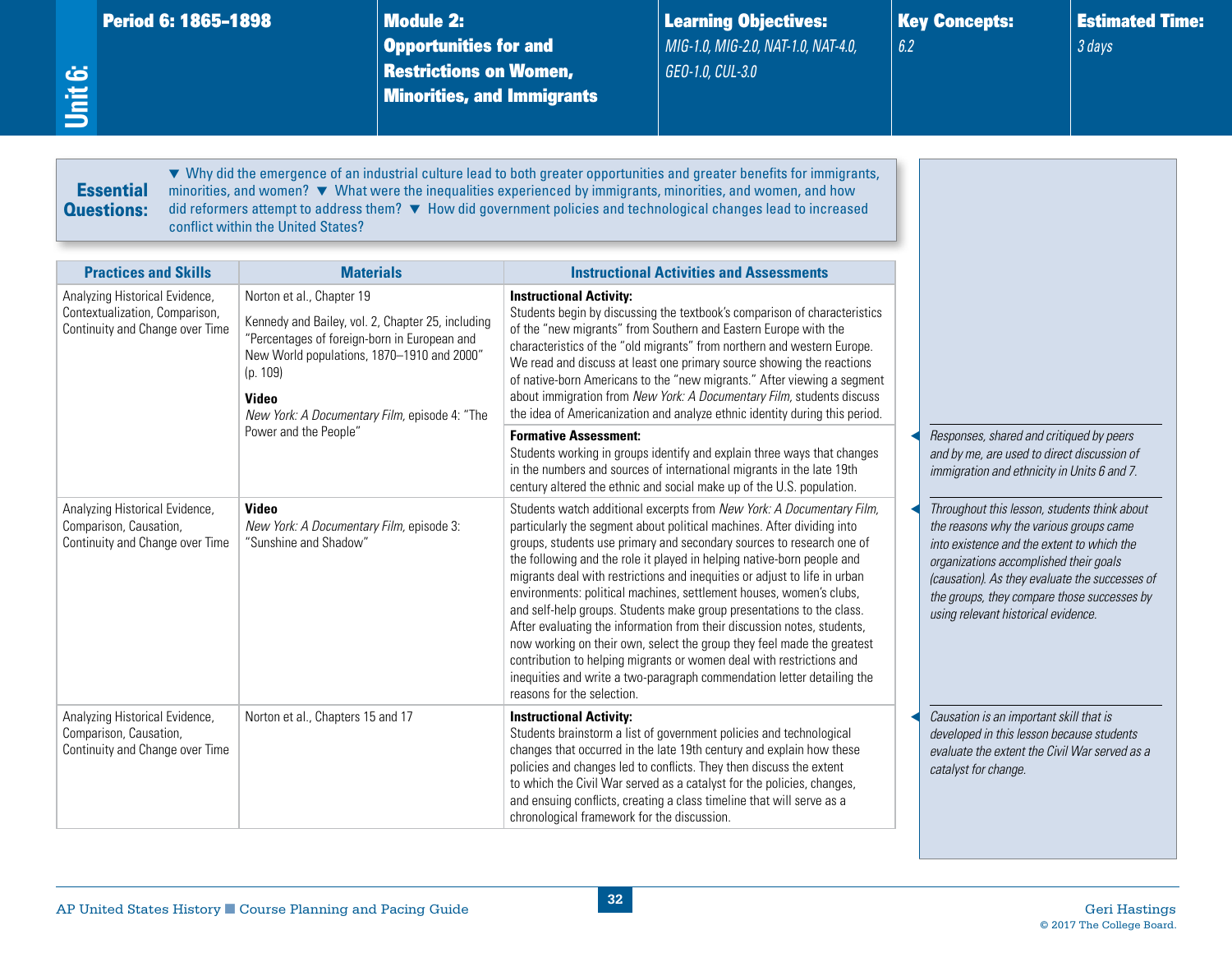| <b>Practices and Skills</b> | <b>Materials</b> | <b>Instructional Activities and Assessments</b>                                                                                                                                                                                                                                                                                                                                                                                                                                                                                                                                    |                                                                                                                                                                                   |
|-----------------------------|------------------|------------------------------------------------------------------------------------------------------------------------------------------------------------------------------------------------------------------------------------------------------------------------------------------------------------------------------------------------------------------------------------------------------------------------------------------------------------------------------------------------------------------------------------------------------------------------------------|-----------------------------------------------------------------------------------------------------------------------------------------------------------------------------------|
|                             |                  | <b>Formative Assessment:</b><br>Working individually, students select the government policy or<br>technological change in the period 1865-1898 that, in their opinion,<br>provided the greatest ideological conflict and the change that provided<br>the greatest cultural conflict; they articulate their arguments in a short<br>essay. Students then share answers in small groups and reach group<br>consensus before sharing and defending their group's choices with the<br>entire class. The essays inform discussions of political change during the<br>rest of this unit. | I provide written and verbal feedback to<br>students' essays and group arguments; this<br>also allows me to determine whether students<br>are ready to move on to the next topic. |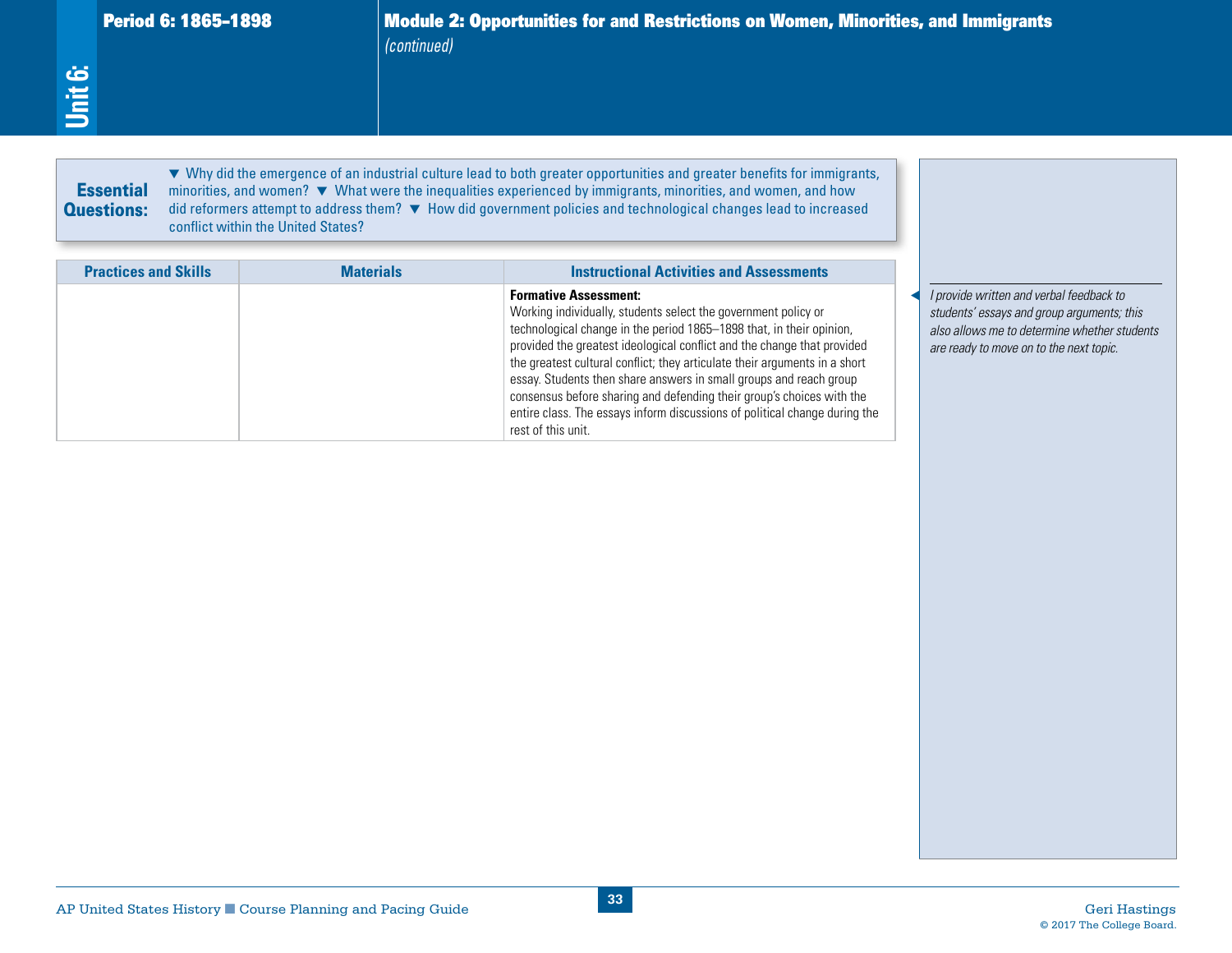<span id="page-38-0"></span>

| <b>Period 6: 1865-1898</b><br>Unit 6: | <b>Module 3:</b><br><b>Cultural and Intellectual</b>                                                                                                                                                                                                                             | <b>Movements of the Gilded Age</b> | <b>Learning Objectives:</b><br>CUL-1.0, CUL-2.0, CUL-3.0, NAT-2.0, POL-<br>1.0, POL-2.0 | 6.3 | <b>Key Concepts:</b>                                                                                                                               | <b>Estimated Time:</b><br>3 days |  |
|---------------------------------------|----------------------------------------------------------------------------------------------------------------------------------------------------------------------------------------------------------------------------------------------------------------------------------|------------------------------------|-----------------------------------------------------------------------------------------|-----|----------------------------------------------------------------------------------------------------------------------------------------------------|----------------------------------|--|
| <b>Essential</b><br><b>Questions:</b> | ▼ How did African American activists articulate visions of political, social, and economic equality? ▼ What were the<br>goals of reformers in the late 19th century? ▼ How did cultural and intellectual movements challenge the social and<br>economic order of the Gilded Age? |                                    |                                                                                         |     |                                                                                                                                                    |                                  |  |
| <b>Practices and Skills</b>           | <b>Materials</b>                                                                                                                                                                                                                                                                 |                                    | <b>Instructional Activities and Assessments</b>                                         |     |                                                                                                                                                    |                                  |  |
| Analyzing Historical Evidence,        | Norton et al., Chapters 16 and 20                                                                                                                                                                                                                                                | <b>Instructional Activity:</b>     | I divide the class into groups of six. Each group analyzes one primary                  |     | This activity helps to lay a good foundation for<br>Unit 7, when students will evaluate the role<br>of the Progressives in supporting the goals of |                                  |  |

**Instructional Activity:**

*as your "American Idol" and why?*

Gilded Age, reform movements, and urbanization.

**Formative Assessment:**

For homework, students research the attitudes of the Democrats and Republicans on the major economic issues of the time: tariffs, currency, corporate expansion, and laissez-faire economic policies. Students should focus on which of these economic issues lead to the greatest cries for reform. In class, students discuss information about the goals of the reformers they researched and make a case for their effectiveness in bringing about reform. In small groups, students discuss the question, *If you had been an immigrant factory worker in the late 19th century, which of the reformers you learned about in class today would you have selected* 

Students write in response to a document-based question on Unit 6, selected by the teacher. Potential topics include economic changes in the In addition to comparing and contrasting the *ideas of the major political parties regarding economic issues, students use the skill of causation to determine problems caused by concentrations of wealth in the United States at this time. As students compare the ideas of the Democrats and Republicans with the ideas of their political party predecessors, they will be looking for continuity and change in the parties' ideas.*

◀ *To avoid back-to-back writing days, the DBQ assignment can be inserted at any point in this unit. Students' written responses and the ensuing discussions provide me with opportunities to give oral and written feedback to students about their learning; this also helps me decide whether students are ready to progress to the next topic.*

George, "Concentrations of Wealth Harm

Carnegie, "Concentrations of Wealth Help

America (1883)"

America (1889)"

Analyzing Historical Evidence, Contextualization, Comparison, Causation, Continuity and Change over Time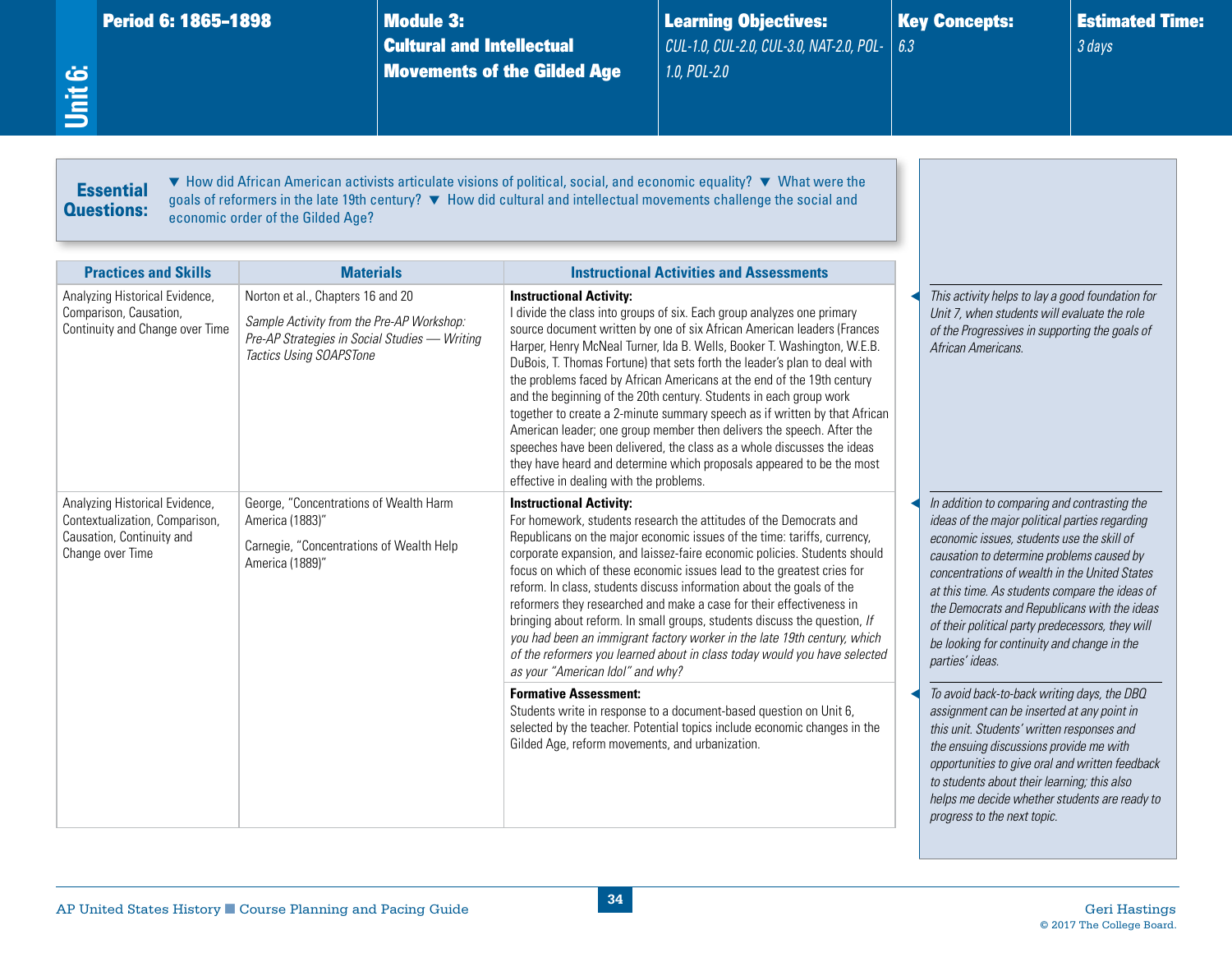# Unit 6: Unit-Level Summative Assessment

Students answer 20–25 multiple-choice questions, one short essay question, and one long essay question.

Short essay question:

Identify and explain one political factor, one economic factor, and one social factor that transformed the United States from an agricultural to an increasingly industrialized society between 1865 and 1898.

Long essay question:

AP<br>
AP United States Historical Definition Control Department States Assessment<br>
States Historical Definition Control Definition Control Definition Courses Historical Definition Courses Planning and Pacing Guide Germany an Analyze the role of both internal and international migration on changes to two of the following in the period 1865–1898: urban life, cultural developments, labor issues, and reform movements.

#### Essential questions addressed:

- What factors facilitated the transformation of the United States from an agricultural to an increasingly industrialized and urbanized society in the Gilded Age?
- • How did both industrialization and the development of labor systems that accompanied industrialization in the late 19th century shape U.S. society and workers' lives?
- • What were the inequalities experienced by immigrants, minorities, and women, and how did reformers attempt to address them?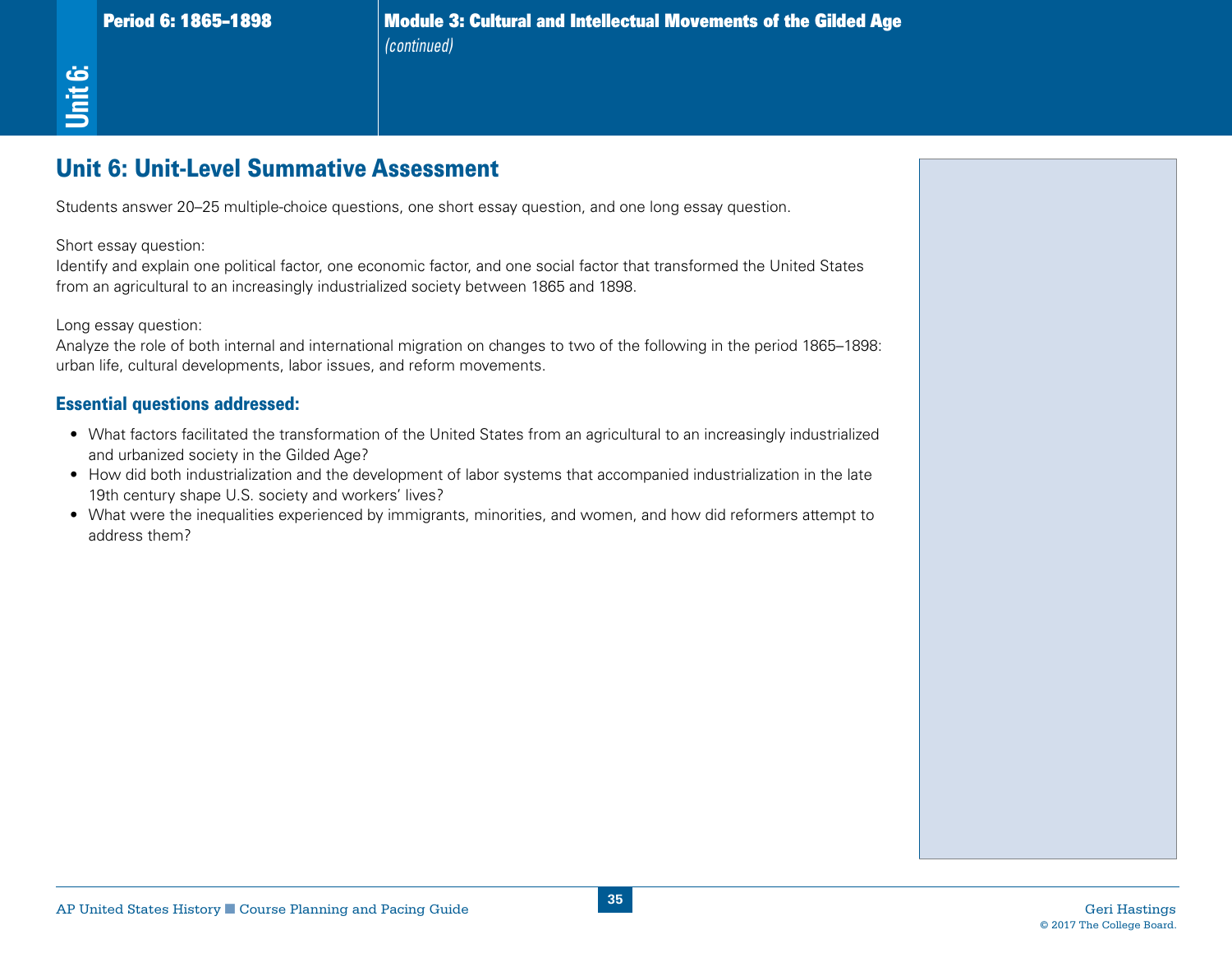Period 7: 1890-1945 Module 1:

From the Progressives to the New Deal

Learning Objectives: *WXT-1.0, WXT-2.0, WXT-3.0, MIG-2.0, POL-1.0, POL-2.0, POL-3.0, GEO-1.0, CUL-3.0*

Key Concepts: *7.1*

Estimated Time: *6 days*

# **Essential** Questions:

<span id="page-40-0"></span>**Unit 7:**

▼ Who were the Progressives, what problems did they want to solve, and how successful were the reforms they championed? ▼ What were the similarities and differences between the causes and effects of the Panic and Depression of 1893 and the Great Depression of 1929? ▼ What was the impact of New Deal legislation on U.S. society? ▼ What was the impact of the New Deal on women, African Americans, Mexican Americans, and Native Americans?

| <b>Practices and Skills</b>                                                                                                                | <b>Materials</b>                                                                                                                                                          | <b>Instructional Activities and Assessments</b>                                                                                                                                                                                                                                                                                                                                                                                                                                                                                                                                                       |                                                                                                                                                                                                                                                                                                                                                                                                                                                                                       |
|--------------------------------------------------------------------------------------------------------------------------------------------|---------------------------------------------------------------------------------------------------------------------------------------------------------------------------|-------------------------------------------------------------------------------------------------------------------------------------------------------------------------------------------------------------------------------------------------------------------------------------------------------------------------------------------------------------------------------------------------------------------------------------------------------------------------------------------------------------------------------------------------------------------------------------------------------|---------------------------------------------------------------------------------------------------------------------------------------------------------------------------------------------------------------------------------------------------------------------------------------------------------------------------------------------------------------------------------------------------------------------------------------------------------------------------------------|
| Analyzing Historical Evidence,<br>Contextualization, Comparison,<br>Continuity and Change over Time                                        | Norton et al., Chapter 21<br>Cartoons and documents from various primary<br>source books                                                                                  | <b>Instructional Activity:</b><br>Using data from primary source documents and ideas from political<br>cartoons as evidence, students identify and present political, social, and<br>economic trends and changes in the United States between 1890 and<br>1945 in the context of a worldwide perspective. Each group addresses<br>how Americans responded to the trend or change, to what degree their<br>response represented a continuity or change, and people who benefited<br>most and least from developments related to the trends and changes.                                                | In this big-picture activity, possible trends and<br>changes include the growth and consolidation<br>of large corporations, urbanization, new<br>international and internal migrations, and<br>increasingly severe economic fluctuations.<br>Students should use relevant historical<br>evidence to support conclusions that will<br>address causation and continuity and change<br>over time. Students should be able to identify<br>and see these trends in a wider global context. |
|                                                                                                                                            |                                                                                                                                                                           | <b>Formative Assessment:</b><br>In a short essay, students select one of the trends identified in the previous<br>activity and explain why they think it had the greatest impact on the<br>United States in this time period. The essays will also be used to introduce<br>trends that had an impact on the Progressive Era in the next lesson.                                                                                                                                                                                                                                                       | I provide students with individual verbal or<br>written feedback on their arguments.                                                                                                                                                                                                                                                                                                                                                                                                  |
| Analyzing Historical Evidence,<br>Argument Development,<br>Contextualization, Comparison,<br>Causation, Continuity and<br>Change over Time | Norton et al., Chapter 21<br>College Board, "AP U.S. History Special Focus<br>Materials: Urbanization," pp. 39-55<br>Madaras and SoRelle, "Did the Progressives<br>Fail?" | <b>Instructional Activity:</b><br>Students begin by identifying characteristics of Progressive reformers,<br>their major areas of concern, and reasons why the Progressive movement<br>came into existence at this particular time. Next, students conduct the<br>2-day congressional hearing, "What's Wrong with America" (laid out in<br>the College Board's Special Focus Materials on Urbanization) in which<br>Progressive reformers identify areas of concern and possible solutions to<br>their concerns. For homework, students read the articles from Madaras<br>and SoRelle's Taking Sides. | Assign student roles for the hearing 1-2<br>weeks ahead of time. Many skills are used in<br>this activity, but it is an especially good time<br>for students to sharpen their argumentation<br>skills and to determine how the Progressive<br>movement related to the Gilded Age, as well<br>as how some Progressive reforms related to<br>global movements for change.                                                                                                               |
|                                                                                                                                            | College Board, "AP U.S. History Special Focus<br>Materials: Urbanization," pp. 39-55                                                                                      | <b>Formative Assessment:</b><br>Students complete the "Conventional Wisdom" assessment in the<br>special focus materials and write an essay arguing for areas in which the<br>Progressive reformers were most and least successful, supporting their<br>conclusions with relevant historical evidence.                                                                                                                                                                                                                                                                                                | I provide written feedback to students' essays.<br>Their responses will also be used to guide<br>a summary discussion of the Progressive<br>movement.                                                                                                                                                                                                                                                                                                                                 |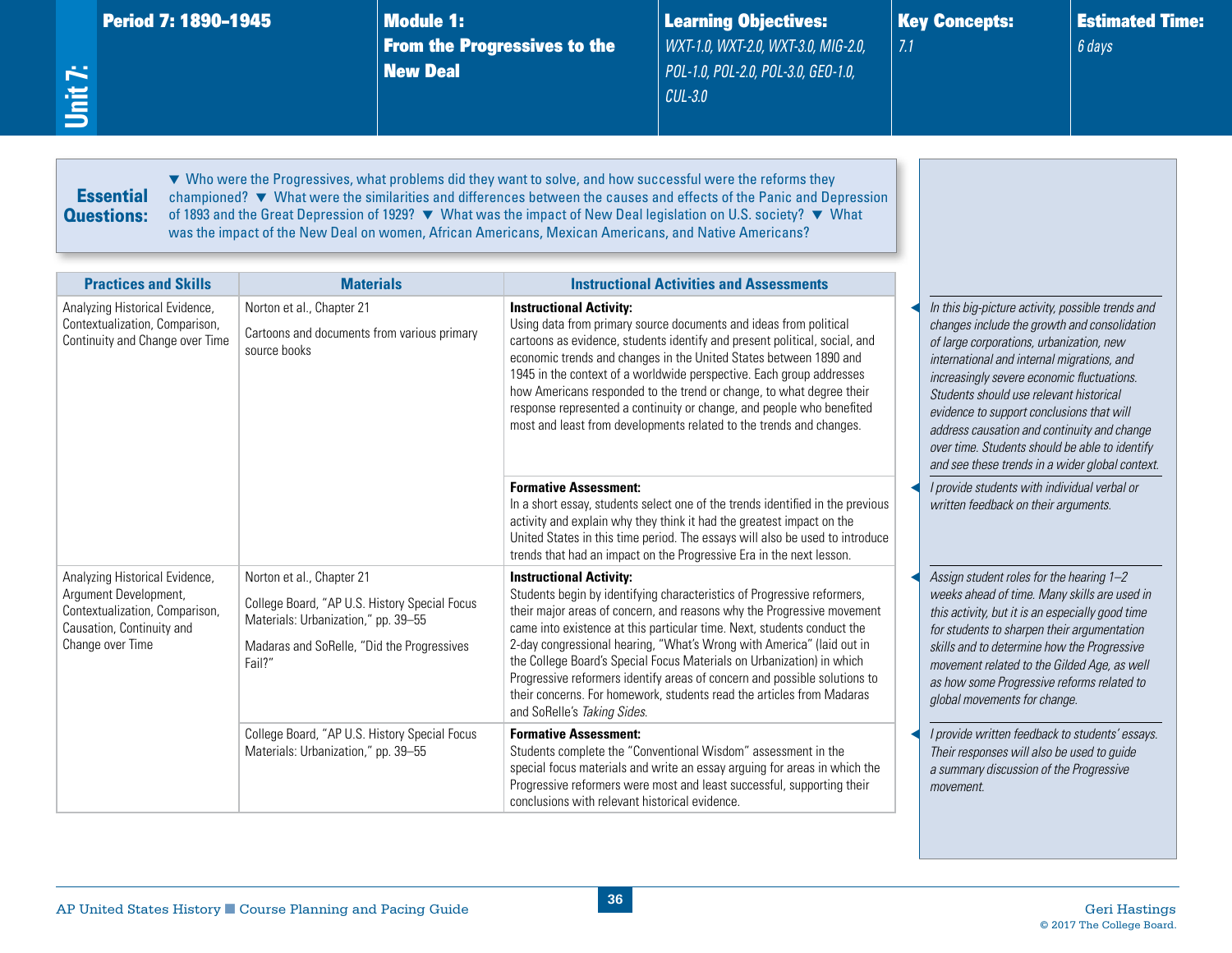*(continued)*

# Essential Essential Questions:

**Period 7: 1890–1945**<br>
(continued)<br>
(continued)<br> **7:**<br> **7:**<br> **7:**<br> **8:**<br> **8:**<br> **8:**<br> **8:**<br> **8:**<br> **8:**<br> **8:**<br> **8:**<br> **8:**<br> **8:**<br> **8:**<br> **8:**<br> **8:**<br> **8:**<br> **8:**<br> **8:**<br> **8:**<br> **8:**<br> **8:**<br> **8:**<br> **8:**<br> **8:**<br> **8:**<br> **8:**<br> **8:**<br> **8:**<br> ▼ Who were the Progressives, what problems did they want to solve, and how successful were the reforms they championed? ▼ What were the similarities and differences between the causes and effects of the Panic and Depression of 1893 and the Great Depression of 1929? ▼ What was the impact of New Deal legislation on U.S. society? ▼ What was the impact of the New Deal on women, African Americans, Mexican Americans, and Native Americans?

| <b>Essential</b><br><b>Questions:</b>                                           |                                                                                                          | ▼ Who were the Progressives, what problems did they want to solve, and how successful were the reforms they<br>championed? ▼ What were the similarities and differences between the causes and effects of the Panic and Depression<br>of 1893 and the Great Depression of 1929? ▼ What was the impact of New Deal legislation on U.S. society? ▼ What<br>was the impact of the New Deal on women, African Americans, Mexican Americans, and Native Americans?                                                                                                                                                                                                                                                                                                                          |                                                                                                                                                                                |
|---------------------------------------------------------------------------------|----------------------------------------------------------------------------------------------------------|----------------------------------------------------------------------------------------------------------------------------------------------------------------------------------------------------------------------------------------------------------------------------------------------------------------------------------------------------------------------------------------------------------------------------------------------------------------------------------------------------------------------------------------------------------------------------------------------------------------------------------------------------------------------------------------------------------------------------------------------------------------------------------------|--------------------------------------------------------------------------------------------------------------------------------------------------------------------------------|
| <b>Practices and Skills</b><br>Analyzing Historical Evidence,                   | <b>Materials</b><br>Norton et al., Chapter 25                                                            | <b>Instructional Activities and Assessments</b><br><b>Instructional Activity:</b>                                                                                                                                                                                                                                                                                                                                                                                                                                                                                                                                                                                                                                                                                                      |                                                                                                                                                                                |
| Contextualization, Causation,<br>Continuity and Change over Time                | Manchester, "The Cruelest Year"<br>Henretta, Edwards, and Self, vol. 2, America's<br>History, Chapter 23 | Students read "The Cruelest Year" and use their notes from the textbook<br>reading to compare the causes and impact of the Panic and Depression<br>of 1893 with the causes and impact of the Great Depression of 1929.<br>Next, students analyze relevant data about U.S. society and economy<br>during the Great Depression, draw conclusions, and then participate in<br>a discussion about the article. They read and discuss selected letters<br>written by ordinary Americans to Eleanor and Franklin Roosevelt to explore<br>arguments about the human impact of the Great Depression of 1929.                                                                                                                                                                                   |                                                                                                                                                                                |
|                                                                                 |                                                                                                          | <b>Formative Assessment:</b><br>Working individually, students categorize a list of statements as pertaining<br>to either the causes and impact of the Panic and Depression of 1893 or<br>the causes and impact of the stock market crash and Great Depression<br>of 1929. After reviewing their answers with the rest of the class and<br>with me, students work in groups to determine one similarity and one<br>difference between the two economic downturns that they support with<br>relevant historical evidence and then share with the class.                                                                                                                                                                                                                                 | Students receive verbal feedback from me<br>and their peers regarding the accuracy of<br>their responses. This also helps me determine<br>whether any reteaching is necessary. |
| Analyzing Historical Evidence,<br>Causation, Continuity and<br>Change over Time | Norton et al., Chapter 25                                                                                | <b>Instructional Activity:</b><br>Using primary and secondary sources, students working in groups<br>research and present the pros and cons of one selected piece of New Deal<br>legislation; categorize the legislation as an example of relief, recovery,<br>or reform; and explain how the law both changed government's role in<br>society and fulfilled its New Deal goal. Next, students are assigned a<br>partner, and each student in the pair selects the two most important laws<br>passed during the New Deal from among the ones presented. Students<br>then select different pieces of New Deal legislation, plan 2-minute<br>explanations of why the one selected was the most important piece of<br>New Deal legislation, and argue their points before their partners. | I use peer grading and a rubric focusing on<br>content knowledge and presentation skills.                                                                                      |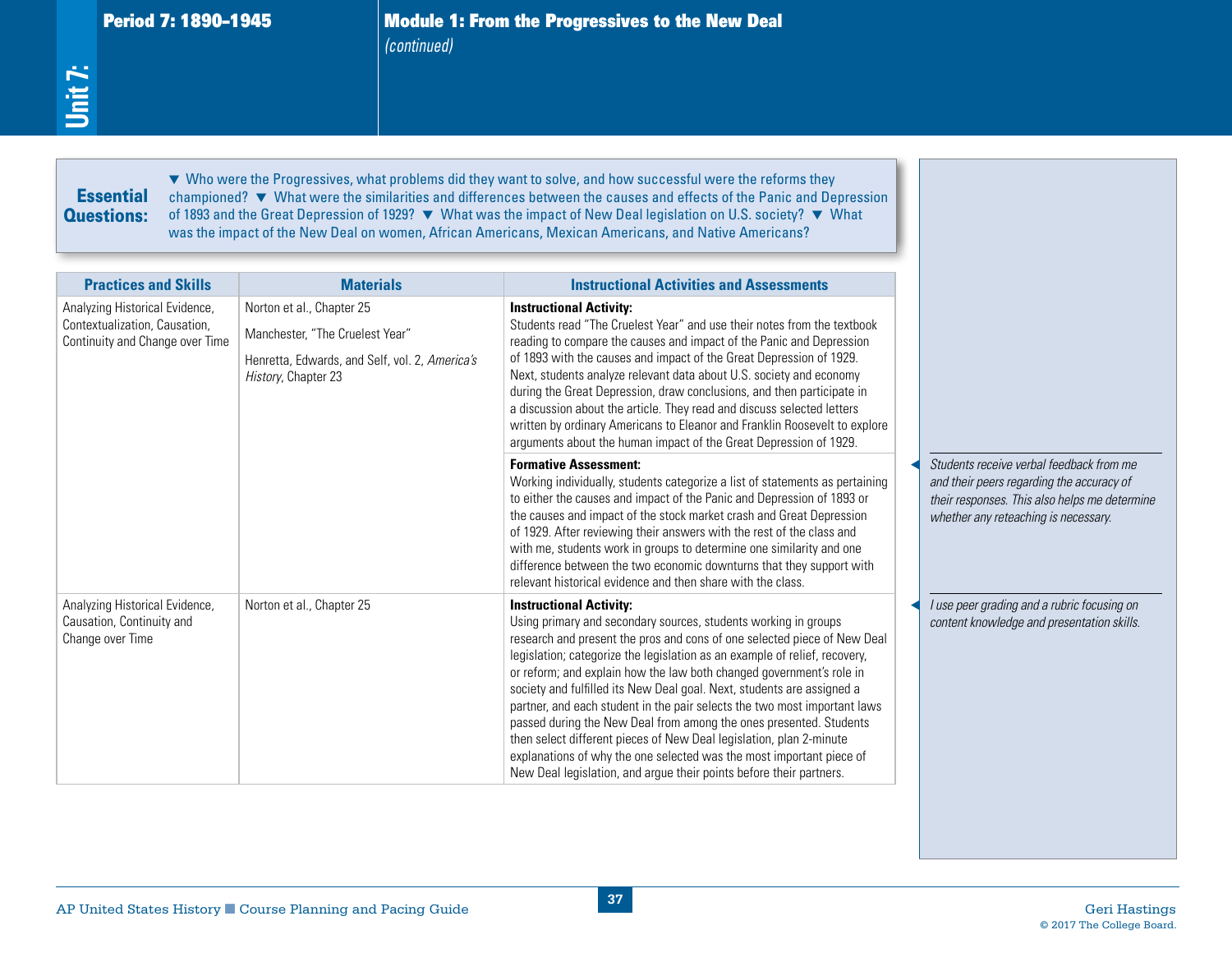# **Essential** Questions:

| <b>Practices and Skills</b>                                                     | <b>Materials</b>                                                                      | <b>Instructional Activities and Assessments</b>                                                                                                                                                                                                                                                                                                                                                                                                                                                                                                                                                                                                                                                                                                        |  |
|---------------------------------------------------------------------------------|---------------------------------------------------------------------------------------|--------------------------------------------------------------------------------------------------------------------------------------------------------------------------------------------------------------------------------------------------------------------------------------------------------------------------------------------------------------------------------------------------------------------------------------------------------------------------------------------------------------------------------------------------------------------------------------------------------------------------------------------------------------------------------------------------------------------------------------------------------|--|
| Analyzing Historical Evidence,<br>Causation, Continuity and<br>Change over Time | Norton et al., Chapter 25<br>Web<br>"FDR Cartoon Archive"<br>"Cartoons: Pre-New Deal" | <b>Instructional Activity:</b><br>Based on primary and secondary source homework readings, students<br>participate in a Socratic seminar in which they discuss (1) the impact of<br>the New Deal on one of the following groups: labor, farmers, women,<br>African Americans, Mexican Americans, and Native Americans;<br>(2) criticisms leveled at the New Deal by groups and individuals on the<br>left and the right; and (3) whether the New Deal was an effective answer<br>to the Great Depression of 1929. Finally, each group of students analyzes<br>a cartoon about the New Deal and presents the analysis to the class.<br>Group members determine whether the cartoon is criticizing or supporting<br>Franklin Roosevelt and the New Deal. |  |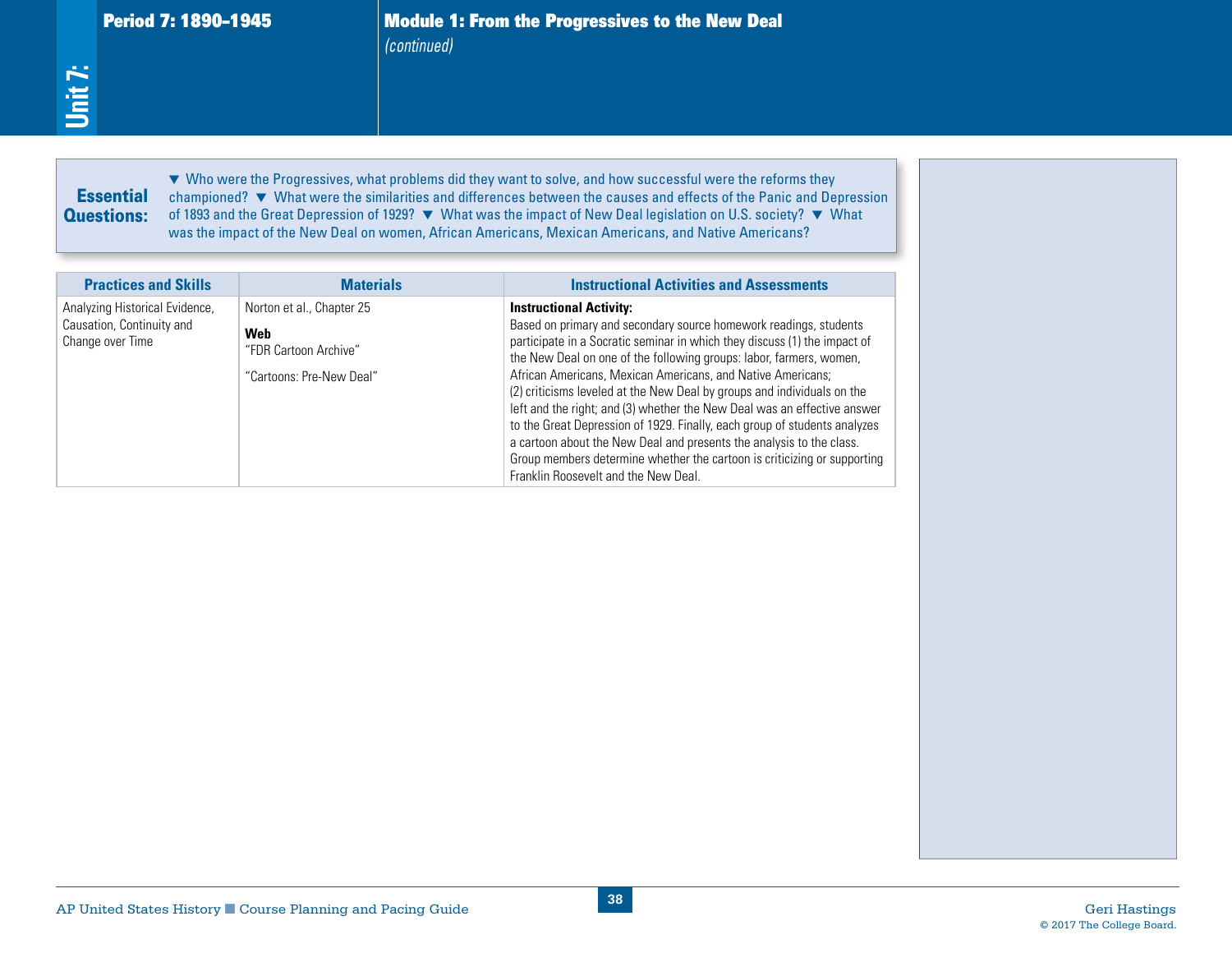<span id="page-43-0"></span>

| Period 7: 1890–1945 |  |  |
|---------------------|--|--|
|                     |  |  |

**Module 2:** Cultural Conflict Learning Objectives: *NAT-2.0, WXT-3.0, CUL-1.0, CU-2.0, CUL-4.0, MIG-1.0, MIG-2.0*

Key Concepts: *7.2*

Estimated Time: *4 days*

Essential Questions: ▼ How did new technologies and changing demographics result in conflicts and cultural expressions in the 1920s? ▼ What were the major arguments for and against immigration restriction? ▼ What were the similarities and differences among the migrations of the following groups between 1914 and 1945: African Americans before World War I and during the 1920s, Americans impacted by the Great Depression of 1929, workers during World War I and World War II, and Mexican Americans in the 1930s and 1940s?

| <b>Practices and Skills</b>                                                                                                 | <b>Materials</b>                                                                                                                     | <b>Instructional Activities and Assessments</b>                                                                                                                                                                                                                                                                                                                                                                                                                                                                                                                                                                                                                                                                                                                                |                                                                                                                                                                                                                                                                                                                          |
|-----------------------------------------------------------------------------------------------------------------------------|--------------------------------------------------------------------------------------------------------------------------------------|--------------------------------------------------------------------------------------------------------------------------------------------------------------------------------------------------------------------------------------------------------------------------------------------------------------------------------------------------------------------------------------------------------------------------------------------------------------------------------------------------------------------------------------------------------------------------------------------------------------------------------------------------------------------------------------------------------------------------------------------------------------------------------|--------------------------------------------------------------------------------------------------------------------------------------------------------------------------------------------------------------------------------------------------------------------------------------------------------------------------|
| Analyzing Historical Evidence,<br>Causation, Continuity and<br>Change over Time                                             | Norton et al., Chapter 24<br>Web<br>AP United States History Document-Based<br>Questions 1973-1999                                   | <b>Instructional Activity:</b><br>Students read primary source documents from the 1986 AP U.S. History<br>DBQ dealing with conflicts in the 1920s. Working in groups, students<br>analyze the documents to find examples of changing demographics,<br>new technologies in widespread use, and changing cultural values.<br>They then identify the conflicts that resulted from a society in flux, list<br>specific examples of the groups or ideas in conflict, and determine why<br>these conflicts occurred. I then select an artistic, architectural, or literary<br>excerpt and have students relate it to the changing demographics, new<br>technologies, or changing cultural values of the 1920s. If the work relates<br>to a conflict, students identify the conflict. | Thinking about causes and results will help<br>students to identify examples of conflict in the<br>$1920s$ .                                                                                                                                                                                                             |
| Analyzing Historical Evidence,<br>Argument Development,<br>Contextualization, Causation,<br>Continuity and Change over Time | Norton et al., Chapter 24<br>College Board, "AP U.S. History Special Focus<br>Materials: Immigration in U.S. History,"<br>pp. 30-34. | <b>Instructional Activity:</b><br>After reading primary sources from the debate on the Immigration<br>Act of 1924 between Senator Ellison DuRant Smith of South Carolina<br>and Representative Robert H. Clancy of Detroit (see the special focus<br>materials), students conduct a simulation in which the editorial board<br>of a major U.S. newspaper votes to support or reject passage of the<br>Immigration Act of 1924 based on evidence heard during the debates.                                                                                                                                                                                                                                                                                                      | The class will examine in-depth the conflict<br>between white, native-born, Protestant<br>Americans versus the "new" immigrants.<br>The skill of argumentation is emphasized in<br>this activity, while identifying continuity and<br>change over time will be also used when<br>completing the assessment that follows. |
|                                                                                                                             |                                                                                                                                      | <b>Formative Assessment:</b><br>Students write a short essay in response to the following prompt: Explain<br>one way in which the debate over immigration to the United States<br>changed since the turn of the 20th century. Explain one way in which the<br>debate over immigration remained the same. I chart the similarities and<br>differences listed in the answers at the beginning of the next period and<br>have the class examine the pattern of responses.                                                                                                                                                                                                                                                                                                         |                                                                                                                                                                                                                                                                                                                          |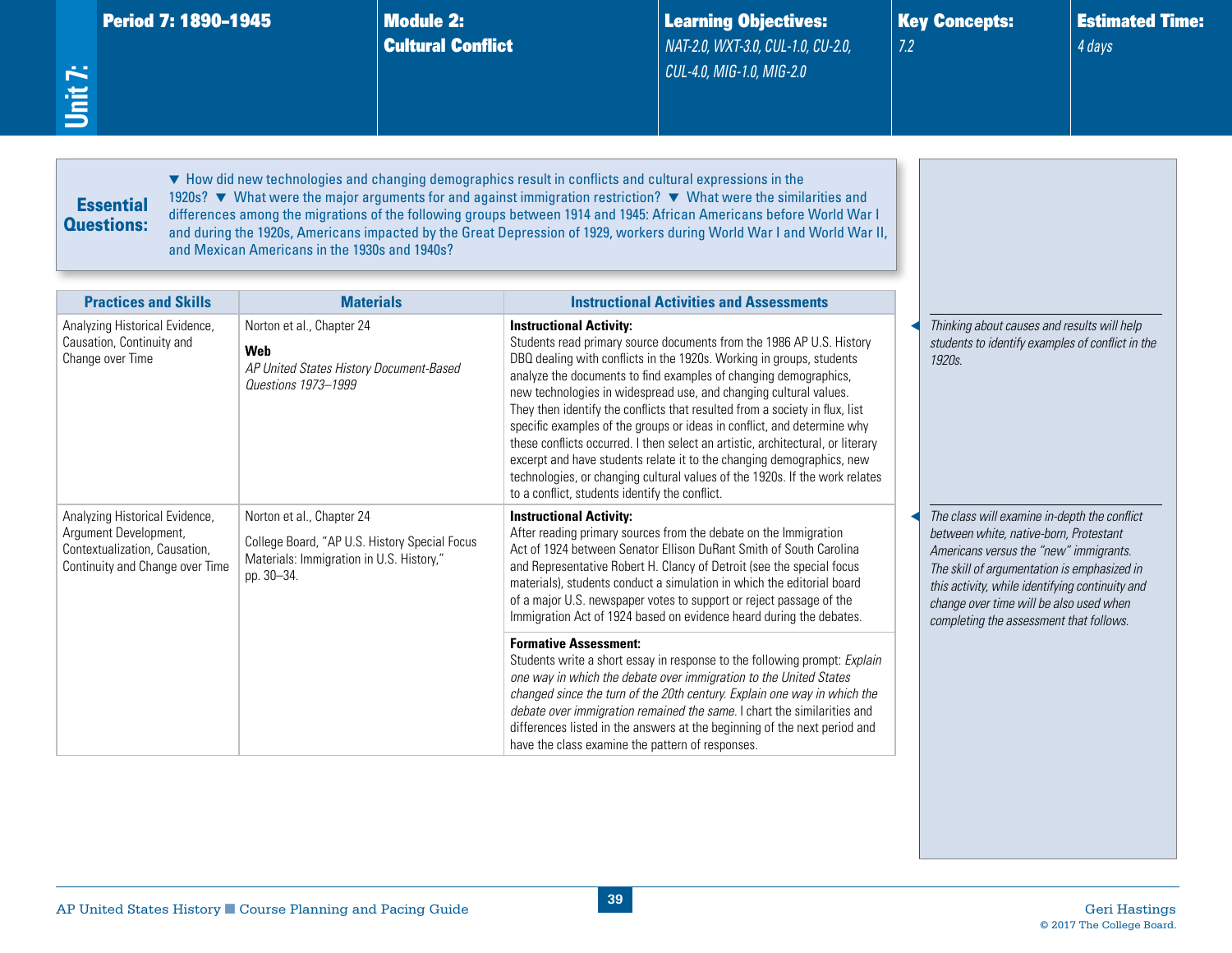Period 7: 1890–1945 Module 2: Cultural Conflict *(continued)*

#### Essential Questions:

| <b>Essential</b><br><b>Questions:</b>                                                                                                      | and Mexican Americans in the 1930s and 1940s?                                             | • How did new technologies and changing demographics result in conflicts and cultural expressions in the<br>1920s? ▼ What were the major arguments for and against immigration restriction? ▼ What were the similarities and<br>differences among the migrations of the following groups between 1914 and 1945: African Americans before World War I<br>and during the 1920s, Americans impacted by the Great Depression of 1929, workers during World War I and World War II,                                                                                                                         |                                                                                                                                                                                                                                                                                                                                                                                     |
|--------------------------------------------------------------------------------------------------------------------------------------------|-------------------------------------------------------------------------------------------|--------------------------------------------------------------------------------------------------------------------------------------------------------------------------------------------------------------------------------------------------------------------------------------------------------------------------------------------------------------------------------------------------------------------------------------------------------------------------------------------------------------------------------------------------------------------------------------------------------|-------------------------------------------------------------------------------------------------------------------------------------------------------------------------------------------------------------------------------------------------------------------------------------------------------------------------------------------------------------------------------------|
| <b>Practices and Skills</b>                                                                                                                | <b>Materials</b>                                                                          | <b>Instructional Activities and Assessments</b>                                                                                                                                                                                                                                                                                                                                                                                                                                                                                                                                                        |                                                                                                                                                                                                                                                                                                                                                                                     |
| Analyzing Historical Evidence,<br>Comparison, Causation,<br>Continuity and Change over Time                                                | Norton et al., Chapter 24                                                                 | <b>Instructional Activity:</b><br>Working in groups, students use both primary and secondary sources<br>to conduct an out-of-class research project on the causes, results, and<br>impact on U.S. society of an important internal migration during the period<br>1914-1945. Using PowerPoint, Photo Story II, or Prezi, students present<br>their group projects to the class. In their discussion, students compare and<br>contrast the experience of each group regarding causes of the migration,<br>destinations of the migrants, and impact on both the nation and the lives<br>of the migrants. | Topics researched are related to the module<br>essential question on migration and should<br>focus on the skill of causation. Comparison will<br>be used in the assessment                                                                                                                                                                                                          |
| Analyzing Historical Evidence,<br>Argument Development,<br>Contextualization, Comparison,<br>Causation, Continuity and<br>Change over Time | The DBQ may be found on pp. 136-140 of the AP<br>U.S. History Course and Exam Description | <b>Summative Assessment:</b><br>Students write an in-class answer to the following document-based<br>question: Analyze major changes and continuities in the social and<br>economic experiences of African Americans who migrated from the rural<br>South to urban areas in the North in the period 1910-1930. Answers will<br>be assessed for both content knowledge and for proficiency in the skills<br>assessed on the DBQ.                                                                                                                                                                        | Essential question addressed:<br>• What were the similarities and differences<br>among the migrations of the following<br>groups between 1914 and 1945: African<br>Americans before World War I and<br>during the 1920s, Americans impacted by<br>the Great Depression of 1929, workers<br>during World War I and World War II,<br>and Mexican Americans in the 1930s and<br>1940s? |
|                                                                                                                                            | AP United States History Course Planning and Pacing Guide                                 | 40                                                                                                                                                                                                                                                                                                                                                                                                                                                                                                                                                                                                     | <b>Geri Hastings</b>                                                                                                                                                                                                                                                                                                                                                                |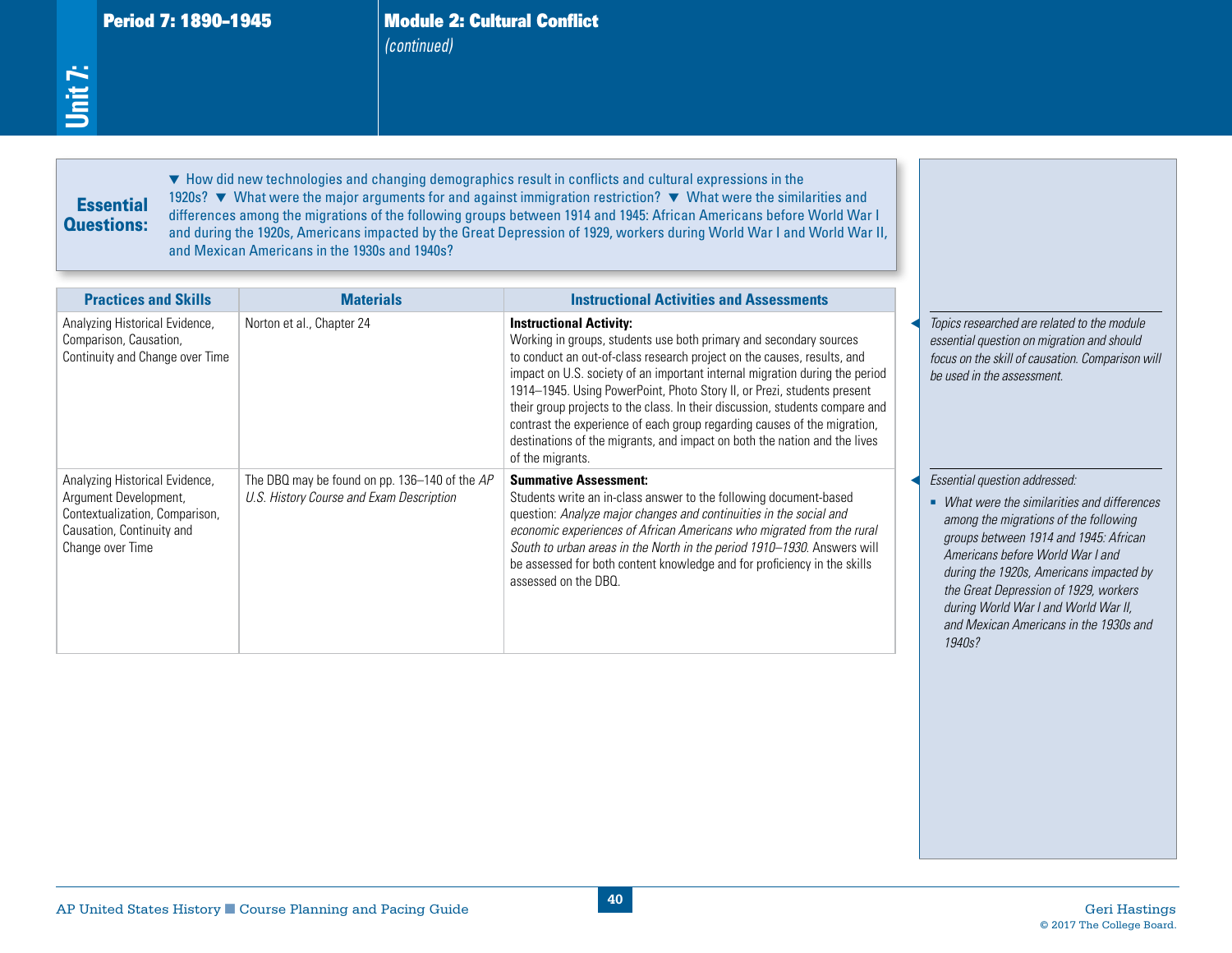Period 7: 1890-1945 Module 3:

Foreign Policy and World Leadership

Learning Objectives: *NAT-1.0, NAT-3.0, NAT-4.0, WOR-2.0, CUL-3.0* 

Key Concepts: *7.3*

Estimated Time: *5 days*

## **Essential** Questions:

<span id="page-45-0"></span>**Unit 7:**

▼ In what ways were arguments for and against U.S. imperialism similar to and different from 19th-century arguments relating to Manifest Destiny? ▼ How did events and beliefs during the period 1914 to 1920 shape U.S. foreign policy? ▼ What continuities and changes were evident in U.S. foreign policy between the end of World War I and the beginning of World War II? ▼ How did World War II transform U.S. society and lead to questions about U.S. values?

| <b>Practices and Skills</b>                                                                                                 | <b>Materials</b>                                                                                                                                                                                                                                                                                                                 | <b>Instructional Activities and Assessments</b>                                                                                                                                                                                                                                                                                                                                                                                                                                                                                                                                                                                                                                                                                                                                                                                                                                                                                                                             |                                                                                                                                                       |
|-----------------------------------------------------------------------------------------------------------------------------|----------------------------------------------------------------------------------------------------------------------------------------------------------------------------------------------------------------------------------------------------------------------------------------------------------------------------------|-----------------------------------------------------------------------------------------------------------------------------------------------------------------------------------------------------------------------------------------------------------------------------------------------------------------------------------------------------------------------------------------------------------------------------------------------------------------------------------------------------------------------------------------------------------------------------------------------------------------------------------------------------------------------------------------------------------------------------------------------------------------------------------------------------------------------------------------------------------------------------------------------------------------------------------------------------------------------------|-------------------------------------------------------------------------------------------------------------------------------------------------------|
| Analyzing Historical Evidence,<br>Argument Development,<br>Contextualization, Causation,<br>Continuity and Change over Time | Norton et al., Chapter 22<br>Annals of American History, other online<br>resources, and various document readers should<br>be made available                                                                                                                                                                                     | <b>Instructional Activity:</b><br>After a brief review of the causes and results of the Spanish-American<br>War, students play the roles of prominent imperialist and anti-imperialist<br>Americans debating the annexation of the Philippines. (Before the debate,<br>students provide a résumé for their character and a bibliography of at least<br>three sources, one of which must be a primary source.) After the debate,<br>student groups make a list of the three most important arguments for and<br>against U.S. imperialism discussed in the debate. Groups then analyze an<br>example of U.S. foreign policy between 1900 and 1914 relating to Mexico,<br>Latin America, or the Caribbean and determine whether the foreign<br>policy was an example of political, economic, or cultural imperialism, or<br>not imperialism at all. They also determine whether this foreign policy<br>represented a continuity or change from previous U.S. foreign policies. |                                                                                                                                                       |
| Analyzing Historical Evidence,<br>Causation, Continuity and<br>Change over Time                                             | Norton et al., Chapter 23                                                                                                                                                                                                                                                                                                        | <b>Instructional Activity:</b><br>I divide the class into five groups and have students move through<br>five stations, using station-specific guiding questions to analyze visual<br>and textual primary source documents on the following topics: events<br>leading to World War I, women and the war effort, propaganda and the<br>war, dissent and protest against World War I in the United States, and<br>demobilization.                                                                                                                                                                                                                                                                                                                                                                                                                                                                                                                                              |                                                                                                                                                       |
|                                                                                                                             |                                                                                                                                                                                                                                                                                                                                  | <b>Formative Assessment:</b><br>Students complete a short-answer worksheet, responding to the following<br>prompt: Explain how the role of the government changed during World<br>War I.                                                                                                                                                                                                                                                                                                                                                                                                                                                                                                                                                                                                                                                                                                                                                                                    | Results are debriefed with the class as an<br>introduction to the next day's activity on the<br>Treaty of Versailles.                                 |
| Analyzing Historical Evidence,<br>Argument Development,<br>Contextualization, Causation,<br>Continuity and Change over Time | Norton et al., Chapter 23<br>Lodge, "Reservations with Regard to the Treaty,"<br>and Wilson, "Appeal for Support of the League of<br>Nations," in Annals of American History<br>Borah, "Speech on the League of Nations"<br>College Board, "AP U.S. History Special Focus<br>Materials: Immigration in U.S. History," pp. 30-34. | <b>Instructional Activity:</b><br>I divide students into groups of four and assign the following roles:<br>Woodrow Wilson, William E. Borah, Henry Cabot Lodge, and a newspaper<br>editor. The Wilson, Lodge, and Borah students debate whether the United<br>States should ratify the Treaty of Versailles, and the newspaper editor<br>serves as the judge. At the conclusion of the three-person debates, the<br>newspaper editors will discuss whether the newspaper should publish an<br>editorial supporting or opposing ratification of the treaty.                                                                                                                                                                                                                                                                                                                                                                                                                  | The debate follows the same format as the<br>1920s immigration debate in the College<br>Board's special focus materials on immigration,<br>рр. 30-34. |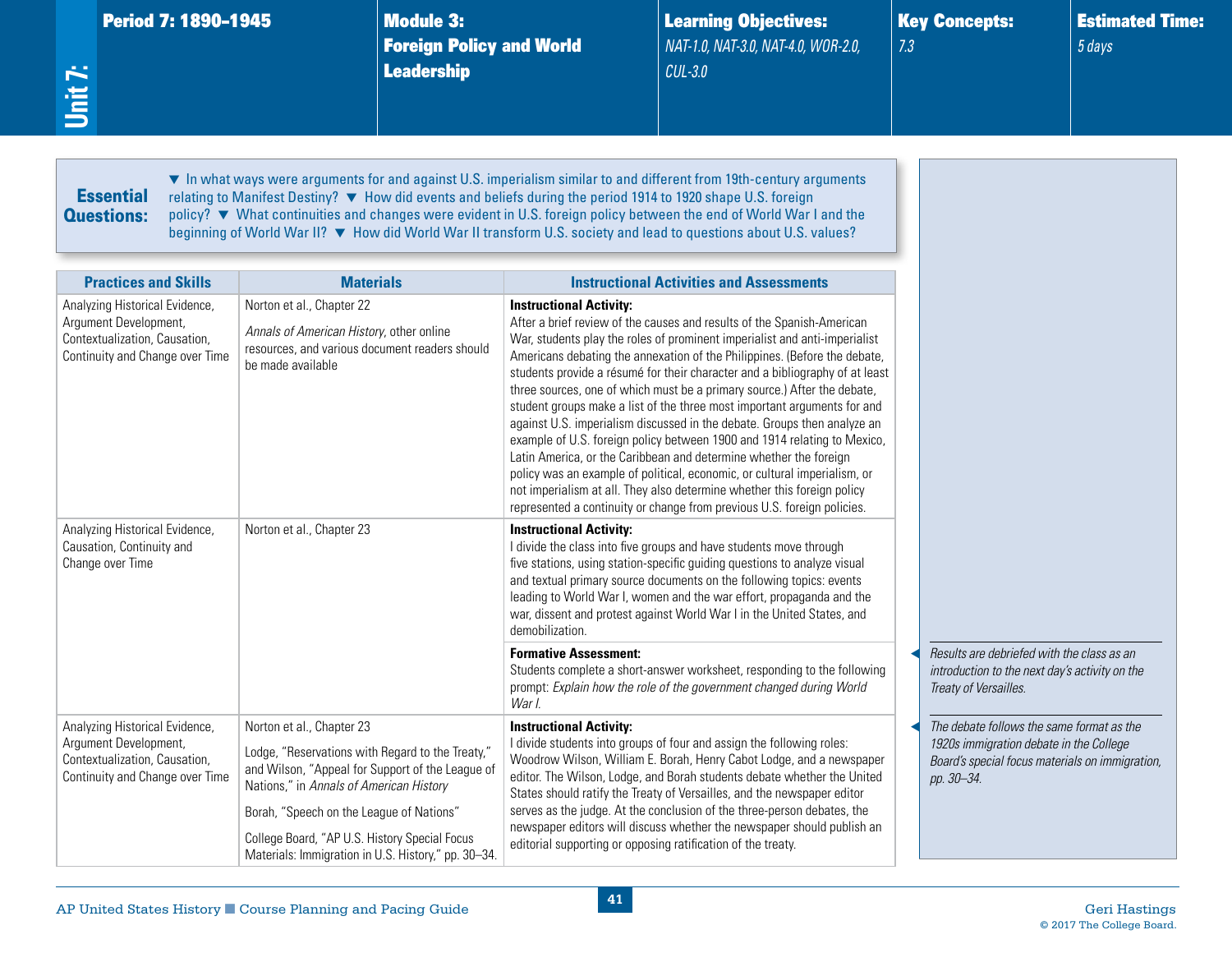Period 7: 1890–1945 **Module 3: Foreign Policy and World Leadership** *(continued)*

| <b>Essential</b><br><b>Questions:</b>                                                                                       |                                                                                                                                                                                                                                                                                                                                                                | ▼ In what ways were arguments for and against U.S. imperialism similar to and different from 19th-century arguments<br>relating to Manifest Destiny? ▼ How did events and beliefs during the period 1914 to 1920 shape U.S. foreign<br>policy? ▼ What continuities and changes were evident in U.S. foreign policy between the end of World War I and the<br>beginning of World War II? ▼ How did World War II transform U.S. society and lead to questions about U.S. values?                                                                                                                                                                                                                                                     |                                                                                                                                                                                     |
|-----------------------------------------------------------------------------------------------------------------------------|----------------------------------------------------------------------------------------------------------------------------------------------------------------------------------------------------------------------------------------------------------------------------------------------------------------------------------------------------------------|------------------------------------------------------------------------------------------------------------------------------------------------------------------------------------------------------------------------------------------------------------------------------------------------------------------------------------------------------------------------------------------------------------------------------------------------------------------------------------------------------------------------------------------------------------------------------------------------------------------------------------------------------------------------------------------------------------------------------------|-------------------------------------------------------------------------------------------------------------------------------------------------------------------------------------|
| <b>Practices and Skills</b>                                                                                                 | <b>Materials</b>                                                                                                                                                                                                                                                                                                                                               | <b>Instructional Activities and Assessments</b>                                                                                                                                                                                                                                                                                                                                                                                                                                                                                                                                                                                                                                                                                    |                                                                                                                                                                                     |
|                                                                                                                             |                                                                                                                                                                                                                                                                                                                                                                | <b>Formative Assessment:</b><br>Students write an editorial or create a political cartoon from the<br>perspective of a supporter of Wilson, Borah, or Lodge, assigning blame<br>for the failure of the U.S. Senate to ratify the Treaty of Versailles and<br>explaining that supporter's vision of U.S. foreign policy in the 1920s<br>and 1930s. Through this assessment students should demonstrate an<br>understanding of continuity and change over time.                                                                                                                                                                                                                                                                      | Students present their works to the class for<br>feedback from their peers and from me. This<br>also helps me determine whether students are<br>ready to move on to the next topic. |
| Analyzing Historical Evidence,<br>Comparison, Causation,<br>Continuity and Change over Time                                 | Norton et al., Chapter 26<br>Minear, Dr. Seuss Goes to War: The World War II<br><b>Editorial Cartoons of Theodor Seuss Geisel</b>                                                                                                                                                                                                                              | <b>Instructional Activity:</b><br>Half the class researches foreign policy actions taken by the United States<br>in the 1920s; the other half researches foreign policy actions taken by the<br>United States in the 1930s. Both halves share their findings. In a whole-<br>group discussion, students collectively create a timeline and determine<br>whether U.S. foreign policy in the assigned decade was isolationist,<br>interventionist, or independent internationalist. Students should identify<br>the most significant events of U.S. foreign affairs between 1920 and 1940.                                                                                                                                           |                                                                                                                                                                                     |
| Analyzing Historical Evidence,<br>Argument Development,<br>Contextualization, Causation,<br>Continuity and Change over Time | Norton et al., Chapter 27<br>Henretta, Edwards, and Self, vol. 2, Chapter 24:<br>"Comparing American Voices: Women in the<br>Wartime Workplace"<br>Kennedy, Cohen, and Bailey, vol. 2, Chapter 35:<br>"Varying Viewpoints: The Atomic Bombs: Were<br>They Justified?"<br>Terkel, The Good War<br>Brokaw, The Greatest Generation<br>Kennedy, Freedom from Fear | <b>Instructional Activity:</b><br>I provide direct instruction (or show a DVD) about the U.S. role in World<br>War II and the impact of the war on the home front. Students then make<br>lists of items relating to the political, social, and economic impact of<br>the war at home. For the remainder of the period students participate in<br>a whole-class debate on the following topic: World War II: Was it the<br>"good" war? Students support their assertions with relevant historical<br>evidence from primary and secondary source readings. We conclude with a<br>four-corners activity, in which students move to the corner of the room that<br>best supports their view of World War II and justify their choices. | To help prepare for the debate, students can<br>read excerpts from the books listed in the<br>Materials column at left.                                                             |
|                                                                                                                             |                                                                                                                                                                                                                                                                                                                                                                |                                                                                                                                                                                                                                                                                                                                                                                                                                                                                                                                                                                                                                                                                                                                    |                                                                                                                                                                                     |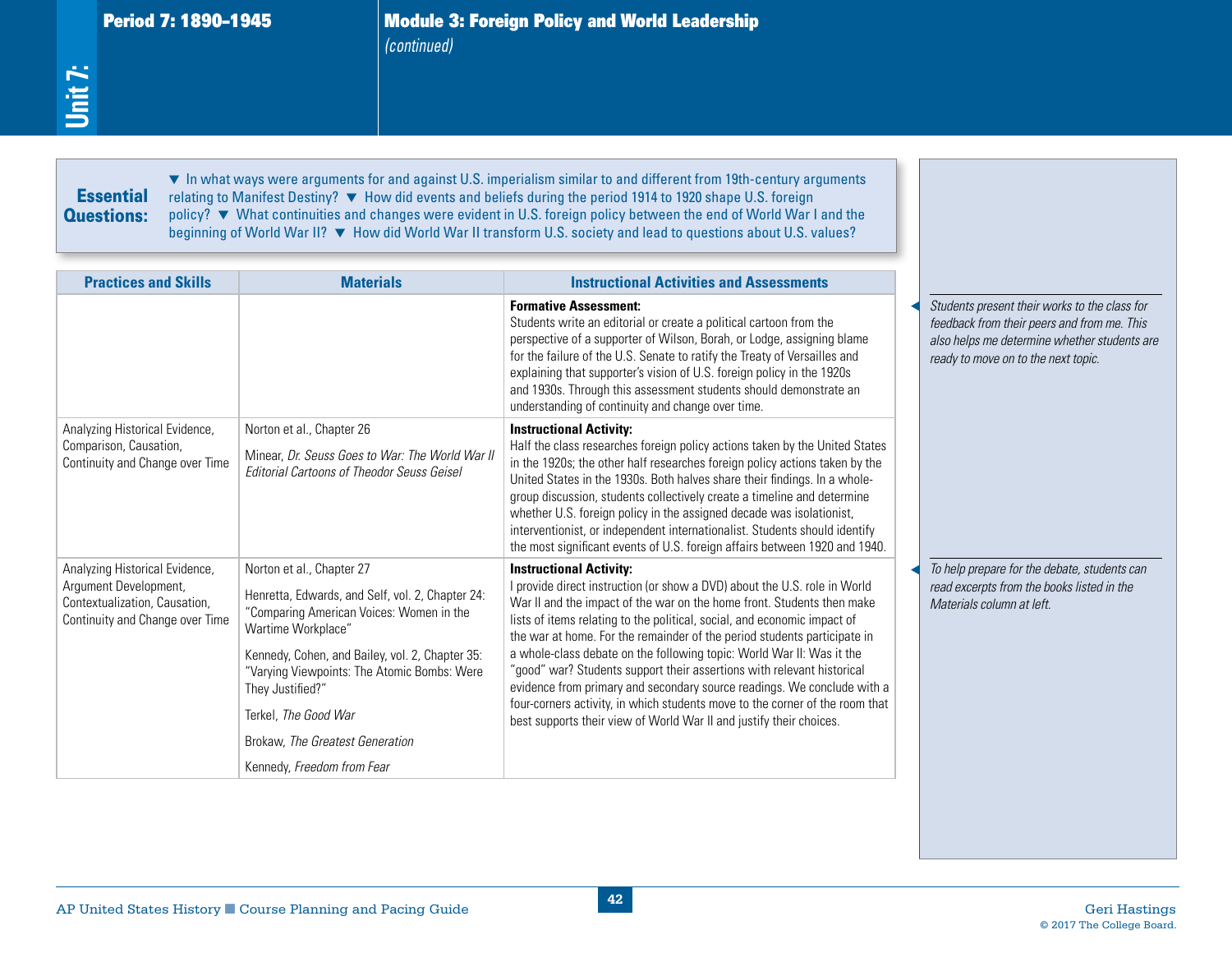# Unit 7: Unit-Level Summative Assessment

Students answer 25 multiple-choice questions, one short essay question, and one long essay question.

Short essay question (students choose one):

- 1. Identify one area of reform championed by Progressives.
- 2. Identify one reformer associated with this area of reform and explain one of his or her goals.
- 3. Evaluate the degree of success achieved in this area of reform.

Long essay question (students choose one):

- **AP United States Historic States Historic States Historic States Historic States Historic States Historic States Historic States Historic States Historic States History and Pacific Course Planning and Pacific Course Pla** 1. Analyze the extent to which U.S. foreign policy changed from the period of 1898 to 1945. Identify how the foreign policy changed during that time and how it remained the same.
- 2. Explain how and why debates over immigration to the United States changed between 1898 and 1945.

#### Essential questions addressed:

- Who were the Progressives, what problems did they want to solve, and how successful were the reforms they championed? **For the State of the State of the State State of the New technologies and changing demographics result in conflicts and changing demographics results and changing demographics results are the method of the state of the st**
- How did events and beliefs during the period 1914–1920 shape U.S. foreign policy?
- What continuities and changes were evident in U.S. foreign policy between the end of World War I and World War II?
- What were the major arguments for and against immigration restriction?
-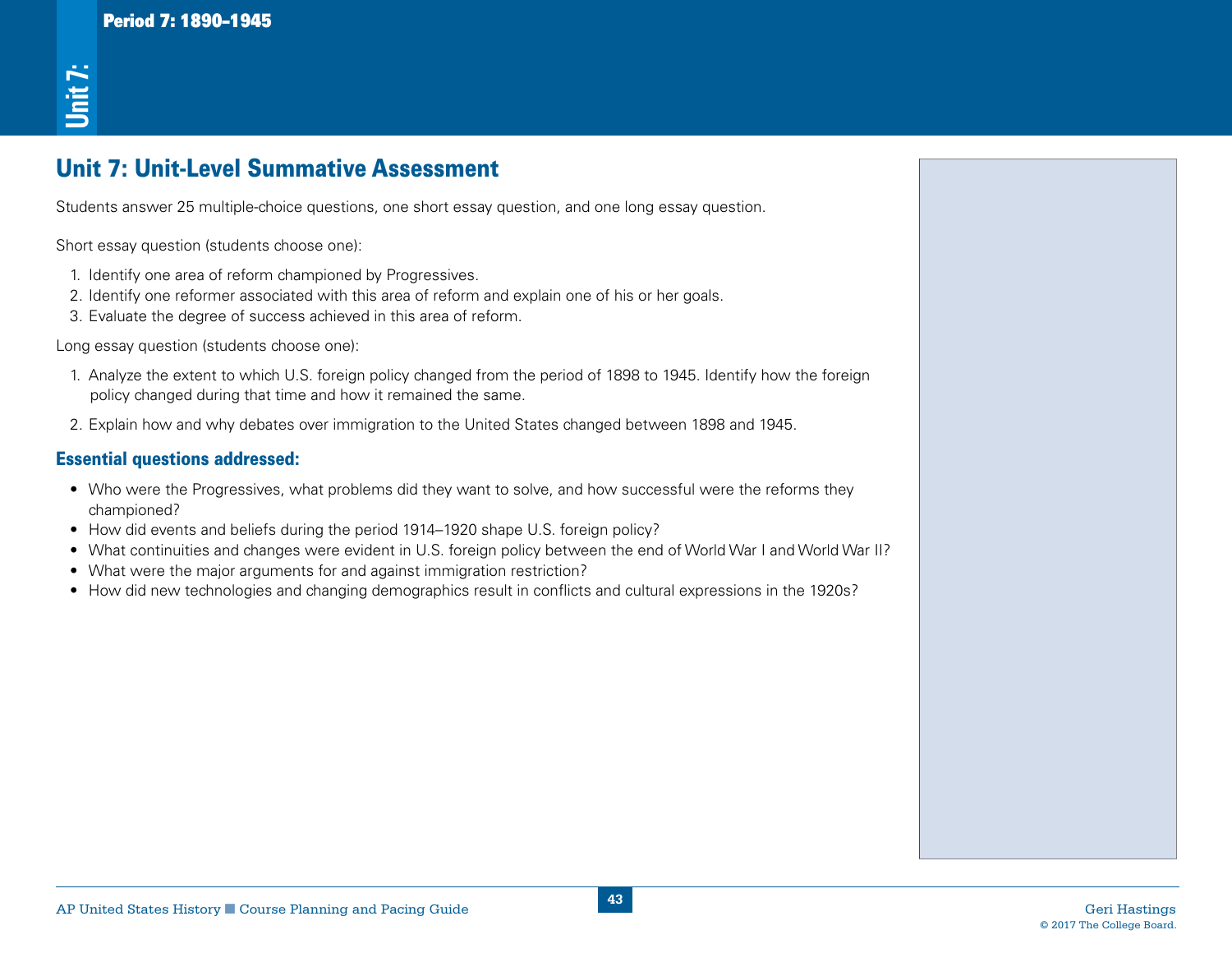<span id="page-48-0"></span>

| Period 8: 1945-1980<br>Unit 8:                                                                                                                                                                                                                                                                                                                                                                                                                                                                                                    | <b>Module 1:</b><br><b>War, and Other Crises</b> | <b>Communism, Containment, Cold</b>                                                        | <b>Learning Objectives:</b><br>WXT-2.0, WOR-2.0, NAT-3.0, GEO-1.0                                                                                                                                                                                                                                                                                                                                                                                                                                                                                                                                                                                                                                                                                                                                                                                                  | 8.1 | <b>Key Concepts:</b>                                                                                                                                                                                                                                         | <b>Estimated Time:</b><br>5 days |  |
|-----------------------------------------------------------------------------------------------------------------------------------------------------------------------------------------------------------------------------------------------------------------------------------------------------------------------------------------------------------------------------------------------------------------------------------------------------------------------------------------------------------------------------------|--------------------------------------------------|--------------------------------------------------------------------------------------------|--------------------------------------------------------------------------------------------------------------------------------------------------------------------------------------------------------------------------------------------------------------------------------------------------------------------------------------------------------------------------------------------------------------------------------------------------------------------------------------------------------------------------------------------------------------------------------------------------------------------------------------------------------------------------------------------------------------------------------------------------------------------------------------------------------------------------------------------------------------------|-----|--------------------------------------------------------------------------------------------------------------------------------------------------------------------------------------------------------------------------------------------------------------|----------------------------------|--|
| • How did the United States work to stem the growth of communism in its new position as a world power, from the<br><b>Essential</b><br>Harry S. Truman through the Jimmy Carter administrations? ▼ In what ways did Cold War foreign policies impact<br>domestic agendas and lead to public debates and protests by the American people? ▼ What were the ideological,<br><b>Questions:</b><br>military, and economic concerns that shaped U.S. involvement in the Middle East?<br><b>Practices and Skills</b><br><b>Materials</b> |                                                  |                                                                                            | <b>Instructional Activities and Assessments</b>                                                                                                                                                                                                                                                                                                                                                                                                                                                                                                                                                                                                                                                                                                                                                                                                                    |     |                                                                                                                                                                                                                                                              |                                  |  |
| Analyzing Historical Evidence,<br>Norton et al., Chapters 28, 29, 30, and 31<br>Contextualization, Causation,<br>Continuity and Change over Time                                                                                                                                                                                                                                                                                                                                                                                  |                                                  | <b>Instructional Activity:</b>                                                             | Students research the foreign policies of one president between Truman<br>and Carter and create a story board, PowerPoint, Prezi, animoto, or Photo<br>Story II presentation about their assigned presidential administration. (I<br>limit students to three to four foreign policy examples for each presidential<br>administration.) Students should focus on the impetus for and results of<br>each policy; the national, regional, and world context for each policy; and<br>the relationship of each policy to the Cold War and containment. When<br>students have completed their presentations, they discuss the continuities<br>and changes in the foreign policies of these administrations and choose<br>the most successful foreign policy initiative relating to regional conflicts or<br>decolonization efforts in Asia, Africa, and the Middle East. |     |                                                                                                                                                                                                                                                              |                                  |  |
| Analyzing Historical Evidence,<br>Norton et al., Chapter 29<br>Argument Development,<br>McCarthy, "Communist Subversives Threaten<br>Causation<br>America (1950)"<br>The Tydings Committee, "McCarthyism Threatens<br>America (1950)"                                                                                                                                                                                                                                                                                             |                                                  | <b>Instructional Activity:</b><br>complete self-evaluations for their roles in the debate. | I begin with direct instruction or show a video clip about the Red Scare.<br>Students are then arranged in pairs: one plays the role of a member of<br>the Tydings Committee and one plays the role of Joseph McCarthy. Pairs<br>debate the merits of McCarthy's assertions and methodology. Students                                                                                                                                                                                                                                                                                                                                                                                                                                                                                                                                                              |     | Students use argumentation in the debate<br>citing relevant historical evidence to support<br>their arguments. They will be arguing from the<br>perspective of someone living in the 1950s<br>and must think about the causes and results of<br>McCarthyism. |                                  |  |
|                                                                                                                                                                                                                                                                                                                                                                                                                                                                                                                                   |                                                  | <b>Formative Assessment:</b><br>for one or more domestic social changes.                   | Students write a short essay responding to the following prompt: Explain<br>how the U.S. involvement in one global conflict in the 1950s set the stage                                                                                                                                                                                                                                                                                                                                                                                                                                                                                                                                                                                                                                                                                                             |     | Misunderstandings in student responses will<br>be addressed in the course of the next activity<br>(on Vietnam).                                                                                                                                              |                                  |  |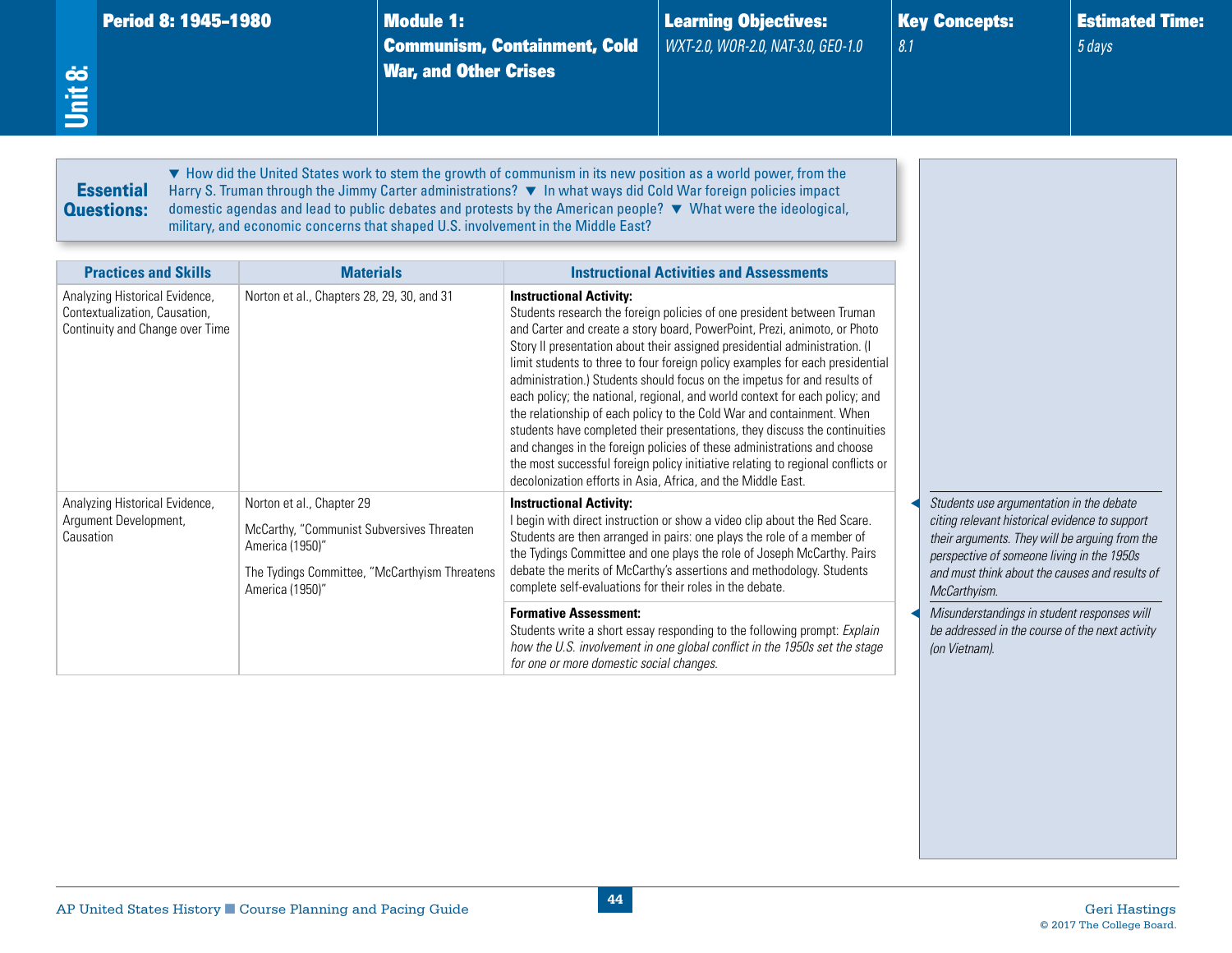Period 8: 1945–1980 Module 1: Communism, Containment, Cold War, and Other Crises *(continued)*

#### **Essential** Questions:

| <b>Essential</b><br><b>Questions:</b>                                                                                  | military, and economic concerns that shaped U.S. involvement in the Middle East?                                                                                                                                                                                                                                                                           | • How did the United States work to stem the growth of communism in its new position as a world power, from the<br>Harry S. Truman through the Jimmy Carter administrations? ▼ In what ways did Cold War foreign policies impact<br>domestic agendas and lead to public debates and protests by the American people? ▼ What were the ideological,                                                                                                                                                                                                                                                                                                                                                                                                                                                                                                                                                                                                                                                                                                                                                                                                                        |                                                                                                                                                          |
|------------------------------------------------------------------------------------------------------------------------|------------------------------------------------------------------------------------------------------------------------------------------------------------------------------------------------------------------------------------------------------------------------------------------------------------------------------------------------------------|--------------------------------------------------------------------------------------------------------------------------------------------------------------------------------------------------------------------------------------------------------------------------------------------------------------------------------------------------------------------------------------------------------------------------------------------------------------------------------------------------------------------------------------------------------------------------------------------------------------------------------------------------------------------------------------------------------------------------------------------------------------------------------------------------------------------------------------------------------------------------------------------------------------------------------------------------------------------------------------------------------------------------------------------------------------------------------------------------------------------------------------------------------------------------|----------------------------------------------------------------------------------------------------------------------------------------------------------|
| <b>Practices and Skills</b><br>Analyzing Historical Evidence,<br>Argument Development,<br>Contextualization, Causation | <b>Materials</b><br>Norton et al., Chapter 30<br>Johnson, "U.S. Actions in Vietnam Are Justified<br>(1965)'<br>Kim, "U.S. Actions in Vietnam Are Not Justified<br>$(1968)$ "<br>Students for a Democratic Society (SDS),<br>"America's Youth Must Lead a New Revolution<br>$(1962, 1968)$ "<br>Toole, "Student Rebellion Leaders are a Disgrace<br>(1969)' | <b>Instructional Activities and Assessments</b><br><b>Instructional Activity:</b><br>During this class period students return to the 1960s and early 1970s<br>and debate what action the United States should take in the Vietnam<br>War. They take roles as Vietnam War protesters, members of the<br>counterculture, or defenders of U.S. involvement in Vietnam, having read<br>at least one primary source and one secondary source relating to their<br>area of concern as well as primary sources by Lyndon Johnson and Young<br>Hum Kim as background information.<br><b>Formative Assessment:</b><br>For homework students write a short essay addressing one of the<br>following prompts: Explain two ways the antiwar movement transformed<br>U.S. society in the 1960s and 1970s, or To what extent did the Vietnam<br>War impact one of the following in the period from 1961 to 1975: the<br>presidency OR the U.S. population between 18 and 35 years old? I post<br>thesis statements from student essays on the wall and use them to focus<br>the next class session about the transformations of U.S. society provided<br>by the civil rights movement. | Students receive verbal and written feedback<br>on their essays, in addition to the discussion<br>about their thesis statements in the wall<br>activity. |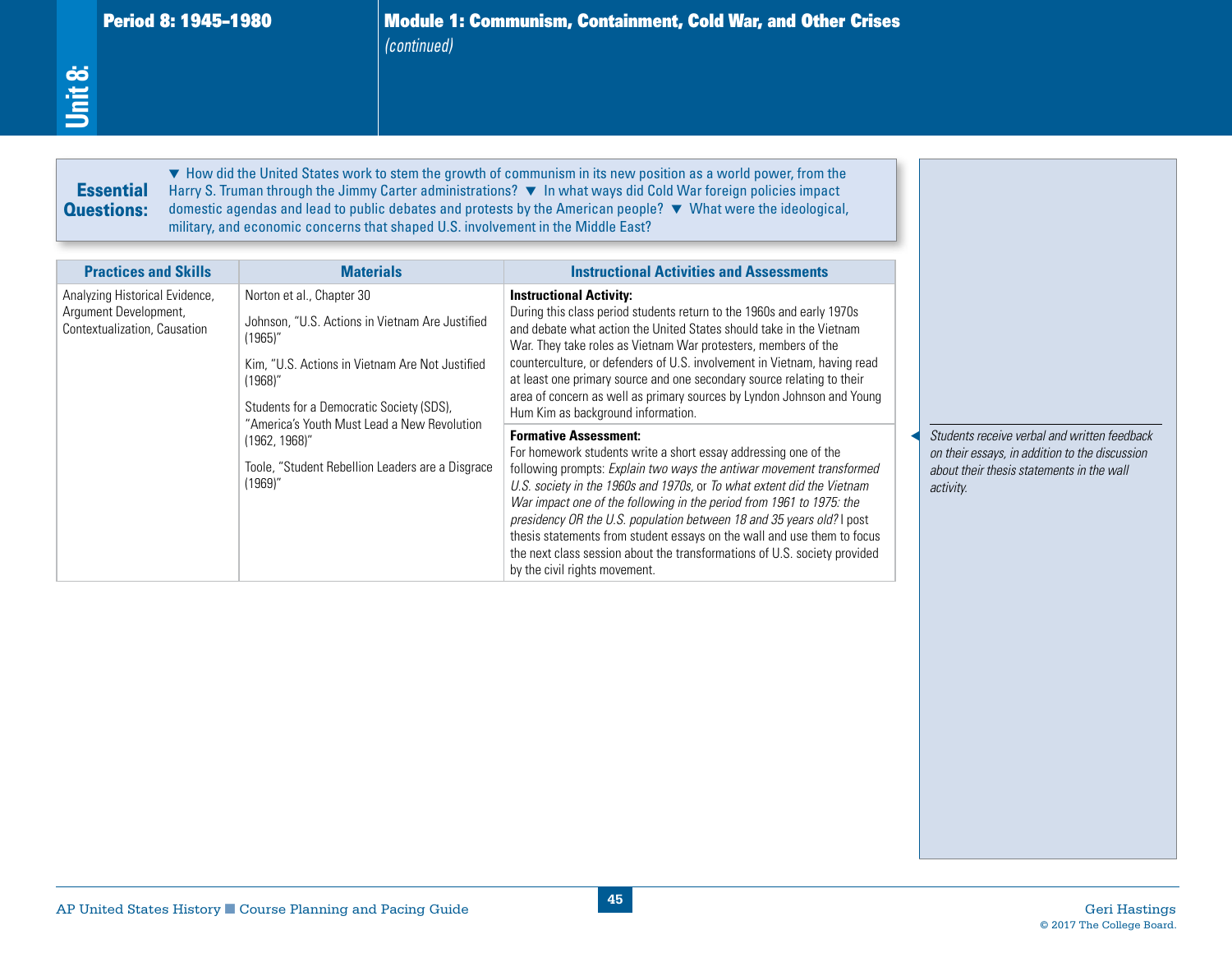<span id="page-50-0"></span>

| Period 8: 1945-1980<br>Unit 8:                                                                                              |                                                                                                                                                                                                                                                                                                                                                                                                                                                                                                                | <b>Module 2:</b><br><b>Rights for All?</b> |                                                                       | <b>Learning Objectives:</b><br>NAT-1.0, NAT-2.0, NAT-4.0, POL-1.0,<br>POL-2.0, POL-3.0, CUL-3.0, CUL-4.0,<br>GEO-1.0<br>▼ What legal and political successes were achieved by civil rights activists and political leaders from the late 19th                                                                                                                                                                                                                                                                                                                                                                                                                                                                                                                                       | 8.2 | <b>Key Concepts:</b>                                                                                                                                                                 | <b>Estimated Time:</b><br>4 days |
|-----------------------------------------------------------------------------------------------------------------------------|----------------------------------------------------------------------------------------------------------------------------------------------------------------------------------------------------------------------------------------------------------------------------------------------------------------------------------------------------------------------------------------------------------------------------------------------------------------------------------------------------------------|--------------------------------------------|-----------------------------------------------------------------------|-------------------------------------------------------------------------------------------------------------------------------------------------------------------------------------------------------------------------------------------------------------------------------------------------------------------------------------------------------------------------------------------------------------------------------------------------------------------------------------------------------------------------------------------------------------------------------------------------------------------------------------------------------------------------------------------------------------------------------------------------------------------------------------|-----|--------------------------------------------------------------------------------------------------------------------------------------------------------------------------------------|----------------------------------|
| <b>Essential</b><br><b>Questions:</b>                                                                                       | movement within the United States?                                                                                                                                                                                                                                                                                                                                                                                                                                                                             |                                            |                                                                       | century through the 1960s? ▼ How successful were measures taken by the federal government to promote greater<br>racial justice? ▼ What were the similarities and differences between the New Deal and the Great Society? ▼ How<br>did the liberal ideas prevalent in the United States after World War II help to unintentionally energize a new conservative                                                                                                                                                                                                                                                                                                                                                                                                                       |     |                                                                                                                                                                                      |                                  |
| <b>Practices and Skills</b>                                                                                                 | <b>Materials</b>                                                                                                                                                                                                                                                                                                                                                                                                                                                                                               |                                            |                                                                       | <b>Instructional Activities and Assessments</b>                                                                                                                                                                                                                                                                                                                                                                                                                                                                                                                                                                                                                                                                                                                                     |     |                                                                                                                                                                                      |                                  |
| Analyzing Historical Evidence,<br>Argument Development,<br>Contextualization, Causation,<br>Continuity and Change over Time | Norton et al., Chapters 29 and 30<br><b>Video</b><br>America's Civil Rights Movement: A Time for<br>Justice                                                                                                                                                                                                                                                                                                                                                                                                    |                                            | <b>Instructional Activity:</b>                                        | Students view A Time for Justice, a short documentary on the chronology<br>of the civil rights movement. We then hold an African American leaders'<br>colloquium. Students playing the roles of African American leaders from<br>the late 19th century through March 1968 meet to discuss the extent to<br>which the goals that they had for dealing with problems of poverty and<br>discrimination in the United States had been achieved by this time.                                                                                                                                                                                                                                                                                                                            |     | This activity should help students to<br>understand patterns of continuity and change<br>over time in what African Americans wanted<br>and the extent to which their goals were met. |                                  |
| Analyzing Historical Evidence,<br>Causation, Continuity and<br>Change over Time                                             | Norton et al., Chapters 29 and 30<br>Possible sources:<br>Warren, "Racial Segregation in Public Schools Is<br>Unconstitutional (1954)"<br>The Southern Manifesto, "The Supreme Court<br>Should Not Interfere in Southern Racial Practices<br>(1956)'                                                                                                                                                                                                                                                           |                                            | <b>Instructional Activity:</b><br>reasons for each measure's success. | I divide the class into four groups and provide each group with primary and<br>secondary sources relating to one of the following measures taken by the<br>federal government to promote greater racial justice: desegregation of the<br>military during the Truman administration, Brown v. Board of Education,<br>Civil Rights Act of 1964, or Voting Rights Act of 1965. After reading the<br>sources, students regroup in a jigsaw format, present information about<br>the importance of a particular measure, and evaluate the success of each.<br>For homework, students create a brochure highlighting the significant<br>provisions of each measure, rank the measures in terms of their success<br>(i.e., with "1" being the most successful), and provide at least three |     | Students use the skill of causation as they<br>analyze the reasons for the legislation and the<br>effectiveness of the legislation.                                                  |                                  |
| Analyzing Historical Evidence,<br>Argument Development,<br>Contextualization, Causation,<br>Continuity and Change over Time | Norton et al., Chapters 30 and 31<br>Primary sources from Young, Dissent in America:<br>"From The Feminine Mystique, 1963," "The<br>Redstockings Manifesto, 1969," "Women's<br>Liberation 'Aims to Free Men, Too,' June 7, 1970'<br>"Stonewall Documents, 1969," "Interview with<br>Cesar Chavez, Apostle of Non-Violence, May<br>1970," "A Proclamation: To the Great White<br>Father and All His People, 1969," and "American<br>Indian Movement 20 Point Proposal, October<br>1972, Minneapolis, Minnesota" |                                            | <b>Instructional Activity:</b>                                        | Small groups of students use the SOAPSTone strategy to analyze one of<br>the documents listed in the Materials column. Each group prepares a 2- to<br>3-minute speech from the point of view of the writer of the document,<br>expressing what each group wants from the U.S. government and the<br>American people. Following the speeches, students predict which of the<br>groups will be most likely to achieve success by the end of the 1970s<br>and which group will be least likely to be successful, supporting their<br>predictions with relevant historical evidence. Students could also create<br>posters highlighting the goals of the group most likely to achieve success<br>by the end of the 1970s and include reasons for that possible success.                 |     |                                                                                                                                                                                      |                                  |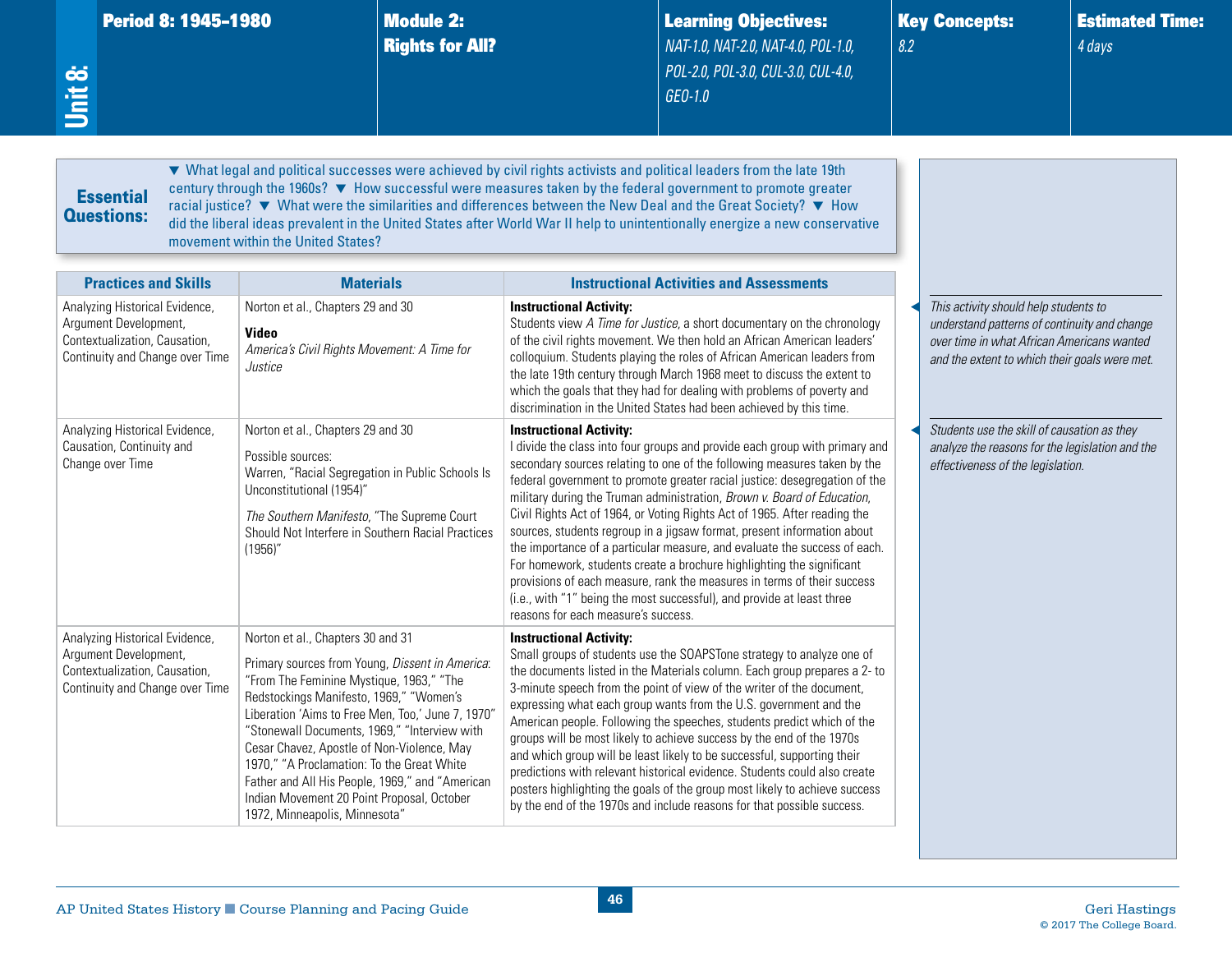Period 8: 1945-1980 **Module 2: Rights for All?** *(continued)*

# **Essential** Questions:

| <u>Unit 8:</u><br><b>Essential</b><br><b>Questions:</b>                                     | movement within the United States?                                                                                                                                     | ▼ What legal and political successes were achieved by civil rights activists and political leaders from the late 19th<br>century through the 1960s? ▼ How successful were measures taken by the federal government to promote greater<br>racial justice? ▼ What were the similarities and differences between the New Deal and the Great Society? ▼ How<br>did the liberal ideas prevalent in the United States after World War II help to unintentionally energize a new conservative                                                                                                                                                                                                                                                                                                                            |                                                                                                                                                                    |
|---------------------------------------------------------------------------------------------|------------------------------------------------------------------------------------------------------------------------------------------------------------------------|-------------------------------------------------------------------------------------------------------------------------------------------------------------------------------------------------------------------------------------------------------------------------------------------------------------------------------------------------------------------------------------------------------------------------------------------------------------------------------------------------------------------------------------------------------------------------------------------------------------------------------------------------------------------------------------------------------------------------------------------------------------------------------------------------------------------|--------------------------------------------------------------------------------------------------------------------------------------------------------------------|
| <b>Practices and Skills</b>                                                                 | <b>Materials</b>                                                                                                                                                       | <b>Instructional Activities and Assessments</b>                                                                                                                                                                                                                                                                                                                                                                                                                                                                                                                                                                                                                                                                                                                                                                   |                                                                                                                                                                    |
| Analyzing Historical Evidence,<br>Comparison, Causation,<br>Continuity and Change over Time | Norton et al., Chapter 30<br><b>Web</b><br>Reagan, "A Time for Choosing"<br>Goldwater, "The Perils of Power"<br>"Phyllis Schlafly Upholds Traditional Gender<br>Roles" | <b>Instructional Activity:</b><br>Before class students create a chart or Venn diagram comparing Great<br>Society programs to the programs of the New Deal. In class, students<br>discuss what conservatives might have found objectionable about these<br>programs. Students then read selections by two conservatives during this<br>time period. They make lists of the ideas of the conservative movement<br>and the specific elements of liberalism that the conservatives found<br>objectionable. In small groups, students analyze one of the following:<br>a liberal Supreme Court decision from this period or a synopsis of one<br>Great Society social program. Students identify the decision or program<br>as being liberal or conservative, and explain what the opposition found<br>objectionable. | Students use the skills of comparison and<br>patterns of continuity and change over time<br>as they compare the programs of the Great<br>Society and the New Deal. |
|                                                                                             | AP United States History Course Planning and Pacing Guide                                                                                                              | 47                                                                                                                                                                                                                                                                                                                                                                                                                                                                                                                                                                                                                                                                                                                                                                                                                | <b>Geri Hastings</b>                                                                                                                                               |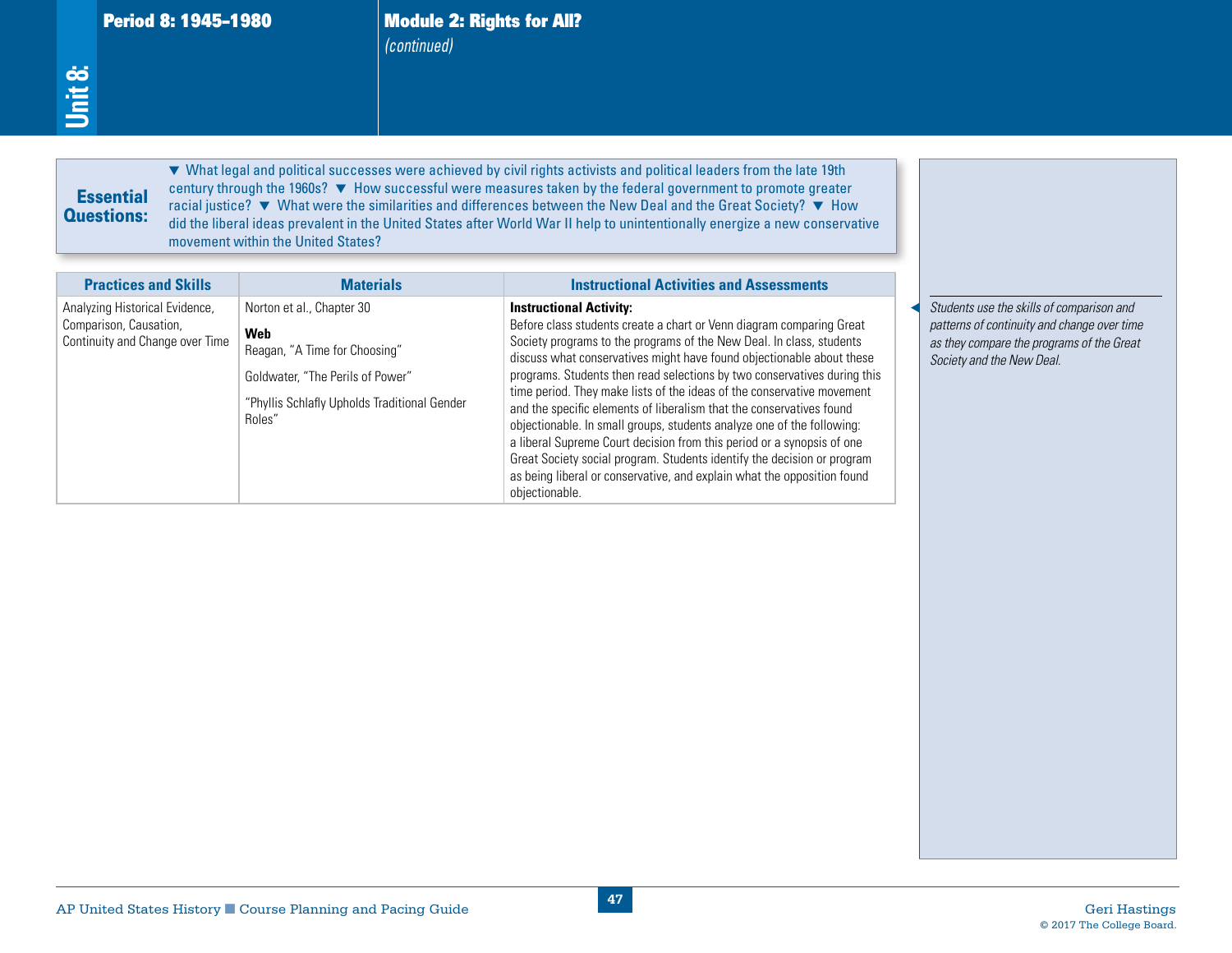Consensus, Conservatism, Conflict, and Consequences Learning Objectives: *WXT-3.0, MIG-1.0, MIG-2.0, POL-2.0, CUL-1.0, CUL-2.0, CUL-3.0*

Key Concepts: *8.3*

Estimated Time: *3 days*

#### <span id="page-52-0"></span>Essential Questions:

▼ How did the rapid economic, demographic, and technological changes in the post-war period impact U.S. society? ▼ Why was the year 1965 a turning point for people around the world who wished to migrate to the United States? ▼ How did new demographic, social, environmental, and economic issues lead to significant political and moral debates that polarized Americans?

| <b>Practices and Skills</b>                                                                                       | <b>Materials</b>                                                                                                                                                                                                                                                                                                                                       | <b>Instructional Activities and Assessments</b>                                                                                                                                                                                                                                                                                                                                                                                                                                                                                                                                                                                                          |                                                                                                                                        |
|-------------------------------------------------------------------------------------------------------------------|--------------------------------------------------------------------------------------------------------------------------------------------------------------------------------------------------------------------------------------------------------------------------------------------------------------------------------------------------------|----------------------------------------------------------------------------------------------------------------------------------------------------------------------------------------------------------------------------------------------------------------------------------------------------------------------------------------------------------------------------------------------------------------------------------------------------------------------------------------------------------------------------------------------------------------------------------------------------------------------------------------------------------|----------------------------------------------------------------------------------------------------------------------------------------|
| Causation, Continuity and<br>Change over Time                                                                     | Norton et al., Chapter 29<br>Reynolds, "Little Boxes"<br>Young, Dissent in America, contains many<br>examples of poems by beat poets and lyrics to<br>rock n' roll and protest songs<br>Madaras and SoRelle, "Was Rock and Roll<br>Responsible for Dismantling America's Traditional<br>Family, Sexual, and Racial Customs in the 1950s<br>and 1960s?" | <b>Instructional Activity:</b><br>Students discuss whether there was a prominent "class identity" in the<br>1950s, and if so, what was that identity? Who appeared to be excluded<br>from this identity? Have students read the lyrics to the song "Little Boxes"<br>by Malvina Reynolds and relate the lyrics to the 1950s. Then have students<br>read a selection from a poem by a beat poet, view a work of modern art<br>from the 1950s, or listen to the lyrics of a late 1950s rock n' roll song.<br>Students conclude by discussing at least one economic change, one social<br>change, and one example of anxiety brought about by the Cold War. | Students should be able to determine the<br>causes and results of the conformity and class<br>identity of many Americans in the 1950s. |
| Analyzing Historical Evidence,<br>Contextualization, Comparison,<br>Causation, Continuity and<br>Change over Time | Norton et al., Chapter 30<br>Gorn, Roberts, and Bilhartz, 'Rachel Carson, from<br><b>Silent Spring"</b>                                                                                                                                                                                                                                                | <b>Instructional Activity:</b><br>Students read an excerpt from Silent Spring, identify the problems and<br>goals Carson mentions, and determine whether her ideas were considered<br>liberal or conservative. I then divide students into groups and have each<br>group research the relationship between the ideas presented in Carson's<br>book and the results of one of the following: Environmental Protection<br>Agency, Clean Air Act, Clean Water Act, Green Peace, Earth First, or<br>Earth Day.                                                                                                                                               |                                                                                                                                        |
| Analyzing Historical Evidence,<br>Causation, Continuity and<br>Change over Time                                   | Norton et al., Chapter 29                                                                                                                                                                                                                                                                                                                              | <b>Instructional Activity:</b><br>I provide students with a detailed list of major immigration laws in U.S.<br>history through 1964. Students then make five generalizations about U.S.<br>immigration history and legislation. In a whole-class discussion, students<br>compare and contrast excerpts of the Immigration Act of 1965 with the<br>content of previous immigration laws.                                                                                                                                                                                                                                                                  |                                                                                                                                        |
|                                                                                                                   |                                                                                                                                                                                                                                                                                                                                                        | <b>Formative Assessment:</b><br>Students write a short essay agreeing or disagreeing with one of the<br>following prompts: Explain how and why U.S. immigration policy changed<br>from 1945 to 1980, or Explain the extent and effectiveness of the<br>U.S. government response to environmental issues from the period of<br>1960 to 1980.                                                                                                                                                                                                                                                                                                              | Students' responses are used as the basis of a<br>discussion about the idea of "turning points" in<br>recent history.                  |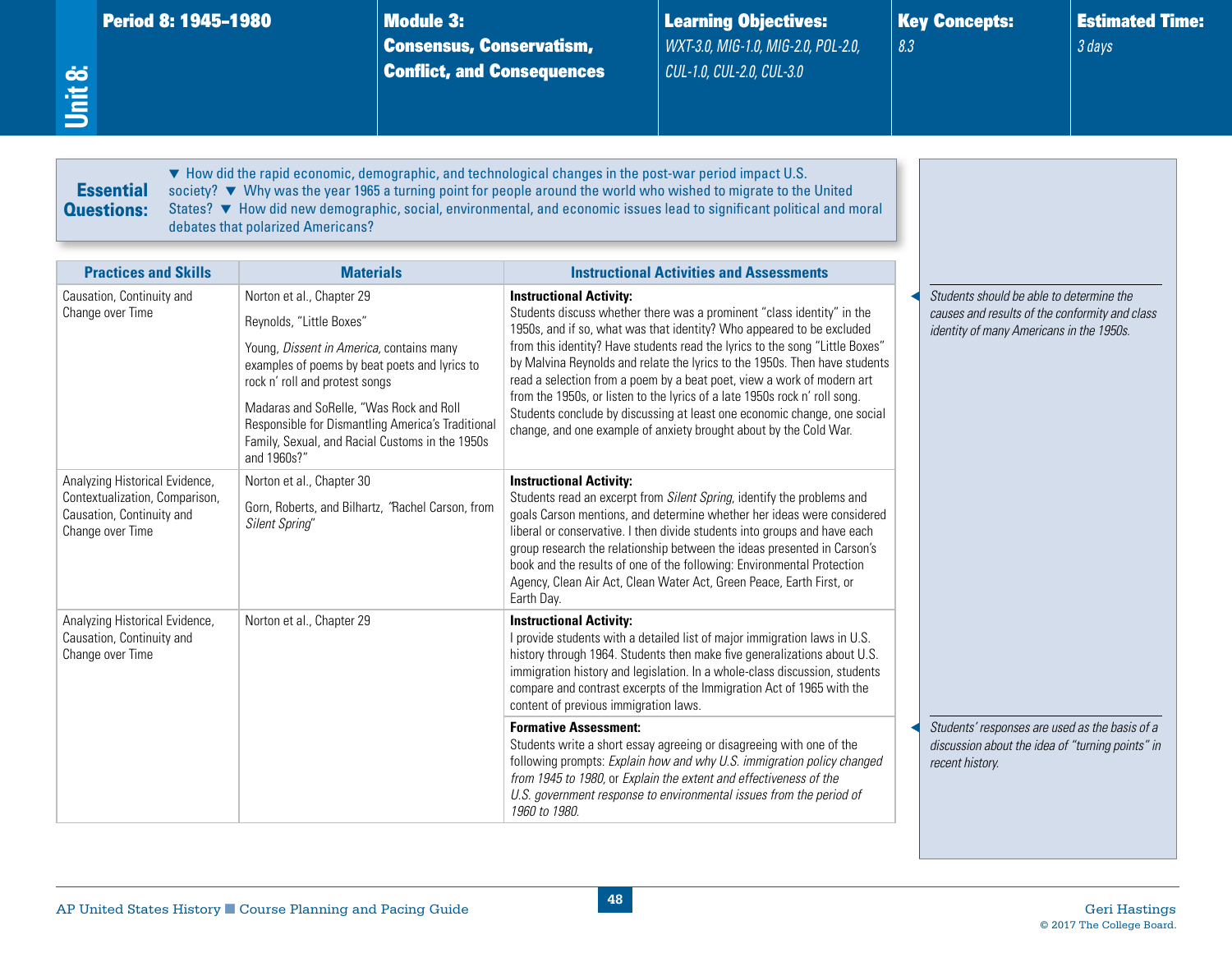*(continued)*

# **Essential**<br> **Questions:**

Period 8: 1945–1980 Module 3: Consensus, Conservatism, Conflict, and Consequences<br>
(continued)<br>
↓<br>
↓<br>
↓<br>
↓ Now did the rapid economic, demographic, and technological changes in the post-war period impact U.S.<br>
<br>
Questions ▼ How did the rapid economic, demographic, and technological changes in the post-war period impact U.S. society? ▼ Why was the year 1965 a turning point for people around the world who wished to migrate to the United States? ▼ How did new demographic, social, environmental, and economic issues lead to significant political and moral debates that polarized Americans?

| <b>Essential</b><br><b>Questions:</b>                                                                                                                                     | debates that polarized Americans?                                                                                                                                                                     | ▼ How did the rapid economic, demographic, and technological changes in the post-war period impact U.S.<br>society? ▼ Why was the year 1965 a turning point for people around the world who wished to migrate to the United<br>States? ▼ How did new demographic, social, environmental, and economic issues lead to significant political and moral                                                                                                                                                                                                                                                                                                                                                                                                                                                         |                                                                                                                                                                                                                                                                                |
|---------------------------------------------------------------------------------------------------------------------------------------------------------------------------|-------------------------------------------------------------------------------------------------------------------------------------------------------------------------------------------------------|--------------------------------------------------------------------------------------------------------------------------------------------------------------------------------------------------------------------------------------------------------------------------------------------------------------------------------------------------------------------------------------------------------------------------------------------------------------------------------------------------------------------------------------------------------------------------------------------------------------------------------------------------------------------------------------------------------------------------------------------------------------------------------------------------------------|--------------------------------------------------------------------------------------------------------------------------------------------------------------------------------------------------------------------------------------------------------------------------------|
| <b>Practices and Skills</b><br>Analyzing Historical Evidence,<br>Argument Development,<br>Contextualization, Comparison,<br>Causation, Continuity and<br>Change over Time | <b>Materials</b><br>Norton et al., Chapter 31<br>Lemann, "How the Seventies Changed America"<br>Video<br>"Meet the Bunkers," from All in the Family<br><b>Unit 8: Unit-Level Summative Assessment</b> | <b>Instructional Activities and Assessments</b><br><b>Instructional Activity:</b><br>Students watch an excerpt from the 1970s TV show All in the Family. In a<br>whole-class discussion, students cite evidence from the program of how<br>1960s culture met 1970s culture, and explain the social and economic<br>issues that served as the episode's focus. Next, students play the roles<br>of television show writers who must come up with ideas for the focus of<br>a program about the 1970s. In formulating the program, students must<br>include the new demographic and social issues of the 1970s that led<br>to significant political and moral debates that polarized Americans. As<br>students present their ideas to the class, they should also explain the<br>reasons behind their choices. | Students use the practice of analyzing<br>historical evidence as they read Lemann's<br>article on the 1970s and the skill of causation<br>as they identify the issues of the 1970s that led<br>to significant political and moral debates that<br>polarized the United States. |
|                                                                                                                                                                           | The assessment for this unit is combined with the assessment for Unit 9.                                                                                                                              |                                                                                                                                                                                                                                                                                                                                                                                                                                                                                                                                                                                                                                                                                                                                                                                                              |                                                                                                                                                                                                                                                                                |

# Unit 8: Unit-Level Summative Assessment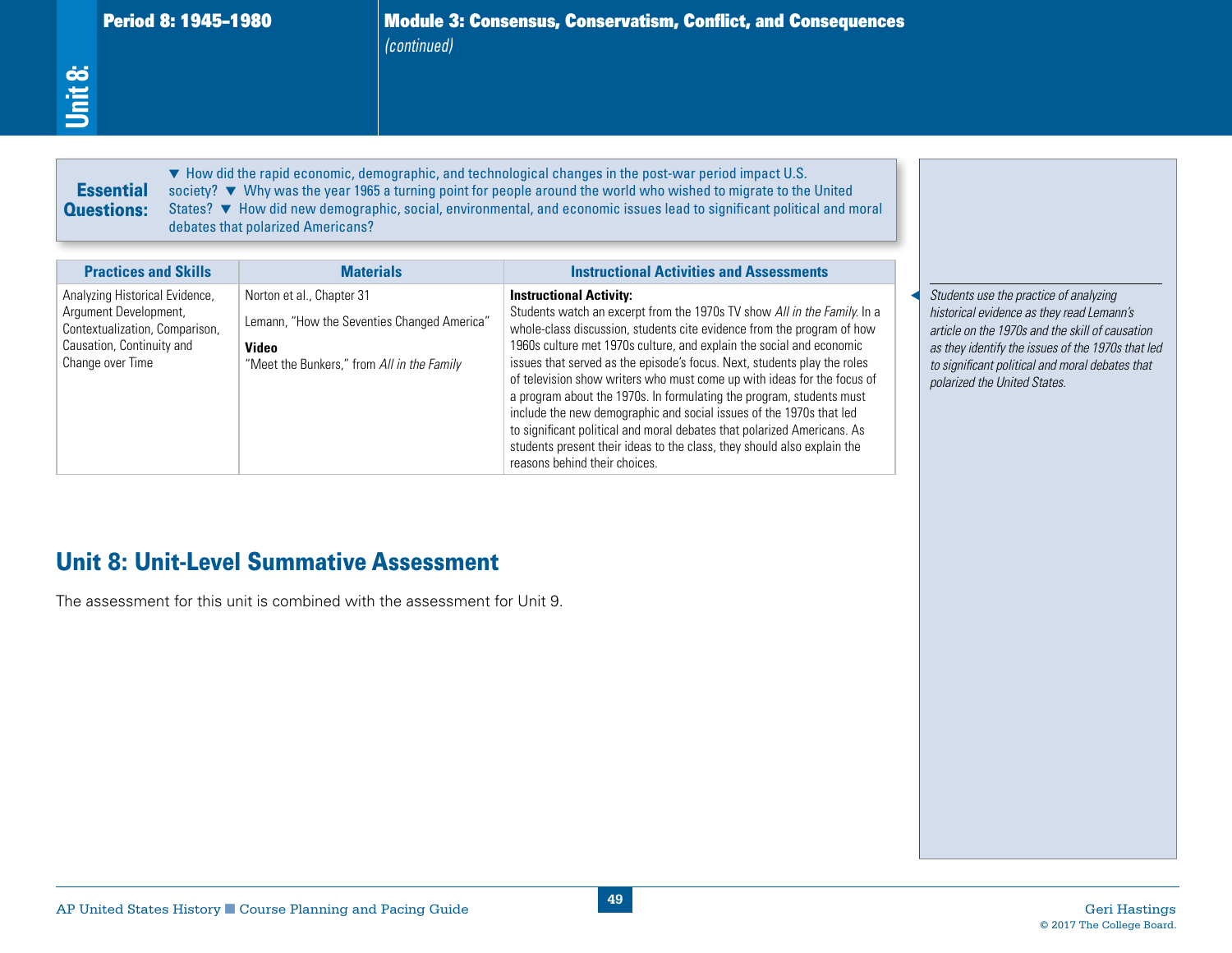<span id="page-54-0"></span>

| Period 9: 1980-Present<br>Unit 9:                                                | <b>Module 1:</b><br><b>Resurgence</b>                                                                                                                                                                                                               | <b>Globalization and Conservative</b> | <b>Learning Objectives:</b><br>POL-1.0, POL-2.0, POL-3.0, WXT-2.0                                                                                                                                                                                                                                                                                                                                                                                                                                                                                                                                        | 9.1 | <b>Key Concepts:</b>                                                                                   | <b>Estimated Time:</b><br>1 day |
|----------------------------------------------------------------------------------|-----------------------------------------------------------------------------------------------------------------------------------------------------------------------------------------------------------------------------------------------------|---------------------------------------|----------------------------------------------------------------------------------------------------------------------------------------------------------------------------------------------------------------------------------------------------------------------------------------------------------------------------------------------------------------------------------------------------------------------------------------------------------------------------------------------------------------------------------------------------------------------------------------------------------|-----|--------------------------------------------------------------------------------------------------------|---------------------------------|
| <b>Essential</b><br><b>Questions:</b><br>others?<br><b>Practices and Skills</b>  | ▼ What factors contributed to the growth of the conservative movement in the period after 1980? ▼ How did<br>globalization and technological, economic, and demographic changes bring benefits to some Americans and burdens to<br><b>Materials</b> |                                       | <b>Instructional Activities and Assessments</b>                                                                                                                                                                                                                                                                                                                                                                                                                                                                                                                                                          |     |                                                                                                        |                                 |
| Analyzing Historical Evidence,<br>Comparison, Continuity and<br>Change over Time | Norton et al., Chapter 32<br>Various primary source books containing readings<br>by leading 1980s conservatives<br>Henretta, Edwards, and Self, vol. 2, Chapter 30                                                                                  | <b>Instructional Activity:</b>        | Students divide into groups; each group uses the SOAPSTone strategy to<br>read and analyze a primary source by a conservative in this period, such<br>as Ronald Reagan, Pat Robertson, or Newt Gingrich, and present their<br>analyses to the class. Groups collectively write (and one member delivers<br>to the class) a 2- to 3-minute speech that responds to the following<br>questions: To what extent did the ideas of the conservative analyzed<br>by the group mirror the ideas of leading 1960s conservatives? Why did<br>conservatives achieve only some of their political and policy goals? |     | Chapter 30 of the Henretta, Edwards, and<br>Self text covers the conservative ascendancy<br>very well. |                                 |
|                                                                                  |                                                                                                                                                                                                                                                     |                                       |                                                                                                                                                                                                                                                                                                                                                                                                                                                                                                                                                                                                          |     |                                                                                                        |                                 |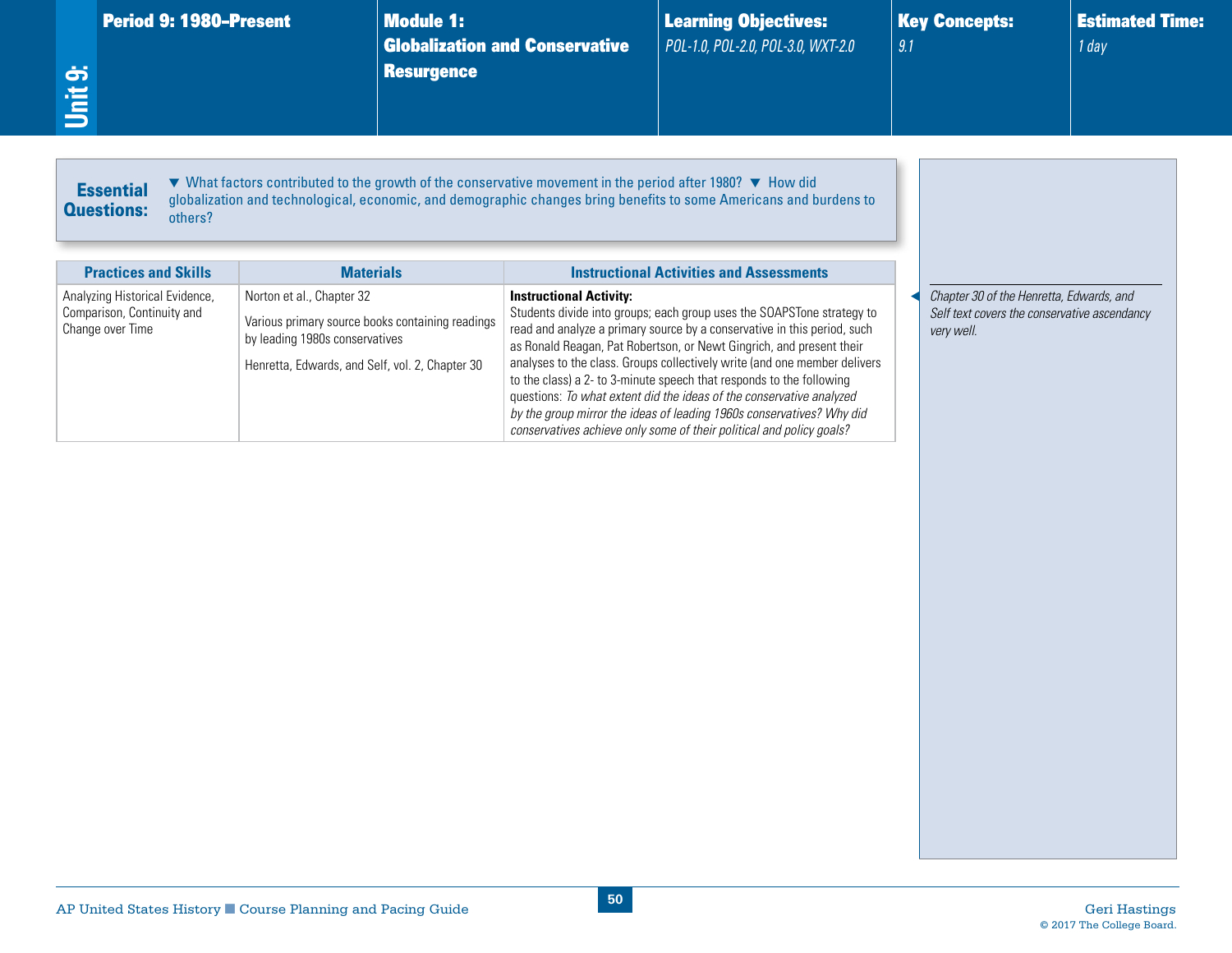<span id="page-55-0"></span>

| <b>Period 9: 1980-Present</b><br>Unit 9:                                        |                                                       | <b>Module 2:</b><br>the Present | <b>Foreign Policy from Reagan to</b>                               | <b>Learning Objectives:</b><br>WOR-2.0, NAT-2.0, NAT-3.0, GEO-1.0                                                                                                                                                                                                                                                                                                                  | 9.3 | <b>Key Concepts:</b>                                                                                                                                                                                | <b>Estimated Time:</b><br>2 days |
|---------------------------------------------------------------------------------|-------------------------------------------------------|---------------------------------|--------------------------------------------------------------------|------------------------------------------------------------------------------------------------------------------------------------------------------------------------------------------------------------------------------------------------------------------------------------------------------------------------------------------------------------------------------------|-----|-----------------------------------------------------------------------------------------------------------------------------------------------------------------------------------------------------|----------------------------------|
| <b>Essential</b><br><b>Questions:</b>                                           | present chief executive?                              |                                 |                                                                    | ▼ What were the continuities and changes in the U.S. foreign policy initiatives of presidents from Ronald Reagan to the                                                                                                                                                                                                                                                            |     |                                                                                                                                                                                                     |                                  |
| <b>Practices and Skills</b>                                                     | <b>Materials</b><br>Norton et al., Chapters 32 and 33 |                                 | <b>Instructional Activity:</b>                                     | <b>Instructional Activities and Assessments</b>                                                                                                                                                                                                                                                                                                                                    |     | This is a two-day activity: one day for research                                                                                                                                                    |                                  |
| Analyzing Historical Evidence,<br>Causation, Continuity and<br>Change over Time |                                                       |                                 | each foreign policy presented as resulting from:<br>• the Cold War | Student groups evaluate the foreign policy of one president from Reagan<br>to the present. Each group determines the three most important foreign<br>policy initiatives of their assigned president and explains which foreign<br>policies represented continuity and which represented change from the<br>foreign policies of their immediate predecessor. Groups also categorize |     | and one day for presentations. Students should<br>be able to see patterns of continuity and<br>change over time.                                                                                    |                                  |
|                                                                                 |                                                       |                                 | • increasing globalization                                         |                                                                                                                                                                                                                                                                                                                                                                                    |     |                                                                                                                                                                                                     |                                  |
|                                                                                 |                                                       |                                 | • challenges to America's world leadership                         |                                                                                                                                                                                                                                                                                                                                                                                    |     |                                                                                                                                                                                                     |                                  |
|                                                                                 |                                                       |                                 | evidence to support their selection in the discussion.             | After presentations to the whole group, students work individually to<br>select the most successful policy in each of the groups and provide                                                                                                                                                                                                                                       |     |                                                                                                                                                                                                     |                                  |
|                                                                                 |                                                       |                                 | <b>Formative Assessment:</b><br>historical evidence.               | Students write a short essay in response to the following prompt: The<br>policies of Ronald Reagan were decisive in bringing about an end to<br>the Cold War. Agree, disagree, or modify this statement using relevant                                                                                                                                                             |     | I provide students with written feedback on<br>the strength of their arguments; I discuss<br>the responses and any areas of weakness<br>discerned in the introductory lesson to the next<br>module. |                                  |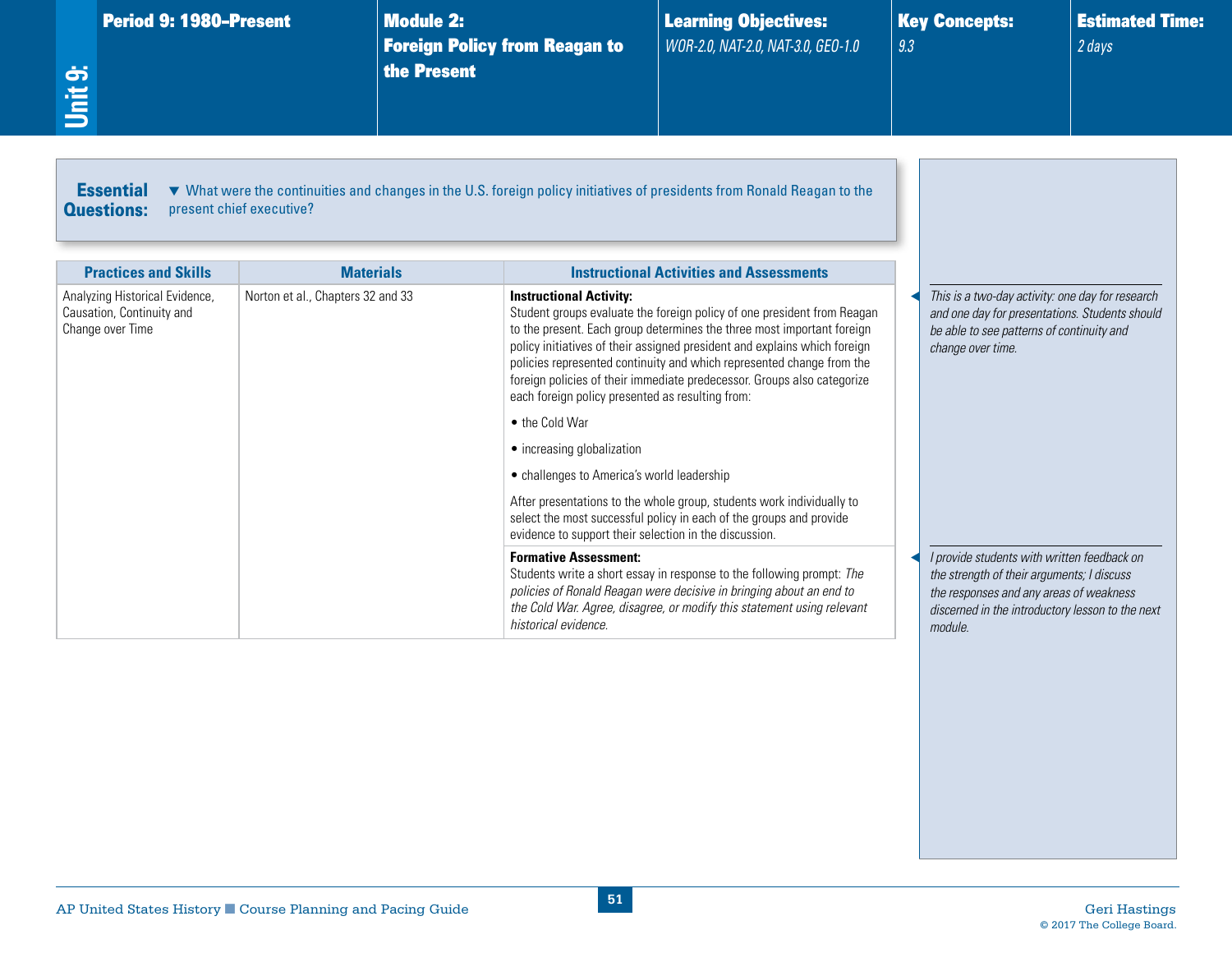<span id="page-56-0"></span>

| Period 9: 1980-Present<br>Unit 9:                                                           | <b>Module 3:</b>                                                                                                        | <b>Social Trends Since 1980</b>                        | <b>Learning Objectives:</b><br>WXT-1.0, WXT-2.0, WXT-3.0, NAT-4.0,<br>CUL-3.0, MIG-1.0, MIG-2.0                                                    | <b>Key Concepts:</b><br>9.2                                                |
|---------------------------------------------------------------------------------------------|-------------------------------------------------------------------------------------------------------------------------|--------------------------------------------------------|----------------------------------------------------------------------------------------------------------------------------------------------------|----------------------------------------------------------------------------|
| <b>Essential</b><br><b>Questions:</b>                                                       | historians understand the present-day United States?                                                                    |                                                        | ▼ How are the social trends of the past 30 years affecting Americans' lives in the present? ▼ How might future                                     |                                                                            |
| <b>Practices and Skills</b>                                                                 | <b>Materials</b>                                                                                                        |                                                        | <b>Instructional Activities and Assessments</b>                                                                                                    |                                                                            |
| Analyzing Historical Evidence,<br>Comparison, Causation,<br>Continuity and Change over Time | Norton et al., Chapters 32 and 33<br>Primary source documents illustrating each of the<br>topics listed in the activity | <b>Instructional Activity:</b><br>1980 to the present: | Students work in small groups to research and analyze the causes and<br>impacts of one of the following trends that have occurred in the U.S. from |                                                                            |
|                                                                                             |                                                                                                                         | • Environmental changes                                |                                                                                                                                                    |                                                                            |
|                                                                                             |                                                                                                                         | • Increasing economic insecurity                       |                                                                                                                                                    |                                                                            |
|                                                                                             |                                                                                                                         |                                                        | • Proposals for changes in health care and social security                                                                                         |                                                                            |
|                                                                                             |                                                                                                                         | • Technological changes                                |                                                                                                                                                    |                                                                            |
|                                                                                             |                                                                                                                         | •Demographic changes                                   |                                                                                                                                                    |                                                                            |
|                                                                                             |                                                                                                                         |                                                        |                                                                                                                                                    | In a "speed dating" format that takes approximately 30 minutes, individual |

|                                                                |                                                   | on American society.                                                                                                                                                                                                                                                                                                                                                                                                                                                                                                                                                                                                                                                                         |
|----------------------------------------------------------------|---------------------------------------------------|----------------------------------------------------------------------------------------------------------------------------------------------------------------------------------------------------------------------------------------------------------------------------------------------------------------------------------------------------------------------------------------------------------------------------------------------------------------------------------------------------------------------------------------------------------------------------------------------------------------------------------------------------------------------------------------------|
| Analyzing Historical Evidence,<br>Contextualization, Causation | Relevant artifacts (as explained in the activity) | <b>Instructional Activity:</b><br>Students end the course by creating a "time capsule" for the period<br>1980–present. Students work in small groups; each group places five<br>artifacts in the capsule $-$ a source, image, object, film, etc. $-$ each of<br>which highlights a trend from this time period. Using a short worksheet,<br>students explain in writing why they included the artifacts they did.<br>Students conclude with a compare/contrast discussion of each group's<br>choices; they identify which controversies/debates in the present are<br>represented by each artifact, and how these controversies relate to similar<br>controversies in previous time periods. |

Estimated Time:

*2 days*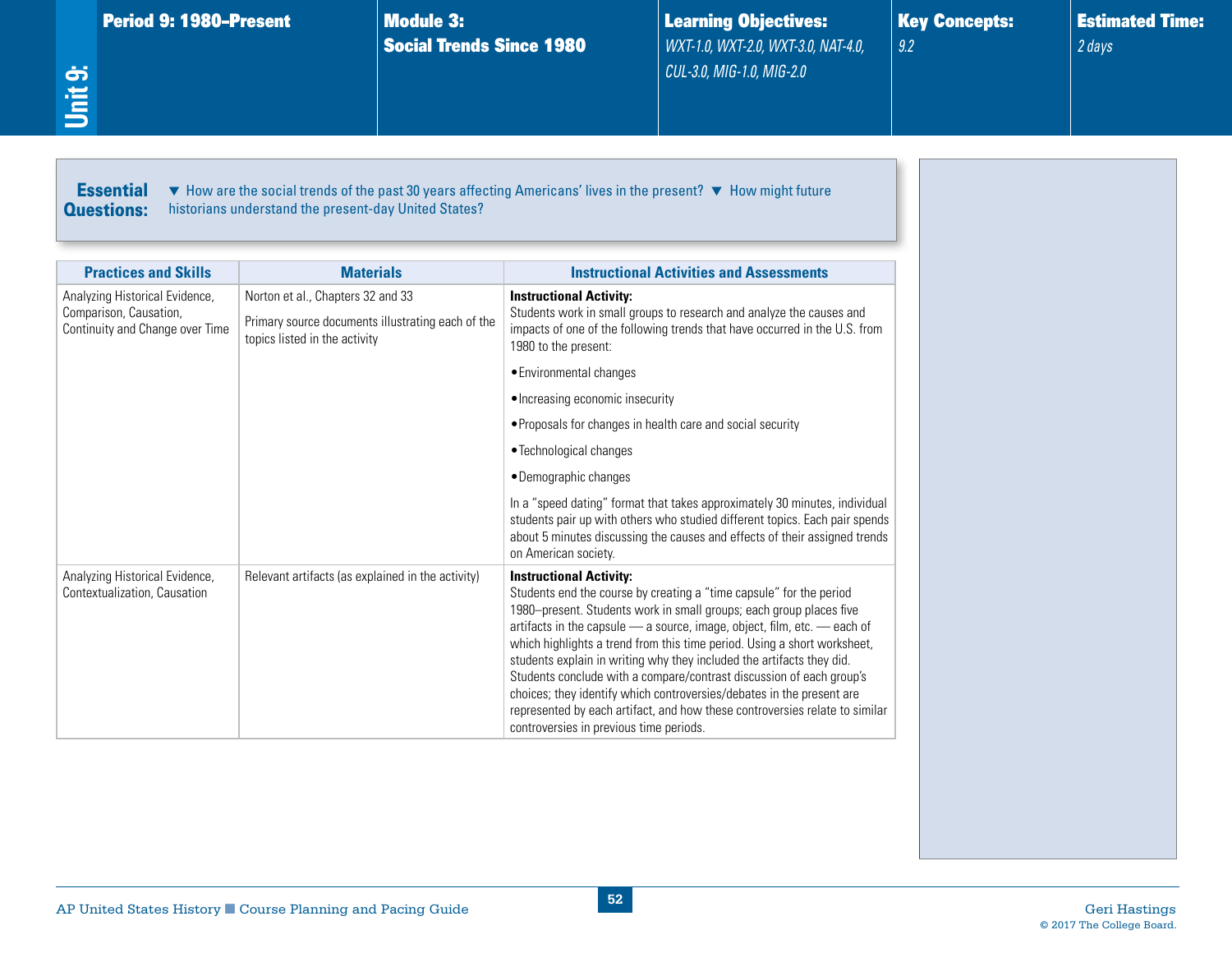# Units 8 and 9: Summative Assessment

Students answer 25 multiple-choice questions and the following long essay question:

AP<br>
AP United States History and The Manufacture and the Manufacture and the Manufacture and Pacing Course Planning<br>
Applications of the Manufacture and Pacing Guide Geri Hasting Guide Geri Hasting Guide Guide Guide Geri H Explain how U.S. military and economic involvement in the developing world and issues such as terrorism and economic globalization have changed U.S. foreign policy goals from the 1980s through the 21st century.

#### Essential questions addressed:

- What were the continuities and changes in the U.S. foreign policy initiatives of presidents from Ronald Reagan to the present chief executive?
- How did globalization and technological, economic, and demographic changes bring benefits to some Americans and burdens to others?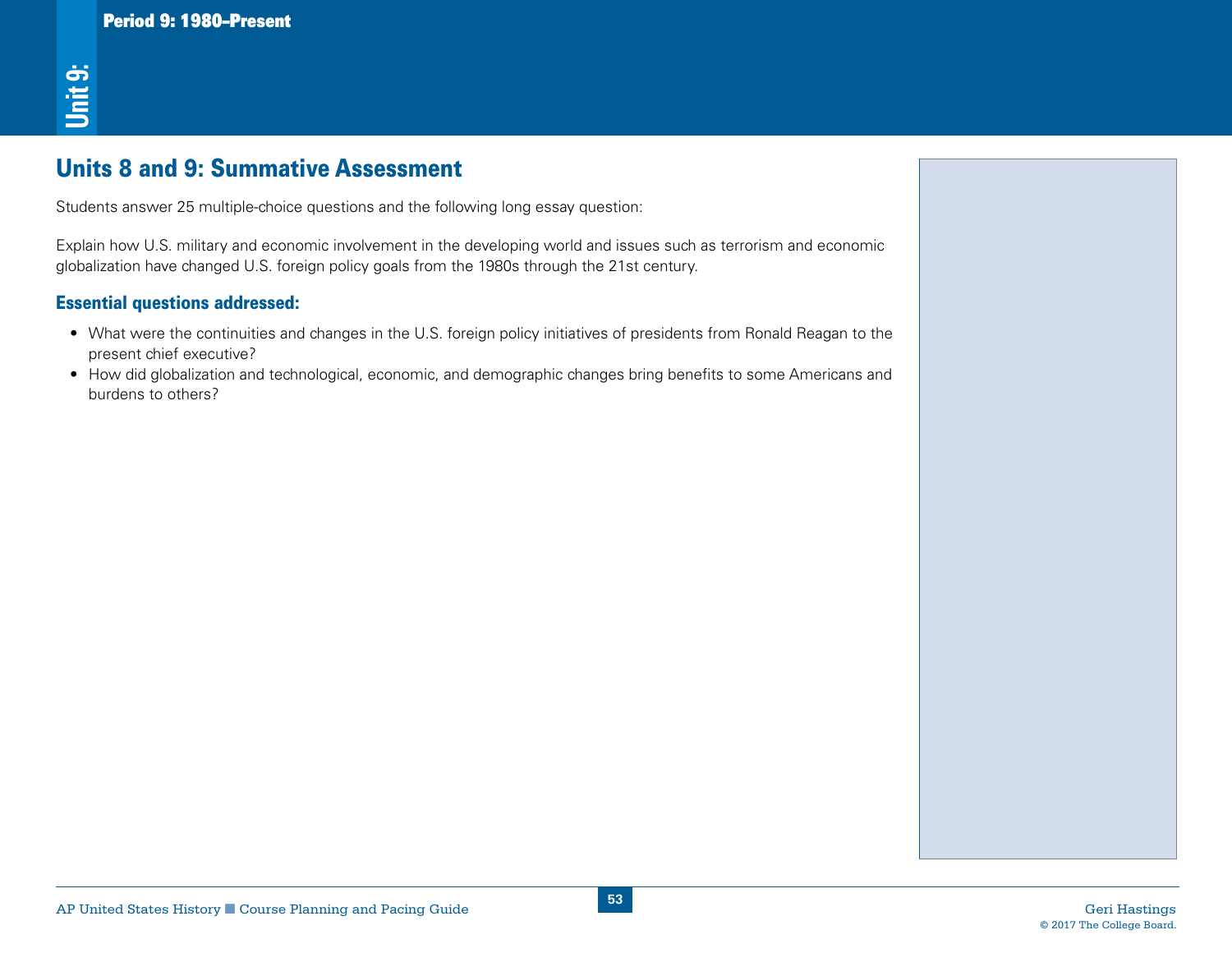#### <span id="page-58-0"></span>**General Resources**

- *Annals of American History.* Chicago: Encyclopedia Britannica, Inc., 1968. Accessed March 8, 2013. [http://america.eb.com.](http://america.eb.com)
- *AP United States History Document-Based Questions, 1973–1999*. The College Board. Accessed August 20, 2013. [http://media.collegeboard.com/digitalServices/pdf/ap/](http://media.collegeboard.com/digitalServices/pdf/ap/apcentral/AP_USH_DBQ.pdf) [apcentral/AP\\_USH\\_DBQ.pdf.](http://media.collegeboard.com/digitalServices/pdf/ap/apcentral/AP_USH_DBQ.pdf)
- Caliguire, Augustine, and Roberta J. Leach. *Advanced Placement American History I: The Evolving American Nation-State.* Youngstown, Ohio: The Center for Learning, 1987.
- Calloway, Colin G., ed. *The World Turned Upside Down: Indian Voices from Early America.* Boston: Bedford St. Martin's, 1994.
- Davidson, James West, and Mark Hamilton Lytle. *After the Fact: The Art of Historical Detection.* 5th ed. 2 vols. New York: McGraw-Hill, 2005.
- Degler, Carl N. *Out of Our Past: The Forces That Shaped Modern America*. 3rd ed. New York: HarperPerennial, 1984.
- DuBois, Ellen Carol, and Lynn Dumenil. *Through Women's Eyes: An American History with Documents.* 3rd ed. Boston: Bedford St. Martin's, 2012.
- Dudley, William, ed. *Opposing Viewpoints in American History.* Vol. 2, *From Reconstruction to the Present*. San Diego: Greenhaven Press, 1996.
- Foner, Eric. *A Short History of Reconstruction 1863–1877.* New York: Harper & Row, 1990.
- Henretta, James A., Rebecca Edwards, and Robert O. Self. *America's History.* 7th ed. 2 vols. Boston: Bedford/St. Martin's, 2011.
- Hofstadter, Richard, ed. *Great Issues in American History.* Vol. 2, *From the Revolution to the Civil War, 1765–1865*. New York: Vintage Books, 1958.
- Hofstadter, Richard, and Beatrice K. Hofstadter, eds. *Great Issues in American History.*  Vol. 3, *From Reconstruction to the Present Day, 1864–1981*. Rev. ed. New York: Vintage Books, 1982.
- Kennedy, David M., and Thomas A. Bailey. *The American Spirit: United States History as Seen by Contemporaries*. 12th ed. 2 vols. Boston: Wadsworth, Cengage Learning, 2010.
- Kennedy, David M., Lizabeth Cohen, and Thomas A. Bailey. *The American Pageant: AP Edition.* 14th ed. 2 vols. Boston: Wadsworth, Cengage Learning, 2010.

All links to online resources were verified before publication. In cases where links are no longer working, we suggest that you try to find the resource by doing a keyword Web search.

- Madaras, Larry, and James M. SoRelle. *Taking Sides: Clashing Views in United States History*. 12th ed. Vol. 1, *The Colonial Period to Reconstruction*. New York: McGraw-Hill Higher Education, 2008.
- Madaras, Larry, and James M. SoRelle. *Taking Sides: Clashing Views in United States History*. 13th ed. Vol. 2, *Reconstruction to the Present*. New York: McGraw-Hill Higher Education, 2009.
- Norton, Mary Beth, Carol Sheriff, David W. Blight, Howard P. Chudacoff, Fredrik Logevall, and Beth Bailey. *A People and a Nation: A History of the United States*. 9th ed. Boston: Wadsworth, Cengage Learning, 2012.
- Oates, Stephen B. *Portrait of America.* 7th ed. Vol. 1, *From Before Columbus to the End of Reconstruction*. Boston: Houghton Mifflin, 1999.
- Ver Steeg, Clarence L., and Richard Hofstadter, eds. *Great Issues in American History.*  Vol. 1, *From Settlement to Revolution, 1584–1776*. New York: Vintage Books, 1969.

#### **Unit 1 (Period 1: 1491–1607) Resources**

- "American Lives in Two Centuries: What Is an American?" Library of Congress. Accessed February 1, 2013. [http://www.loc.gov/teachers/classroommaterials/lessons/american/](http://www.loc.gov/teachers/classroommaterials/lessons/american/what.html) [what.html.](http://www.loc.gov/teachers/classroommaterials/lessons/american/what.html)
- "Aztec Chroniclers Describe the Spanish Conquest of Mexico (1519)." In Kennedy and Bailey, *The American Spirit: United States History as Seen by Contemporaries, Volume 1: to 1877*.
- "Bartolemé de Las Casas Defends the Indians (1552)." In Kennedy and Bailey, *The American Spirit: United States History as Seen by Contemporaries, Volume 1: to 1877*
- Calloway, Colin G. "From *New Worlds for All: Indians, Europeans, and the Remaking of Early America*." In Madaras and SoRelle, *Taking Sides: Clashing Views in United States History.* 12th ed. Vol. 1, *The Colonial Period to Reconstruction*.
- Constitutional Rights Foundation. "The Columbian Exchange." *Bill of Rights in Action* 25, no. 1 (Summer 2009). Accessed February 22, 2013. [http://www.crf-usa.org/bill-of](http://www.crf-usa.org/bill-of-rights-in-action/bria-25-1-the-columbian-exchange)[rights-in-action/bria-](http://www.crf-usa.org/bill-of-rights-in-action/bria-25-1-the-columbian-exchange)25-1-the-columbian-exchange.
- Crosby, Alfred W. "The Columbian Exchange: Plants, Animals, and Disease between the Old and New Worlds." National Humanities Center. Accessed February 22, 2013. [http://](http://nationalhumanitiescenter.org/tserve/nattrans/ntecoindian/essays/columbian.htm) [nationalhumanitiescenter.org/tserve/nattrans/ntecoindian/essays/columbian.htm.](http://nationalhumanitiescenter.org/tserve/nattrans/ntecoindian/essays/columbian.htm)
- Jones, David S. "From 'Virgin Soils Revisited.'" In Madaras and SoRelle, *Taking Sides: Clashing Views in United States History.* 12th ed. Vol. 1, *The Colonial Period to Reconstruction*.
- "Juan Ginés de Sepúlveda Belittles the Indians (1547)." In Kennedy and Bailey, *The American Spirit: United States History as Seen by Contemporaries, Volume 1: to 1877.*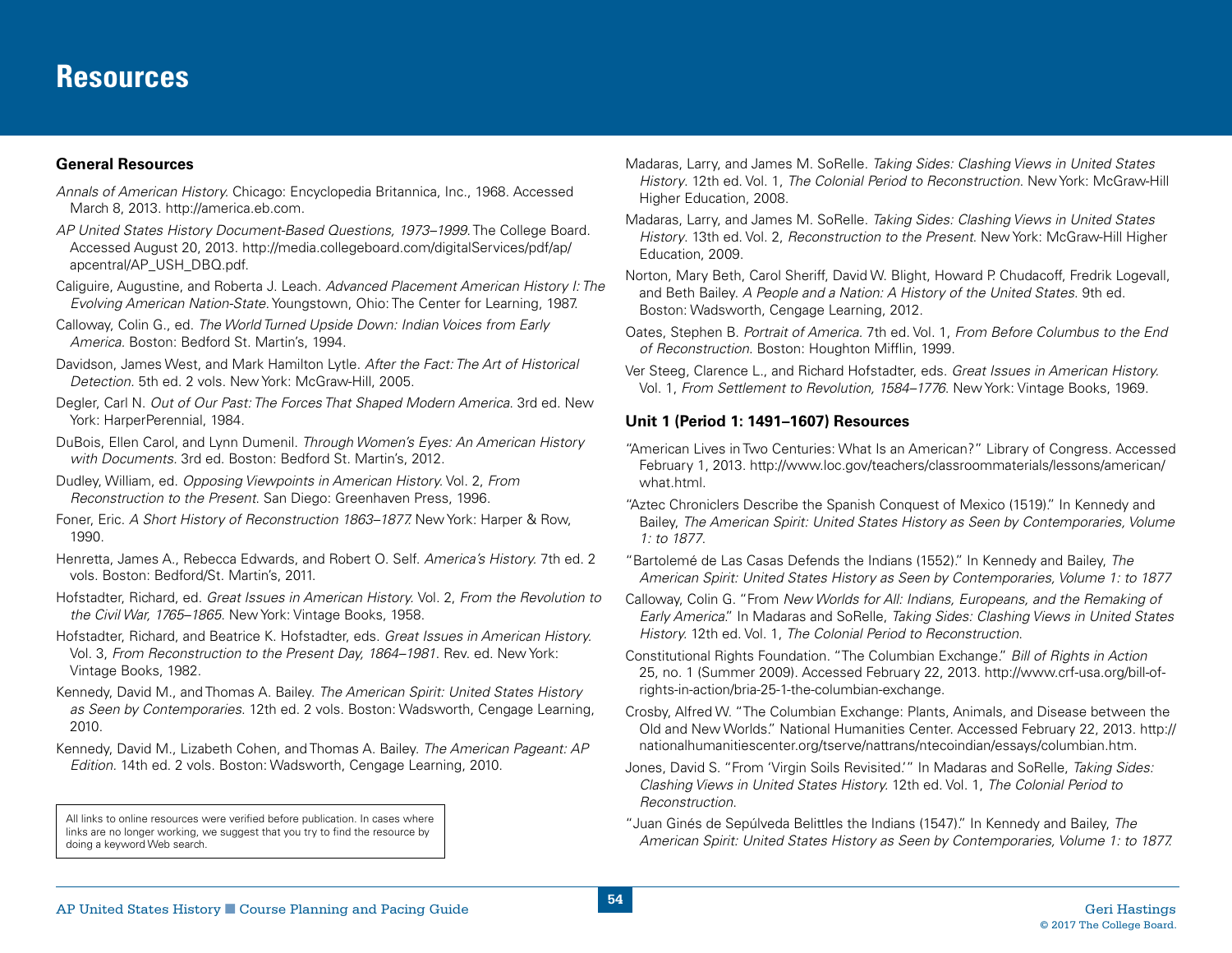- "National Museum of the American Indian Collections Search." Accessed March 30, 2013. [http://www.americanindian.si.edu/searchcollections/peoplescultures.aspx.](http://www.americanindian.si.edu/searchcollections/peoplescultures.aspx)
- "Pre-Columbian Indian Macro-Cultures." Four Directions Institute. Accessed March 30, 2013. [http://www.fourdir.com/pre-columbian\\_cultures.htm](http://www.fourdir.com/pre-columbian_cultures.htm).
- Taylor, Alan. Review of *1491: New Revelations of the Americas Before Columbus*, by Charles C. Mann. *The Washington Post*, August 7, 2005. Accessed February 20, 2013. [http://www.washingtonpost.com/wp-dyn/content/article/2005/08/04/](http://www.washingtonpost.com/wp-dyn/content/article/2005/08/04/AR2005080401609_pf.html) [AR2005080401609\\_pf.html.](http://www.washingtonpost.com/wp-dyn/content/article/2005/08/04/AR2005080401609_pf.html)

#### **Supplementary Resources**

College Board. *AP United States History Curriculum Module: White–Native American Contact in Early American History*. New York: The College Board, 2008. Accessed February 25, 2013. [http://apcentral.collegeboard.com/apc/public/repository/AP\\_](http://apcentral.collegeboard.com/apc/public/repository/AP_CurricModUSHist.pdf) [CurricModUSHist.pdf.](http://apcentral.collegeboard.com/apc/public/repository/AP_CurricModUSHist.pdf)

#### **Unit 2 (Period 2: 1607–1754) Resources**

- Birch, Douglas. "Bones Tell of Harsh Md. Life in 1600s: Tales Emerge from Cemetery in Calvert Co." *The Baltimore Sun*, June 25, 1993. Accessed February 27, 2013. [http://](http://articles.baltimoresun.com/1993-06-25/news/1993176078_1_bones-ubelaker-calvert) [articles.baltimoresun.com/1993-06-25/news/1993176078\\_1\\_bones-](http://articles.baltimoresun.com/1993-06-25/news/1993176078_1_bones-ubelaker-calvert)ubelaker-calvert.
- College Board. *AP United States History Curriculum Module: White–Native American Contact in Early American History*. New York: The College Board, 2008. Accessed February 25, 2013. [http://apcentral.collegeboard.com/apc/public/repository/AP\\_](http://apcentral.collegeboard.com/apc/public/repository/AP_CurricModUSHist.pdf) [CurricModUSHist.pdf.](http://apcentral.collegeboard.com/apc/public/repository/AP_CurricModUSHist.pdf)
- "George Whitefield Fascinates Franklin (1739)." In Kennedy and Bailey, *The American Spirit: United States History as Seen by Contemporaries, Volume 1: to 1877.*
- "Jonathan Edwards Paints the Horrors of Hell (1741)." In Kennedy and Bailey, *The American Spirit: United States History as Seen by Contemporaries, Volume 1: to 1877.*
- Nash, Gary B. "The Transformation of European Society." In Oates, *Portrait of America.* 7th ed. Vol. 1, *From Before Columbus to the End of Reconstruction*.
- "A Rhode Island Quaker Sympathizes with the Indians (1675)." In Kennedy and Bailey, *The American Spirit: United States History as Seen by Contemporaries, Volume 1: to 1877*.
- "Serving Time in Virginia." In Davidson and Lytle, *After the Fact: The Art of Historical Detection*.
- "Slavery in the Colonial Era." In Kennedy and Bailey, *The American Spirit: United States History as Seen by Contemporaries, Volume 1: to 1877*.
- "Virginia Resents Restrictions (1671)." In Kennedy and Bailey, *The American Spirit: United States History as Seen by Contemporaries, Volume 1: to 1877.*

#### **Supplementary Resources**

AP United States History 2010 Free-Response Questions. The College Board. Accessed February 27, 2013. [http://apcentral.collegeboard.com/apc/public/repository/ap10\\_frq\\_](http://apcentral.collegeboard.com/apc/public/repository/ap10_frq_us_history.pdf) [us\\_history.pdf.](http://apcentral.collegeboard.com/apc/public/repository/ap10_frq_us_history.pdf)

#### **Unit 3 (Period 3: 1754–1800) Resources**

- "Andrew Burnaby Scoffs at Colonial Unity (1760)." In Kennedy and Bailey, *The American Spirit: United States History as Seen by Contemporaries, Volume 1: to 1877*.
- "The Articles of Confederation." A Chronology of US Historical Documents. Accessed March 6, 2013.<http://www.law.ou.edu/ushistory/artconf.shtml>
- "Benjamin Franklin Dismisses Burke's Fears (1760)." In Kennedy and Bailey, *The American Spirit: United States History as Seen by Contemporaries, Volume 1: to 1877*.
- "Benjamin Franklin Testifies Against the Stamp Act (1766)." In Kennedy and Bailey, *The American Spirit: United States History as Seen by Contemporaries, Volume 1: to 1877*.
- Calloway, Colin G. *First Peoples: A Documentary Survey of American Indian History*. 4th ed. Boston: Bedford St. Martin's, 2012.
- Cummins, D. Duane, and William Gee White. *The American Revolution.* Encino, CA: Glencoe, 1980.
- "The Federalist No. 10." Accessed March 28, 2013. [http://www.constitution.org/fed/](http://www.constitution.org/fed/federa10.htm) [federa10.htm.](http://www.constitution.org/fed/federa10.htm)
- Henretta, James A., and Gregory H. Nobles. *Evolution and Revolution: American Society, 1600-1820*. Lexington, MA: D.C. Heath and Company, 1987.
- "A Lawyer Denounces Search Warrants (1761)." In Kennedy and Bailey, *The American Spirit: United States History as Seen by Contemporaries, Volume 1: to 1877*.
- *A Little Rebellion.* Directed by Randall Conrad and Christine Dall. 2009. Lexington, MA: Calliope Film Resources Inc, 2009. DVD.
- "Pontiac Rallies His Warriors (1763)." In Kennedy and Bailey, *The American Spirit: United States History as Seen by Contemporaries, Volume 1: to 1877*.
- "The Proclamation of 1763." In Kennedy and Bailey, *The American Spirit: United States History as Seen by Contemporaries, Volume 1: to 1877*.
- "Sir William Johnson Describes the Indians' Grievances (1763)." In Kennedy and Bailey, *The American Spirit: United States History as Seen by Contemporaries, Volume 1: to 1877*.
- "Two Views of the British Empire (1767, 1775)." In Kennedy and Bailey, *The American Spirit: United States History as Seen by Contemporaries, Volume 1: to 1877*.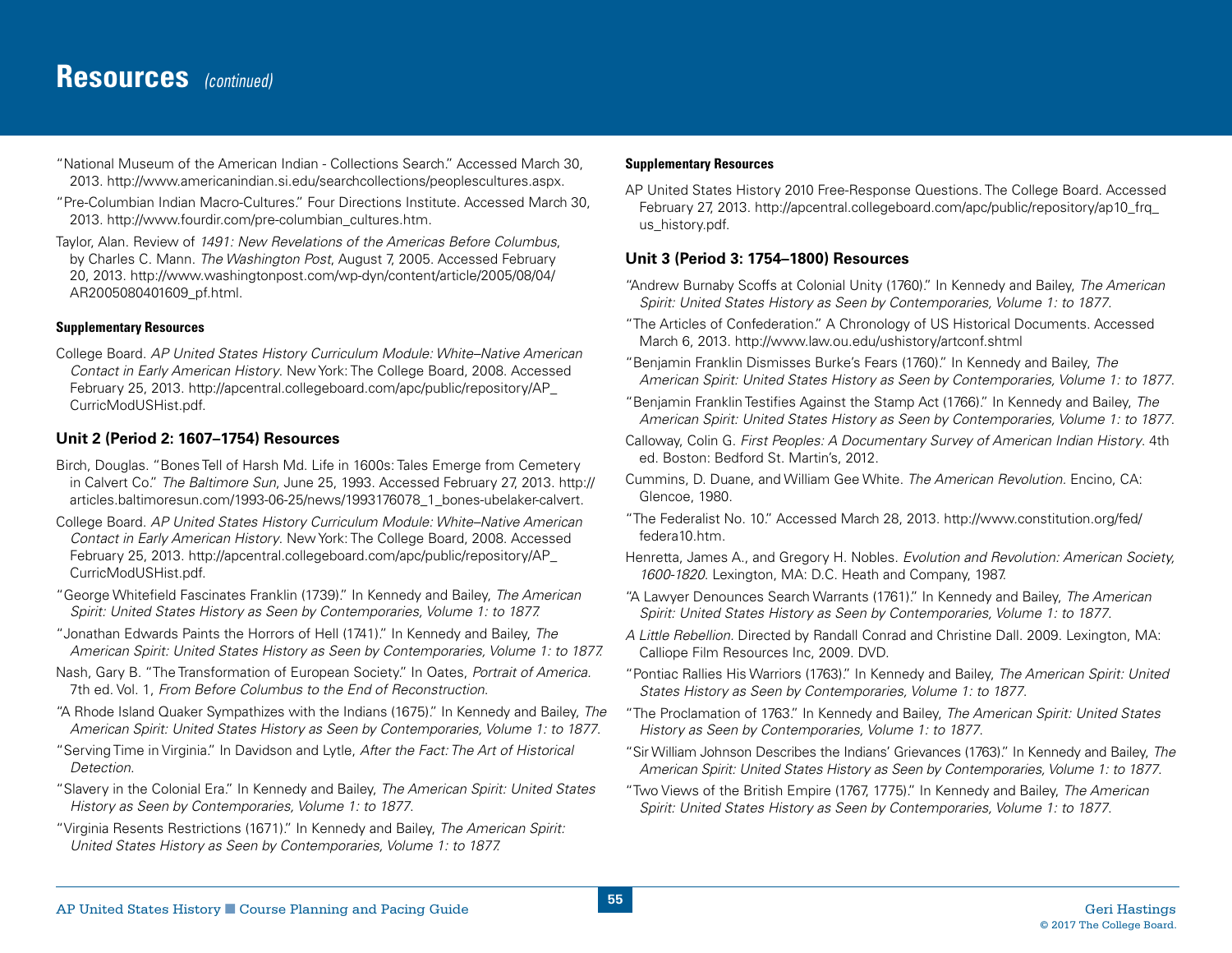# **Resources** *(continued)*

- "Were the Founding Fathers Democratic Reformers?" In Madaras and SoRelle, *Taking Sides: Clashing Views in United States History.* 12th ed. Vol. 1, *The Colonial Period to Reconstruction*.
- "William Burke Makes a Fateful Prediction (1760)." In Kennedy and Bailey, *The American Spirit: United States History as Seen by Contemporaries, Volume 1: to 1877*.

#### **Unit 4 (Period 4: 1800–1848) Resources**

- Brown, Richard Holbrook. *The Hero and the People: The Meaning of Jacksonian Democracy*. New York: Macmillan, 1964.
- "The Burning of a Convent School (1834)." In Kennedy and Bailey, *The American Spirit: United States History as Seen by Contemporaries, Volume 1: to 1877*.
- Carnes, Jim. *Us and Them: A History of Intolerance in America.* New York: Oxford University Press, 1999.
- "Chattel Slavery versus Wage Slavery (1840)." In Kennedy and Bailey, *The American Spirit: United States History as Seen by Contemporaries, Volume 1: to 1877*.
- "The Coming of the Irish (1836)." In Kennedy and Bailey, *The American Spirit: United States History as Seen by Contemporaries, Volume 1: to 1877*.
- Greenberg, Amy S. *Manifest Destiny and American Territorial Expansion: A Brief History with Documents*. Boston: Bedford/St. Martin's, 2012.
- "Jackson Endorses the Indian Removal (1829)." In Kennedy and Bailey, *The American Spirit: United States History as Seen by Contemporaries, Volume 1: to 1877*.
- McGinty, Brian. "The Great Chief Justice." In Oates, *Portrait of America.* 7th ed. Vol. 1, *From Before Columbus to the End of Reconstruction*.
- Remini, Robert V. "The Jacksonian Revolution." In Oates, *Portrait of America*. 7th ed. Vol. 1, *From Before Columbus to the End of Reconstruction*.

#### **Unit 5 (Period 5: 1844–1877) Resources**

- "Abraham Lincoln's First Inaugural Address." Accessed March 25, 2013. [http://www.](http://www.abrahamlincolnonline.org/lincoln/speeches/1inaug.htm) [abrahamlincolnonline.org/lincoln/speeches/1inaug.htm.](http://www.abrahamlincolnonline.org/lincoln/speeches/1inaug.htm)
- "Abraham Lincoln's Letter to Horace Greeley." Accessed March 25, 2013. [http://www.](http://www.abrahamlincolnonline.org/lincoln/speeches/greeley.htm) [abrahamlincolnonline.org/lincoln/speeches/greeley.htm](http://www.abrahamlincolnonline.org/lincoln/speeches/greeley.htm)
- "Civil Rights Act of 1866." Accessed March 29, 2013. [http://en.wikisource.org/wiki/](http://en.wikisource.org/wiki/Civil_Rights_Act_of_1866) [Civil\\_Rights\\_Act\\_of\\_1866](http://en.wikisource.org/wiki/Civil_Rights_Act_of_1866).
- College Board. AP United States History 2010 Free-Response Questions. Accessed March 1, 2013. http://apcentral.collegeboard.com/apc/public/repository/ap10\_frq\_us [history.pdf.](http://apcentral.collegeboard.com/apc/public/repository/ap10_frq_us_history.pdf)
- "The Emancipation Proclamation, January 1, 1863." Accessed March 29, 2013. [http://](http://www.archives.gov/exhibits/featured_documents/emancipation_proclamation/transcript.html) [www.archives.gov/exhibits/featured\\_documents/emancipation\\_proclamation/](http://www.archives.gov/exhibits/featured_documents/emancipation_proclamation/transcript.html) [transcript.html.](http://www.archives.gov/exhibits/featured_documents/emancipation_proclamation/transcript.html)
- Foner, Eric. "The New View of Reconstruction." *American Heritage* 34, no. 6 (October/ November 1983). Accessed March 22, 2013. [http://www.americanheritage.com/](http://www.americanheritage.com/content/new-view-reconstruction) [content/new-](http://www.americanheritage.com/content/new-view-reconstruction)view-reconstruction.
- Greeley, Andrew M. "The Hard Lot of the Irish." In *Sources in American History: A Book of Readings*, 127–129. Orlando: Harcourt Brace Jovanovich, 1986.
- Johnson, Andrew. "Proclamation of Amnesty and Reconstruction, Andrew Johnson, May 29, 1865." Accessed March 29, 2013. [http://teachingamericanhistory.org/library/index.](http://teachingamericanhistory.org/library/index.asp%3Fdocument%3D1919) [asp?document=1919.](http://teachingamericanhistory.org/library/index.asp%3Fdocument%3D1919)
- Koerner, Gustave. "A German Newcomer on Immigration." In *Sources in American History: A Book of Readings.* Orlando: Harcourt Brace Jovanovich, 1986.
- Lincoln, Abraham. "Proclamation of Amnesty and Reconstruction." Accessed March 29, 2013. [http://www.classicallibrary.org/lincoln/reconstruction.htm.](http://www.classicallibrary.org/lincoln/reconstruction.htm)
- "Ottawa, August 21, 1858 Abraham Lincoln." Accessed March 25, 2013. [http://www.](http://www.mrlincolnandfreedom.org/inside.asp%3FID%3D22%26subjectID%3D2) [mrlincolnandfreedom.org/inside.asp?ID=22&subjectID=2.](http://www.mrlincolnandfreedom.org/inside.asp%3FID%3D22%26subjectID%3D2)
- "Reconstruction Amendments of the United States Constitution (1865–1870)." Accessed March 29, 2013. [http://history.hanover.edu/courses/excerpts/165reconstruction.html.](http://history.hanover.edu/courses/excerpts/165reconstruction.html)
- Smithsonian American Art Museum Collection. Accessed March 1, 2013. [http://www.](http://www.americanart.si.edu/collections/) [americanart.si.edu/collections/](http://www.americanart.si.edu/collections/).
- "Tocqueville: Book I Chapter 18." (From *Democracy in America*.) Accessed April 26, 2013. [http://xroads.virginia.edu/~HYPER/DETOC/1\\_ch18.htm.](http://xroads.virginia.edu/~HYPER/DETOC/1_ch18.htm)

#### **Supplementary Resources**

Greenberg, Amy S. *Manifest Destiny and American Territorial Expansion: A Brief History with Documents*. Boston: Bedford/St. Martin's, 2012.

#### **Unit 6 (Period 6: 1865–1898) Resources**

- Bierstadt, Albert. *Among the Sierra Nevada, California*. 1868. Oil on canvas. Smithsonian American Art Museum website. Accessed March 7, 2013. [http://americanart.si.edu/](http://americanart.si.edu/collections/search/artwork/%3Fid%3D2059) [collections/search/artwork/?id=2059.](http://americanart.si.edu/collections/search/artwork/%3Fid%3D2059)
- Carnegie, Andrew. "Concentrations of Wealth Help America (1889)." In Dudley, *Opposing Viewpoints in American History*. Vol. 2, *From Reconstruction to the Present*.
- George, Henry. "Concentrations of Wealth Harm America (1883)." In Dudley, *Opposing Viewpoints in American History*. Vol. 2, *From Reconstruction to the Present*.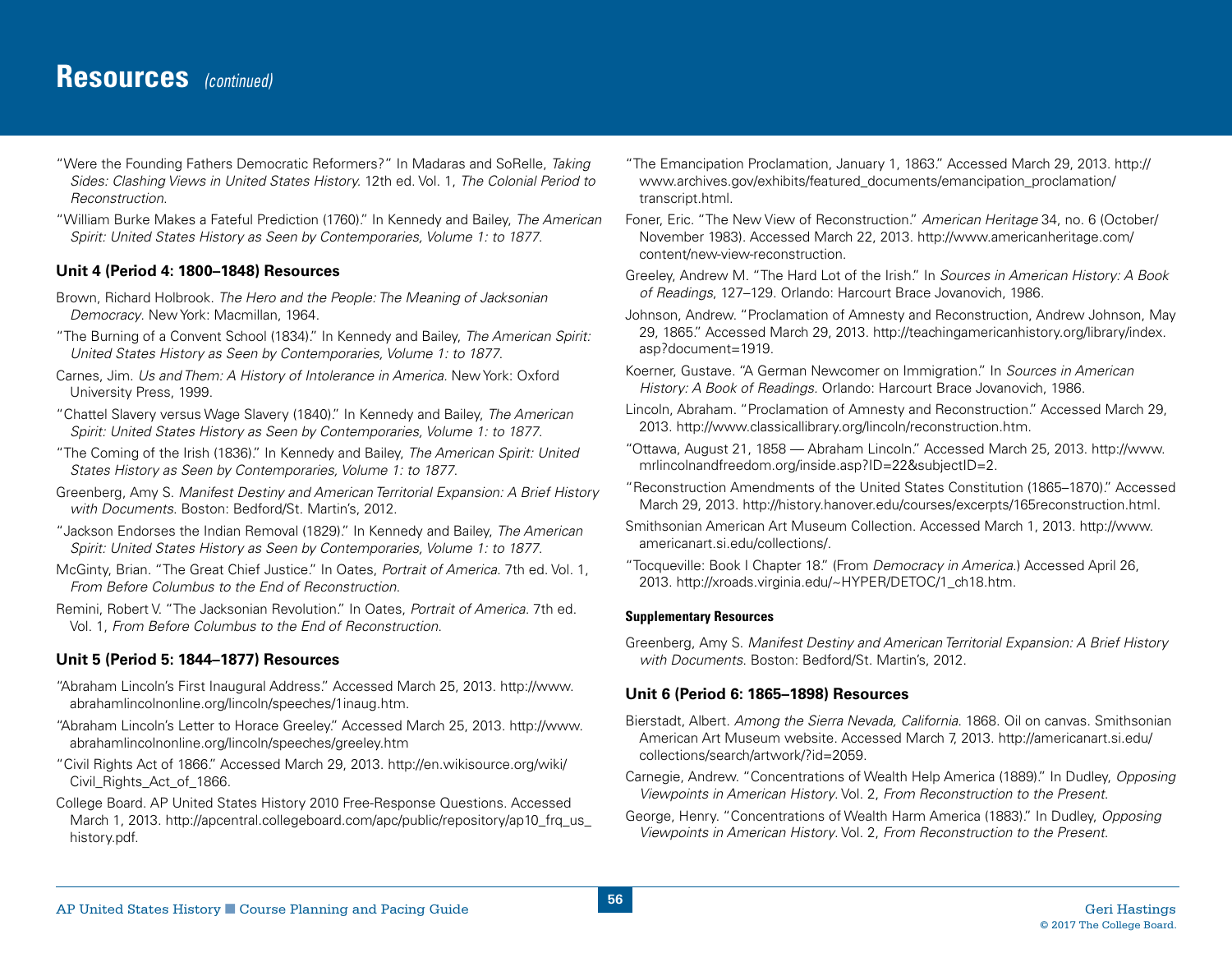# **Resources** *(continued)*

Kuzirian, Eugene, and Larry Madaras. *Taking Sides: Clashing Views on Controversial Issues in American History.* Vol. 2. Guilford, CT: McGraw-Hill/Dushkin, 1985.

*New York: A Documentary Film.* Directed by Rick Burns. PBS Home Video, 2001.

- "Percentages of foreign-born in European and New World populations, 1870–1910 and 2000." In Kennedy and Bailey, *The American Spirit: United States History as Seen by Contemporaries, Volume 2: Since 1865*.
- Petty, Adrienne. "History of the South: The Southern Revolt." *IPOAA Magazine*. Accessed March 7, 2013. [http://www.ipoaa.com/black\\_populism\\_intro.htm.](http://www.ipoaa.com/black_populism_intro.htm)
- *Sample Activity from the Pre-AP Workshop: Pre-AP Strategies in Social Studies Writing Tactics Using SOAPSTone.* Accessed March 22, 2013. [http://apcentral.](http://apcentral.collegeboard.com/apc/public/repository/ap04_preap_15_strat_s_36085.pdf) [collegeboard.com/apc/public/repository/ap04\\_preap\\_15\\_strat\\_s\\_36085.pdf.](http://apcentral.collegeboard.com/apc/public/repository/ap04_preap_15_strat_s_36085.pdf)
- Smith, Page. "How the Other Side Lived." In *Portrait of America.* 7th ed. Vol. 2, *From Reconstruction to the Present*, edited by Stephen B. Oates. Boston: Houghton Mifflin, 1999.
- United States History Free-Response Questions: 2000. College Board. Accessed March 6, 2013. [http://apcentral.collegeboard.com/apc/members/repository/ushist\\_00.pdf.](http://apcentral.collegeboard.com/apc/members/repository/ushist_00.pdf)

#### **Unit 7 (Period 7: 1890–1945) Resources**

- *AP United States History Course and Exam Description*. College Board. June 26, 2017. [https://secure-media.collegeboard.org/digitalServices/pdf/ap/ap-us-history-course-and](https://secure-media.collegeboard.org/digitalServices/pdf/ap/ap-us-history-course-and-exam-description.pdf)[exam-description.pdf](https://secure-media.collegeboard.org/digitalServices/pdf/ap/ap-us-history-course-and-exam-description.pdf).
- Borah, William E., "Speech on the League of Nations, November 19, 1919." In *Great Issues in American History*. Rev. ed. Vol. 3, *From Reconstruction to the Present Day, 1864–1981*, edited by Richard Hofstadter and Beatrice K. Hofstadter. New York: Vintage Books, 1982.
- Brokaw, Tom. *The Greatest Generation.* New York: Random House, 2001.
- "Cartoons: Pre-New Deal." The Real Deal: The Battle to Define FDR's Social Programs. University of Virginia. Accessed March 7, 2013. [http://xroads.virginia.edu/~ma02/volpe/](http://xroads.virginia.edu/~ma02/volpe/newdeal/cartoons.html) [newdeal/cartoons.html](http://xroads.virginia.edu/~ma02/volpe/newdeal/cartoons.html).
- College Board. "AP U.S. History Special Focus Materials: Immigration in U.S. History." New York: The College Board, 2006. Accessed March 7, 2013. [http://apcentral.](http://apcentral.collegeboard.com/apc/public/repository/US_History_SF_Immigration07.pdf) [collegeboard.com/apc/public/repository/US\\_History\\_SF\\_Immigration07.pdf.](http://apcentral.collegeboard.com/apc/public/repository/US_History_SF_Immigration07.pdf)
- College Board. "AP U.S. History Special Focus Materials: Urbanization." New York: The College Board, 2008. Accessed March 7, 2013. [http://apcentral.collegeboard.com/apc/](http://apcentral.collegeboard.com/apc/public/repository/US_History_Urbanization_SF.pdf) [public/repository/US\\_History\\_Urbanization\\_SF.pdf](http://apcentral.collegeboard.com/apc/public/repository/US_History_Urbanization_SF.pdf).
- "Did the Progressives Fail?" In Madaras and SoRelle, *Taking Sides: Clashing Views in United States History.* 13th ed. Vol. 2, *Reconstruction to the Present*.
- "FDR Cartoon Archive." Niskayuna Central School District. Accessed March 7, 2013. [http://www.nisk.k12.ny.us/fdr/](http://www.nisk.k12.ny.us/fdr).
- Kennedy, David. *Freedom from Fear.* New York: Oxford University Press, 2001.
- Lodge, Henry Cabot. "Reservations with Regard to the Treaty." In *Annals of American History.* New York: Britannica Corporation, 1968.
- Manchester, William. "The Cruelest Year." In *Portrait of America.* 3rd ed. Vol. *2*, *From Reconstruction to the Present*, edited by Stephen B. Oates. Boston: Houghton Mifflin, 1983.
- Minear, Richard H. *Dr. Seuss Goes to War: The World War II Editorial Cartoons of Theodor Seuss Geisel*. Reprint ed. New York: The New Press, 2001.
- Terkel, Studs. *"The Good War."* New York: The New Press, 1997.
- Wilson, Woodrow. "Appeal for Support of the League of Nations." In *Annals of American History.* New York: Britannica Corporation, 1968.

#### **Unit 8 (Period 8: 1945–1980) Resources**

- *America's Civil Rights Movement: A Time for Justice.* Directed by Guggenheim, Charles. 1994. Teaching Tolerance. VHS.
- Goldwater, Barry. "The Perils of Power." In *Constructing the American Past: A Source Book of a People's History*, by Elliott J. Gorn, Randy Roberts, and Terry D. Bilhartz. 7th ed. Vol. 2. New York: Pearson/Longman, 2010.
- Gorn, Elliott J., Randy Roberts, and Terry D. Bilhartz. *Constructing the American Past: A Source Book of a People's History*. 5th ed. Vol 2. New York: Pearson Longman, 2005.
- Johnson, Lyndon B. "U.S. Actions in Vietnam Are Justified (1965)." In Dudley, *Opposing Viewpoints in American History*. Vol. 2, *From Reconstruction to the Present*.
- Kim, Young Hum. "U.S. Actions in Vietnam Are Not Justified (1968)." In Dudley, *Opposing Viewpoints in American History*. Vol. 2, *From Reconstruction to the Present*.
- Lemann, Nicholas. "How the Seventies Changed America." In *Portrait of America*. 9th ed. Vol. 2, *From Reconstruction to the Present*, edited by Stephen B. Oates and Charles J. Errico. Boston: Wadsworth Cengage Learning, 2006.
- McCarthy, Joseph R. "Communist Subversives Threaten America (1950)." In Dudley, *Opposing Viewpoints in American History*. Vol. 2, *From Reconstruction to the Present*.
- "Meet the Bunkers." *All in the Family*, episode 1. First broadcast January 12, 1971 by CBS. Directed by John Rich and written by Norman Lear.
- "Phyllis Schlafly Upholds Traditional Gender Roles." In Kennedy and Bailey, *The American Spirit: United States History as Seen by Contemporaries, Volume 2: Since 1865*.